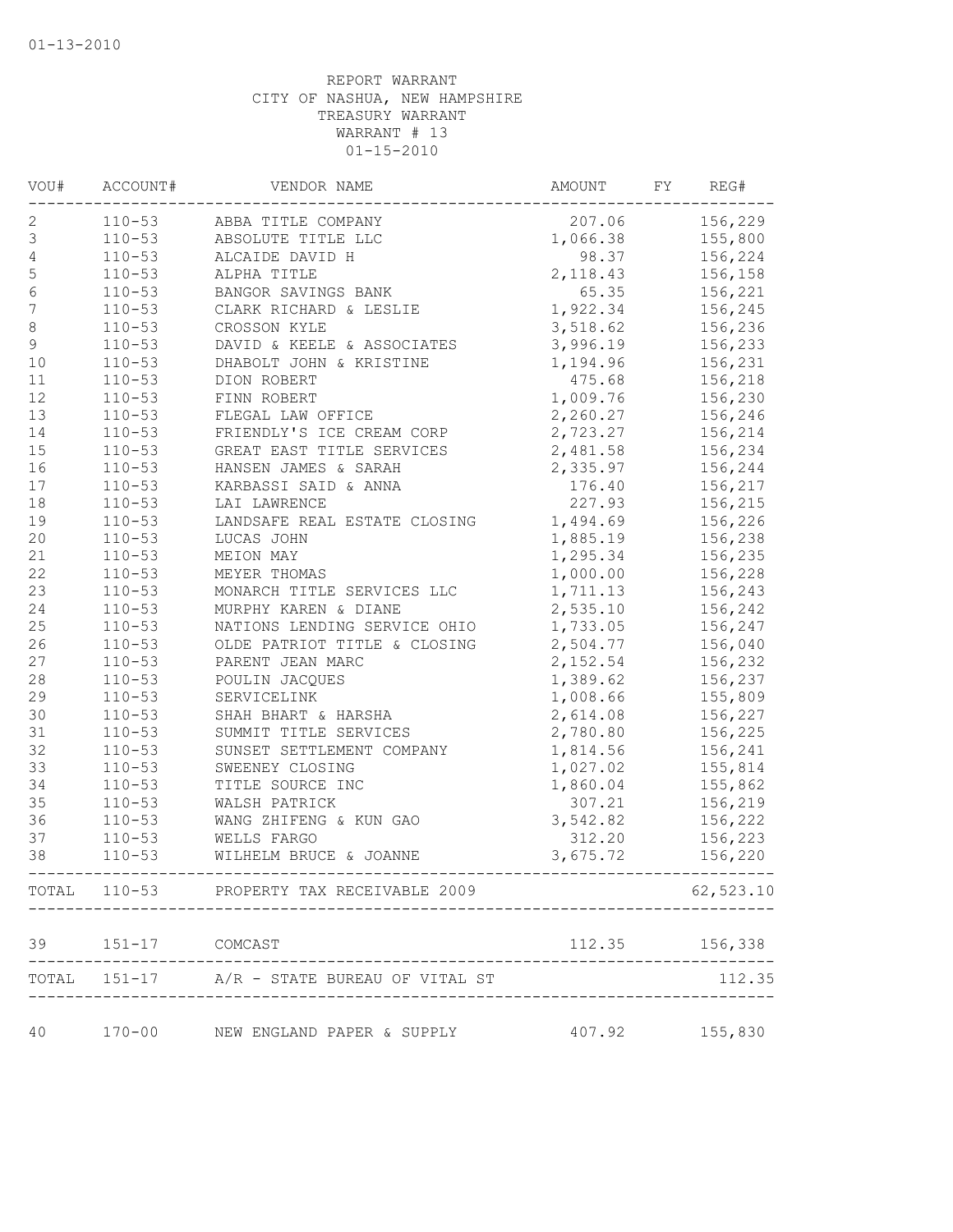|                                                    | VOU# ACCOUNT#                                                                                                              | VENDOR NAME<br>---------------------                                                                                                                           | AMOUNT FY REG#                                                                                                                         |                                                                            |
|----------------------------------------------------|----------------------------------------------------------------------------------------------------------------------------|----------------------------------------------------------------------------------------------------------------------------------------------------------------|----------------------------------------------------------------------------------------------------------------------------------------|----------------------------------------------------------------------------|
|                                                    |                                                                                                                            | TOTAL 170-00 INVENTORY OF SUPPLIES                                                                                                                             | ____________________________________                                                                                                   | 407.92                                                                     |
| 42                                                 |                                                                                                                            | 41   214-BD   FEDERAL RESERVE BANK OF CLEVEL   100.00   155,661<br>214-BD FEDERAL RESERVE BANK OF CLEVEL 200.00 155,665                                        |                                                                                                                                        |                                                                            |
|                                                    |                                                                                                                            | TOTAL 214-BD BONDS DEDUCTION                                                                                                                                   |                                                                                                                                        | 300.00                                                                     |
| 43<br>44<br>45<br>46                               |                                                                                                                            | 214-DC DEHAYOS JERALYN M<br>214-DC GRACE ROBERT<br>214-DC MANSFIELD WILLIAM R<br>214-DC QUINNO KAREN<br>________________________                               |                                                                                                                                        | 400.00 155,957<br>192.31 156,212<br>1,639.80 155,678<br>$1,000.00$ 155,769 |
|                                                    |                                                                                                                            | TOTAL 214-DC DEPENDENT CARE DEDUCTION                                                                                                                          |                                                                                                                                        | 3,232.11                                                                   |
|                                                    |                                                                                                                            | 47 214-K PROTECTIVE LIFE INSURANCE COMP 108.49 378                                                                                                             |                                                                                                                                        |                                                                            |
|                                                    |                                                                                                                            | TOTAL 214-K KEMPER TERM LIFE INSURANCE                                                                                                                         |                                                                                                                                        | 108.49                                                                     |
|                                                    |                                                                                                                            | 48 214-SL SUN LIFE ASSURANCE COMPANY OF 3,418.47 362                                                                                                           |                                                                                                                                        | _________________                                                          |
|                                                    |                                                                                                                            | TOTAL 214-SL BPW GROUP INS-SUN LIFE                                                                                                                            |                                                                                                                                        | 3,418.47                                                                   |
|                                                    |                                                                                                                            | 49 214-W BOSTON MUTUAL LIFE INSURANCE 17,368.35 376                                                                                                            |                                                                                                                                        |                                                                            |
|                                                    |                                                                                                                            | TOTAL 214-W WHOLE LIFE DEDUCTION                                                                                                                               |                                                                                                                                        | 17,368.35                                                                  |
| 50<br>51<br>52<br>53<br>54<br>55<br>56<br>57<br>58 | $255 - 00$<br>$255 - 00$<br>$255 - 00$<br>$255 - 00$<br>$255 - 00$<br>$255 - 00$<br>$255 - 00$<br>$255 - 00$<br>$255 - 00$ | STATE OF NH-MV<br>STATE OF NH-MV<br>STATE OF NH-MV<br>STATE OF NH-MV<br>STATE OF NH-MV<br>STATE OF NH-MV<br>STATE OF NH-MV<br>STATE OF NH-MV<br>STATE OF NH-MV | 68,638.65 363<br>35,791.50 364<br>34,909.45 365<br>22, 183. 29 367<br>37,832.69 368<br>29,654.62<br>1,741.10<br>25,072.63<br>31,767.36 | 375<br>377<br>379<br>380                                                   |
| TOTAL                                              | $255 - 00$                                                                                                                 | STATE MVR                                                                                                                                                      |                                                                                                                                        | 287,591.29                                                                 |
| 59                                                 | $255 - 05$                                                                                                                 | STATE OF NH                                                                                                                                                    | 19.25                                                                                                                                  | 156,361                                                                    |
|                                                    |                                                                                                                            | TOTAL 255-05 STATE OF NH-FBI FINGERPRNT FEE                                                                                                                    |                                                                                                                                        | 19.25                                                                      |
| 60<br>61                                           | $257 - 00$<br>$257 - 00$                                                                                                   | CATER ROBERT E<br>CERNUDA CARLOS                                                                                                                               | 98.00<br>16.10                                                                                                                         | 156,168<br>156,172                                                         |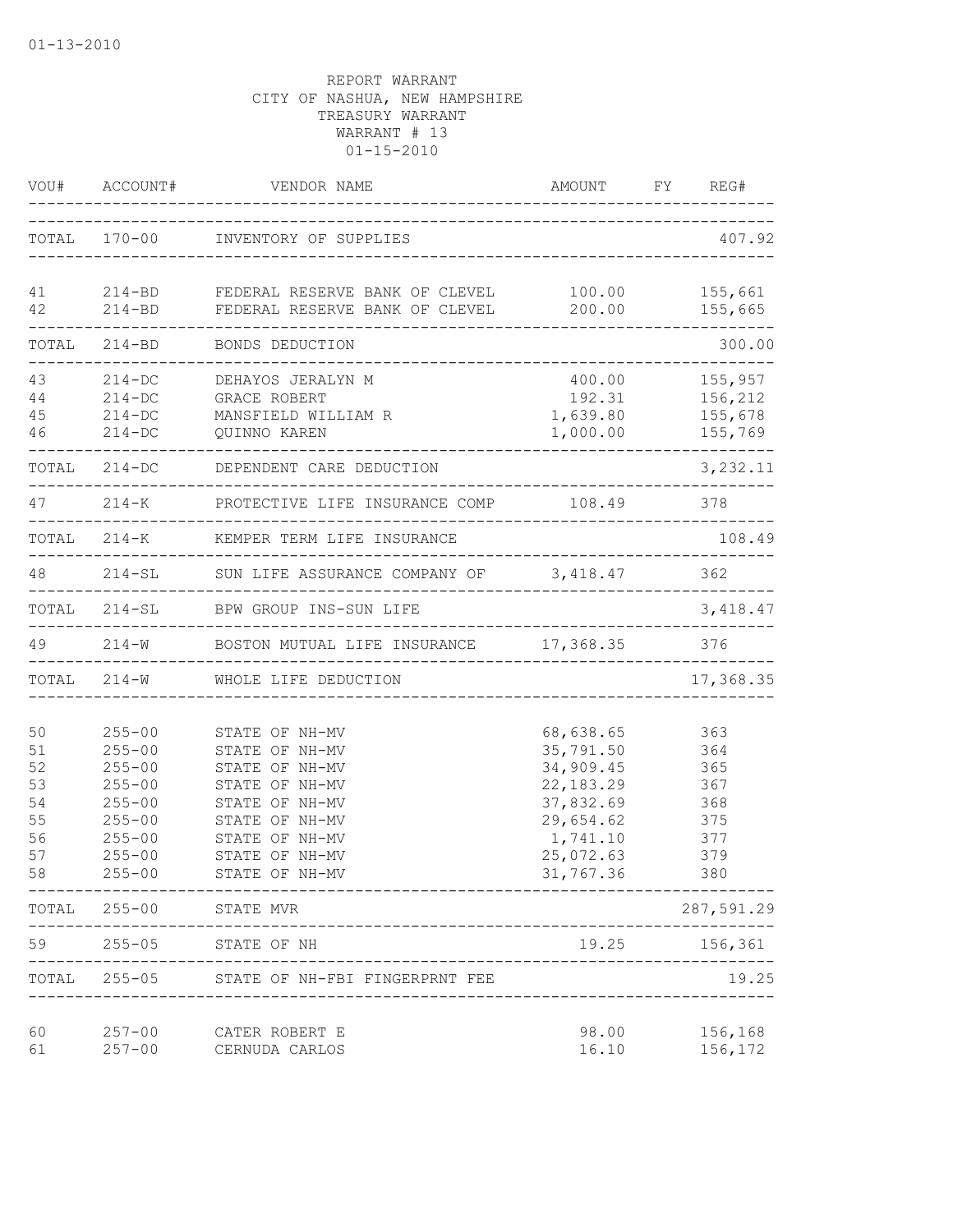| VOU#           | ACCOUNT#                               | VENDOR NAME                                          | AMOUNT                     | FY. | REG#                          |
|----------------|----------------------------------------|------------------------------------------------------|----------------------------|-----|-------------------------------|
| 62<br>63<br>64 | $257 - 00$<br>$257 - 00$<br>$257 - 00$ | LAVOIE LEO M<br>NICHOLS THOMAS A<br>TABACSKO MICHAEL | 199.52<br>386.20<br>208.20 |     | 156,170<br>156,169<br>156,167 |
| TOTAL          | $257 - 00$                             | MV REFUND PENDING                                    |                            |     | 908.02                        |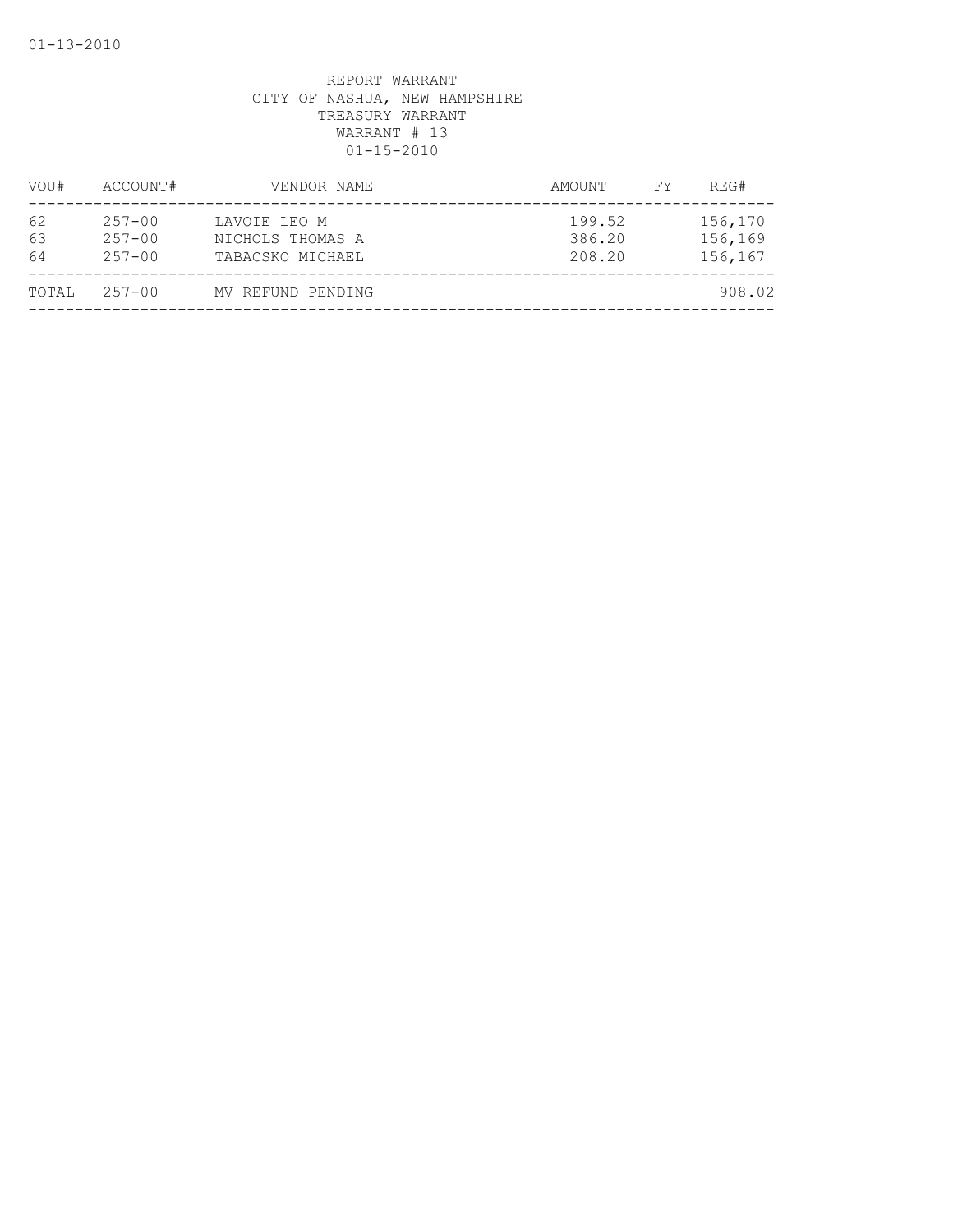| VOU#  | ACCOUNT#  | VENDOR NAME                                                                          | AMOUNT      | FY | REG#                 |
|-------|-----------|--------------------------------------------------------------------------------------|-------------|----|----------------------|
| 65    |           | 305-32005 PUBLIC SERVICE OF NH                                                       | 229.34      |    | 156,381              |
| 66    | 305-33005 | PENNICHUCK WATER                                                                     | 26.08       |    | 156,322              |
| 67    | 305-34015 | METROMEDIA ENERGY INC                                                                | 47.73       |    | 156,360              |
| 68    | 305-41015 | CITY OF NASHUA/PETTY CASH                                                            | 118.53      |    | 155,662              |
| 68    | 305-42010 | CITY OF NASHUA/PETTY CASH                                                            | 39.00       |    | 155,662              |
| 68    | 305-49075 | CITY OF NASHUA/PETTY CASH                                                            | 46.95       |    | 155,662              |
| 69    | 305-59100 | COLLINS JOHN                                                                         | 200.00      |    | 155,870              |
| 70    | 305-59100 | CURRAN KEVIN                                                                         | 50.00       |    | 155,955              |
| 71    | 305-59100 | JEYNES MIKE                                                                          | 250.00      |    | 155,966              |
| 72    | 305-59100 | KING TOM                                                                             | 100.00      |    | 155,939              |
| 73    | 305-59100 | MCLEAN JIM                                                                           | 212.50      |    | 155,844              |
| 74    | 305-59100 | NEXTEL COMMUNICATIONS                                                                | 38.54       |    | 156,316              |
| 75    | 305-59100 | O'NEIL TIM                                                                           | 200.00      |    | 155,847              |
| 76    | 305-59100 | WALLENT FRANK J                                                                      | 150.00      |    | 155,736              |
| 77    | 305-59100 | WALLENT LOUISE                                                                       | 50.00       |    | 155,959              |
| 78    | 305-59100 | WEATHERS JOHN                                                                        | 50.00       |    | 155,872              |
| 79    |           | 305-64030 ABOUNDI INC                                                                | 615.00      |    | 156,171              |
| 80    |           | 305-96900 SURPLUS OFFICE EQUIPMENT INC 3,563.00<br>--------------------------------- |             |    | 155,916<br>--------- |
| TOTAL | 305       | SRF - CIVIC & COMM ACTIVITIES                                                        |             |    | 5,986.67             |
|       |           |                                                                                      |             |    |                      |
| 81    | 308-59400 | NORTHEAST DELTA                                                                      | 6,904.23    |    | 372                  |
| 81    | 308-59402 | NORTHEAST DELTA                                                                      | 3,418.18    |    | 372                  |
| 82    | 308-83010 | ANTHEM BLUE CROSS BLUE SHIELD                                                        | 42,555.13   |    | 356                  |
| 83    | 308-83010 | ANTHEM BLUE CROSS BLUE SHIELD                                                        | 57, 316.71  |    | 371                  |
| 84    | 308-83011 | ANTHEM BLUE CROSS BLUE SHIELD                                                        | 552.70      |    | 356                  |
| 85    | 308-83011 | ANTHEM BLUE CROSS BLUE SHIELD                                                        | 37.83       |    | 371                  |
| 86    | 308-83012 | ANTHEM BLUE CROSS BLUE SHIELD                                                        | 228,532.34  |    | 356                  |
| 87    | 308-83012 | ANTHEM BLUE CROSS BLUE SHIELD                                                        | 127,320.05  |    | 371                  |
| 88    | 308-83012 | DORNHOFER RHEA                                                                       | 5,906.00    |    | 155,979              |
| 89    | 308-83013 | ANTHEM BLUE CROSS BLUE SHIELD                                                        | 153,617.41  |    | 356                  |
| 90    | 308-83013 | ANTHEM BLUE CROSS BLUE SHIELD                                                        | 180, 145.07 |    | 371                  |
| 91    | 308-83014 | ANTHEM EAP                                                                           | 4,128.00    |    | 156,363              |
| 91    | 308-83015 | <b>ANTHEM EAP</b>                                                                    | 9,804.00    |    | 156,363              |
| 92    | 308-83016 | HARVARD PILGRIM HEALTH CARE                                                          | 43,564.32   |    | 358                  |
| 93    | 308-83016 | HARVARD PILGRIM HEALTH CARE                                                          | 54,726.82   |    | 373                  |
| 94    | 308-83017 | HARVARD PILGRIM HEALTH CARE                                                          | 49,779.72   |    | 358                  |
| 95    | 308-83017 | HARVARD PILGRIM HEALTH CARE                                                          | 65,899.42   |    | 373                  |
| 96    | 308-83018 | ANTHEM BLUE CROSS BLUE SHIELD                                                        | 34,066.12   |    | 356                  |
| 97    | 308-83018 | ANTHEM BLUE CROSS BLUE SHIELD                                                        | 59,659.23   |    | 371                  |
| 98    | 308-83019 | ANTHEM BLUE CROSS BLUE SHIELD                                                        | 36,253.86   |    | 356                  |
| 99    | 308-83019 | ANTHEM BLUE CROSS BLUE SHIELD                                                        | 34,898.78   |    | 371                  |
| 100   | 308-83020 | NORTHEAST DELTA                                                                      | 18,339.75   |    | 360                  |
| 101   | 308-83020 | NORTHEAST DELTA                                                                      | 17,237.44   |    | 372                  |
| 102   | 308-83021 | NORTHEAST DELTA                                                                      | 6, 955.55   |    | 360                  |
| 103   | 308-83021 | NORTHEAST DELTA                                                                      | 6,409.65    |    | 372                  |
| 103   | 308-83022 | NORTHEAST DELTA                                                                      | 172,989.22  |    | 372                  |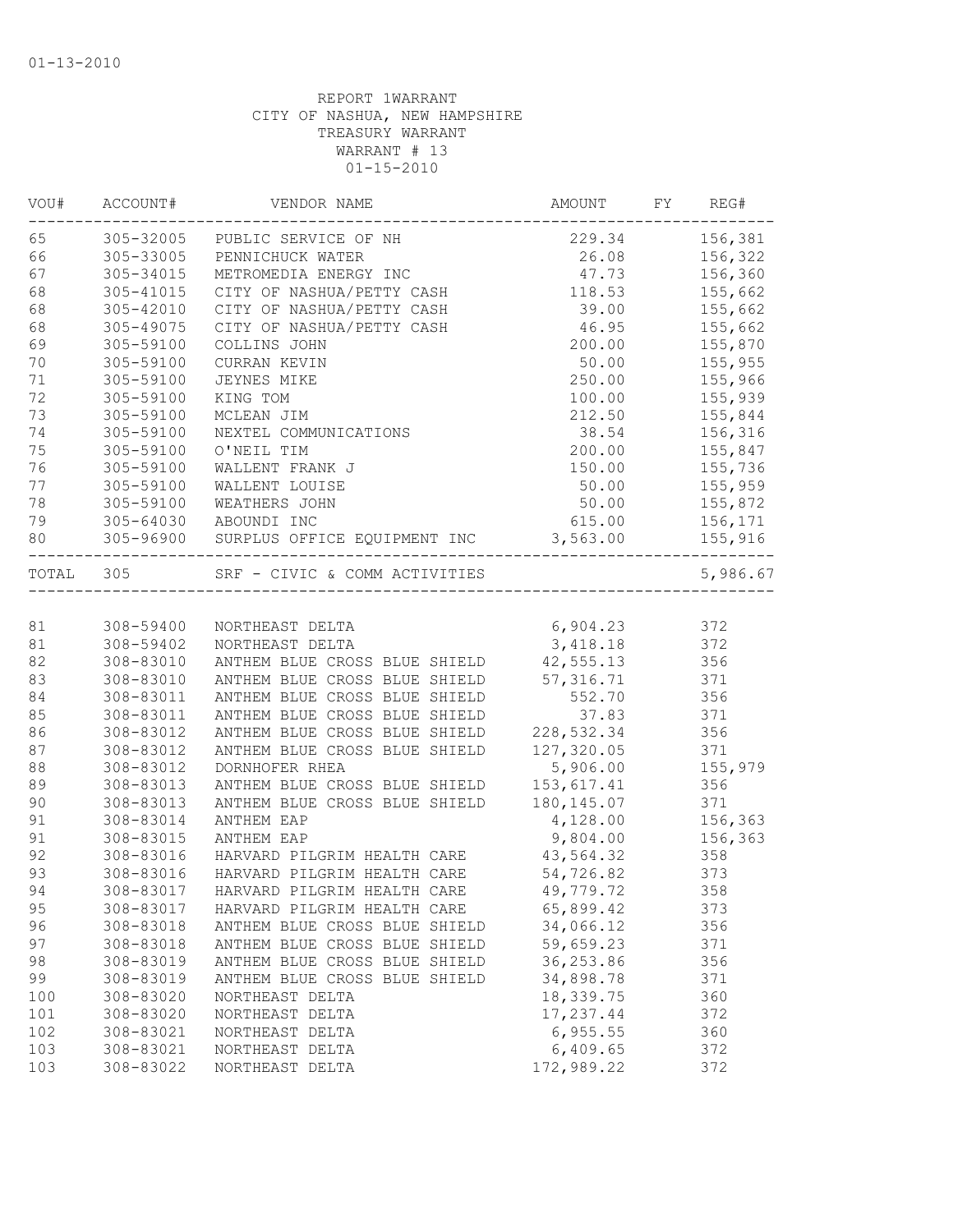| VOU#  | ACCOUNT#           | VENDOR NAME                    | AMOUNT     | FY | REG#         |
|-------|--------------------|--------------------------------|------------|----|--------------|
| 104   | 308-83023          | WELLNESS REIMBURSEMENT         | 129.15     |    | 156,250      |
| 105   | 308-83026          | NORTHERN NEW ENGLAND BENEFIT T | 32,336.00  |    | 359          |
| 106   | 308-83028          | BENEFIT STRATEGIES INC         | 4,080.00   |    | 361          |
| 107   | 308-83030          | ITT HARTFORD                   | 14,878.19  |    | 374          |
| 107   | 308-83031          | ITT HARTFORD                   | 17,937.18  |    | 374          |
| 108   | 308-83053          | APPLE SERVICES NASHUA          | 1,649.00   |    | 155,724      |
| 109   | 308-83053          | BWPO ANESTHESIA                | 2,337.00   |    | 156,164      |
| 110   | 308-83053          | DARTMOUTH-HITCHCOCK CLINIC     | 479.00     |    | 155,906      |
| 111   | 308-83053          | DH FAMILY MEDICINE NASHUA INC  | 142.00     |    | 155,869      |
| 112   | 308-83053          | FOUR SEASONS ORTHOPAEDIC CTR   | 1,224.00   |    | 155,893      |
| 113   | 308-83053          | GREATER NASHUA EMERGENCY PHYS  | 213.00     |    | 155,884      |
| 114   | 308-83053          | KELLY THOMAS                   | 12.99      |    | 156,165      |
| 115   | 308-83053          | NORTHEAST REHAB HOSPITAL       | 7,306.20   |    | 155,905      |
| 116   | 308-83053          | ST JOSEPH BUSINESS & HEALTH    | 363.00     |    | 155,782      |
| 117   | 308-83053          | STONERIVER PHARMACY SOLUTIONS  | 13.45      |    | 155,887      |
| 118   | 308-83053          | STRAFFORD HEALTH ALLIANCE      | 710.00     |    | 156,156      |
| 119   | 308-83053          | WINGATES PHARMACY INC          | 1,126.70   |    | 155,835      |
| 120   | 308-83054          | APPLE SERVICES NASHUA          | 1,717.00   |    | 155,724      |
| 121   | 308-83054          | FOUR SEASONS ORTHOPAEDIC CTR   | 181.00     |    | 155,893      |
| 122   | 308-83054          | KOIS WILLIAM EDWARD MD         | 250.00     |    | 155,744      |
| 123   | 308-83054          | STONERIVER PHARMACY SOLUTIONS  | 1,118.52   |    | 155,887      |
| 124   | 308-83054          | WALGREEN CO<br>W/C             | 47.32      |    | 155,880      |
| 125   | 308-83055          | CHELMSFORD FAMILY PRACTICE     | 120.00     |    | 155,849      |
| 126   | 308-83055          | COMP-SIGMA LTD                 | 1,939.20   |    | 155,858      |
| 127   | 308-83055          | DARTMOUTH HITCHCOCK/MANCHESTER | 15.00      |    | 156,166      |
| 128   | 308-83055          | DEVINE MILLIMET & BRANCH PA    | 3,107.40   |    | 155,875      |
| 129   | 308-83055          | GLASSMAN STUART J MD W/C       | 1,350.00   |    | 155,708      |
| 130   | 308-83056          | STANLEY ELEVATOR COMPANY INC   | 3,736.37   |    | 156,185      |
| 131   | 308-83063          | NASHUA GLASS<br>W/C            | 125.00     |    | 155,873      |
| 132   | 308-83064          | MINUTEMAN TRUCKS INC           | 8,576.92   |    | 155,944      |
| 133   | 308-83064          | SAFELITE FULLFILLMENT, INC     | 207.95     |    | 155,964      |
| 134   | 308-83070          | TREASURER STATE OF NH          | 200.00     |    | 156,382      |
| 135   | 308-83075          | ENTERPRISE RENT A CAR-NASHUA-M | 239.30     |    | 155,690      |
| 136   | 308-91005          | CHANDLER LINDA                 | 108.80     |    | 156,273      |
| TOTAL | 308                | SRF - INSURANCE                |            |    | 1,528,994.17 |
|       |                    |                                |            |    |              |
|       | 216,818 3097-44005 | ACE PRINTING COMPANY           | 2,022.50   |    | 155,888      |
|       | 216,819 3097-49075 | MANSFIELD PAPER CO INC         | 6,325.67   |    | 156,140      |
|       | 216,820 3097-49085 | BIMBO FOODS BAKERIES INC       | 2,624.93   |    | 156,139      |
|       | 216,821 3097-49085 | BOSTON PIE INC                 | 684.00     |    | 156,150      |
|       | 216,822 3097-49085 | COCA-COLA BOTTLING COMPANY     | 2,509.25   |    | 155,987      |
|       | 216,823 3097-49085 | COSTA FRUIT & PRODUCE CO INC   | 13, 323.14 |    | 156,258      |
|       | 216,823 3097-49085 | COSTA FRUIT & PRODUCE CO INC   | 23,557.59  |    | 156,259      |
|       | 216,824 3097-49085 | GARELICK FARMS-LYNN            | 18,821.74  |    | 155,863      |
|       | 216,824 3097-49085 | GARELICK FARMS-LYNN            | 3,725.56   |    | 155,864      |
|       | 216,825 3097-49085 | GILL'S PIZZA CO.               | 3,780.00   |    | 156,046      |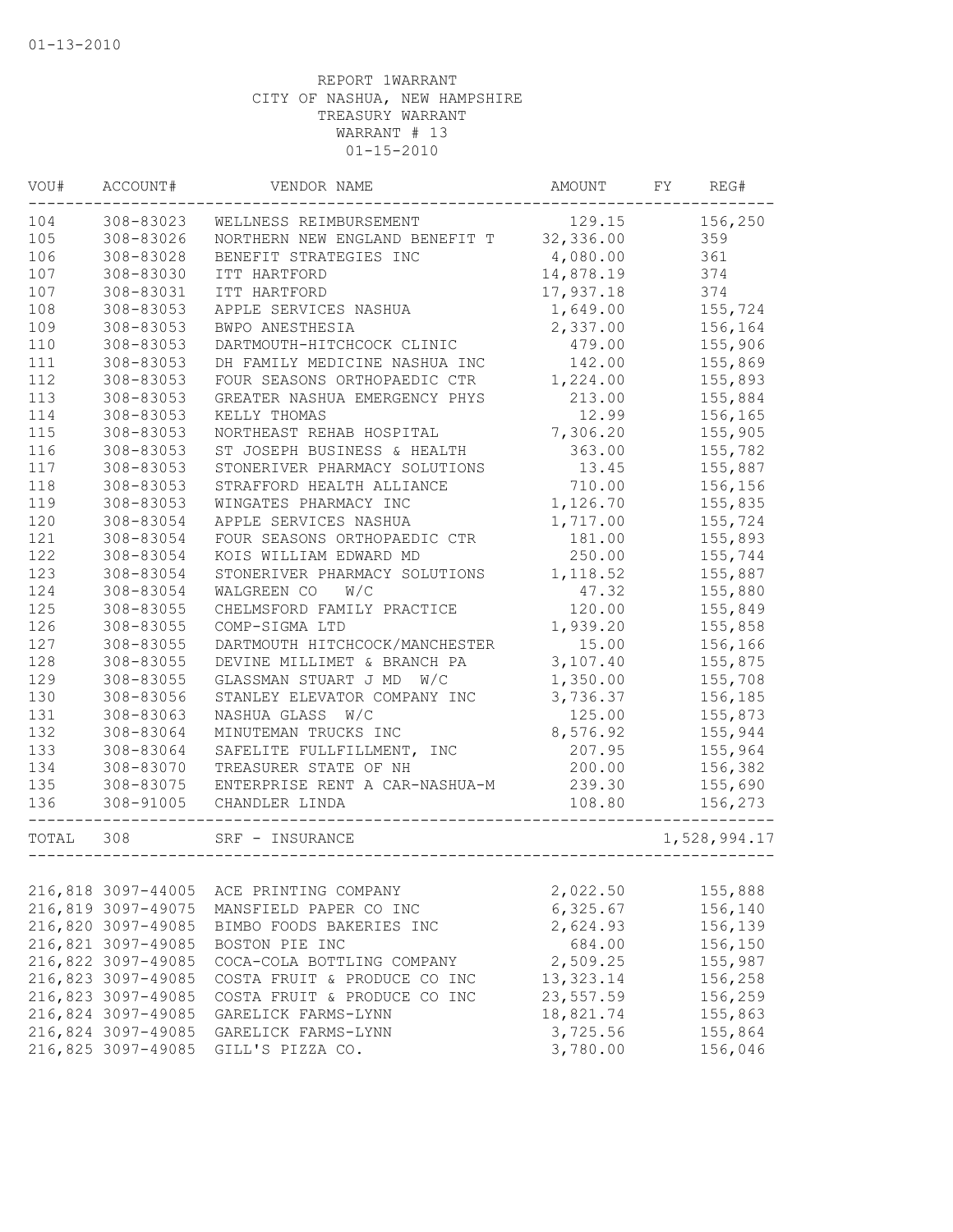| VOU#      | ACCOUNT#                                 | VENDOR NAME                                               | AMOUNT             | FΥ | REG#               |
|-----------|------------------------------------------|-----------------------------------------------------------|--------------------|----|--------------------|
|           | 216,826 3097-49085<br>216,827 3097-49085 | M SAUNDERS INC<br>MCKEE FOODS CORP                        | 5,416.64<br>224.32 |    | 156,029<br>155,795 |
|           | 216,828 3097-49085                       | NEW ENGLAND ICE CREAM                                     | 966.63             |    | 156,056            |
|           | 216,829 3097-49085                       | OTIS SPUNKMEYER INC                                       | 1,644.04           |    | 155,981            |
|           | 216,830 3097-64335                       | NORTHEAST FOOD SVC EQUIPMENT &                            | 112.70             |    | 155,711            |
|           | 216,831 3097-74092<br>216,832 3097-74092 | AFFILIATED HVAC SERVICES LLC<br>GREENFIELD INDUSTRIES INC | 453.02<br>126.00   |    | 156,004<br>156,055 |
|           | 216,833 3097-74092                       | HOBART SERVICE                                            | 439.25             |    | 155,705            |
|           | 216,834 3097-91005                       | KIMBELL JEANETTE                                          | 84.70              |    | 155,991            |
|           | 216,835 3097-91005                       | SLOSEK ODETTE                                             | 92.26              |    | 155,980            |
|           | 216,836 3097-94005                       | SCHOOL NUTRITION ASSOCIATION                              | 102.25             |    | 156,408            |
| TOTAL     | 309                                      | SRF - FOOD SERVICES                                       |                    |    | 87,036.19          |
|           |                                          |                                                           | 47.72              |    | 156,140            |
|           | 216,837 3098-49075<br>216,838 3098-49085 | MANSFIELD PAPER CO INC<br>M SAUNDERS INC                  | 2,412.33           |    | 156,029            |
|           | 216,838 3098-49085                       | M SAUNDERS INC                                            | 128.70             |    | 156,030            |
| TOTAL     | 309                                      | FRESH FRUIT & VEGETABLE GRANT                             |                    |    | 2,588.75           |
|           |                                          |                                                           |                    |    |                    |
|           |                                          | 216,839 3117-78007 BEST FORD/BEST CYCLE                   | 112.06             |    | 155,694            |
|           |                                          | 216,840 3117-78007 MAC MULKIN CHEVROLET INC               | 34.95              |    | 156,137            |
| TOTAL 311 |                                          | DRIVER'S EDUCATION                                        |                    |    | 147.01             |
| 137       | 312-43005                                | PRINTGRAPHICS OF MAINE                                    | 129.01             |    | 155,740            |
| 138       | $312 - 705$                              | ANDERSON MICHAEL                                          | 275.00             |    | 156,176            |
| 139       | $312 - 705$                              | D & R TOWING INC                                          | 75.00              |    | 156,135            |
| 140       | $312 - 705$                              | DREZJA DARRELL                                            | 35.00              |    | 156,177            |
| TOTAL     | 312                                      | SRF - FINANCIAL SERVICES                                  |                    |    | 514.01             |
|           | 216,841 3122-49075                       | WALMART COMMUNITY                                         | 150.25             |    | 155,945            |
|           | 216,842 3122-54009                       | TELEGRAPH PUBLISHING COMPANY                              | 1,250.00           |    | 156,159            |
|           |                                          | 216,843 3122-55020 FIRST STUDENT INC                      |                    |    | 72.59 156,005      |
| TOTAL     |                                          | 312 ADULT ED/CONTINUING ED                                |                    |    | 1,472.84           |
|           |                                          | 216,844 3240-53103 YOUTH COUNCIL (THE)                    | 1,814.76 156,020   |    |                    |
| TOTAL     |                                          | -----------------<br>324 MCKINNEY-VENTO HOMELESS GRANT    |                    |    | 1,814.76           |
|           |                                          |                                                           |                    |    |                    |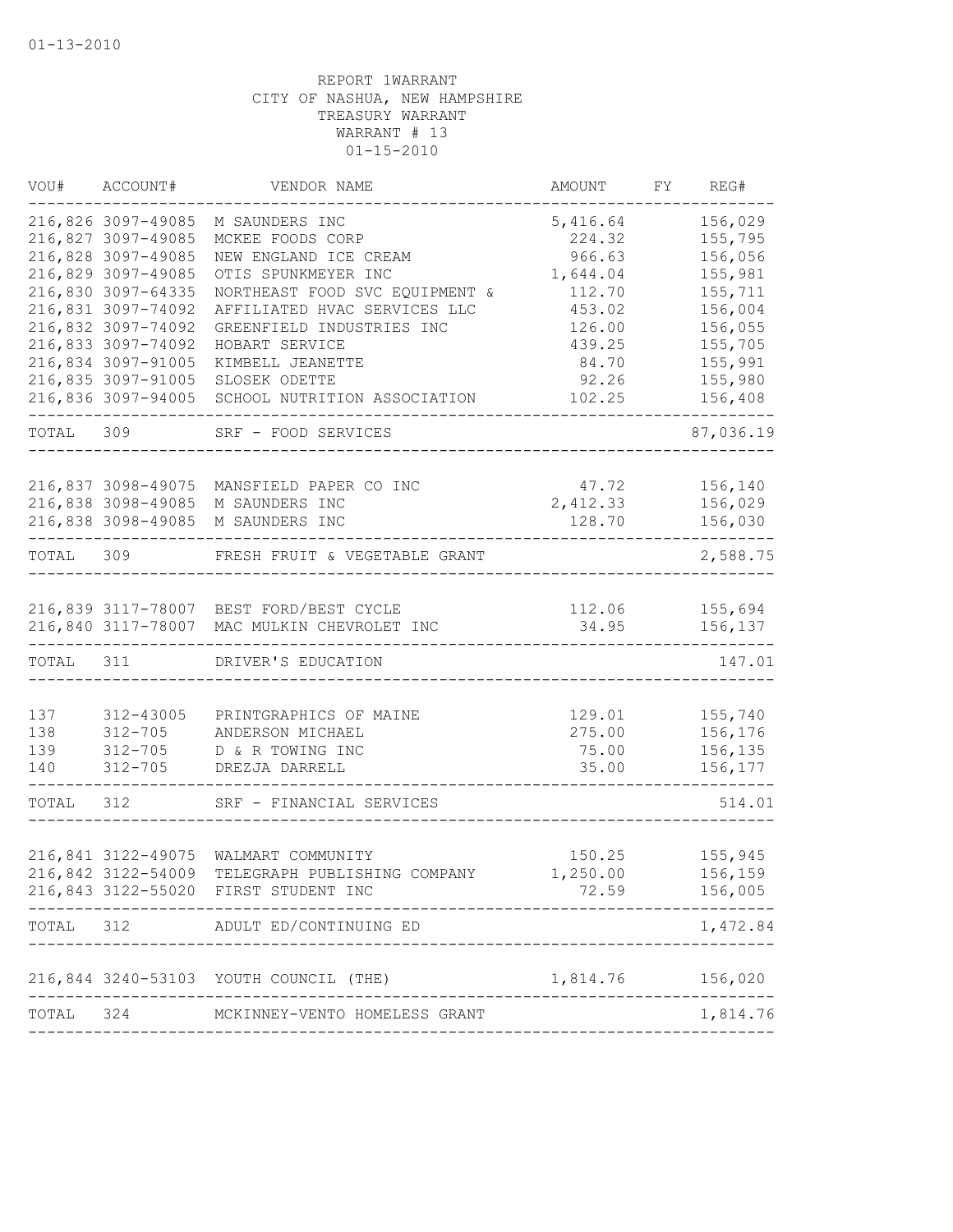|                                               | VOU# ACCOUNT#                                                                    | VENDOR NAME                                                                                                                                                                                        | <b>AMOUNT</b>                                                                          | FY REG#                                                        |
|-----------------------------------------------|----------------------------------------------------------------------------------|----------------------------------------------------------------------------------------------------------------------------------------------------------------------------------------------------|----------------------------------------------------------------------------------------|----------------------------------------------------------------|
|                                               |                                                                                  | 216,845 3247-46040 VARSITY SWIM SHOP INC<br>216,846 3247-64192 BEFOUR INC                                                                                                                          | 1,209.65<br>579.00                                                                     | 156,058<br>156,017                                             |
| TOTAL                                         | 324                                                                              | ATHLETICS-ENTERPRISE FUND                                                                                                                                                                          |                                                                                        | 1,788.65                                                       |
| 141<br>142<br>143<br>144<br>145<br>146        | 331-01500<br>$331 - 01500$<br>$331 - 309$<br>331-31050<br>331-59100<br>331-64030 | LAW REALTY CO INC<br>RAPID REAL ESTATE LLC<br>WILSON BRETT<br>VERIZON WIRELESS<br>LEXISNEXIS<br>E W SLEEPER CO                                                                                     | 416.67<br>1,500.00<br>313.50<br>362.23<br>50.00<br>2,515.00                            | 156,380<br>156,332<br>156,240<br>156,359<br>156,357<br>155,941 |
| TOTAL                                         | 331                                                                              | SRF - POLICE DEPARTMENT                                                                                                                                                                            |                                                                                        | 5,157.40                                                       |
|                                               | 216,847 3310-49035<br>216,848 3310-49075<br>216,849 3310-91040                   | MCGRAW HILL COMPANIES<br>WB MASON COMPANY INC<br>NHASCD                                                                                                                                            | 4,077.36<br>78.75<br>2,664.00                                                          | 155,784<br>155,710<br>156,047<br>$------$                      |
| TOTAL 331                                     |                                                                                  | ARRA TITLE I SINI-FAIRGROUNDS                                                                                                                                                                      |                                                                                        | 6,820.11                                                       |
|                                               |                                                                                  | 216,850 3320-53102 EDWARDS EDUCATIONAL SERVICES, 3,000.00                                                                                                                                          |                                                                                        | 156,092                                                        |
| TOTAL 332                                     |                                                                                  | TITLE I SINI-LEDGE STREET                                                                                                                                                                          |                                                                                        | 3,000.00                                                       |
|                                               |                                                                                  | 216,851 3380-53103 YOUTH COUNCIL (THE)                                                                                                                                                             | 6,500.00                                                                               | 156,020                                                        |
| TOTAL                                         | 338                                                                              | TITLE IV SDF YOUTH COUNCIL                                                                                                                                                                         |                                                                                        | 6,500.00                                                       |
| 147<br>148<br>149<br>149<br>150<br>151<br>152 | 341-01962<br>341-01966<br>341-01968<br>341-01969<br>341-31045                    | HARBOR HOMES INC<br>COMMUNITY COUNCIL OF NASHUA NH<br>HARBOR HOMES INC<br>HARBOR HOMES INC<br>NEXTEL COMMUNICATIONS<br>341-47010 MCKESSON MEDICAL-SURGICAL<br>341-49075 STAPLES BUSINESS ADVANTAGE | 5,708.00<br>11,520.44<br>23,727.00<br>2,060.45<br>212.74<br>631.20<br>4,932.58 155,942 | 155,828<br>155,920<br>155,828<br>155,828<br>156,316<br>156,102 |
|                                               | TOTAL 341                                                                        | SRF - COMMUNITY SERVICES                                                                                                                                                                           |                                                                                        | 48,792.41                                                      |
| 153<br>154<br>155<br>156                      |                                                                                  | 342-31045 NEXTEL COMMUNICATIONS<br>342-47010 NH MEDICAL/DENTAL SUPPLY LLC/D<br>342-59133 STERICYCLE INC<br>342-91025 PORRES LUIS                                                                   | 31.89<br>112.25<br>43.36<br>66.70                                                      | 156,316<br>155,810<br>155,675<br>155,826                       |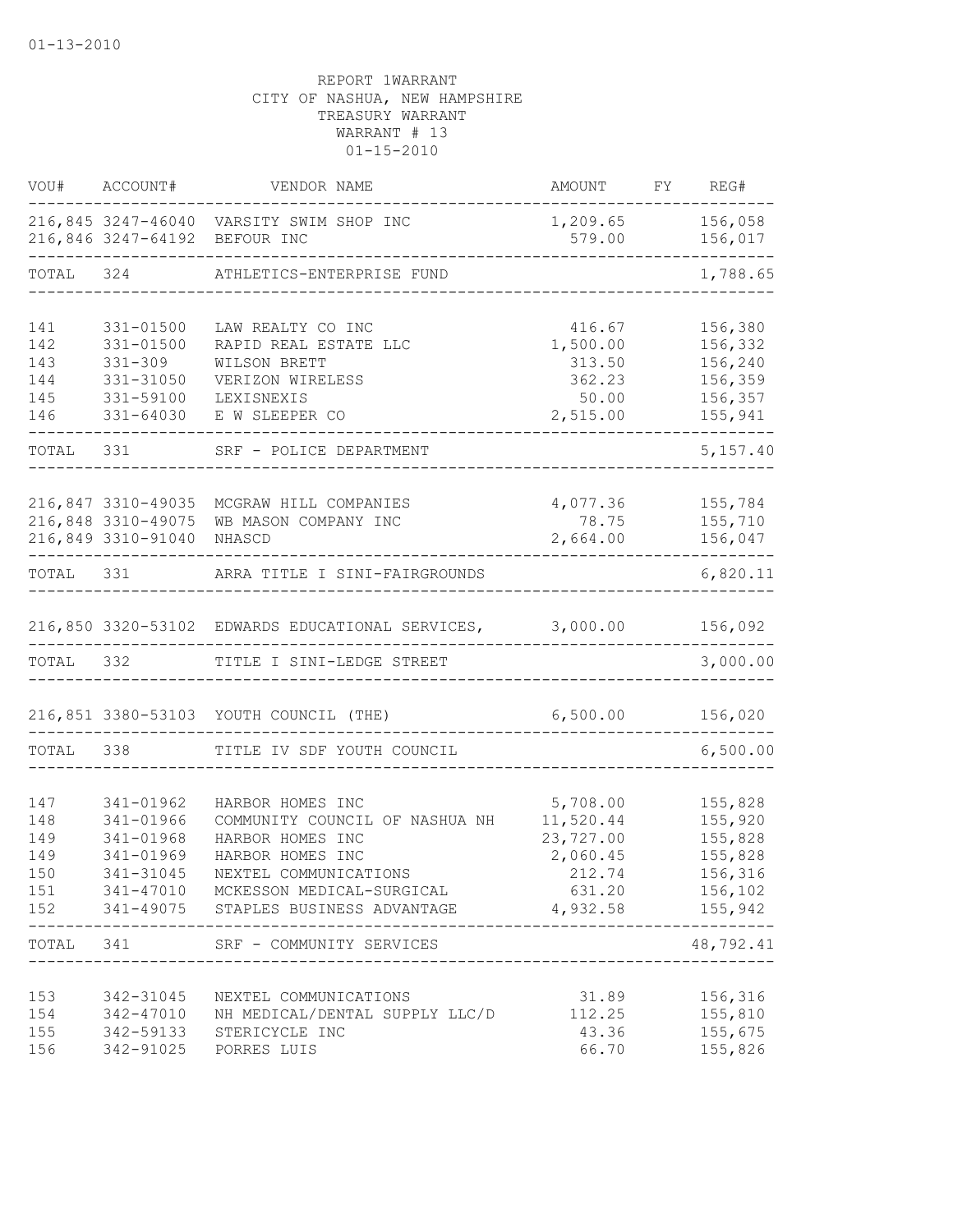| VOU#      | ACCOUNT#                                 | VENDOR NAME                                   | AMOUNT FY REG#  |                         |
|-----------|------------------------------------------|-----------------------------------------------|-----------------|-------------------------|
|           |                                          | 157 342-91025 WENDT BETTY                     | 15.20 155,918   |                         |
| TOTAL 342 |                                          | SRF - COMMUNITY HEALTH                        |                 | 269.40                  |
|           | 216,852 3440-31005                       | NEXTEL COMMUNICATIONS                         | 293.60          | 156,311                 |
|           | 216,853 3440-49075                       | AC MOORE INC                                  | 126.56          | 156,014                 |
|           | 216,854 3440-49075                       | GARELICK FARMS-LYNN                           | 208.60          | 155,864                 |
|           | 216,855 3440-49075                       | M SAUNDERS INC                                | 163.65          | 156,030                 |
|           | 216,856 3440-49075                       | MARKET BASKET                                 | 127.60          | 155,822                 |
|           | 216,857 3440-49075                       | MARQUIS MICHELLE                              | 27.88           | 156,057                 |
|           | 216,858 3440-49075                       | NEW ENGLAND ICE CREAM                         | 289.15          | 156,056                 |
|           | 216,859 3440-49075<br>216,860 3440-55020 | SAM'S CLUB<br>FIRST STUDENT INC               | 274.68<br>45.50 | 156,401<br>156,005      |
|           | 216,861 3440-91040                       | ALMEIDA SUSAN                                 | 99.15           | 156,009                 |
| TOTAL 344 |                                          | AFTER SCHOOL PROGRAM                          |                 | $- - - - -$<br>1,656.37 |
|           |                                          |                                               |                 |                         |
|           | 216,862 3460-49075                       | BURKHART JAN                                  | 9.40            | 156,270                 |
|           | 216,863 3460-49075                       | M SAUNDERS INC                                |                 | 123.75 156,030          |
|           | 216,864 3460-49075                       | MARKET BASKET                                 | 140.48          | 155,822                 |
|           |                                          | 216,865 3460-49075 STAPLES BUSINESS ADVANTAGE | 25.74           | 155,885                 |
|           |                                          | 216,866 3460-49075 WALMART COMMUNITY          | $-9.00$         | 155,945                 |
| TOTAL 346 |                                          | 21 ST CENTURY AFTER SCH MIDDLE                |                 | 290.37                  |
|           |                                          | 216,867 3468-53102 MEASURED PROGRESS INC      | 4,187.00        | 156,059                 |
|           | 216,868 3468-53102 WESTED                |                                               | 53,011.00       | 156,076                 |
| TOTAL 346 |                                          | SMALLER LEARNING COMMUNITY                    |                 | 57,198.00               |
|           |                                          |                                               |                 |                         |
|           | 216,869 3509-49035                       | BARNES & NOBLE INC                            | 143.85          | 155,672                 |
|           | 216,870 3509-49035                       | HEINEMANN                                     | 24.39           | 155,986                 |
|           | 216,871 3509-49075                       | GALE                                          | 4,230.00        | 155,900                 |
| TOTAL     | 350                                      | TITLE 11A TEACHER QUALITY                     |                 | 4,398.24                |
| 158       |                                          | 353-59100 TREASURER STATE OF NH               | 25.00           | 156,274                 |
| TOTAL     |                                          | 353 SRF - STREET DEPT                         |                 | 25.00                   |
|           | 216,872 3530-49075 BUDGETEXT             |                                               | 484.20          | 155,898                 |
|           |                                          | 216,873 3530-49075 ROCK DENISE                | 302.62          | 156,064                 |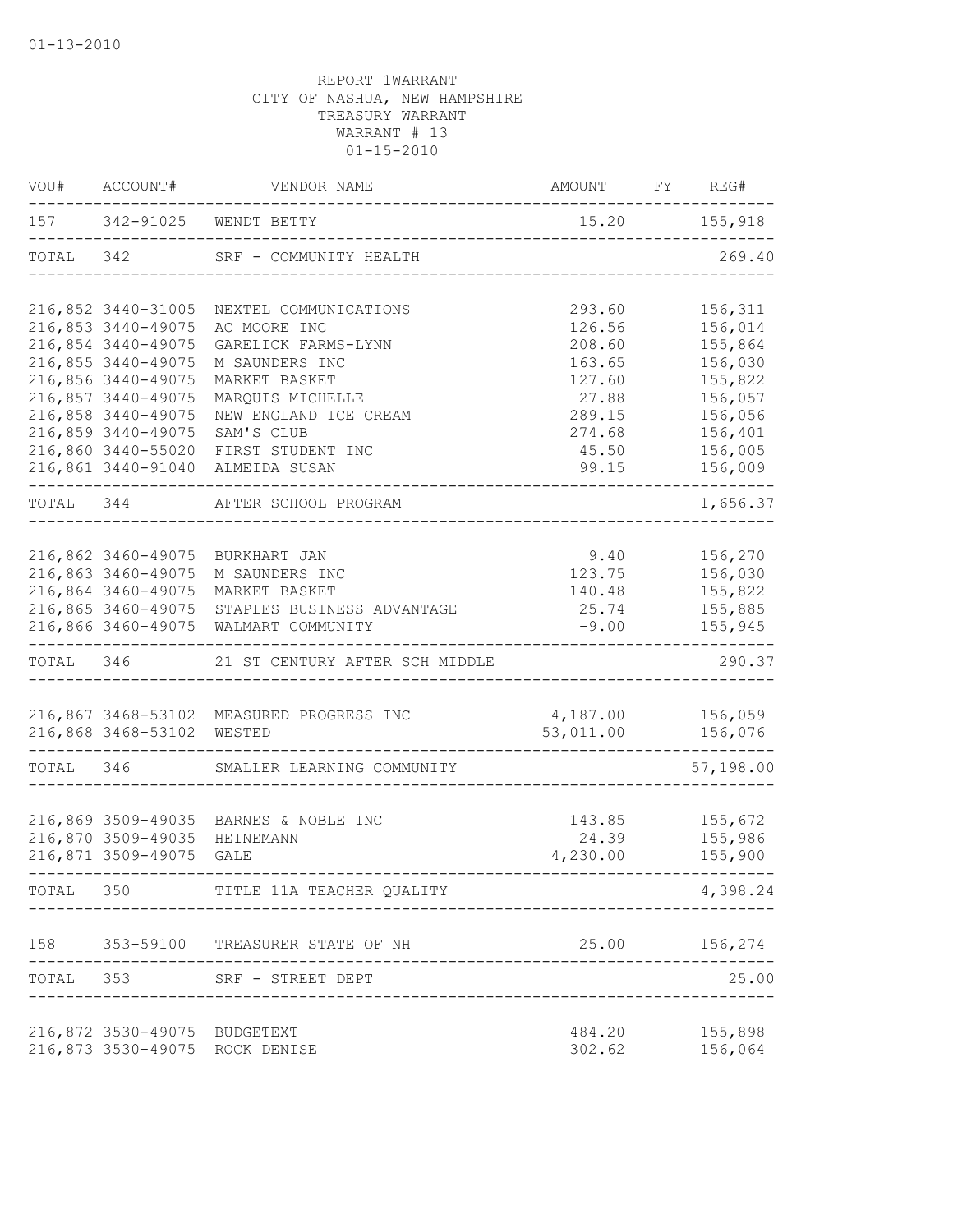|     |           | VOU# ACCOUNT# VENDOR NAME                                                                                        | AMOUNT FY REG# |          |
|-----|-----------|------------------------------------------------------------------------------------------------------------------|----------------|----------|
|     |           | TOTAL 353 ADULT BASIC ED DIPLOMA PROGRAM                                                                         |                | 786.82   |
|     |           | 159 373-53025 LOAN PACKAGING LLC 680.00 155,851<br>160 373-53075 NASHUA REGIONAL PLANNING COMMI 1,708.00 156,204 |                |          |
|     | TOTAL 373 | SRF - ECONOMIC DEVELOPMENT                                                                                       |                | 2,388.00 |
| 161 | 374-07090 | NASHUA SOUP KITCHEN                                                                                              | 5,250.00       | 156,104  |
| 162 | 374-07118 | NASHUA POLICE ATHLETIC LEAGUE                                                                                    | 1,380.00       | 156,277  |
| 163 | 374-07145 | NEIGHBORHOOD HOUSING SERVICES                                                                                    | 4,090.91       | 155,832  |
| 163 | 374-07188 | NEIGHBORHOOD HOUSING SERVICES                                                                                    | 2,560.45       | 155,832  |
| 164 | 374-07340 | HILLSBOROUGH COUNTY TREASURER                                                                                    | 84.00          | 156,157  |
| 165 | 374-07587 | DUBOIS ASSOCIATES                                                                                                | 6,409.58       | 156,278  |
| 166 | 374-07587 | MUNOZ CONSTRUCTION INC &                                                                                         | 2,865.42       | 156,276  |
| 167 | 374-07620 | BOIS JOHN                                                                                                        | 250.00         | 155,890  |
| 168 | 374-08237 | MANCHESTER FOUNDATIONS CO INC                                                                                    | 1,448.00       | 156,125  |
| 169 | 374-09031 | ADP INC                                                                                                          | 224.25         | 156,374  |
| 170 | 374-09031 | LOOMIS FARGO & CO                                                                                                | 195.10         | 155,772  |
| 171 | 374-09061 | AMBI CIRCUIT BOARD ELECTRONICS                                                                                   | 260.55         | 155,852  |
| 172 | 374-09061 | ARAMARK UNIFORM SERVICES                                                                                         | 191.72         | 155,764  |
| 173 | 374-09061 | KINNEY TOWING & TRANSPORTATION                                                                                   | 300.00         | 155,825  |
| 174 | 374-09061 | NEXTEL COMMUNICATIONS                                                                                            | 501.78         | 156,316  |
| 175 | 374-09061 | SAFETY KLEEN INC                                                                                                 | 413.09         | 155,834  |
| 176 | 374-09061 | TURNER GLASS                                                                                                     | 30.00          | 155,926  |
| 177 | 374-09061 | UNITED PARCEL SERVICE                                                                                            | 7.60           | 156,393  |
| 178 | 374-09071 | CITY OF NASHUA/TAX COLLECTOR'S                                                                                   | 235.89         | 156,275  |
| 179 | 374-09071 | GLOBAL MONTELLO GROUP CORP                                                                                       | 354.64         | 156,368  |
| 180 | 374-09081 | MAYNARD & LESIEUR INCORPORATED                                                                                   | 200.00         | 156,147  |
| 181 | 374-09081 | MICHELIN NORTH AMERICA INC                                                                                       | 2,165.08       | 155,707  |
| 182 | 374-09091 | AUTOMOTIVE RESOURCES INC                                                                                         | 28.75          | 156,203  |
| 183 | 374-09091 | <b>BALDWIN FILTERS</b>                                                                                           | 956.88         | 155,750  |
| 184 | 374-09091 | CENTRAL PAPER PRODUCTS CO                                                                                        | 191.00         | 155,933  |
| 185 | 374-09091 | CUMMINS NORTHEAST INC                                                                                            | 301.62         | 155,908  |
| 186 | 374-09091 | DEPENDABLE LOCK SERVICE INC                                                                                      | 9.29           | 155,911  |
| 187 | 374-09091 | FASTENAL CO                                                                                                      | 70.64          | 155,706  |
| 188 | 374-09091 | GILLIG LLC                                                                                                       | 913.19         | 155,878  |
| 189 | 374-09091 | HOME DEPOT CREDIT SERVICES                                                                                       | 87.98          | 156,319  |
| 190 | 374-09091 | NAPA AUTO PARTS                                                                                                  | 480.52         | 155,895  |
| 191 | 374-09091 | POWER WASHER SALES                                                                                               | 107.60         | 155,937  |
| 192 | 374-09091 | PREMIER SOUTHERN TICKET CO                                                                                       | 504.61         | 155,683  |
| 193 | 374-09091 | RYDER FLEET PRODUCTS.COM INC                                                                                     | 233.96         | 155,897  |
| 194 | 374-09091 | SANEL AUTO PARTS CO                                                                                              | 462.39         | 155,812  |
| 195 | 374-09091 | STAPLES BUSINESS ADVANTAGE                                                                                       | 132.62         | 155,942  |
| 196 | 374-09091 | SUBURBAN AUTO & TRUCK PARTS IN                                                                                   | 110.00         | 156,154  |
| 197 | 374-09091 | TEGRA EQUIPMENT INC                                                                                              | 14.88          | 156,205  |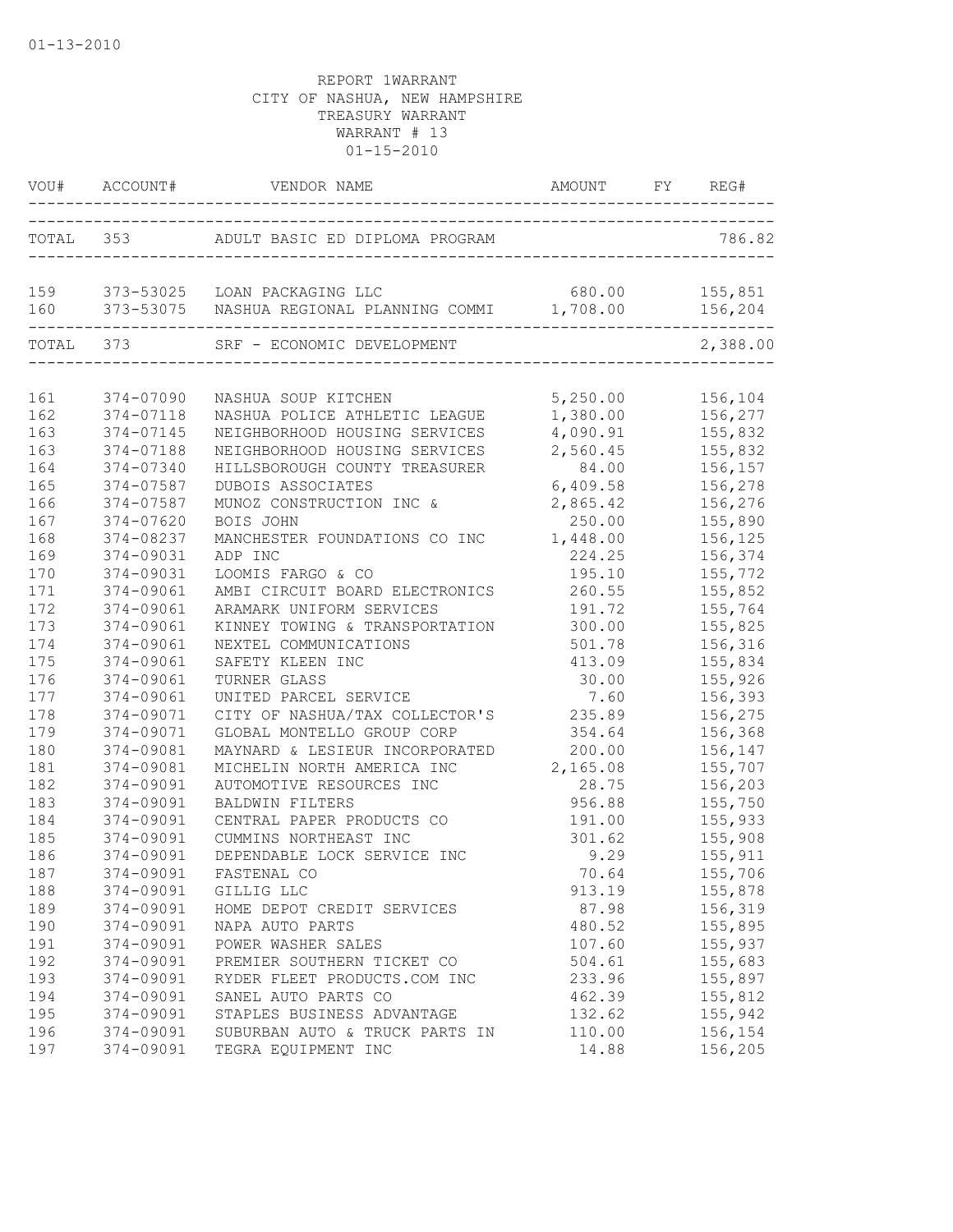| VOU#      | ACCOUNT#           | VENDOR NAME                           | AMOUNT     | FY | REG#        |
|-----------|--------------------|---------------------------------------|------------|----|-------------|
| 198       | 374-09101          | PSNH                                  | 1,510.99   |    | 156,377     |
| 199       | 374-09102          | PUBLIC SERVICE OF NH                  | 848.57     |    | 156,381     |
| 200       | 374-09112          | METROMEDIA ENERGY INC                 | 176.59     |    | 156,360     |
| 200       | 374-09114          | METROMEDIA ENERGY INC                 | 64.74      |    | 156,360     |
| 200       | 374-09115          | METROMEDIA ENERGY INC                 | 448.26     |    | 156,360     |
| 201       | 374-09120          | PENNICHUCK WATER                      | 256.23     |    | 156,322     |
| 202       | 374-09133          | FAIRPOINT COMMUNICATIONS              | 50.00      |    | 156,365     |
| 203       | 374-09133          | NEXTEL COMMUNICATIONS                 | 287.94     |    | 156,316     |
| 204       | 374-09230          | FIRST TRANSIT INC                     | 106,068.31 |    | 156,314     |
| 205       | 374-09261          | AMERICAN ARBITRATION ASSOC            | 200.00     |    | 156,349     |
| 206       | 374-09261          | NORTHERN BUS SALES INC                | 20.00      |    | 155,790     |
| 207       | 374-09261          | PURE WATERS OF NEW ENGLAND LLC        | 31.50      |    | 155,861     |
| 208       | 374-45230          | NEXTEL COMMUNICATIONS                 | 49.99      |    | 156,316     |
| 209       | 374-45230          | STAPLES BUSINESS ADVANTAGE            | 3.69       |    | 155,942     |
| 210       | 374-59188          | ASAP ENVIRONMENTAL INC                | 700.00     |    | 155,936     |
| 211       | 374-78120          | GILLIG LLC                            | 1,648.32   |    | 155,878     |
| 212       | 374-91025          | CITY OF NASHUA/PETTY CASH             | 47.45      |    | 155,662     |
| TOTAL     | 374                | SRF - URBAN PROGRAMS                  |            |    | 146, 436.57 |
| 213       |                    | 375-45050 BURSARS OFFICE              | 10.00      |    | 156,372     |
| TOTAL     | 375                | SRF - PUBLIC LIBRARIES                |            |    | 10.00       |
|           |                    |                                       |            |    |             |
|           | 3750-53101         | RENO JENNIFER                         | 750.00     |    | 155,663     |
|           | 216,874 3750-53101 | RENO JENNIFER                         | 250.00     |    | 156,110     |
|           | 216,875 3750-53101 | TORTORELLO NARISA M                   | 500.00     |    | 156,153     |
|           | 216,876 3750-64045 | COMPUTER HUT OF N E INC               | 147.00     |    | 156,173     |
|           | 216,877 3750-64045 | DELL MARKETING LP                     | 819.00     |    | 155,751     |
|           | 216,878 3750-64045 | HEWLETT PACKARD COMPANY               | 512.00     |    | 155,757     |
|           | 216,879 3750-64045 | PRO AV SYSTEMS INC                    | 2,570.00   |    |             |
|           | 216,880 3750-64045 |                                       |            |    | 156,066     |
|           |                    | TIGER DIRECT<br>--------------------- | 903.25     |    | 155,779     |
| TOTAL 375 |                    | TITLE ARRA GRANT                      |            |    | 6,451.25    |
|           |                    |                                       |            |    |             |
|           | 216,881 3760-49035 | BELANGER LYDIA                        | 49.70      |    | 156,069     |
|           | 216,882 3760-49035 | ICAT PUBLISHING LLC                   | 1,428.50   |    | 156,131     |
|           | 216,883 3760-49035 | LAMONTAGNE LYNN                       | 29.99      |    | 156,045     |
|           | 216,884 3760-49050 | LAKESHORE LEARNING MATERIALS          | 97.62      |    | 155,767     |
|           | 216,885 3760-49050 | NATIONAL SCHOOL PRODUCTS              | 96.90      |    | 155,668     |
|           | 216,886 3760-49050 | NCS PEARSON INC                       | 792.75     |    | 156,002     |
|           | 216,887 3760-49050 | U.S TOY CO/CONSTRUCTIVE PLAYTH        | 80.50      |    | 156,032     |
|           | 216,888 3760-49075 | COHEN MARLENE                         | 11.98      |    | 155,997     |
|           | 216,889 3760-49075 | REALLY GOOD STUFF INC                 | 378.40     |    | 155,973     |
|           | 216,890 3760-53101 | ALPHA ACADEMIC SERVICES INC           | 3,284.84   |    | 156,268     |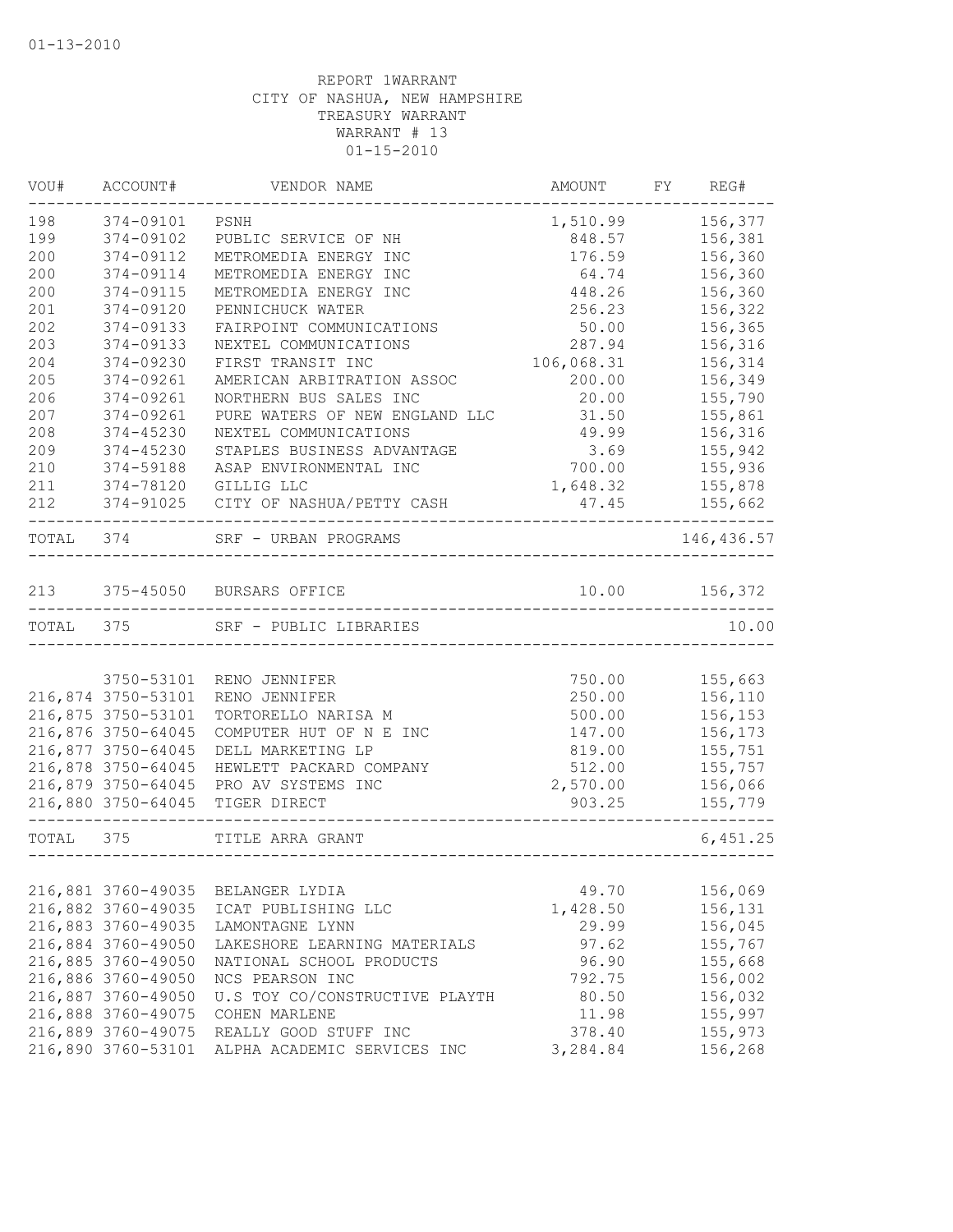| VOU#      | ACCOUNT#                                                                                                                                               | VENDOR NAME                                                                                                                               | AMOUNT                                                                         | FΥ | REG#                                                                      |
|-----------|--------------------------------------------------------------------------------------------------------------------------------------------------------|-------------------------------------------------------------------------------------------------------------------------------------------|--------------------------------------------------------------------------------|----|---------------------------------------------------------------------------|
|           | 216,891 3760-53101<br>216,892 3760-53101<br>216,893 3760-53101<br>216,894 3760-94030 NHASCD                                                            | ATS PROJECT SUCCESS<br>CROWDER LUCIE L<br>DAILEY EDUCATIONAL CONSULTANTS                                                                  | 87.50<br>235.08<br>532.50<br>1,915.00                                          |    | 156,115<br>155,962<br>156,096<br>156,047                                  |
| TOTAL     | 376                                                                                                                                                    | TITLE I                                                                                                                                   |                                                                                |    | 9,021.26                                                                  |
|           |                                                                                                                                                        | 216,895 3769-49075 RESOURCES FOR READING INC.                                                                                             | 99.40                                                                          |    | 156,067                                                                   |
| TOTAL 376 |                                                                                                                                                        | TITLE I ESEA                                                                                                                              |                                                                                |    | 99.40                                                                     |
|           | 216,896 3900-53102<br>216,897 3900-55035<br>216,898 3900-64040<br>216,899 3900-64045<br>216,900 3900-64192<br>216,901 3900-64192<br>216,902 3900-64192 | WOOD WILLIAM<br>FIRST STUDENT INC<br>CENGAGE LEARNING<br>GHA TECHNOLOGIES INC<br>C & M DISTRIBUTING CO<br>EDVOTEK<br>GHA TECHNOLOGIES INC | 1,450.00<br>210.14<br>1,257.12<br>6,781.47<br>7,900.00<br>4,519.00<br>2,600.82 |    | 156,108<br>156,005<br>156,098<br>155,768<br>156,011<br>156,031<br>155,768 |
| TOTAL     | 390                                                                                                                                                    | VOC ED SECONDARY PERKINS                                                                                                                  |                                                                                |    | 24,718.55                                                                 |
|           |                                                                                                                                                        | 216,903 3927-49050 MARKET BASKET<br>216,904 3927-49050 MCGILL'S INC                                                                       | 36.27<br>5,533.35                                                              |    | 155,822<br>156,190                                                        |
| TOTAL     | 392                                                                                                                                                    | CULINARY ARTS                                                                                                                             |                                                                                |    | 5,569.62                                                                  |
|           |                                                                                                                                                        | 216,905 3930-49075 STAPLES BUSINESS ADVANTAGE                                                                                             | 169.41                                                                         |    | 155,885                                                                   |
| TOTAL     | 393                                                                                                                                                    | ARRA IDEA PRESCHOOL                                                                                                                       |                                                                                |    | 169.41                                                                    |
|           |                                                                                                                                                        | 216,906 3940-64192 CURRICULUM ASSOCIATES, INC                                                                                             | 1,450.90 155,989                                                               |    |                                                                           |
| TOTAL 394 |                                                                                                                                                        | ARRA IDEA SPEC ED                                                                                                                         |                                                                                |    | 1,450.90                                                                  |
|           |                                                                                                                                                        | 216,907 3950-53109 INTERIM HEALTH CARE                                                                                                    | 514.50                                                                         |    | 155,698                                                                   |
| TOTAL     | 395                                                                                                                                                    | IDEA B SPECIAL EDUCATION                                                                                                                  |                                                                                |    | 514.50                                                                    |
|           |                                                                                                                                                        |                                                                                                                                           |                                                                                |    |                                                                           |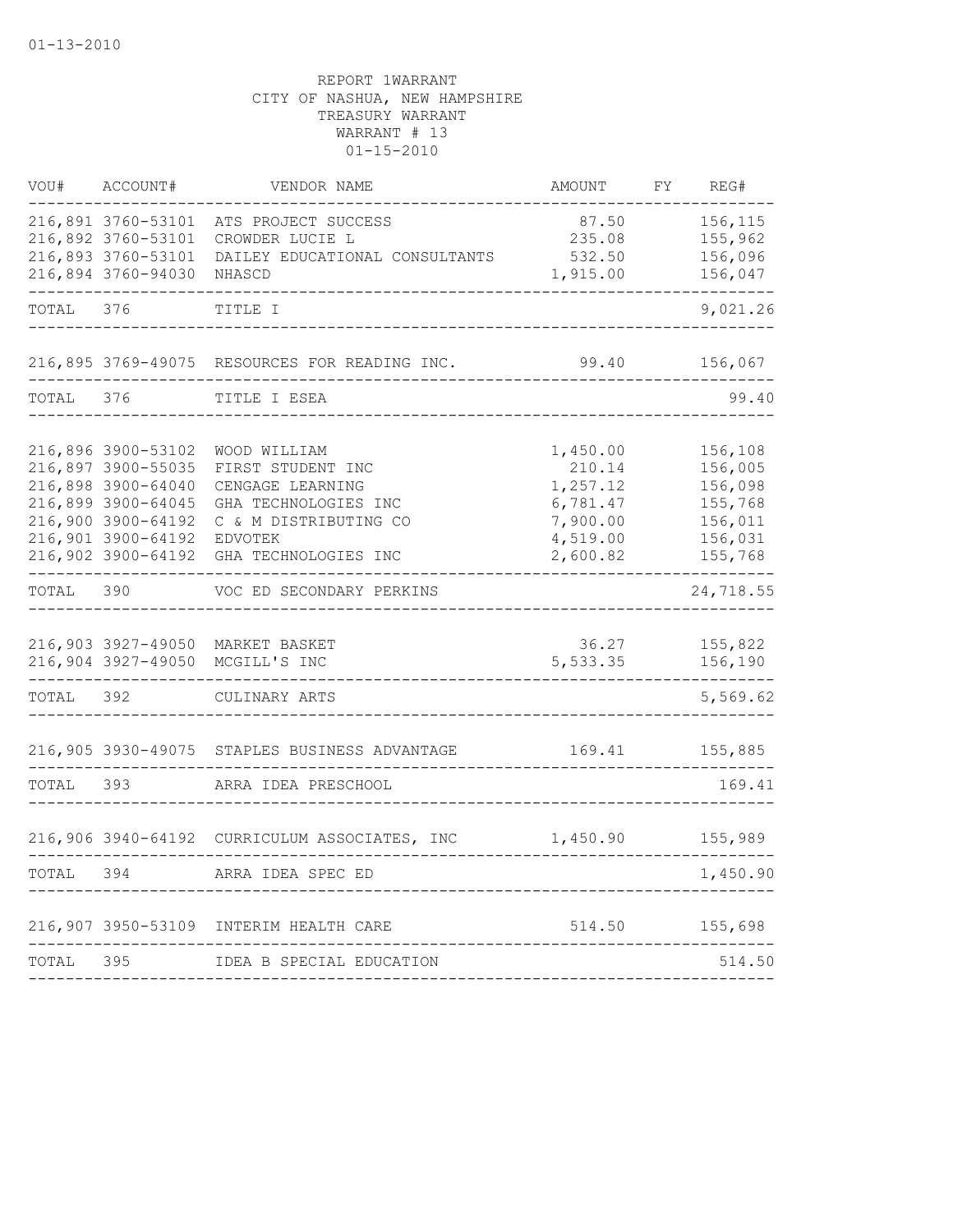|     | VOU# ACCOUNT# VENDOR NAME                                                                                                                               | AMOUNT FY REG#              |               |
|-----|---------------------------------------------------------------------------------------------------------------------------------------------------------|-----------------------------|---------------|
|     | 215 412-162 HILLSBOROUGH COUNTY TREASURER 59.76 156,157                                                                                                 |                             |               |
|     | TOTAL 412-16 FINANCIAL SERVICES<br>INT & COST ON REDEMPTION                                                                                             |                             | 59.76         |
| 216 | 412-180 PEARL MICHAEL<br>217   412-180   TOWN OF AMHERST<br>218  412-180  TOWN OF BEDFORD, NEW HAMPSHIRE  954.00  369<br>219   412-180   WOOD GREGORY S | 65.00 156,174<br>585.00 370 | 45.00 156,175 |
|     | TOTAL 412-18 FINANCIAL SERVICES<br>AUTO PERMITS                                                                                                         |                             | 1,649.00      |
|     | 220  413-203  TREASURER STATE OF NH  912.00  156,334                                                                                                    |                             |               |
|     | TOTAL 413-20 CITY CLERK'S OFFICE<br>MARRIAGE LICENSES                                                                                                   |                             | 912.00        |
|     | 220  413-303  TREASURER STATE OF NH  6,016.00  156,334                                                                                                  |                             |               |
|     | TOTAL 413-30 CITY CLERK'S OFFICE<br>CERTIFIED COPIES                                                                                                    |                             | 6,016.00      |
|     |                                                                                                                                                         |                             |               |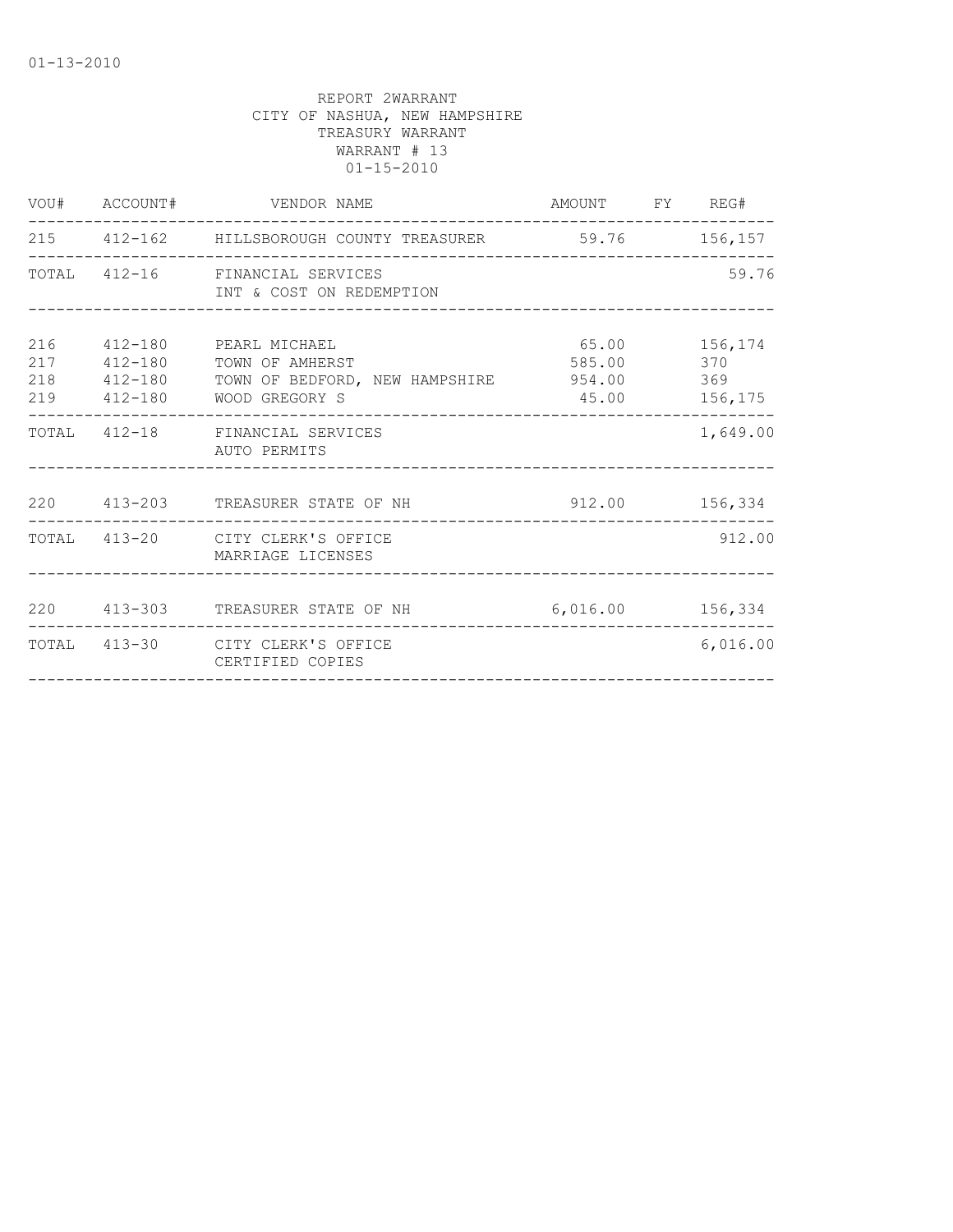| VOU#                                                        | ACCOUNT#                                                                                                          | VENDOR NAME                                                                                                                                                                                                                                                            | AMOUNT                                                                                                 | FY | REG#                                                                                            |
|-------------------------------------------------------------|-------------------------------------------------------------------------------------------------------------------|------------------------------------------------------------------------------------------------------------------------------------------------------------------------------------------------------------------------------------------------------------------------|--------------------------------------------------------------------------------------------------------|----|-------------------------------------------------------------------------------------------------|
| 221<br>222                                                  | 501-98029<br>$501 - 95010$                                                                                        | CITY OF NASHUA/PETTY CASH<br>LGC                                                                                                                                                                                                                                       | 8.99<br>35.00                                                                                          |    | 155,662<br>156,323                                                                              |
| TOTAL                                                       | 501                                                                                                               | MAYOR'S OFFICE                                                                                                                                                                                                                                                         |                                                                                                        |    | 43.99                                                                                           |
| 223                                                         | 502-31050                                                                                                         | VERIZON WIRELESS                                                                                                                                                                                                                                                       | 65.07                                                                                                  |    | 156,341                                                                                         |
| TOTAL                                                       | 502                                                                                                               | LEGAL DEPARTMENT                                                                                                                                                                                                                                                       |                                                                                                        |    | 65.07                                                                                           |
| 224                                                         | 503-41015                                                                                                         | ANCO SIGNS & STAMPS INC                                                                                                                                                                                                                                                | 93.00                                                                                                  |    | 155,882                                                                                         |
| TOTAL                                                       | 503                                                                                                               | BOARD OF ALDERMEN                                                                                                                                                                                                                                                      |                                                                                                        |    | 93.00                                                                                           |
| 225<br>226<br>227<br>228<br>229<br>230<br>231<br>232<br>233 | 505-81120<br>505-81058<br>505-81117<br>505-81007<br>505-81004<br>505-81039<br>505-81115<br>505-81110<br>505-81068 | BOYS & GIRLS CLUB OF GREATER N<br>BRIDGES DOMESTIC & SEXUAL VIOL<br>CASA OF NH INC<br>CITY OF NASHUA/PETTY CASH<br>GATEWAYS COMMUNITY SERVICES<br>HUMANE SOCIETY OF NEW ENGLAND<br>MARGUERITE'S PLACE INC<br>NASHUA SOUP KITCHEN & SHELTER<br>NASHUA YOUTH COUNCIL INC | 2,446.25<br>6, 250.00<br>1,250.00<br>33.45<br>1,720.00<br>8,256.75<br>5,000.00<br>1,812.50<br>5,571.25 |    | 155,714<br>155,718<br>155,796<br>155,662<br>155,940<br>155,774<br>155,879<br>156,027<br>155,688 |
| TOTAL                                                       | 505                                                                                                               | CIVIC & COMM. ACTIVITIES                                                                                                                                                                                                                                               |                                                                                                        |    | 32,340.20                                                                                       |
| 234<br>235<br>236                                           | 506-31005<br>506-31005<br>506-31005                                                                               | BAYRING COMMUNICATIONS<br>FAIRPOINT COMMUNICATIONS<br>PAETEC COMMUNICATIONS INC                                                                                                                                                                                        | 2,170.49<br>1,048.60<br>600.00                                                                         |    | 156,362<br>156,365<br>156,312                                                                   |
| TOTAL                                                       | 506                                                                                                               | TELECOMMUNICATIONS                                                                                                                                                                                                                                                     |                                                                                                        |    | 3,819.09                                                                                        |
| 237                                                         | $507 - 82025$                                                                                                     | NEW HAMPSHIRE RETIREMENT SYSTE                                                                                                                                                                                                                                         | 707.47                                                                                                 |    | 155,664                                                                                         |
| TOTAL                                                       | 507                                                                                                               | PENSIONS                                                                                                                                                                                                                                                               |                                                                                                        |    | 707.47                                                                                          |
| 238<br>238                                                  |                                                                                                                   | 508-83100 STATE OF NH UC<br>508-83101 STATE OF NH UC                                                                                                                                                                                                                   | 6, 275.71 156, 385<br>25, 356.37 156, 385                                                              |    |                                                                                                 |
| TOTAL                                                       | 508                                                                                                               | INSURANCE-EMPLOYEE BENEFITS                                                                                                                                                                                                                                            |                                                                                                        |    | 31,632.08                                                                                       |
| 239                                                         | 512-59266                                                                                                         | CBCINNOVIS INC                                                                                                                                                                                                                                                         | 12.25                                                                                                  |    | 156,351                                                                                         |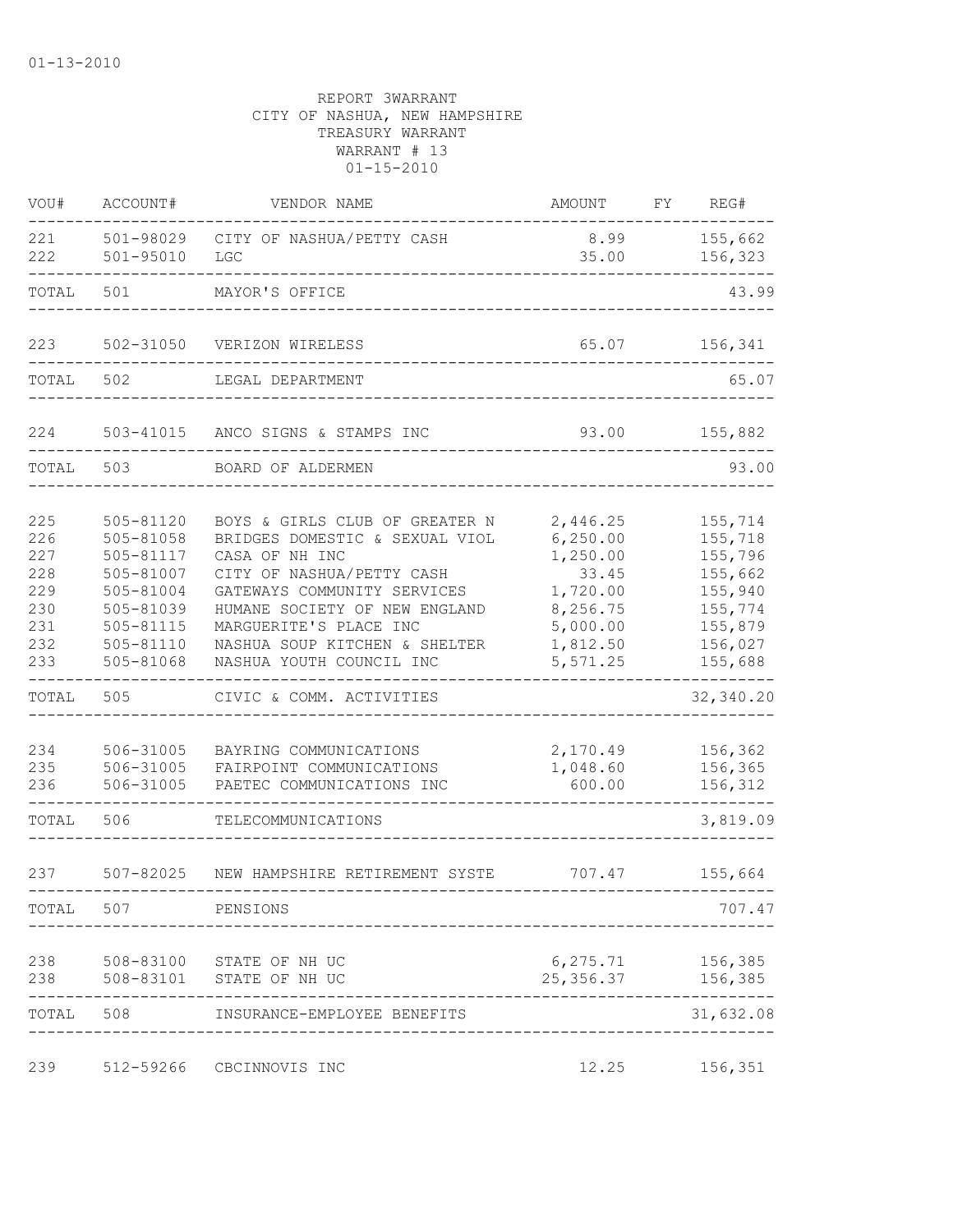| VOU#      | ACCOUNT#      | VENDOR NAME                    | <b>AMOUNT</b> | FΥ | REG#     |
|-----------|---------------|--------------------------------|---------------|----|----------|
| 240       | 512-91015     | CITY OF NASHUA/PETTY CASH      | 10.00         |    | 155,662  |
| 241       | 512-95005     | GOVERNMENT FINANCE OFFICERS AS | 640.00        |    | 156,333  |
| 242       | 512-66025     | OFFICE EQUIPMENT FINANCE SERVI | 79.65         |    | 156,364  |
| 243       | 512-59182     | PRINTGRAPHICS OF MAINE         | 731.05        |    | 155,740  |
| 244       | 512-41015     | STAPLES BUSINESS ADVANTAGE     | 46.02         |    | 155,942  |
| 244       | 512-41055     | STAPLES BUSINESS ADVANTAGE     | 471.32        |    | 155,942  |
| TOTAL     | 512           | FINANCIAL SERVICES             |               |    | 1,990.29 |
| 245       | 513-41015     | GAYLORD BROS INC               | 6.65          |    | 156,163  |
| 245       | 513-43005     | GAYLORD BROS INC               | 1.19          |    | 156,163  |
| 246       | $513 - 41015$ | STAPLES BUSINESS ADVANTAGE     | 119.51        |    | 155,942  |
| TOTAL     | 513           | CITY CLERK'S OFFICE            |               |    | 127.35   |
| 246       | 515-41015     | STAPLES BUSINESS ADVANTAGE     | 42.47         |    | 155,942  |
| TOTAL     | 515           | HUMAN RESOURCES                |               |    | 42.47    |
|           |               |                                |               |    |          |
| 246       | 516-41015     | STAPLES BUSINESS ADVANTAGE     | 242.42        |    | 155,942  |
| 246       | 516-45240     | STAPLES BUSINESS ADVANTAGE     | 6.38          |    | 155,942  |
| 247       | 516-54016     | UNION LEADER CORPORATION       | 870.83        |    | 156,315  |
| TOTAL     | 516           | PURCHASING DEPARTMENT          |               |    | 1,119.63 |
| 248       | 517-34015     | METROMEDIA ENERGY INC          | 2,512.21      |    | 156,360  |
| 249       | 517-34015     | NATIONAL GRID                  | 892.92        |    | 156,350  |
| 250       | 517-31050     | NEXTEL COMMUNICATIONS          | 80.64         |    | 156,316  |
| 251       | 517-32005     | PSNH                           | 176.04        |    | 156,377  |
| 252       | 517-32005     | PUBLIC SERVICE OF NH           | 5,637.05      |    | 156,381  |
| TOTAL     | 517           | BUILDING MAINT - CITY ADMIN    |               |    | 9,298.86 |
|           |               |                                |               |    |          |
| 253       | 519-41010     | CITY OF NASHUA/PETTY CASH      | 3.14          |    | 155,662  |
| 254       | 519-91005     | MARINO ANGELO                  | 68.30         |    | 155,871  |
| 255       | 519-95005     | <b>NRAAO</b>                   | 30.00         |    | 156,389  |
| 256       | 519-41005     | STAPLES BUSINESS ADVANTAGE     | 427.07        |    | 155,942  |
| 256       | 519-41015     | STAPLES BUSINESS ADVANTAGE     | 40.30         |    | 155,942  |
| 257       | 519-91005     | TURGISS GARY                   | 42.35         |    | 155,758  |
| TOTAL 519 |               | ASSESSORS                      |               |    | 611.16   |
|           |               |                                |               |    |          |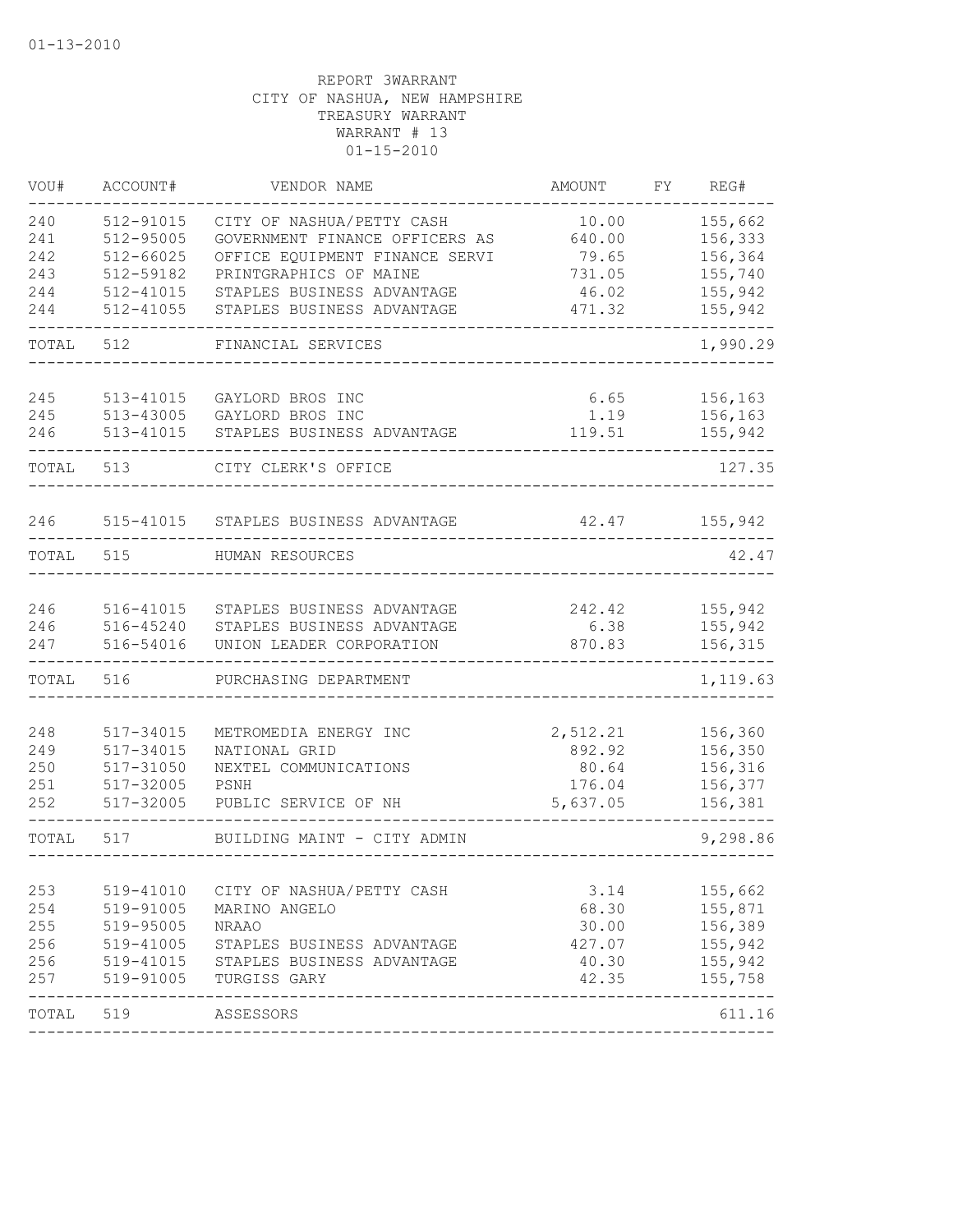|     |               | VOU# ACCOUNT# VENDOR NAME                          | AMOUNT FY REG#   |                |
|-----|---------------|----------------------------------------------------|------------------|----------------|
|     |               | 258 520-74092 B & S LOCKSMITH INC                  | 153.00 155,848   |                |
|     |               | 259 520-34015 METROMEDIA ENERGY INC                |                  | 518.08 156,360 |
|     |               | TOTAL 520 HUNT BUILDING                            |                  | 671.08         |
|     |               | 260 522-31050 NEXTEL COMMUNICATIONS 214.45 156,316 |                  |                |
|     |               | TOTAL 522 INFORMATION TECHNOLOGY                   |                  | 214.45         |
|     |               |                                                    |                  |                |
| 261 | 531-78007     | ADAMSON INDUSTRIES CORP                            | 284.70 155,838   |                |
| 262 | 531-47010     | AIRGAS EAST                                        |                  | 584.00 155,728 |
| 263 | 531-46040     | ALL SPORTS HEROES UNIFORMS,                        |                  | 166.42 155,762 |
| 264 | 531-46040     | ALLARD CRAIG                                       | 171.17           | 156,279        |
| 265 | 531-45920     | B & H PHOTO VIDEO PRO AUDIO                        | 445.80           | 155,679        |
| 266 | 531-78007     | B & S LOCKSMITH INC                                | 268.70           | 155,848        |
| 267 | 531-49075     | BATTERIES PLUS                                     | 171.75           | 155,919        |
| 268 | 531-78007     | BELLETETES INC                                     | 126.15           | 155,804        |
| 269 | $531 - 46030$ | BEN'S UNIFORMS                                     | 2,422.00 156,195 |                |
| 269 | $531 - 46040$ | BEN'S UNIFORMS                                     | 1,061.94         | 156,195        |
| 270 | 531-78007     | BEST FORD/BEST CYCLE                               | 103.97           | 155,694        |
| 270 | 531-78075     | BEST FORD/BEST CYCLE                               | 4.36             | 155,694        |
| 271 | $531 - 45005$ | BRAVO CO USA INC                                   | 342.60           | 155,859        |
| 272 | 531-53065     | BUSINESS CARD                                      | 33.95            | 155,666        |
| 272 | 531-91025     | BUSINESS CARD                                      | 8.00             | 155,666        |
| 272 | 531-98035     | BUSINESS CARD                                      | 349.45           | 155,666        |
| 273 | 531-31025     | CINFO PETER                                        | 45.96            | 156,284        |
| 274 | 531-31025     | FAIRPOINT COMMUNICATIONS                           |                  | 28.48 156,365  |
| 275 | 531-48015     | FLEET SERVICES                                     |                  | 603.72 155,840 |
| 276 | 531-91025     | GARCIA ADALBERTO                                   |                  | 5.00 156,285   |
| 277 | 531-66025     | GE CAPITAL INC                                     | 1,113.28         | 155,917        |
| 278 | 531-46040     | GEORGE'S APPAREL                                   | 299.00           | 155,735        |
| 279 | 531-46040     | HANNON PATRICK                                     | 141.19           | 156,283        |
| 280 | 531-94005     | HARGREAVES JAMES                                   | 220.00           | 156,291        |
| 281 | 531-74092     | HARRIS EQUIPMENT REPAIR SERVIC                     | 48.75            | 156,145        |
| 282 | $531 - 64045$ | HAYWOOD ASSOCIATES INC/TRANSCO 2,814.50            |                  | 156,105        |
| 283 | 531-78007     | HOME DEPOT CREDIT SERVICES 3.94                    |                  | 156,342        |
| 284 | 531-53125     | HOWE SCOTT                                         | 239.40           | 156,288        |
| 285 | 531-74035     | INFORMATION MANAGEMENT CORP                        | 46,505.00        | 155,865        |
| 286 | 531-45005     | INTERSTATE ARMS CORP                               | 409.34           | 155,720        |
| 287 | 531-94005     | JOHN E REID & ASSOCIATES INC                       | 2,525.00         | 156,335        |
| 288 | 531-45220     | LAFAYETTE INSTRUMENT                               | 510.00           | 156,239        |
| 289 | 531-91025     | LANE ANDREW                                        | 44.00            | 156,286        |
| 290 | 531-74092     | LIFTECH AUTOMOTIVE EQUIP                           | 801.20           | 156,129        |
| 290 | 531-78007     | LIFTECH AUTOMOTIVE EQUIP                           | 398.00           | 156,129        |
| 291 | 531-46040     | LIMA JAMES                                         | 106.46           | 156,292        |
| 292 | 531-78007     | MAC MULKIN CHEVROLET INC                           | 623.15           | 156,137        |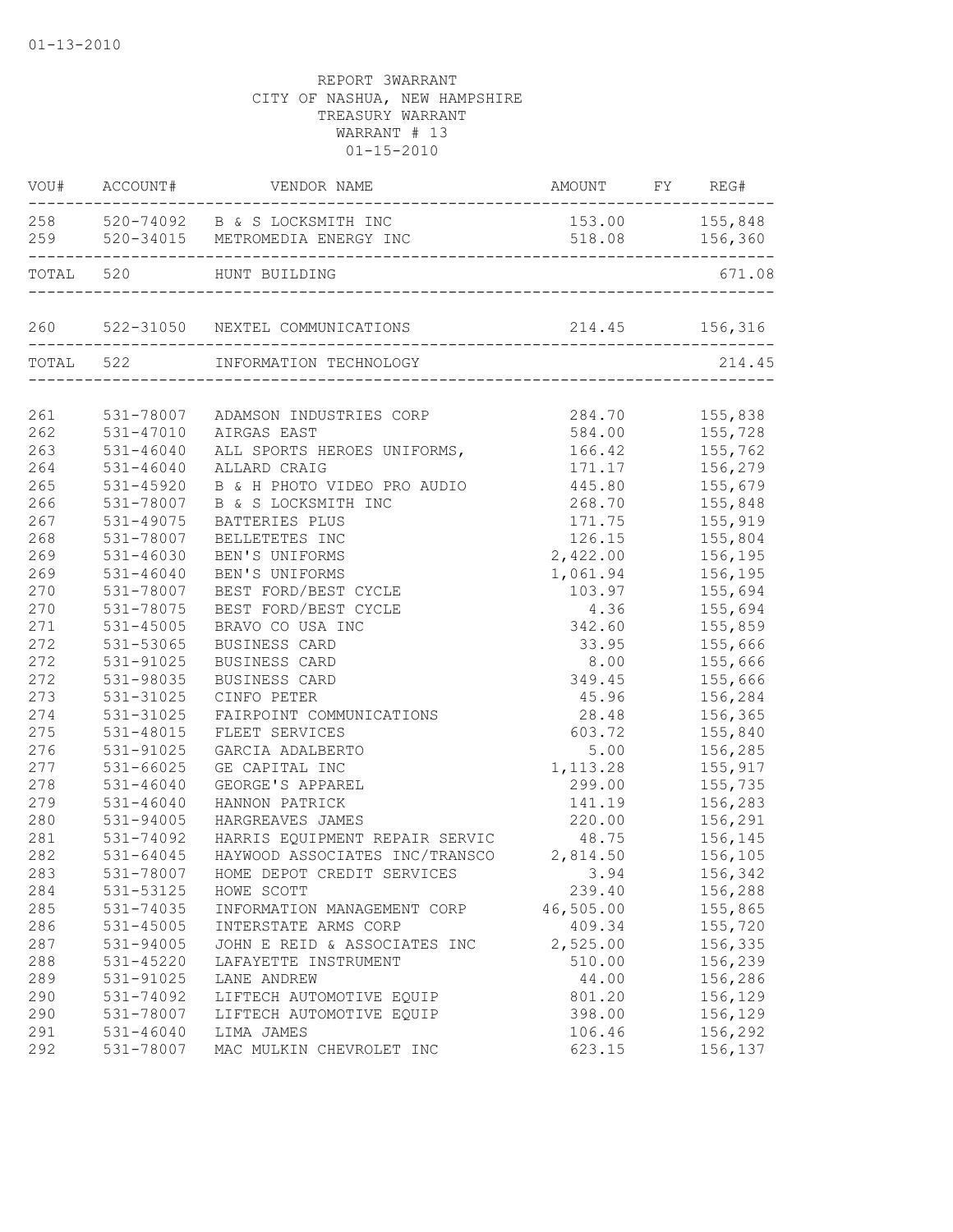| VOU#  | ACCOUNT#      | VENDOR NAME                        | AMOUNT     | FY | REG#      |
|-------|---------------|------------------------------------|------------|----|-----------|
| 292   |               | 531-78100 MAC MULKIN CHEVROLET INC | 99.95      |    | 156,137   |
| 293   | 531-94005     | MACGREGOR CHARLES                  | 105.00     |    | 156,281   |
| 294   | $531 - 46040$ | MACLEOD THOMAS M                   | 35.97      |    | 156,290   |
| 294   | 531-53125     | MACLEOD THOMAS M                   | 238.00     |    | 156,290   |
| 295   | 531-53125     | MARSHALL BRYAN                     | 250.00     |    | 156,293   |
| 296   | 531-95000     | MASSACHUSETTS ASSOC OF CRIME A     | 35.00      |    | 156,358   |
| 297   | 531-78007     | MAYNARD & LESIEUR INCORPORATED     | 30.00      |    | 156,147   |
| 298   | 531-34015     | METROMEDIA ENERGY INC              | 4,218.15   |    | 156,360   |
| 299   | 531-78007     | NASHUA OUTDOOR POWER EQUIP         | 48.02      |    | 155,818   |
| 300   | 531-78007     | NEW G.H. BERLIN OIL COMPANY        | 1,418.53   |    | 155,833   |
| 301   | 531-78007     | NORTHERN FOREIGN CAR PARTS INC     | 569.69     |    | 156,260   |
| 302   | 531-94010     | PEACH CHRISTOPHER                  | 532.50     |    | 156,289   |
| 303   | 531-33005     | PENNICHUCK WATER                   | 472.84     |    | 156,322   |
| 304   | 531-32005     | PUBLIC SERVICE OF NH               | 15,753.61  |    | 156,381   |
| 304   | 531-32035     | PUBLIC SERVICE OF NH               | 389.88     |    | 156,381   |
| 305   | 531-78007     | QUIRK GM PARTS DEPOT               | 30.65      |    | 155,860   |
| 306   | 531-53125     | RABY GEOFFREY                      | 200.00     |    | 156,282   |
| 307   | 531-42000     | REXEL CLS                          | 71.47      |    | 156,078   |
| 308   | 531-45005     | RILEY'S SPORT SHOP INC             | 650.25     |    | 155,684   |
| 309   | 531-78007     | ROBBINS AUTO PARTS                 | 475.67     |    | 156,103   |
| 310   | 531-34015     | SHATTUCK MALONE OIL CO             | 431.17     |    | 156,309   |
| 311   | 531-69025     | SNAP ON TOOLS                      | 126.49     |    | 155,715   |
| 312   | 531-31025     | ST ONGE JOSHUA                     | 45.96      |    | 156,287   |
| 313   | 531-46030     | STAR PACKER BADGES                 | 125.67     |    | 155,741   |
| 314   | 531-91025     | SULLIVAN MICHAEL                   | 44.00      |    | 156,280   |
| 315   |               | 531-75130 THE METRO GROUP INC      | 138.00     |    | 155,853   |
| 316   | 531-78007     | TOWERS MOTOR PARTS CORP            | 502.00     |    | 155,899   |
| TOTAL | 531           | POLICE DEPARTMENT                  |            |    | 91,068.80 |
|       |               |                                    |            |    |           |
| 317   |               | 532-95010 1ST RESPONDER NEWSPAPER  | 110.00     |    | 156,346   |
| 318   | 532-46015     | AGAN WAYNE                         | 152.24     |    | 155,797   |
| 319   | 532-69010     | ALL STATE FIRE EQUIPMENT           | 177.00     |    | 156,060   |
| 320   | 532-78100     | ARCSOURCE INC                      | 91.44      |    | 155,815   |
| 321   | 532-75901     | B & S LOCKSMITH INC                | 325.00     |    | 155,848   |
| 322   | 532-78100     | BATTERIES PLUS                     | 498.96     |    | 155,919   |
| 323   | 532-78100     | BELLETETES INC                     | 3.68       |    | 155,804   |
| 324   | 532-46030     | BERGERON PROTECTIVE CLOTHING       | 11, 459.90 |    | 155,934   |
| 325   | 532-78100     | C & M DISTRIBUTING CO              | 108.00     |    | 156,011   |
| 326   | 532-78020     | CHELMSFORD AUTO ELECTRIC           | 359.00     |    | 155,894   |
| 327   | 532-49025     | COASTAL TRAINING TECHNOLOGIES      | 1,003.18   |    | 155,673   |
| 328   | 532-78100     | D & R TOWING INC                   | 95.00      |    | 156,135   |
| 329   | 532-78100     | FASTENAL COMPANY                   | 30.22      |    | 155,856   |
| 330   | 532-75160     | HARRY W WELLS & SON INC            | 197.00     |    | 156,022   |
| 331   | 532-49050     | HB COMMUNICATIONS INC              | 1,127.00   |    | 155,785   |
| 332   | 532-75023     | HOME DEPOT CREDIT SERVICES         | 160.41     |    | 156,319   |
| 333   | 532-46030     | INDUSTRIAL PROTECTION SERVICES     | 222.38     |    | 155,726   |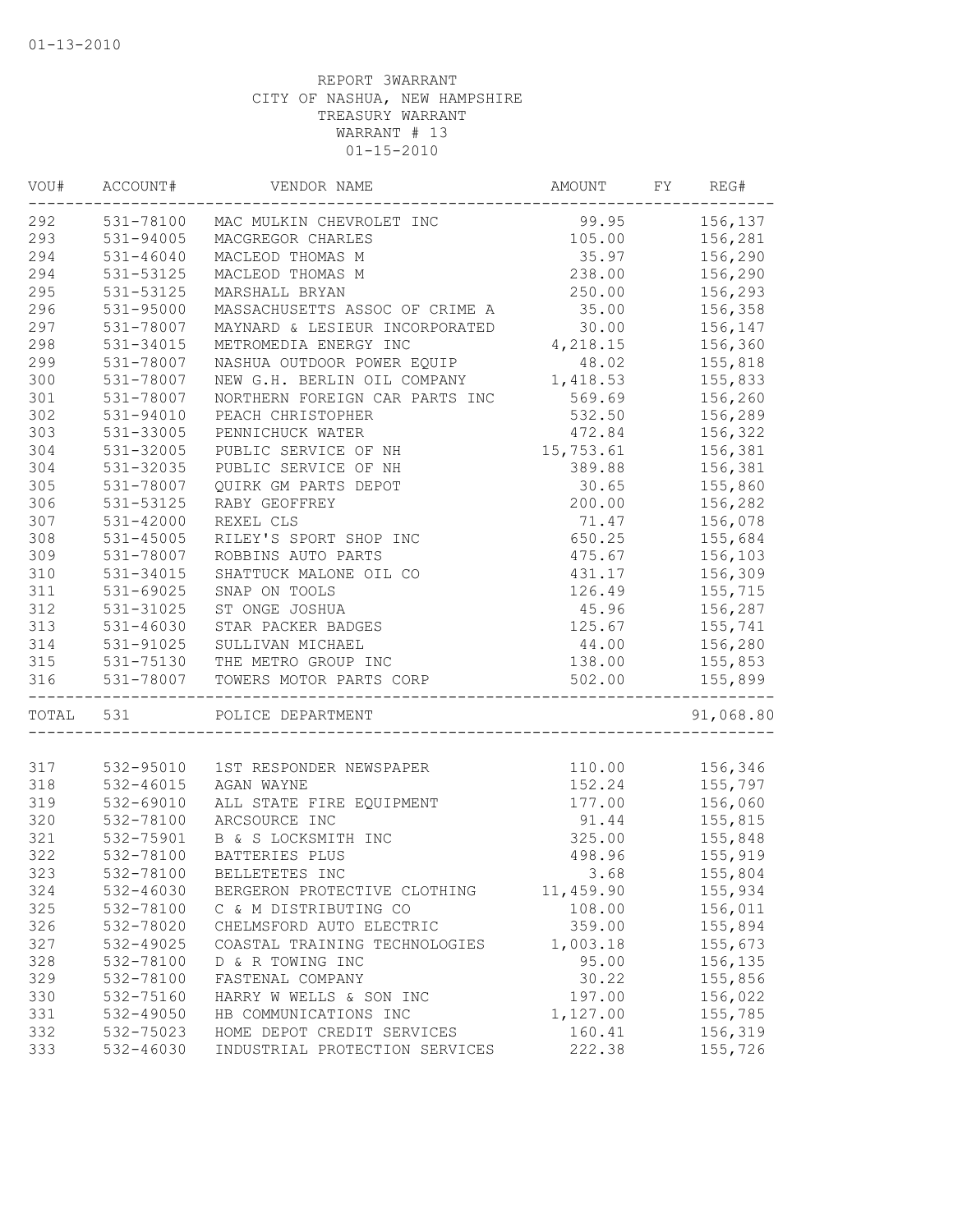| WOU#       | ACCOUNT#       | VENDOR NAME                    | AMOUNT             | FY | REG#               |
|------------|----------------|--------------------------------|--------------------|----|--------------------|
| 333        | 532-64192      | INDUSTRIAL PROTECTION SERVICES | 10,080.00          |    | 155,726            |
| 334        | 532-74020      | INFORMATION MANAGEMENT CORP    | 19,495.00          |    | 155,765            |
| 335        | 532-53065      | IPMA-HR                        | 920.00             |    | 155,935            |
| 336        | 532-75130      | J LAWRENCE HALL INC            | 926.95             |    | 156,256            |
| 337        | 532-78007      | JACK YOUNG COMPANY, INC        | 35.35              |    | 155,924            |
| 338        | 532-46030      | KTM EMBROIDERY LLC             | 707.00             |    | 155,921            |
| 339        | 532-75105      | M & M ELECTRICAL SUPPLY CO INC | 344.31             |    | 156,130            |
| 340        | 532-78065      | MAYNARD & LESIEUR INCORPORATED | 1,120.00           |    | 156,147            |
| 341        | 532-34015      | METROMEDIA ENERGY INC          | 4,854.61           |    | 156,360            |
| 342        | 532-78075      | MIKE'S CUSTOM KANVAS           | 100.00             |    | 155,696            |
| 343        | 532-78100      | MINUTEMAN TRUCKS INC           | 85.62              |    | 155,842            |
| 344        | $532 - 64165$  | NASHUA OUTDOOR POWER EQUIP     | 107.80             |    | 155,818            |
| 345        | 532-78020      | NEW ENGLAND DETROIT DIESEL ALL | 2,237.02           |    | 155,792            |
| 346        | 532-42005      | NEW ENGLAND PAPER & SUPPLY     | 394.52             |    | 155,830            |
| 346        | 532-42010      | NEW ENGLAND PAPER & SUPPLY     | 166.73             |    | 155,830            |
| 346        | 532-42020      | NEW ENGLAND PAPER & SUPPLY     | 153.41             |    | 155,830            |
| 347        | 532-31040      | NEXTEL COMMUNICATIONS          | 374.56             |    | 156,316            |
| 348        | 532-53045      | OCCUPATIONAL HEALTH CENTERS    | 51.50              |    | 155,925            |
| 349        | $532 - 46045$  | PARZYCH MATTHEW                | 95.99              |    | 155,943            |
| 350        | 532-33005      | PENNICHUCK WATER               | 258.73             |    | 156,322            |
| 351        | 532-41015      | PETTY CASH                     | 26.13              |    | 156,294            |
| 351        | 532-73005      | PETTY CASH                     | 22.70              |    | 156,294            |
| 351        | 532-75023      | PETTY CASH                     | 71.91              |    | 156,294            |
| 351        | 532-75901      | PETTY CASH                     | 4.00               |    | 156,294            |
| 352        | 532-68065      | PIERCE MANUFACTURING INC       | 212, 222.00        |    | 366                |
| 353        | 532-32005      | PSNH                           | 2,015.43           |    | 156,377            |
| 353        | 532-33005      | PSNH                           | 915.20             |    | 156,377            |
| 354        | 532-79045      | RADIO SHACK CORP               | 24.98              |    | 156,010            |
| 355        | 532-78007      | SANEL AUTO PARTS CO            | 225.86             |    | 155,812            |
| 355        | 532-78100      | SANEL AUTO PARTS CO            | 100.67             |    | 155,812            |
| 356        | 532-41005      | STAPLES BUSINESS ADVANTAGE     | 149.28             |    | 155,942            |
| 356        | 532-41015      | STAPLES BUSINESS ADVANTAGE     | 49.79              |    | 155,942            |
| 357        | 532-59100      | TRUE BLUE CLEANERS             | 69.20              |    | 155,841            |
| 358        | 532-75023      | UNITED SUPPLY COMPANY INC      | 10.81              |    | 156,160            |
| 359        | 532-53065      | VANGENT, INC                   | 158.00             |    | 156,255            |
| 360        | 532-78020      | YANKEE TRUCKS                  | 533.91             |    | 155,704            |
| TOTAL      | 532            | FIRE DEPARTMENT                |                    |    | 275, 229.38        |
| 361        | 533-33010      | PENNICHUCK WATER               | 178,551.03 156,322 |    |                    |
| TOTAL 533  |                | WATER SUPPLY (PUBLIC HYDRANTS) |                    |    | .<br>178,551.03    |
| 362<br>363 | 534-32020 PSNH | 534-32020 PUBLIC SERVICE OF NH | 50.46<br>64,678.59 |    | 156,377<br>156,381 |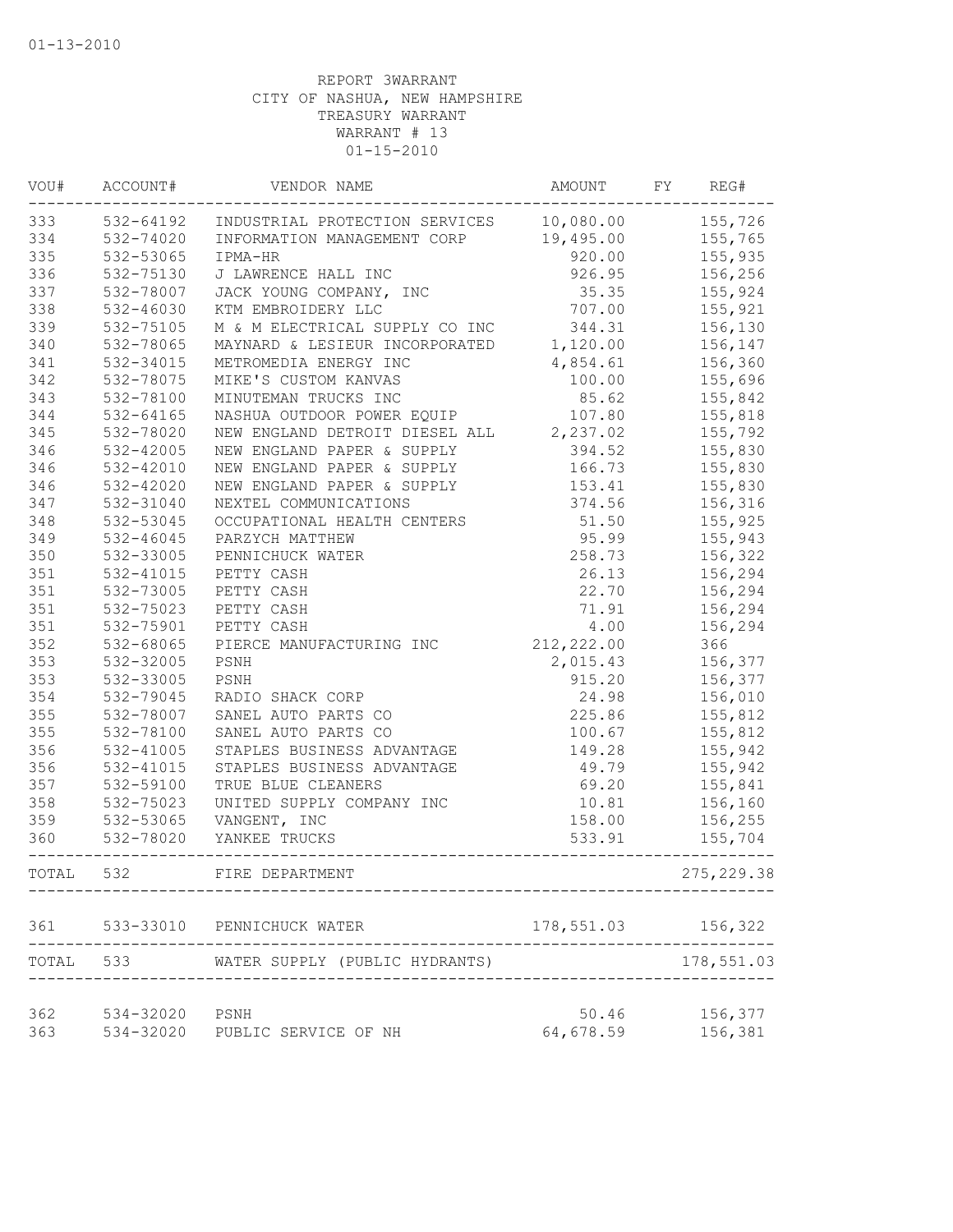| VOU#                            | ACCOUNT#                                                      | VENDOR NAME                                                                                                        | AMOUNT                                         | FΥ | REG#                                                |
|---------------------------------|---------------------------------------------------------------|--------------------------------------------------------------------------------------------------------------------|------------------------------------------------|----|-----------------------------------------------------|
| TOTAL                           | 534                                                           | STREET LIGHTING                                                                                                    |                                                |    | 64,729.05                                           |
| 364                             | 535-31050                                                     | NEXTEL COMMUNICATIONS                                                                                              | 33.09                                          |    | 156,316                                             |
| TOTAL                           | 535                                                           | EMERGENCY MANAGEMENT                                                                                               |                                                |    | 33.09                                               |
| 365                             | 536-64255                                                     | MOTOROLA                                                                                                           | 1,759.60                                       |    | 155,753                                             |
| TOTAL                           | 536                                                           | CITYWIDE COMMUNICATIONS                                                                                            |                                                |    | 1,759.60                                            |
| 366<br>367<br>368               | 541-32005<br>541-34005<br>541-41015                           | PUBLIC SERVICE OF NH<br>SHATTUCK MALONE OIL CO<br>STAPLES BUSINESS ADVANTAGE                                       | 1,075.21<br>2,000.94<br>116.41                 |    | 156,381<br>156,309<br>155,942                       |
| TOTAL                           | 541                                                           | COMMUNITY SERVICES DIVISION                                                                                        |                                                |    | 3,192.56                                            |
| 369<br>370<br>371               | 542-31050<br>542-41015<br>542-91005                           | NEXTEL COMMUNICATIONS<br>STAPLES BUSINESS ADVANTAGE<br>WENDT BETTY                                                 | 102.97<br>173.47<br>22.00                      |    | 156,316<br>155,942<br>155,918                       |
| TOTAL                           | 542                                                           | COMMUNITY HEALTH                                                                                                   |                                                |    | 298.44                                              |
| 372                             | 543-31050                                                     | NEXTEL COMMUNICATIONS                                                                                              | 12.59                                          |    | 156,316                                             |
| TOTAL                           | 543                                                           | ENVIRONMENTAL HEALTH DEPT.                                                                                         |                                                |    | 12.59                                               |
| 373                             | 544-41015                                                     | STAPLES BUSINESS ADVANTAGE                                                                                         | 290.18                                         |    | 155,942                                             |
| TOTAL                           | 544                                                           | WELFARE ADMINISTRATION                                                                                             |                                                |    | 290.18                                              |
| 374<br>375<br>376               | 545-97020<br>545-97020<br>545-97020                           | 188 CONCORD ST LLC DBA LILLIAN<br>23-25 TEMPLE ST REALTY LLC<br>ANDREWS IAN                                        | 309.00<br>150.00<br>700.00                     |    | 155,867<br>155,877<br>155,954                       |
| 377<br>378<br>379<br>380<br>381 | 545-97020<br>545-97020<br>545-97020<br>545-97020<br>545-97020 | BC-AD PROPERTIES<br>BLANCHARD BLDG INVESTS/KENNETH<br>BONNETTE ALVIN<br><b>BOULDER PARK</b><br>BRANDOLINI KIMBERLY | 102.85<br>270.00<br>364.60<br>525.21<br>540.00 |    | 155,806<br>155,742<br>155,681<br>155,820<br>155,680 |
| 382<br>383                      | 545-97020<br>545-97020                                        | BRANUIL MANAGEMENT LLC<br>BRUSOVANKIN ZINA                                                                         | 893.00<br>366.43                               |    | 155,778<br>155,948                                  |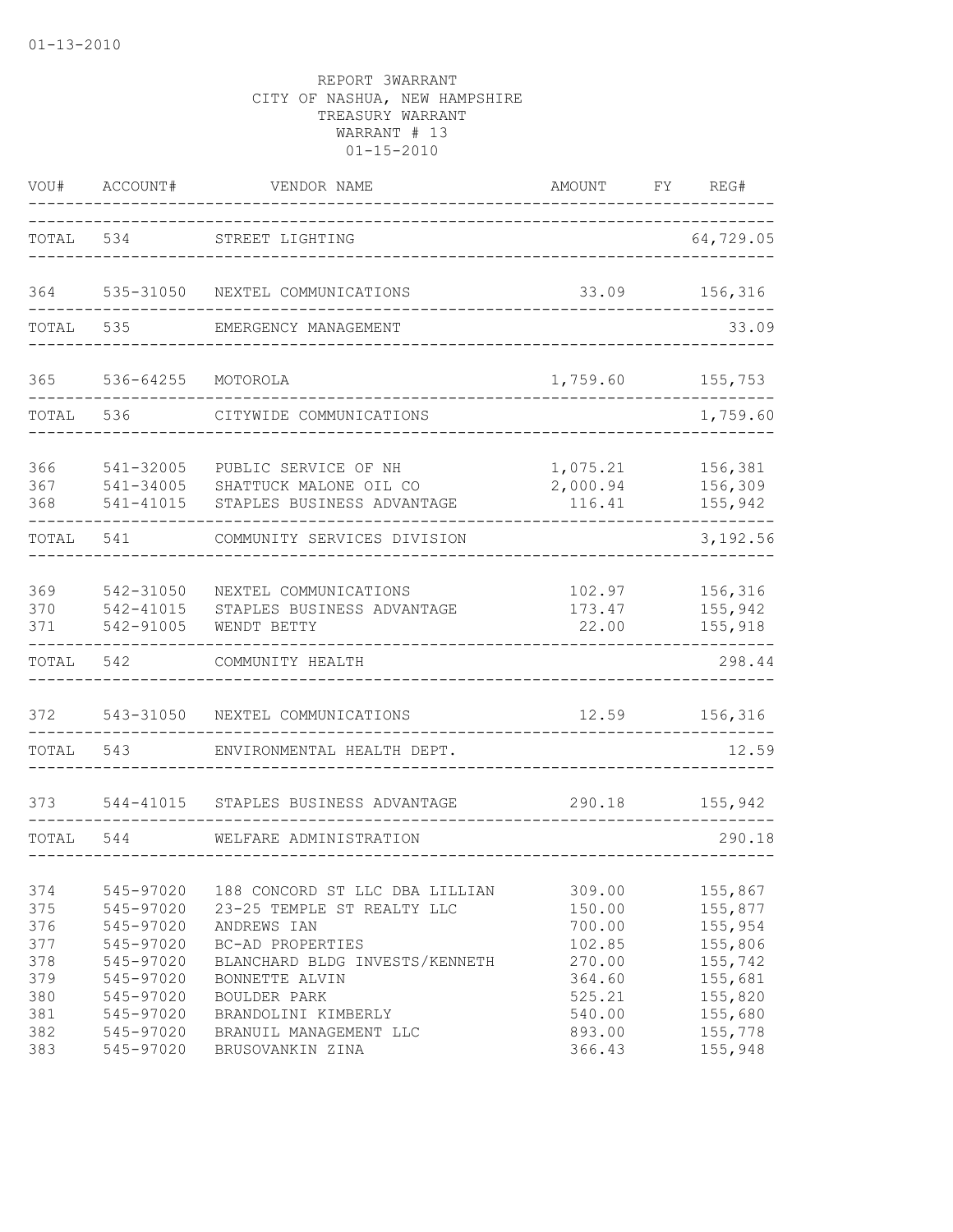| VOU#       | ACCOUNT#      | VENDOR NAME                                                            | AMOUNT           | FY | REG#                   |
|------------|---------------|------------------------------------------------------------------------|------------------|----|------------------------|
| 384        |               | 545-97020 CANTERBURY APARTMENTS                                        | 588.23           |    | 155,692                |
| 385        | 545-97020     | CENTRAL REALTY                                                         | 1,387.81         |    | 155,829                |
| 386        | 545-97020     | DAIGLE DONNA                                                           | 650.00           |    | 155,791                |
| 387        | 545-97020     | DOLLOFF VALLIER PROPERTIES                                             | 871.00           |    | 155,805                |
| 388        | 545-97020     | EPSTEIN MARK                                                           | 221.81           |    | 155,951                |
| 389        | 545-97020     | FORCIER JESSICA                                                        | 736.37           |    | 155,946                |
| 390        | 545-97020     | FREEDOM APARTMENTS LLC                                                 | 550.00           |    | 155,799                |
| 391        | 545-97020     | GAUTHIER REALTY/CONNIE GAUTHIE                                         | 600.00           |    | 155,930                |
| 392        | 545-97020     | JD ALLARD PROPERTIES LLC                                               | 301.13           |    | 155,836                |
| 393        | 545-97020     | JENSENS'S INC                                                          | 401.00           |    | 155,786                |
| 394        | 545-97020     | KIRK JAMES W                                                           | 737.00           |    | 155,953                |
| 395        | 545-97020     | LAMERAND ENTERPRISES/KYLE LAME                                         | 1,269.72         |    | 155,896                |
| 396        | 545-97020     | LAVOIE LUCILLE                                                         | 550.00           |    | 155,950                |
| 397        | 545-97020     | LTA INVESTMENTS LLC                                                    | 300.00           |    | 155,850                |
| 398        | 545-97020     | LUSZEY THADDEUS                                                        | 737.00           |    | 155,952                |
| 399        | 545-97020     | NASHUA INVESTORS LTD P                                                 | 1,057.65         |    | 155,745                |
| 400        | 545-97020     | NUTMEG PROPERTY GROUP LLC                                              | 521.10           |    | 155,949                |
| 401        | 545-97020     | OH ASH STREET HOLDINGS LLC/DAN                                         | 500.00           |    | 155,868                |
| 402        | 545-97020     | OTD REALTY LLC                                                         | 900.00           |    | 155,723                |
| 403        | 545-97020     | POULIN JACQUES                                                         | 550.00           |    | 155,794                |
| 404        | 545-97015     | PSNH                                                                   | 92.00            |    | 156,379                |
| 405        | 545-97015     | RICE'S PHARMACY INC                                                    | 11.61            |    | 156,395                |
| 406        | 545-97020     | ROSA JUSSARA                                                           | 805.70           |    | 155,813                |
| 407        | 545-97020     | SANTOS ROLANDO                                                         | 550.00           |    | 156,295                |
| 408        | 545-97020     | SOMERSET ASSOCIATES DBA SOMERS                                         | 893.00           |    | 155,892                |
| 409        | 545-97020     | TUMPNEY SHANE                                                          | 850.00           |    | 155,752                |
| 410        | 545-97015     | WINGATE'S PHARMACY INC                                                 | 6,494.00         |    | 156,310                |
| 411        | 545-97020     | ZHAO CHANG                                                             | 550.00           |    | 155,729                |
| TOTAL      | 545           | WELFARE COSTS                                                          |                  |    | 27,897.22              |
| 412        | 551-49075     | CITY OF NASHUA/PETTY CASH                                              | 26.42            |    | 155,662                |
| 412        | 551-59100     | CITY OF NASHUA/PETTY CASH                                              | 4.00             |    | 155,662                |
| 412        | $551 - 91005$ | CITY OF NASHUA/PETTY CASH                                              | 2.50             |    | 155,662                |
| 413        | 551-59100     | CORBETT CLEANING CO/STEPHEN CO                                         | 400.00           |    | 155,824                |
| 414        | 551-34015     | METROMEDIA ENERGY INC                                                  | 171.81           |    | 156,360                |
| 415        |               | 551-41015 NEW ENGLAND PAPER & SUPPLY                                   | 26.75            |    | 155,830                |
|            |               |                                                                        |                  |    |                        |
| 416<br>417 | 551-31050     | NEXTEL COMMUNICATIONS<br>551-33005 PENNICHUCK WATER                    | 334.33           |    | 156,316<br>156,322     |
|            |               |                                                                        | 95.59            |    |                        |
| 418<br>419 |               | 551-32005 PUBLIC SERVICE OF NH                                         | 825.63           |    | 156,381                |
| 420        |               | 551-49075 SPILLERS SUPPLIES & EQUIPMENT<br>551-72010 XEROX CORPORATION | 440.05<br>525.00 |    | 155,993<br>155,816     |
|            |               | TOTAL 551 PUBLIC WORKS DIV & ENGINEERING                               |                  |    | ----------<br>2,852.08 |
|            |               |                                                                        |                  |    |                        |
| 421        |               | 552-59050 ANDRUSKEVICH GREGORY                                         |                  |    | 180.00 156,063         |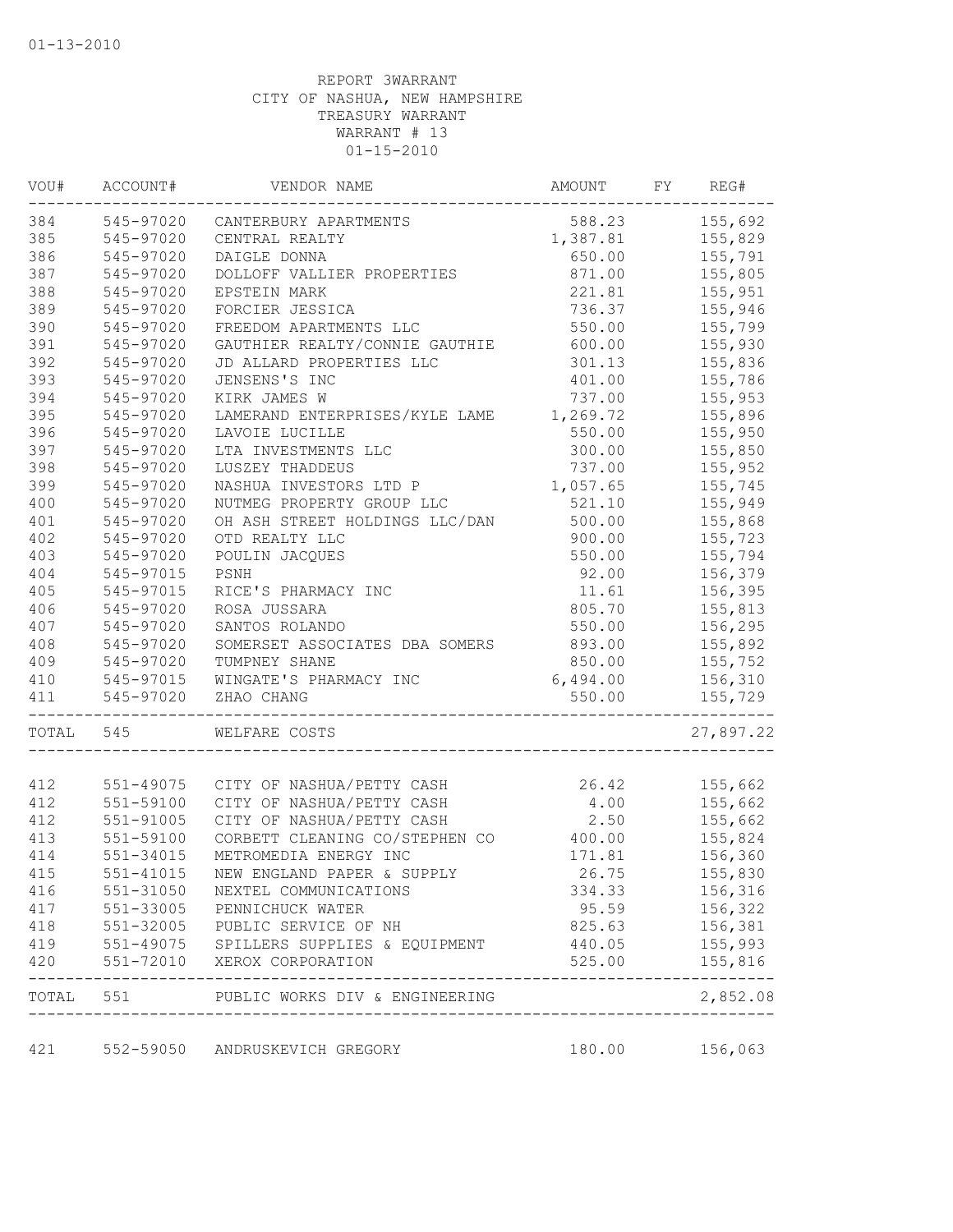| VOU# | ACCOUNT#      | VENDOR NAME                    | AMOUNT   | FY | REG#    |
|------|---------------|--------------------------------|----------|----|---------|
| 422  |               | 552-75022 B & S LOCKSMITH INC  | 45.55    |    | 155,848 |
| 423  | 552-75022     | BELLETETES INC                 | 4.62     |    | 155,804 |
| 424  | 552-75021     | BOT-L-GAS INCORPORATED         | 4.67     |    | 156,152 |
| 425  | 552-78007     | CARPARTS OF NASHUA             | 297.86   |    | 155,693 |
| 426  | 552-59050     | CARUSO DANIEL                  | 132.00   |    | 155,747 |
| 427  | 552-75022     | CORBETT CLEANING CO/STEPHEN CO | 375.00   |    | 155,824 |
| 428  | 552-59050     | COYLE KEVIN                    | 320.00   |    | 155,721 |
| 429  | 552-59050     | CRAFFEY ARTHUR                 | 40.00    |    | 156,254 |
| 430  | 552-48015     | DENNIS K BURKE INC             | 1,423.22 |    | 156,394 |
| 431  | 552-59050     | DRESCHER STEPHEN               | 315.00   |    | 155,831 |
| 432  | 552-75040     | F W WEBB COMPANY               | 72.36    |    | 155,743 |
| 433  | 552-59050     | FERLAN CHRISTIAN               | 80.00    |    | 156,208 |
| 434  | $552 - 46030$ | GRAINGER                       | 215.76   |    | 155,731 |
| 435  | 552-75021     | HOME DEPOT CREDIT SERVICES     | 131.63   |    | 156,319 |
| 435  | 552-75022     | HOME DEPOT CREDIT SERVICES     | 184.63   |    | 156,319 |
| 435  | $552 - 75040$ | HOME DEPOT CREDIT SERVICES     | 97.68    |    | 156,319 |
| 436  | 552-75021     | HUDSON SMALL ENGINE            | 38.00    |    | 155,793 |
| 437  | 552-75021     | JOHNSON'S ELECTRIC INC         | 667.50   |    | 155,746 |
| 437  | 552-75022     | JOHNSON'S ELECTRIC INC         | 97.50    |    | 155,746 |
| 438  | 552-59050     | KELLEY KORY                    | 80.00    |    | 156,252 |
| 439  | 552-59050     | KELLEY PAT                     | 80.00    |    | 156,251 |
| 440  | $552 - 46045$ | LAJOIE DAVID                   | 82.00    |    | 156,296 |
| 441  | 552-75021     | M & M ELECTRICAL SUPPLY CO INC | 41.55    |    | 156,130 |
| 442  | 552-59050     | MANSOR DAVE                    | 682.00   |    | 156,013 |
| 443  | 552-34015     | METROMEDIA ENERGY INC          | 721.07   |    | 156,360 |
| 443  | 552-34045     | METROMEDIA ENERGY INC          | 315.55   |    | 156,360 |
| 444  | 552-74085     | NEW ENGLAND SHARPENING COMPANY | 120.00   |    | 155,701 |
| 445  | 552-31050     | NEXTEL COMMUNICATIONS          | 111.26   |    | 156,316 |
| 445  | 552-59178     | NEXTEL COMMUNICATIONS          | 540.86   |    | 156,316 |
| 446  | 552-59050     | PARADIS STEPHEN                | 270.00   |    | 155,823 |
| 447  | 552-33005     | PENNICHUCK WATER               | 164.20   |    | 156,322 |
| 447  | 552-33040     | PENNICHUCK WATER               | 163.41   |    | 156,322 |
| 448  | 552-32005     | PSNH                           | 848.83   |    | 156,377 |
| 448  | 552-32030     | PSNH                           | 1,119.28 |    | 156,377 |
| 449  | 552-32040     | PUBLIC SERVICE OF NH           | 2,821.84 |    | 156,381 |
| 450  | 552-46005     | RED BRICK CLOTHING CO          | 30.00    |    | 155,846 |
| 451  | 552-59050     | REYNOLDS SCOTT                 | 220.00   |    | 155,963 |
| 452  | 552-59050     | ROBICHAUD ROGER                | 706.00   |    | 155,901 |
| 453  | 552-78007     | SANEL AUTO PARTS CO            | 33.76    |    | 155,812 |
| 453  | 552-78100     | SANEL AUTO PARTS CO            | 73.88    |    | 155,812 |
| 454  | 552-59050     | SERRA NICHOLAS                 | 80.00    |    | 156,209 |
| 455  | 552-59050     | SEVIGNY RONALD                 | 220.00   |    | 155,811 |
| 456  | $552 - 46045$ | SOARES ROBERT                  | 82.00    |    | 156,297 |
| 457  | 552-59050     | STUART ALISTAIR                | 446.00   |    | 155,776 |
| 458  | 552-59050     | SWABOWICZ JOSHUA               | 40.00    |    | 156,206 |
| 459  | 552-66000     | UNITED SITE SERVICES NORTHEAST | 290.70   |    | 156,367 |
| 460  | 552-59050     | WHEELER DOUG                   | 144.00   |    | 155,866 |
| 461  | 552-59050     | ZAPENAS BRAD                   | 340.00   |    | 155,839 |
|      |               |                                |          |    |         |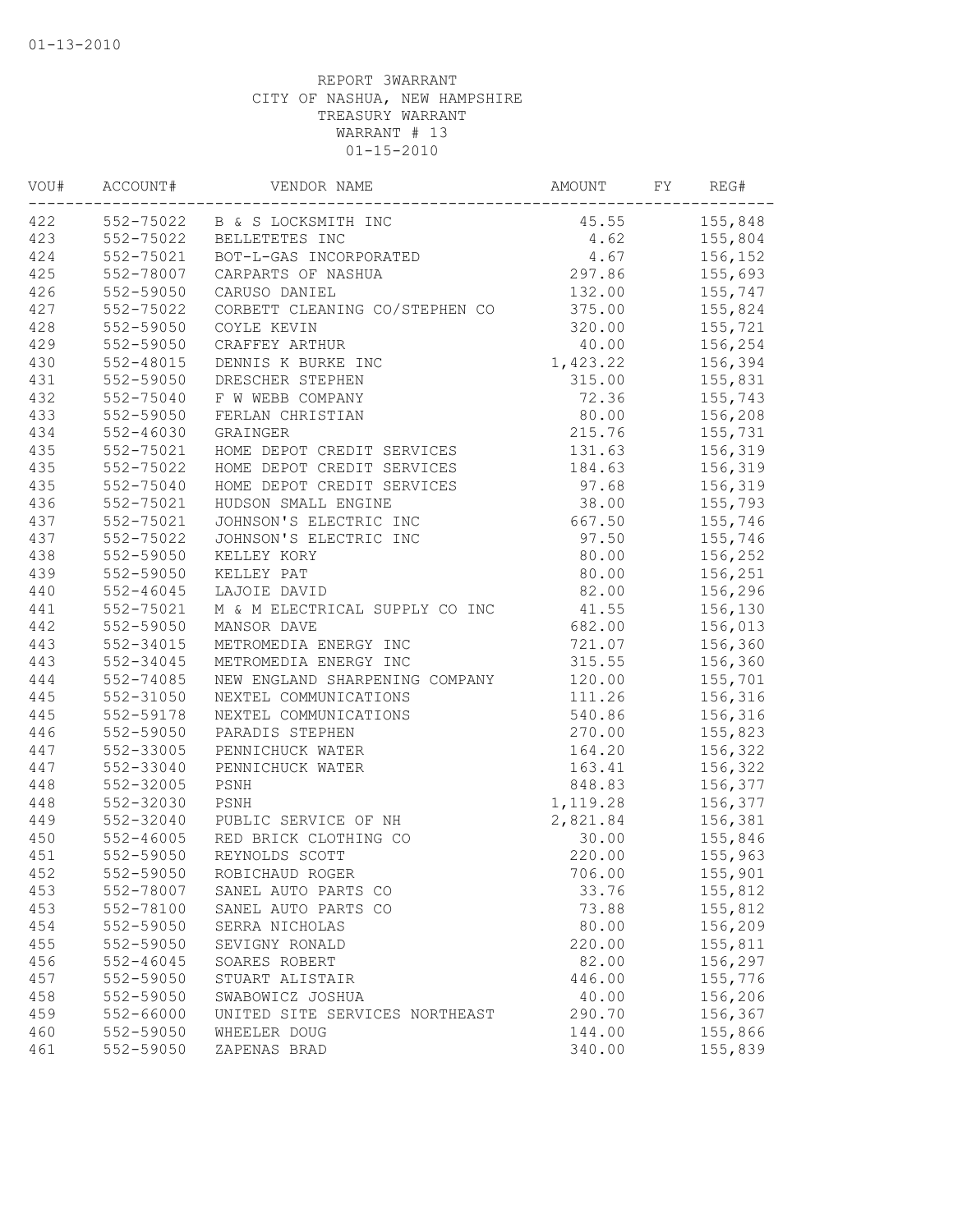| VOU#      |               |                                                              |           | REG#      |
|-----------|---------------|--------------------------------------------------------------|-----------|-----------|
| TOTAL 552 |               | PARKS AND RECREATION<br>ON<br>______________________________ |           | 15,591.17 |
|           |               |                                                              |           |           |
| 462       | 553-59160     | ACS OF NEW ENGLAND                                           | 3,172.50  | 156,325   |
| 463       | 553-59160     | AUDETTE AND SONS                                             | 700.00    | 156,353   |
| 464       | 553-78100     | AUTO ELECTRIC WAREHOUSE INC                                  | 195.00    | 155,669   |
| 465       | 553-78060     | B-B CHAIN                                                    | 430.80    | 155,709   |
| 466       | $553 - 42010$ | BANNER SYSTEMS                                               | 41.78     | 155,938   |
| 467       | 553-42010     | BELLETETES INC                                               | 62.07     | 155,804   |
| 467       | 553-49075     | BELLETETES INC                                               | 6.00      | 155,804   |
| 467       | 553-75023     | BELLETETES INC                                               | 1,928.98  | 155,804   |
| 468       | 553-78100     | BEST FORD/BEST CYCLE                                         | 112.34    | 155,694   |
| 469       | 553-59160     | BRIAND ROY E                                                 | 1,313.50  | 156,345   |
| 470       | $553 - 45010$ | BROX INDUSTRIES INC                                          | 164.59    | 155,716   |
| 471       | 553-59160     | CADY PATRICK T                                               | 1,221.00  | 156,343   |
| 472       | 553-78100     | CASEY EQUIPMENT & RENTAL CORP                                | 157.86    | 155,902   |
| 473       | 553-75023     | CED                                                          | 625.00    | 155,734   |
| 474       | 553-78100     | CHADWICK-BAROSS INC                                          | 1,106.09  | 155,717   |
| 475       | 553-49075     | CITY OF NASHUA - PETTY CASH                                  | 8.00      | 156,298   |
| 475       | 553-91005     | CITY OF NASHUA - PETTY CASH                                  | 44.88     | 156,298   |
| 476       | 553-45015     | CONTINENTAL PAVING INC                                       | 115.51    | 156,161   |
| 477       | 553-59105     | CORBETT CLEANING CO/STEPHEN CO                               | 500.00    | 155,824   |
| 478       | 553-59160     | CORCORAN WILLIAM J                                           | 850.00    | 156,331   |
| 479       | 553-45060     | CORRIVEAU ROUTHIER INC                                       | 47.32     | 156,134   |
| 480       | 553-59100     | D & R TOWING INC                                             | 290.00    | 156,135   |
| 481       | 553-59160     | DEAN THOMAS                                                  | 2,037.50  | 156,329   |
| 482       | 553-48015     | DENNIS K BURKE INC                                           | 10,616.69 | 156,394   |
| 483       | 553-78100     | DONOVAN EQUIPMENT CO INC                                     | 597.00    | 155,712   |
| 484       | 553-59160     | DUMAIS KENT                                                  | 862.50    | 156,354   |
| 485       | 553-78100     | DUNN BATTERY LLC                                             | 260.85    | 155,876   |
| 486       | 553-78100     | EASTERN NEW ENGLAND HYDRAULICS                               | 650.00    | 155,956   |
| 487       | 553-45265     | FL MERRILL CONSTRUCTION INC                                  | 2,967.75  | 155,874   |
| 488       | 553-78100     | FREIGHTLINER OF NH INC                                       | 231.04    | 155,909   |
| 489       | 553-45060     | GATE CITY FENCE CO INC                                       | 39.00     | 155,781   |
| 490       | 553-45260     | GRANITE STATE MINERALS INC                                   | 14,370.83 | 155,676   |
| 491       | 553-49075     | HAMMAR & SONS SIGN COMPANY INC                               | 350.00    | 155,725   |
| 492       | 553-75023     | HOME DEPOT CREDIT SERVICES                                   | 273.61    | 156,319   |
| 493       | 553-59100     | HOMETOWN FORECAST SERVICES INC                               | 3,419.60  | 155,771   |
| 494       | 553-77020     | HOWARD P FAIRFIELD, LLC                                      | 917.02    | 156,073   |
| 494       | 553-78100     | HOWARD P FAIRFIELD, LLC                                      | 540.38    | 156,073   |
| 495       | 553-59135     | J P PEST SERVICES                                            | 65.00     | 155,843   |
| 496       | 553-59105     | JAN-PRO CLEANING SYSTEMS NORTH                               | 795.00    | 156,248   |
| 497       | 553-59160     | KERRY'S POOL & SPA                                           | 1,282.50  | 156,328   |
| 498       | 553-59160     | LAKEVIEW LANDSCAPE & MATERIALS                               | 3,432.75  | 156,375   |
| 499       | 553-46045     | LEHIGH OUTFITTERS                                            | 82.00     | 155,788   |
| 500       | 553-78100     | LIBERTY INTN'L TRUCKS OF NH LL                               | 2,378.44  | 156,143   |
| 501       | 553-49075     | M & M ELECTRICAL SUPPLY CO INC                               | 69.85     | 156,130   |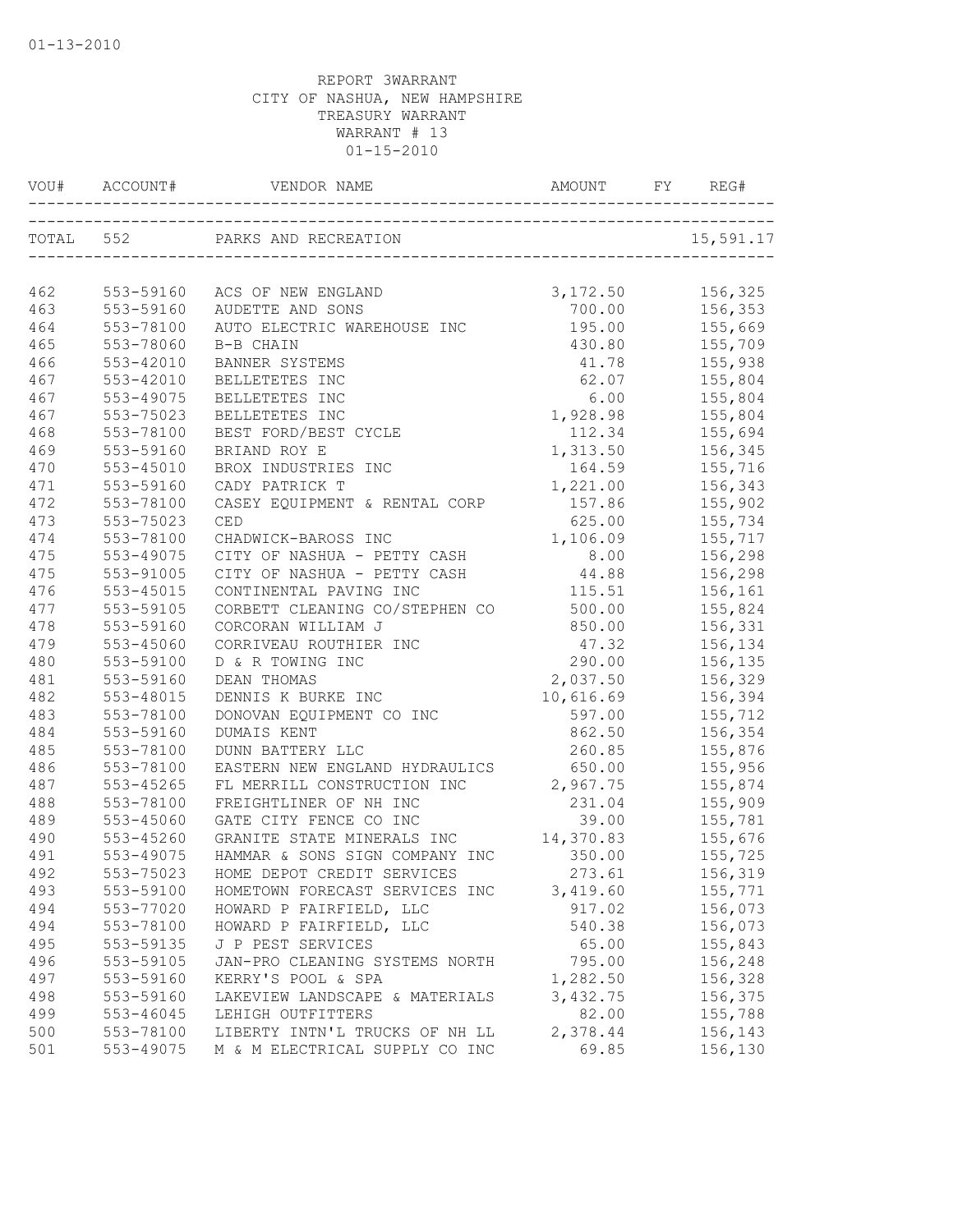| VOU#  | ACCOUNT#  | VENDOR NAME                              | AMOUNT    | FY | REG#               |
|-------|-----------|------------------------------------------|-----------|----|--------------------|
| 501   |           | 553-75023 M & M ELECTRICAL SUPPLY CO INC | 81.43     |    | 156,130            |
| 502   | 553-59160 | MARINO JOHN                              | 1,087.50  |    | 156,327            |
| 503   | 553-78065 | MAYNARD & LESIEUR INCORPORATED           | 120.00    |    | 156,147            |
| 504   | 553-78100 | MCDEVITT TRUCKS INC                      | 51.12     |    | 155,922            |
| 505   | 553-34015 | METROMEDIA ENERGY INC                    | 2,770.50  |    | 156,360            |
| 506   | 553-45260 | MORTON SALT                              | 56,895.88 |    | 155,807            |
| 507   | 553-49075 | NAPA AUTO PARTS                          | 482.56    |    | 155,895            |
| 507   | 553-69025 | NAPA AUTO PARTS                          | 46.41     |    | 155,895            |
| 507   | 553-78100 | NAPA AUTO PARTS                          | 2,168.05  |    | 155,895            |
| 508   | 553-45060 | NASHUA LUMBER COMPANY INC                | 246.50    |    | 156,148            |
| 509   | 553-78035 | NEW G.H. BERLIN OIL COMPANY              | 2,618.09  |    | 155,833            |
| 510   | 553-31050 | NEXTEL COMMUNICATIONS                    | 201.97    |    | 156,316            |
| 510   | 553-59178 | NEXTEL COMMUNICATIONS                    | 696.71    |    | 156,316            |
| 511   | 553-33005 | PENNICHUCK WATER                         | 332.74    |    | 156,322            |
| 512   | 553-32005 | PUBLIC SERVICE OF NH                     | 3,513.08  |    | 156,381            |
| 513   | 553-59160 | PWM CONTRACTING LLC                      | 3,196.00  |    | 156,340            |
| 514   | 553-64318 | RADIO SHACK CORP                         | 139.81    |    | 156,010            |
| 515   | 553-78035 | ROBBINS AUTO PARTS                       | 172.08    |    | 156,103            |
| 515   | 553-78100 | ROBBINS AUTO PARTS                       | 79.16     |    | 156,103            |
| 516   | 553-59160 | RWC EXCAVATION & LANDSCAPING             | 912.50    |    | 156,355            |
| 517   | 553-59160 | S K ALLARD CONSTRUCTION                  | 800.00    |    | 156,371            |
| 518   | 553-49075 | SANEL AUTO PARTS CO                      | 12.58     |    | 155,812            |
| 518   | 553-69025 | SANEL AUTO PARTS CO                      | 59.79     |    | 155,812            |
| 518   | 553-78035 | SANEL AUTO PARTS CO                      | 62.82     |    | 155,812            |
| 518   | 553-78100 | SANEL AUTO PARTS CO                      | 917.47    |    | 155,812            |
| 519   | 553-59160 | SERPA JOE                                | 1,386.50  |    | 156,326            |
| 520   | 553-48005 | SHATTUCK MALONE OIL CO                   | 26,977.20 |    | 156,309            |
| 521   | 553-69025 | SNAP ON TOOLS                            | 49.95     |    | 155,715            |
| 522   | 553-49075 | SOUTHWORTH-MILTON INC                    | 49.84     |    | 155,695            |
| 522   | 553-77020 | SOUTHWORTH-MILTON INC                    | 98.29     |    | 155,695            |
| 523   | 553-64318 | TRAFFIC PARTS INC                        | 559.50    |    | 155,667            |
| 524   | 553-78100 | TST EQUIPMENT INC                        | 200.30    |    | 155,780            |
| 525   | 553-59160 | U.T.S.                                   | 1,736.00  |    | 156,356            |
| 526   | 553-46045 | UNIFIRST CORPORATION                     | 642.95    |    | 155,910            |
| 527   | 553-75100 | UNLIMITED DOOR SERVICE/STEVEN            | 1,137.50  |    | 156,200            |
| 528   | 553-31050 | USA MOBILITY WIRELESS INC                | 415.05    |    | 156,348            |
| 529   | 553-78100 | USP OF NEW ENGLAND                       | 1,356.63  |    | 155,891            |
| 530   | 553-59160 | WAYE JASON                               | 1,150.00  |    | 156,339            |
| 531   | 553-59160 | WHALEY FRANCIS                           | 1,075.00  |    | 156,373            |
| TOTAL | 553       | STREET DEPARTMENT                        |           |    | 173,831.99<br>---- |
|       |           |                                          |           |    |                    |
| 532   | 555-59105 | CORBETT CLEANING CO/STEPHEN CO           | 400.00    |    | 155,824            |
| 533   | 555-74170 | ELECTRIC LIGHT COMPANY                   | 500.00    |    | 156,317            |
| 534   | 555-34015 | ENERGYNORTH PROPANE                      | 1,349.10  |    | 156,320            |
| 535   | 555-31050 | NEXTEL COMMUNICATIONS                    | 236.17    |    | 156,316            |
| 535   | 555-59178 | NEXTEL COMMUNICATIONS                    | 23.87     |    | 156,316            |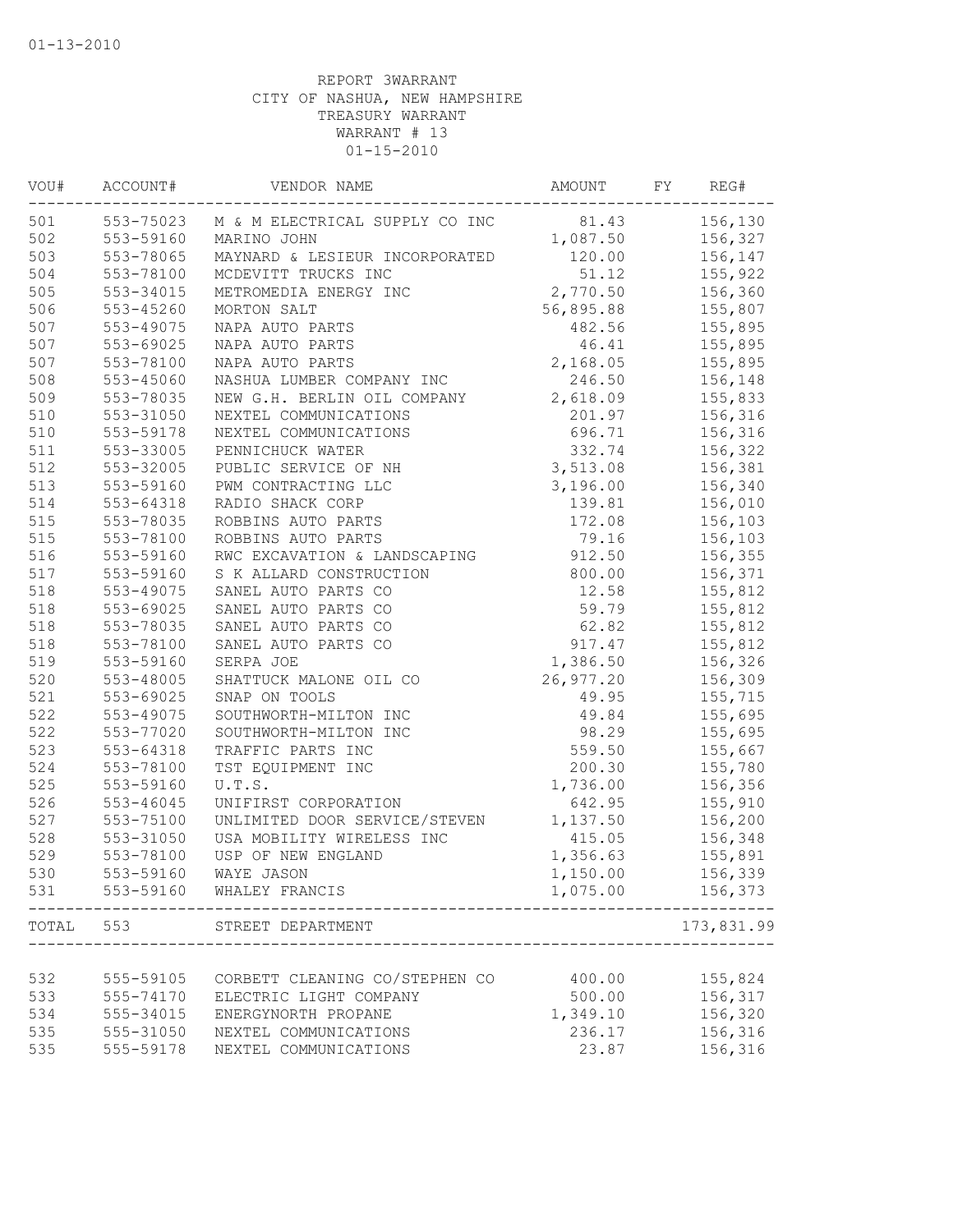| VOU#  | ACCOUNT#      | VENDOR NAME                                | AMOUNT   | FΥ | REG#      |
|-------|---------------|--------------------------------------------|----------|----|-----------|
| 536   | 555-45285     | PERMA-LINE CORP OF NEW ENGLAND             | 3,718.75 |    | 155,703   |
| 537   | 555-32025     | PSNH                                       | 865.43   |    | 156,377   |
| 537   | 555-32025     | PSNH                                       | 581.63   |    | 156,378   |
| 538   | 555-41015     | STAPLES BUSINESS ADVANTAGE                 | 136.13   |    | 155,942   |
| 539   | 555-69025     | W E AUBUCHON COMPANY INC                   | 17.09    |    | 155,699   |
| TOTAL | 555           | TRAFFIC DEPARTMENT                         |          |    | 7,828.17  |
| 540   | 557-59178     | NEXTEL COMMUNICATIONS                      | 23.87    |    | 156,316   |
| 541   | 557-32005     | PUBLIC SERVICE OF NH                       | 4,786.23 |    | 156,381   |
| 542   | $557 - 41015$ | STAPLES BUSINESS ADVANTAGE                 | 73.56    |    | 155,942   |
| 543   | 557-59160     | TDD EARTH TECHNOLOGIES                     | 1,773.75 |    | 156,344   |
| 544   | 557-75023     | W E AUBUCHON COMPANY INC                   | 222.17   |    | 155,699   |
| TOTAL | 557           | PARKING LOTS                               |          |    | 6,879.58  |
|       |               |                                            |          |    |           |
| 545   | 561-75023     | CITY OF NASHUA/PETTY CASH                  | 13.50    |    | 155,662   |
| 546   | 561-32005     | PSNH                                       | 135.40   |    | 156,378   |
| 547   | $561 - 45195$ | STOKES SEEDS, INC                          | 154.38   |    | 155,968   |
| TOTAL | 561           | EDGEWOOD CEMETERY                          |          |    | 303.28    |
| 548   | 563-74085     | CITY OF NASHUA/PETTY CASH                  | 49.35    |    | 155,662   |
| 549   | 563-75023     | HOME DEPOT CREDIT SERVICES                 | 172.01   |    | 156,319   |
| 550   | 563-34015     | METROMEDIA ENERGY INC                      | 15.39    |    | 156,360   |
| TOTAL | 563           | WOODLAWN CEMETERY                          |          |    | 236.75    |
| 551   | $571 - 41015$ | STAPLES BUSINESS ADVANTAGE                 | 303.42   |    | 155,942   |
| TOTAL | 571           | COMMUNITY DEVELOPMENT                      |          |    | 303.42    |
|       |               |                                            |          |    |           |
| 552   |               | 572-91005 CITY OF NASHUA/PETTY CASH        | 72.05    |    | 155,662   |
| 552   | 572-94005     | CITY OF NASHUA/PETTY CASH                  | 15.00    |    | 155,662   |
| 552   | 572-98029     | CITY OF NASHUA/PETTY CASH                  | 61.84    |    | 155,662   |
| 553   | 572-95005     | MERRIMACK RIVER WATERSHED COUN             | 100.00   |    | 156,396   |
| 554   | 572-31050     | NEXTEL COMMUNICATIONS                      | 12.23    |    | 156,316   |
| 555   | 572-95005     | NHACC                                      | 850.00   |    | 156,318   |
| TOTAL | 572           | PLANNING DEPARTMENT<br>___________________ |          |    | 1, 111.12 |
| 556   |               | 573-98029 CITY OF NASHUA/PETTY CASH        | 50.75    |    | 155,662   |
|       |               |                                            |          |    |           |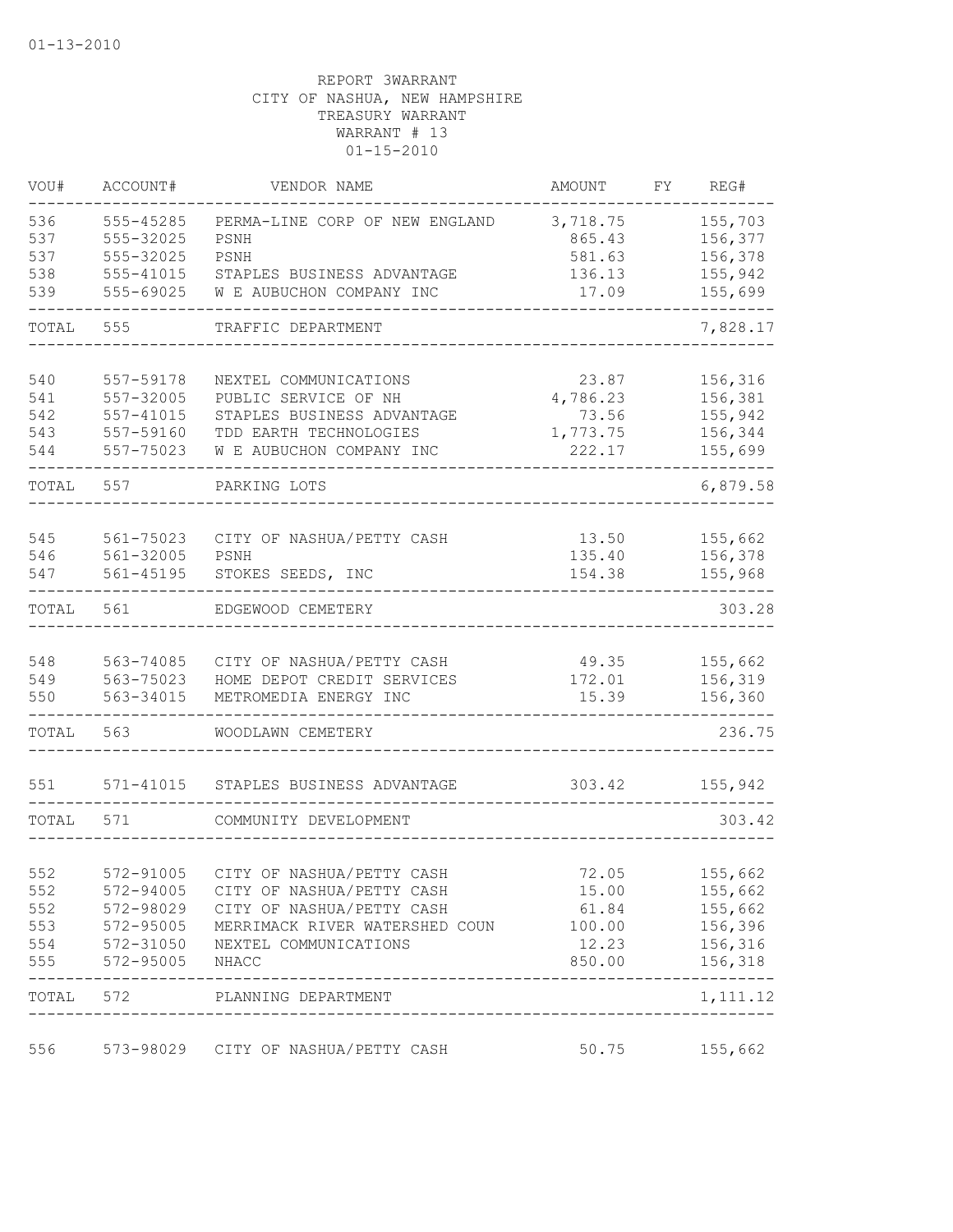|       |               | AMOUNT FY REG#<br>VOU# ACCOUNT# VENDOR NAME      |                  |                    |
|-------|---------------|--------------------------------------------------|------------------|--------------------|
|       |               | 557 573-41015 GHA TECHNOLOGIES INC 20.60 155,768 |                  |                    |
|       |               | TOTAL 573 ECONOMIC DEVELOPMENT                   |                  | 71.35              |
| 558   | 575-45050     | ACTRACE                                          | 660.00           | 155,755            |
| 559   | 575-45050     | AMAZON                                           |                  | 115.66 156,390     |
| 560   | 575-41015     | ANCO SIGNS & STAMPS INC                          | 22.90            |                    |
| 561   | $575 - 45050$ | BAKER & TAYLOR                                   | 2,154.88         | 155,882<br>155,737 |
| 561   | 575-45050     | BAKER & TAYLOR                                   |                  | $405.07$ $155,738$ |
| 562   | 575-45085     | BAKER & TAYLOR ENTERTAINMENT                     | 73.18 155,732    |                    |
| 562   | 575-45315     | BAKER & TAYLOR ENTERTAINMENT 466.14 155,732      |                  |                    |
| 563   | 575-45085     | BBC AUDIOBOOKS AMERICA                           | 8.00 155,789     |                    |
| 564   | 575-41005     | CARTRIDGE WORLD NASHUA                           | 89.99            | 156,388            |
| 565   | 575-45050     | COUNCIL OF STATE GOVERNMENTS                     | 58.50            | 156,376            |
| 566   | 575-45050     | GALE                                             | 85.48            | 155,900            |
| 567   | 575-57010     | GFI USA INC                                      | 416.25           | 155,827            |
| 568   | 575-45050     | INGRAM LIBRARY SERVICES                          | 1,187.02         | 155,932            |
| 569   | 575-75023     | JP PEST SERVICES                                 | 125.00           | 155,801            |
| 570   | 575-45050     | LERNER PUBLISHING GROUP                          | 1,265.64 155,904 |                    |
| 571   | 575-45050     | MARQUIS WHO'S WHO                                | 310.10           | 155,754            |
| 572   | 575-45050     | MATTHEW BENDER & CO INC                          |                  | 193.13 156,392     |
| 573   | 575-34015     | METROMEDIA ENERGY INC                            |                  | 740.83 156,360     |
| 574   | 575-45085     | MICROMARKETING LLC                               | 267.66           | 155,802            |
| 575   | $575 - 45150$ | MONACO LLC                                       | 78.72            | 155,889            |
| 576   | 575-57010     | MV COMMUNICATIONS INC                            | 141.00           | 155,687            |
| 577   | 575-43005     | NASHUA PUBLIC LIBRARY                            | 30.28            | 156,299            |
| 577   | 575-45090     | NASHUA PUBLIC LIBRARY                            |                  | 93.87 156,299      |
| 577   | 575-45150     | NASHUA PUBLIC LIBRARY                            | 70.89 156,299    |                    |
| 577   | 575-45315     | NASHUA PUBLIC LIBRARY                            |                  | 19.99 156,299      |
| 577   | 575-75023     | NASHUA PUBLIC LIBRARY                            |                  | 10.65 156,299      |
| 577   | 575-91005     | NASHUA PUBLIC LIBRARY                            | 10.18            | 156,299            |
| 578   | 575-31040     | NEXTEL COMMUNICATIONS                            | 87.77            | 156,316            |
| 579   | 575-95005     | NHLA                                             | 110.00           | 156,330            |
| 580   | 575-32005     | PUBLIC SERVICE OF NH                             | 6,757.53         |                    |
| 581   | 575-59100     | RAK SUZANNE-MARIE                                | 150.00           | 156,381<br>156,300 |
| 582   | 575-45085     | RANDOM HOUSE INC                                 |                  | 249.60 155,947     |
| 583   |               | 575-45085 RECORDED BOOKS LLC                     | 74.20            | 155,913            |
| 584   |               | 575-45050 SIMON & SCHUSTER                       | 64.58            | 155,733            |
| 585   | 575-59100     | WALDRON JAMES                                    | 275.00           | 156,301            |
| TOTAL | 575           | PUBLIC LIBRARIES                                 |                  | 16,869.69          |
|       |               |                                                  |                  |                    |
| 586   |               | 576-91005 CITY OF NASHUA/PETTY CASH              | 85.50            | 155,662            |
| 586   | 576-94005     | CITY OF NASHUA/PETTY CASH                        | 60.00            | 155,662            |
| 587   | 576-95005     | EASTERN STATES BLDG OFFICIALS                    | 25.00            | 156,337            |
| 588   | 576-94005     | NEW HAMPSHIRE BUILDING OFFICIA                   | 390.00           | 156,391            |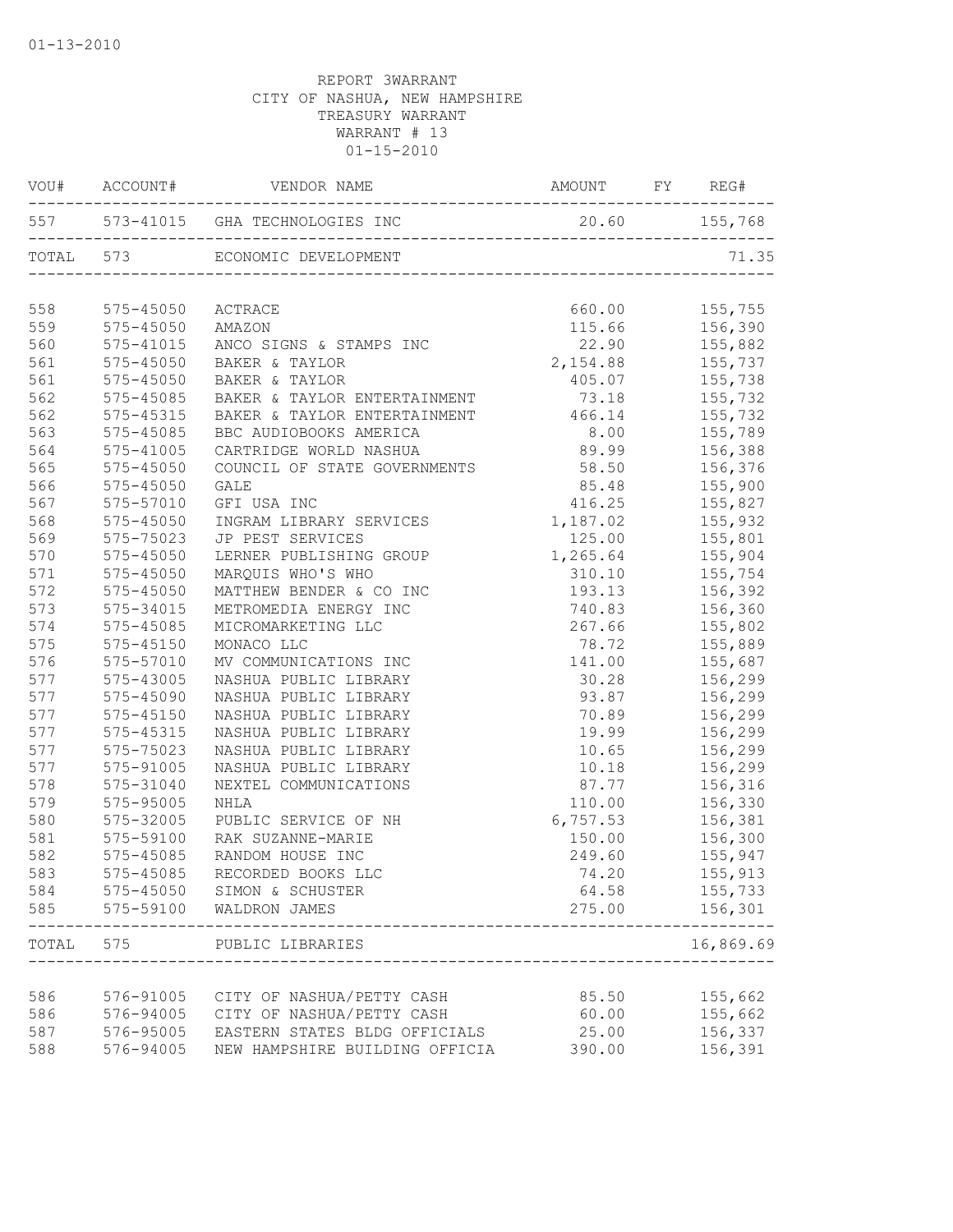| VOU#  | ACCOUNT#           | VENDOR NAME                                                                                  | AMOUNT FY REG#         |                    |
|-------|--------------------|----------------------------------------------------------------------------------------------|------------------------|--------------------|
|       |                    | 588 576-95005 NEW HAMPSHIRE BUILDING OFFICIA<br>589 576-95005 THE AMERICAN INSTITUTE OF ARCH | 40.00<br>431.00        | 156,391<br>156,352 |
| TOTAL | 576                | BUILDING DEPARTMENT                                                                          |                        | 1,031.50           |
| 590   |                    | 577-31050 NEXTEL COMMUNICATIONS                                                              | 44.83                  | 156,316            |
| 590   | -----------------  | 577-31065 NEXTEL COMMUNICATIONS<br>__________________________________                        | 75.00                  | 156,316            |
|       | TOTAL 577          | CODE ENFORCEMENT                                                                             | ______________________ | 119.83             |
|       |                    |                                                                                              |                        |                    |
|       | 216,908 581-53100  | ЗМ                                                                                           | 852.00                 | 156,034            |
|       | 216,909 581-49050  | AC MOORE INC                                                                                 | 13.97                  | 155,766            |
|       | 216,910 581-84030  | ADULT LEARNING CENTER                                                                        | 26,325.00              | 155,912            |
|       | 216, 911 581-59130 | ALTOBELLO MICHAEL                                                                            | 60.00                  | 156,071            |
|       | 216,912 581-91005  | ALVES ARELINDA                                                                               | 45.65                  | 156,086            |
|       | 216, 913 581-91005 | ANASTAS ROBERT                                                                               | 25.72                  | 156,146            |
|       | 216,914 581-59130  | APFELBERG MICHAEL                                                                            | 80.00                  | 156,112            |
|       | 216, 915 581-42110 | APS LIGHTING-SOUND-A/V                                                                       | 192.00                 | 156,090            |
|       | 216,916 581-94010  | ARBOGAST JAIME                                                                               | 1,008.00               | 156,024            |
|       | 216, 917 581-91005 | ARCARO JANICE                                                                                | 62.15                  | 155,974            |
|       | 216,918 581-94030  | ASCD                                                                                         | 89.00                  | 156,398            |
|       | 216,919 581-49075  | B & S LOCKSMITH INC                                                                          | 597.83                 | 155,848            |
|       | 216,920 581-91005  | BAGLEY MARCIA                                                                                | 103.54                 | 156,091            |
|       | 216,921 581-91005  | BATES DIANE                                                                                  | 69.30                  | 156,018            |
|       | 216, 922 581-31005 | BAYRING COMMUNICATIONS                                                                       | 2,375.68               | 156,405            |
|       | 216, 923 581-42120 | BEARINGS SPECIALTY CO INC                                                                    | 91.20                  | 155,915            |
|       | 216,924 581-59130  | BELANGER SHANE                                                                               | 80.00                  | 156,085            |
|       | 216,925 581-49050  | BELLETETES INC                                                                               | 1,100.10               | 155,804            |
|       | 216, 925 581-49075 | BELLETETES INC                                                                               | 291.90                 | 155,804            |
|       | 216,926 581-46040  | BEN'S UNIFORMS                                                                               | 116.00                 | 156,195            |
|       | 216,927 581-78007  | BEST FORD/BEST CYCLE                                                                         | 535.72                 | 155,694            |
|       | 216,928 581-94010  | BIELIK DAVID                                                                                 | 1,000.00               | 156,272            |
|       | 216,929 581-49050  | BLICK ART MATERIALS                                                                          | 38.01                  | 156,075            |
|       | 216,930 581-75023  | BLUE SEAL FEEDS                                                                              | 271.98                 | 156,053            |
|       | 216,931 581-49050  | BOIRE JUDITH                                                                                 | 9.00                   | 156,100            |
|       | 216,932 581-59130  | BOYLE GLENN                                                                                  | 80.00                  | 156,072            |
|       | 216,933 581-56030  | BOYS & GIRLS CLUB OF GREATER N                                                               | 1,922.50               | 155,714            |
|       | 216,934 581-94010  | BREEN CARA                                                                                   | 1,040.00               | 156,141            |
|       | 216,935 581-91005  | BROWN LYNNE                                                                                  | 11.00                  | 156,023            |
|       | 216,936 581-59130  | BURKHART DENNIS                                                                              | 120.00                 | 155,787            |
|       | 216,937 581-64192  | C & M DISTRIBUTING CO                                                                        | 1,940.00               | 156,011            |
|       | 216,938 581-91005  | CALLAN KIMBERLY                                                                              | 158.82                 | 156,101            |
|       | 216,939 581-55015  | CANFIELD BRAD                                                                                | 935.00                 | 156,026            |
|       | 216,940 581-55015  | CANTARA DEBORAH                                                                              | 148.50                 | 155,759            |
|       | 216,941 581-42130  | CAPP INC                                                                                     | 2,998.00               | 155,958            |
|       | 216,942 581-55018  | CARING HANDS TRANSPORTATION LL                                                               | 11,210.00              | 156,079            |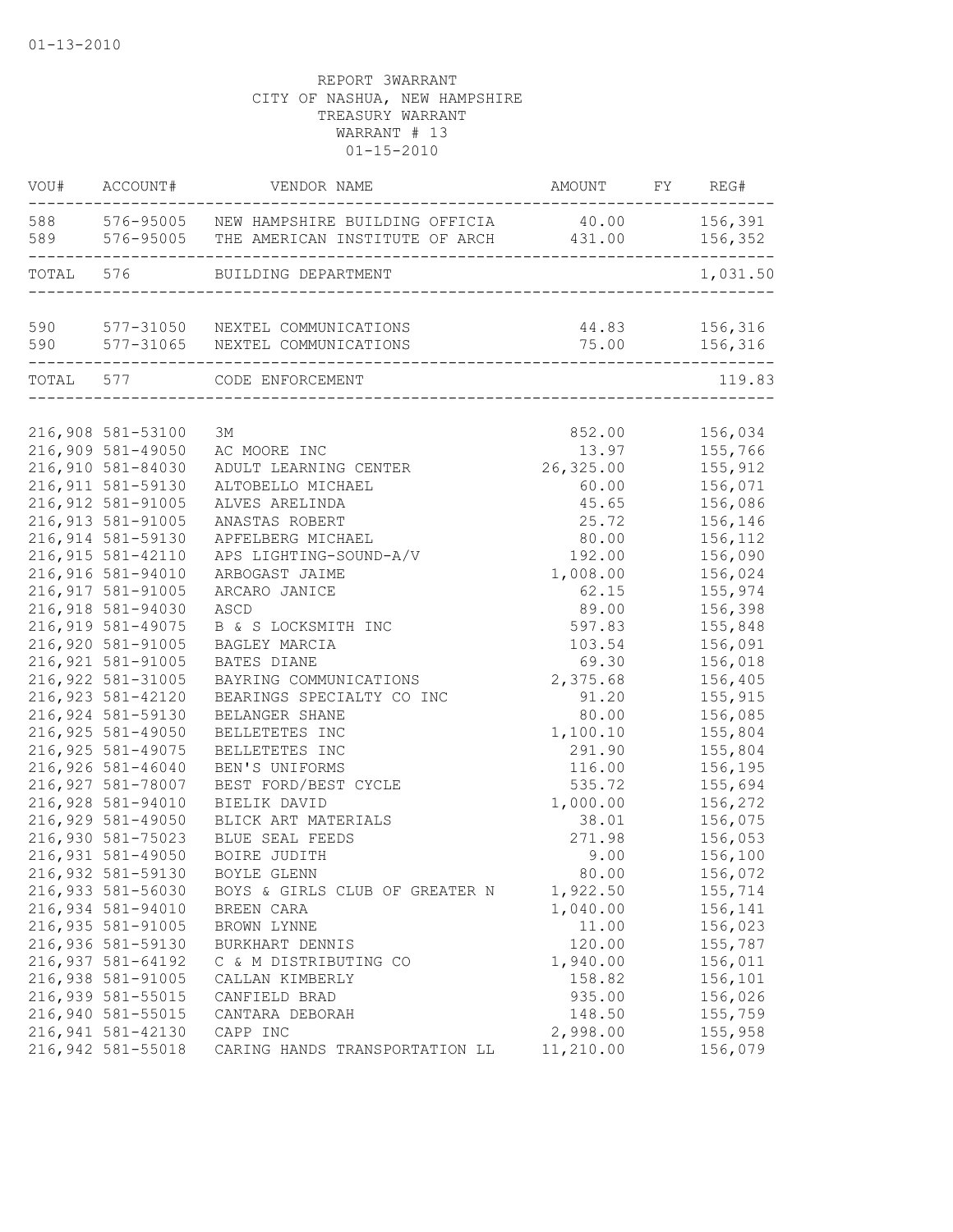| VOU# | ACCOUNT#          | VENDOR NAME                    | AMOUNT      | FY | REG#    |
|------|-------------------|--------------------------------|-------------|----|---------|
|      | 216,943 581-49050 | CAUCHON PATRICIA               | 251.98      |    | 156,109 |
|      | 216,944 581-94010 | CAWLEY MAUREEN                 | 3,218.40    |    | 155,999 |
|      | 216,945 581-42110 | CED                            | 20.25       |    | 155,734 |
|      | 216,946 581-84030 | CEDARCREST INC                 | 3,337.06    |    | 155,685 |
|      | 216,947 581-78007 | CHAPPELL TRACTOR SALES INC     | 338.89      |    | 155,719 |
|      | 216,948 581-84055 | CHESTER SCHOOL DISTRICT SAU#82 | 3,314.04    |    | 156,397 |
|      | 216,949 581-53103 | CLARK ASSOCIATES/DEBBIE CLARK  | 24,848.00   |    | 155,722 |
|      | 216,950 581-94010 | CLARK LEANNE                   | 2,880.00    |    | 155,970 |
|      | 216,951 581-49075 | COFFEE PAUSE                   | 40.00       |    | 156,123 |
|      | 216,952 581-91005 | CONRAD MARK                    | 107.61      |    | 155,977 |
|      | 216,953 581-32005 | CONSTELLATION NEW ENERGY       | 89,711.52   |    | 156,406 |
|      | 216,954 581-75015 | CONTROL TECHNOLOGIES INC       | 29,534.25   |    | 155,960 |
|      | 216,955 581-91005 | COVART VIRGINIA L              | 11.22       |    | 156,106 |
|      | 216,956 581-55015 | CRATEAU SALLY                  | 587.40      |    | 156,262 |
|      | 216,957 581-94010 | DARROW DANA                    | 3,218.40    |    | 156,003 |
|      | 216,958 581-91005 | DONOVAN DANIEL                 | 69.08       |    | 156,271 |
|      | 216,959 581-78007 | DONOVAN EQUIPMENT CO INC       | 396.32      |    | 155,712 |
|      | 216,960 581-59130 | DUCKWORTH DAVID                | 80.00       |    | 156,070 |
|      | 216,961 581-94010 | DUDLEY CYNTHIA                 | 2,145.60    |    | 156,021 |
|      | 216,962 581-49050 | DURACO EXPRESS CHICAGO         | 859.41      |    | 156,120 |
|      | 216,963 581-91005 | <b>DUSTIN MARIANNE</b>         | 22.28       |    | 155,978 |
|      | 216,964 581-91005 | DYER JENNIFER                  | 39.60       |    | 155,808 |
|      | 216,965 581-45910 | EBSCO INFORMATION SERVICES     | 42.41       |    | 156,162 |
|      | 216,966 581-49050 | EGAN JESSE                     | 97.33       |    | 156,264 |
|      | 216,967 581-49050 | ELECTRONIX EXPRESS             | 41.75       |    | 156,008 |
|      | 216,968 581-42130 | F W WEBB COMPANY               | 739.70      |    | 155,743 |
|      | 216,969 581-31005 | FAIR POINT COMMUNICATIONS INC  | 52.26       |    | 156,404 |
|      | 216,970 581-31005 | FAIRPOINT COMMUNICATIONS INC   | 28.48       |    | 156,402 |
|      | 216,971 581-31005 | FAIRPOINT COMMUNICATIONS INC   | 115.48      |    | 156,403 |
|      | 216,972 581-94010 | FALABELLA ERIN                 | 1,377.60    |    | 156,111 |
|      | 216,973 581-94030 | FARRENKOPF RICHARD             | 173.80      |    | 156,041 |
|      | 216,974 581-49075 | FASTENAL COMPANY               | 442.11      |    | 155,856 |
|      | 216,975 581-55005 | FIRST STUDENT INC              | 3,524.10    |    | 156,005 |
|      | 216,975 581-55005 | FIRST STUDENT INC              | 2,007.30    |    | 156,006 |
|      | 216,975 581-55015 | FIRST STUDENT INC              | 182, 142.65 |    | 156,005 |
|      | 216,975 581-55018 | FIRST STUDENT INC              | 1,185.90    |    | 156,005 |
|      | 216,975 581-55020 | FIRST STUDENT INC              | 382.88      |    | 156,005 |
|      | 216,975 581-55025 | FIRST STUDENT INC              | 219,976.50  |    | 156,005 |
|      | 216,975 581-55035 | FIRST STUDENT INC              | 2,425.00    |    | 156,005 |
|      | 216,976 581-59130 | FLINN BRIDGET                  | 80.00       |    | 156,095 |
|      | 216,977 581-49035 | FOLLETT LIBRARY RESOURCES      | 3,404.46    |    | 155,702 |
|      | 216,977 581-49055 | FOLLETT LIBRARY RESOURCES      | 292.93      |    | 155,702 |
|      | 216,978 581-59130 | GADBOIS GERALD                 | 60.00       |    | 155,671 |
|      | 216,979 581-42130 | GRAINGER                       | 67.00       |    | 155,756 |
|      | 216,980 581-42130 | GRANITE GROUP (THE)            | 240.30      |    | 155,907 |
|      | 216,981 581-53100 | GRANITE STATE SHUTTLE SERVICE  | 136.00      |    | 156,118 |
|      | 216,982 581-84030 | GREATER LAWRENCE ED COLLABORAT | 22,148.00   |    | 156,016 |
|      | 216,983 581-91005 | GREENBERG ELLEN                | 434.60      |    | 156,084 |
|      |                   |                                |             |    |         |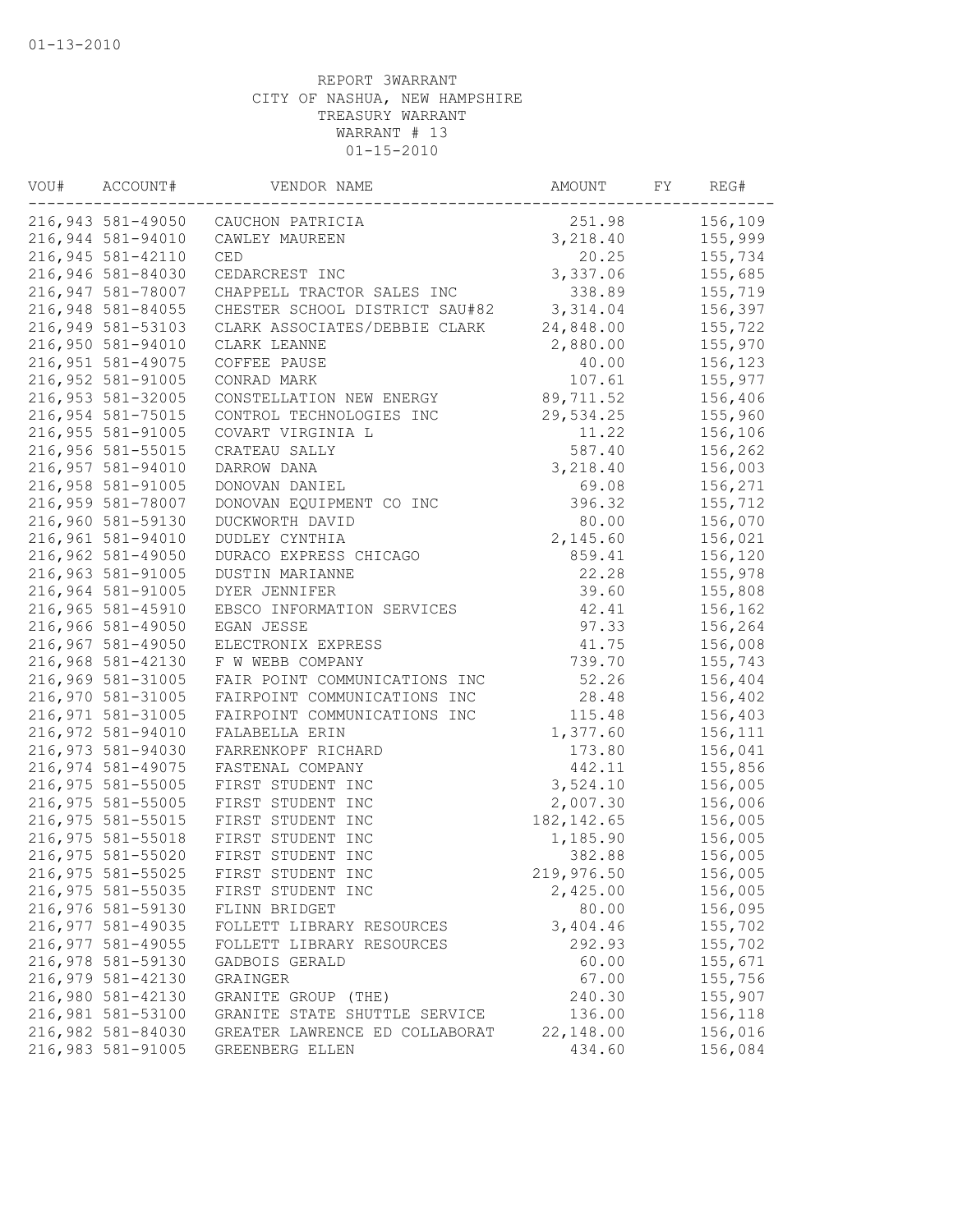| VOU# | ACCOUNT#          | VENDOR NAME                    | AMOUNT     | FY | REG#    |
|------|-------------------|--------------------------------|------------|----|---------|
|      | 216,984 581-59130 | HAMILTON MICHAEL               | 120.00     |    | 156,065 |
|      | 216,985 581-59130 | HARRINGTON MICHAEL             | 60.00      |    | 156,267 |
|      | 216,986 581-74092 | HARRIS EQUIPMENT REPAIR SERVIC | 344.01     |    | 156,145 |
|      | 216,987 581-42130 | HEATING SPECIALTIES OF NH INC  | 494.22     |    | 156,136 |
|      | 216,988 581-59130 | HENDERSON MICHAEL              | 60.00      |    | 156,068 |
|      | 216,989 581-49050 | HIGHSMITH INC                  | 321.60     |    | 156,155 |
|      | 216,990 581-49050 | HM RECEIVABLES CO LLC          | 184.00     |    | 156,114 |
|      | 216,991 581-94010 | HOFFMAN GARY                   | 3,262.66   |    | 156,097 |
|      | 216,992 581-49075 | HOME DEPOT CREDIT SERVICES     | 233.77     |    | 155,994 |
|      | 216,993 581-49050 | HOME DEPOT CREDIT SERVICES     | 125.13     |    | 156,019 |
|      | 216,994 581-78007 | HOWARD P FAIRFIELD, LLC        | 721.95     |    | 156,073 |
|      | 216,995 581-94010 | HYATT TIFFANY                  | 1,041.60   |    | 156,263 |
|      | 216,996 581-91005 | HYNES STACY                    | 69.85      |    | 155,976 |
|      | 216,997 581-49050 | J W PEPPER & SON INC           | 134.64     |    | 155,760 |
|      | 216,998 581-59130 | KELLY JEFFREY                  | 80.00      |    | 156,266 |
|      | 216,999 581-94010 | KLAYTON DENYELLE               | 1,072.80   |    | 156,015 |
|      | 217,000 581-94010 | LAMONT ROBIN                   | 999.20     |    | 156,094 |
|      | 217,001 581-49050 | LEARNING ZONEXPRESS            | 114.28     |    | 155,984 |
|      | 217,002 581-84030 | LIGHTHOUSE SCHOOL INC          | 37, 317.21 |    | 155,972 |
|      | 217,003 581-91005 | LOFTUS JUDITH                  | 34.79      |    | 155,983 |
|      | 217,004 581-49910 | LOWE'S                         | 39.86      |    | 156,077 |
|      | 217,005 581-91005 | LUCAS MARK                     | 36.58      |    | 156,127 |
|      | 217,006 581-42110 | M & M ELECTRICAL SUPPLY CO INC | 1,986.51   |    | 156,130 |
|      | 217,006 581-49050 | M & M ELECTRICAL SUPPLY CO INC | 63.36      |    | 156,130 |
|      | 217,007 581-94010 | MACDONALD TARA                 | 1,040.00   |    | 156,119 |
|      | 217,008 581-78007 | MAJESTIC MOTORS                | 100.00     |    | 155,748 |
|      | 217,009 581-45410 | MAKARAWICZ WILLIAM             | 960.00     |    | 155,727 |
|      | 217,010 581-84030 | MANCHESTER SCHOOL DISTRICT     | 25,999.92  |    | 156,074 |
|      | 217,011 581-55015 | MARDEN SUSAN                   | 132.00     |    | 156,113 |
|      | 217,012 581-49050 | MARKET BASKET                  | 175.47     |    | 155,822 |
|      | 217,013 581-75090 | MARVELL PLATE GLASS INC        | 98.00      |    | 155,697 |
|      | 217,014 581-49050 | MCGRAW HILL COMPANIES          | 213.00     |    | 155,784 |
|      | 217,014 581-49095 | MCGRAW HILL COMPANIES          | 260.00     |    | 155,784 |
|      | 217,015 581-49050 | MCINTIRE BUSINESS PRODUCTS INC | 55.50      |    | 156,257 |
|      | 217,016 581-94010 | MCQUESTEN LESA                 | 914.40     |    | 156,000 |
|      | 217,017 581-47010 | MEDCO SUPPLY INC               | 2,098.17   |    | 155,998 |
|      | 217,018 581-49075 | MERRIMACK BUILDING SUPPLY INC  | 484.00     |    | 155,967 |
|      | 217,019 581-84030 | MERRIMACK SPECIAL EDUCATION    | 40,710.95  |    | 156,081 |
|      | 217,020 581-84030 | MERRIMACK VALLEY SCHOOL DISTRI | 6,750.00   |    | 156,007 |
|      | 217,021 581-59130 | MICHAEL BARBARA                | 80.00      |    | 156,062 |
|      | 217,022 581-42130 | MILL METALS CORP               | 48.00      |    | 155,883 |
|      | 217,023 581-91005 | MILLER JOE                     | 45.49      |    | 156,088 |
|      | 217,024 581-94010 | MILLER MEGAN                   | 398.40     |    | 156,261 |
|      | 217,025 581-49050 | MODERN SCHOOL SUPPLIES INC     | 471.51     |    | 155,803 |
|      | 217,026 581-53103 | MOORE SANDRA                   | 1,425.00   |    | 156,151 |
|      | 217,027 581-84055 | MOUNT PROSPECT ACADEMY INC     | 4,020.12   |    | 156,036 |
|      | 217,028 581-53100 | MULTI-STATE BILLING SERVICES L | 1,912.75   |    | 156,089 |
|      | 217,029 581-84030 | NASHOBA LEARNING GROUP         | 7,784.46   |    | 156,052 |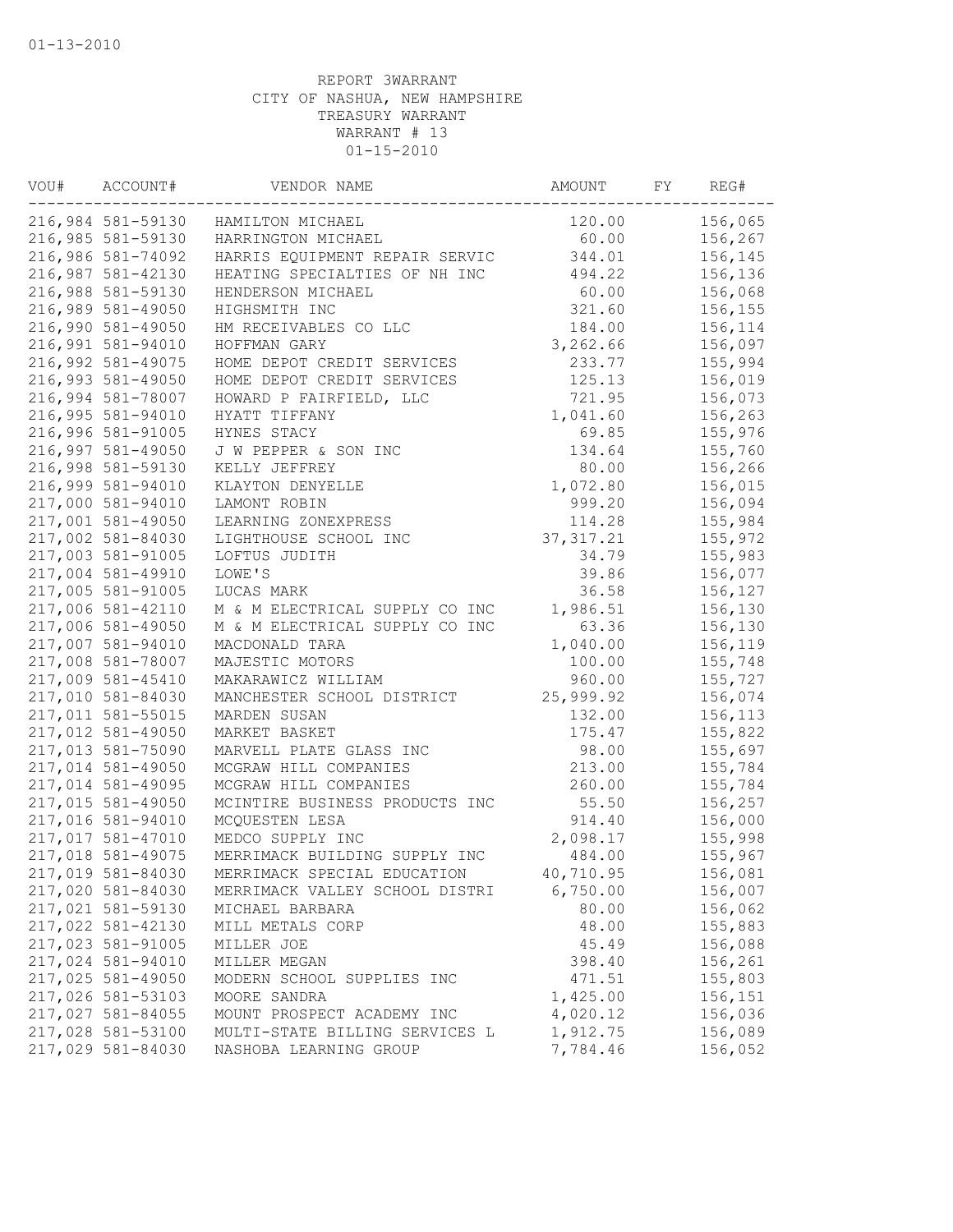| VOU# | ACCOUNT#          | VENDOR NAME                    | AMOUNT     | FY | REG#    |
|------|-------------------|--------------------------------|------------|----|---------|
|      | 217,030 581-84030 | NASHUA CHILDREN'S HOME         | 20,641.74  |    | 155,990 |
|      | 217,031 581-49910 | NASHUA OUTDOOR POWER EQUIP     | 3.05       |    | 155,818 |
|      | 217,032 581-49075 | NASHUA WALLPAPER & PAINT CO    | 33.99      |    | 155,821 |
|      | 217,033 581-78007 | NASHUA WHOLESALE TIRE INC      | 775.00     |    | 155,783 |
|      | 217,034 581-34015 | NATIONAL GRID                  | 4,885.43   |    | 156,407 |
|      | 217,035 581-94010 | NAYLOR JAMIE                   | 914.40     |    | 156,116 |
|      | 217,036 581-53100 | NEOPOST LEASING                | 347.41     |    | 156,037 |
|      | 217,037 581-43005 | NEOPOST USA INC                | 260.00     |    | 155,886 |
|      | 217,038 581-84055 | NEW HAMPSHIRE HOSPITAL         | 7,084.00   |    | 156,049 |
|      | 217,039 581-78007 | NEW HAMPSHIRE HYDRAULICS INC   | 850.00     |    | 155,927 |
|      | 217,040 581-31005 | NEXTEL COMMUNICATIONS          | 2,293.27   |    | 156,311 |
|      | 217,041 581-84055 | NFI NORTH INC                  | 2,084.88   |    | 155,961 |
|      | 217,042 581-95005 | NHASBO                         | 335.00     |    | 156,399 |
|      | 217,043 581-84055 | NORTH HAMPTON SCHOOL           | 5,080.03   |    | 156,269 |
|      | 217,044 581-74092 | NORTHEAST FOOD SVC EQUIPMENT & | 54.25      |    | 155,711 |
|      | 217,045 581-94010 | O'DEA MAUREEN                  | 945.60     |    | 156,012 |
|      | 217,046 581-49050 | ORIENTAL TRADING CO INC        | 68.88      |    | 155,988 |
|      | 217,047 581-91005 | OUELLETTE MARTHA               | 10.72      |    | 156,039 |
|      | 217,048 581-49050 | P J CURRIER LUMBER CO          | 1,107.55   |    | 155,996 |
|      | 217,049 581-31005 | PAETEC COMMUNICATIONS INC      | 17.30      |    | 156,033 |
|      | 217,050 581-94010 | PALING-CARDOSO SARAH           | 2,114.40   |    | 156,028 |
|      | 217,051 581-91005 | PAPANICOLAOU PAULA             | 38.09      |    | 155,992 |
|      | 217,052 581-56030 | PATS PEAK LLC                  | 6, 200.00  |    | 156,038 |
|      | 217,052 581-59130 | PATS PEAK LLC                  | 708.00     |    | 156,038 |
|      | 217,053 581-33005 | PENNICHUCK WATER WORKS INC     | 6,272.61   |    | 156,313 |
|      | 217,054 581-53100 | PERFORMANCE REHAB INC.         | 5, 163. 14 |    | 156,035 |
|      | 217,055 581-43005 |                                | 47.57      |    | 156,302 |
|      | 217,055 581-47010 | PETTY CASH<br>PETTY CASH       | 15.00      |    | 156,302 |
|      | 217,055 581-49050 |                                |            |    |         |
|      |                   | PETTY CASH                     | 15.45      |    | 156,302 |
|      | 217,056 581-49050 | PETTY CASH                     | 65.91      |    | 156,303 |
|      | 217,057 581-49075 | PETTY CASH                     | 200.00     |    | 156,305 |
|      | 217,058 581-91005 | PIMLEY WILLIAM J               | 23.24      |    | 155,971 |
|      | 217,059 581-91005 | PLACE PATRICIA                 | 36.14      |    | 155,975 |
|      | 217,060 581-94010 | PLOUFFE MARY E                 | 1,072.80   |    | 156,054 |
|      | 217,061 581-49050 | POCKET NURSE                   | 2.52       |    | 156,051 |
|      | 217,062 581-49075 | PRO AV SYSTEMS INC             | 282.77     |    | 156,066 |
|      | 217,063 581-84030 | PROTESTANT GUILD FOR HUMAN SVC | 5,955.78   |    | 156,124 |
|      | 217,064 581-55018 | PROVIDER ENTERPRISES INC (THE) | 27,299.50  |    | 155,995 |
|      | 217,065 581-32005 | PSNH                           | 1,373.38   |    | 156,383 |
|      | 217,066 581-32005 | PUBLIC SERVICE OF NH           | 12,390.38  |    | 156,381 |
|      | 217,067 581-53085 | QUIMBY EYE CARE INC            | 257.50     |    | 155,965 |
|      | 217,068 581-42110 | RADIO SHACK                    | 39.99      |    | 156,132 |
|      | 217,069 581-42110 | RALPH PILL ELECTRIC SUPPLY COM | 20.56      |    | 156,138 |
|      | 217,070 581-49075 | RASMUSSEN VERONICA             | 42.46      |    | 156,042 |
|      | 217,071 581-53103 | READYNURSE STAFFING SERVICES   | 349.09     |    | 155,749 |
|      | 217,072 581-84030 | REGIONAL SERVICES & EDUCATION  | 23,605.35  |    | 155,689 |
|      | 217,073 581-42110 | REXEL CLS                      | 62.33      |    | 156,078 |
|      | 217,074 581-59130 | ROY GEORGE                     | 80.00      |    | 156,080 |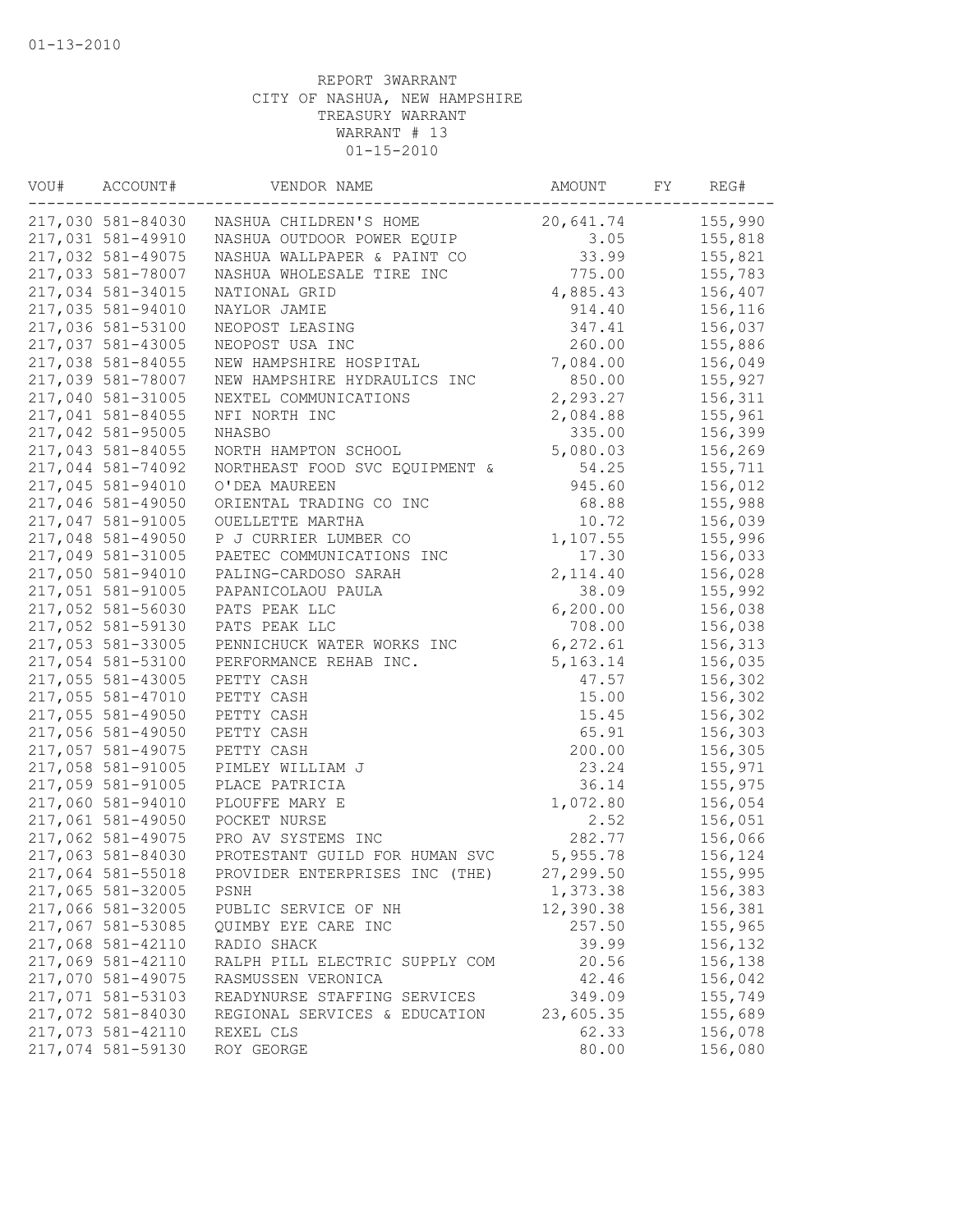| WOU# | ACCOUNT#           | VENDOR NAME                                                                                                | AMOUNT      | FY | REG#                                                         |
|------|--------------------|------------------------------------------------------------------------------------------------------------|-------------|----|--------------------------------------------------------------|
|      | 217,075 581-78007  | SANEL AUTO PARTS CO                                                                                        | 116.48      |    | 155,812                                                      |
|      | 217,076 581-49050  | SARGENT-WELCH                                                                                              | 455.62      |    | 155,730                                                      |
|      | 217,077 581-47010  | SCHOOL HEALTH CORP                                                                                         | 393.98      |    | 155,700                                                      |
|      | 217,078 581-47010  | SCHOOL NURSE SUPPLY INC                                                                                    | 495.27      |    | 155,969                                                      |
|      | 217,079 581-49050  | SCHOOL SPECIALTY INC                                                                                       | 1,138.94    |    | 155,985                                                      |
|      | 217,080 581-84030  | SEACOAST LEARNING COLLABORATIV                                                                             | 12,867.58   |    | 156,061                                                      |
|      | 217,081 581-94010  | SELLNER LINDA                                                                                              | 1,008.00    |    | 156,142                                                      |
|      | 217,082 581-91005  | SICILIA KATHRYN                                                                                            | 121.28      |    | 156,082                                                      |
|      | 217,083 581-42130  | SIEMENS BUILDING TECHNOLOGIES                                                                              | 448.00      |    | 156,044                                                      |
|      | 217,084 581-94010  | SKOGSHOLM BONNIE                                                                                           | 1,072.80    |    | 156,099                                                      |
|      | 217,085 581-84030  | SPAULDING YOUTH CENTER                                                                                     | 3,472.59    |    | 155,677                                                      |
|      | 217,086 581-49050  | STANTON'S SHEET MUSIC INC                                                                                  | 89.63       |    | 155,691                                                      |
|      | 217,087 581-41015  | STAPLES BUSINESS ADVANTAGE                                                                                 | 127.70      |    | 155,885                                                      |
|      | 217,087 581-47010  | STAPLES BUSINESS ADVANTAGE                                                                                 | 5.72        |    | 155,885                                                      |
|      | 217,087 581-49050  | STAPLES BUSINESS ADVANTAGE                                                                                 | 151.91      |    | 155,885                                                      |
|      | 217,088 581-53100  | STATE OF NH CRIMINAL RECORDS                                                                               | 1,573.75    |    | 156,304                                                      |
|      | 217,089 581-94010  | STONE HALLIE                                                                                               | 1,133.81    |    | 156,107                                                      |
|      | 217,090 581-94010  | SWANN CHERRIE                                                                                              | 2,521.60    |    | 156,083                                                      |
|      | 217,091 581-91005  | SWINDELL LORNE                                                                                             | 283.58      |    | 156,001                                                      |
|      | 217,092 581-45910  | TELEGRAPH PUBLISHING COMPANY                                                                               | 182.00      |    | 156,409                                                      |
|      | 217,093 581-49050  | TOADSTOOL BOOKSHOP                                                                                         | 339.94      |    | 155,770                                                      |
|      | 217,094 581-42120  | TOTAL AIR SUPPLY INC                                                                                       | 723.83      |    | 155,881                                                      |
|      | 217,095 581-78007  | TOWERS MOTOR PARTS CORP                                                                                    | 177.22      |    | 155,899                                                      |
|      | 217,096 581-84055  | TREASURER STATE OF NH                                                                                      | 18, 167. 36 |    | 155,982                                                      |
|      | 217,097 581-49050  | TRIPP COMPANY                                                                                              | 631.42      |    | 155,775                                                      |
|      | 217,098 581-42120  |                                                                                                            | 1,788.50    |    |                                                              |
|      |                    | UNITED SUPPLY INC                                                                                          |             |    | 156,025                                                      |
|      | 217,099 581-31005  | VERIZON BUSINESS                                                                                           | 4,412.68    |    | 155,670                                                      |
|      | 217,100 581-84030  | VERMONT CTR FOR THE DEAF &                                                                                 | 14,866.60   |    | 156,093                                                      |
|      | 217,101 581-49075  | W E AUBUCHON CO INC                                                                                        | 74.75       |    | 156,400                                                      |
|      | 217,102 581-49050  | WALMART COMMUNITY                                                                                          | 32.05       |    | 155,945                                                      |
|      | 217,102 581-49075  | WALMART COMMUNITY                                                                                          | 82.00       |    | 155,945                                                      |
|      | 217,103 581-55018  | WALTHAM CENTRAL SCHOOL                                                                                     | 770.00      |    | 156,133                                                      |
|      | 217,104 581-53100  | WAVEGUIDE INC                                                                                              | 1,200.00    |    | 155,763                                                      |
|      | 217,105 581-41045  | WB MASON COMPANY INC                                                                                       | 2,992.50    |    | 155,710                                                      |
|      | 217,106 581-49035  | WEEKLY READER CORP                                                                                         | 37.95       |    | 156,253                                                      |
|      | 217,107 581-55015  | WEINTRAUB KEN AND SPIRO AMANDA                                                                             | 187.00      |    | 156,126                                                      |
|      | 217,108 581-49910  | WELCH WELDING INC                                                                                          | 33.10       |    | 155,686                                                      |
|      | 217,109 581-59130  | WHALLEY DAVID                                                                                              | 60.00       |    | 156,087                                                      |
|      | 217,110 581-47010  | WILLIAM V. MACGILL & COMPANY                                                                               | 158.12      |    | 155,773                                                      |
|      | 217, 111 581-49035 | WILSON LANGUAGE TRAINING CORP                                                                              | 89.10       |    | 156,043                                                      |
|      | 217, 112 581-59130 | WONG GARY                                                                                                  | 60.00       |    |                                                              |
|      |                    | 217,113 581-49050 WOODWORKER'S SUPPLY, INC                                                                 | 268.51      |    |                                                              |
|      |                    | 217, 114 581-53101 YOUTH COUNCIL (THE)<br>--------------------------------------<br>---------------------- | 4,512.50    |    | 156,265<br>156,048<br>156,020<br>. _ _ _ _ _ _ _ _ _ _ _ _ _ |
|      |                    | TOTAL 581 SCHOOL DEPARTMENT                                                                                |             |    | 1,028,594.41                                                 |
|      |                    |                                                                                                            |             |    |                                                              |
| 591  |                    | 590-23532 DIVER'S DEN DIVE SHOP INC                                                                        | 906.00      |    | 155,845                                                      |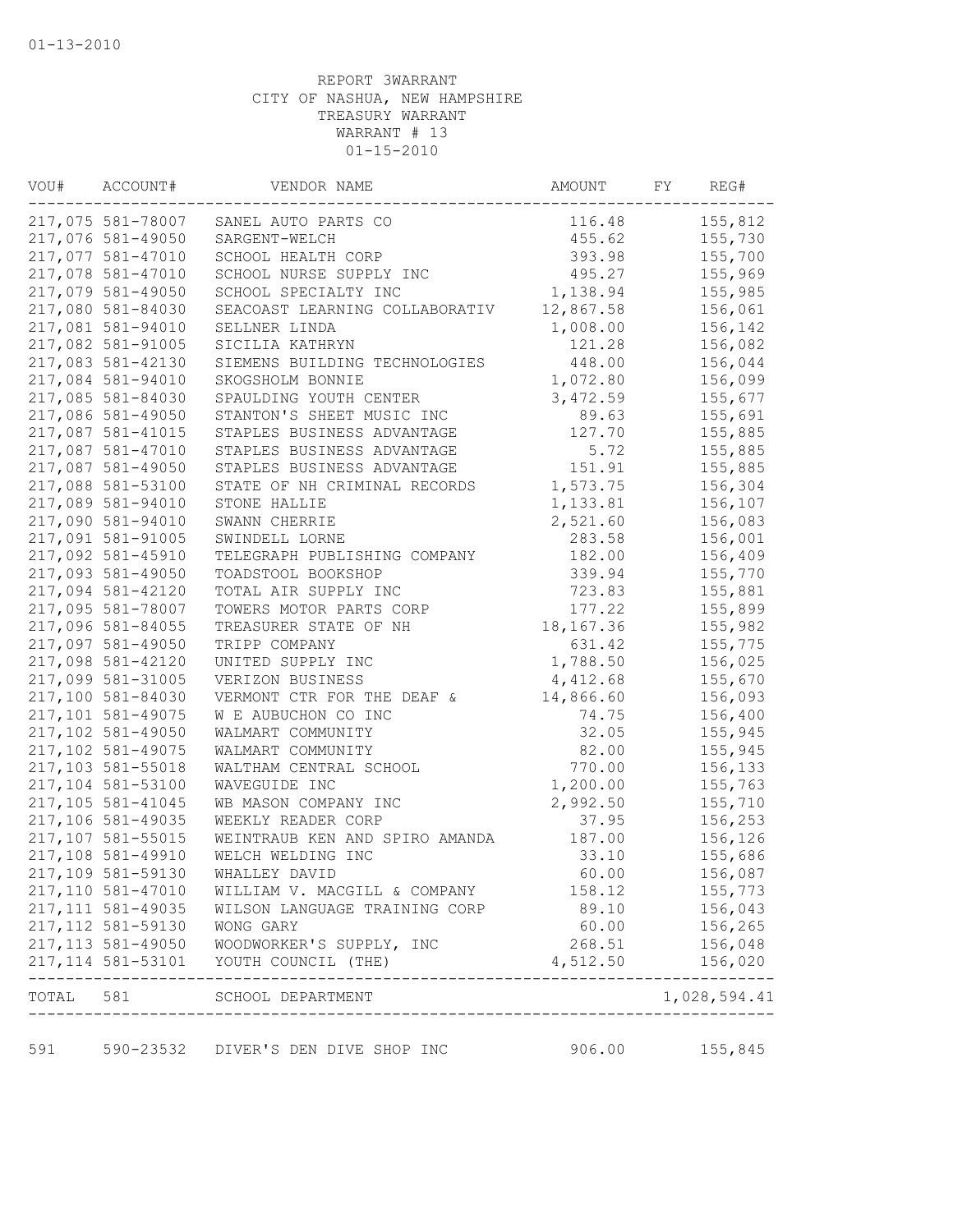|     |                   | VOU# ACCOUNT# VENDOR NAME                                   | AMOUNT FY REG#   |            |
|-----|-------------------|-------------------------------------------------------------|------------------|------------|
|     |                   | 592 590-23532 FIRE TECH & SAFETY OF NEW ENGL 478.00 155,903 |                  |            |
|     |                   | TOTAL 590 PRIOR YEAR OBLIGATIONS                            |                  | 1,384.00   |
|     |                   |                                                             |                  |            |
| 593 | 595-22015         | DION ROBERT                                                 | 43.89            | 156,207    |
| 594 | 595-22015         | DION ROBERT                                                 | 2.96 156,218     |            |
| 595 | 595-22015         | FRIENDLY'S ICE CREAM CORP 191.23                            |                  | 156,214    |
| 596 | 595-22015         | JORANSEN CHRISTIAN & AMANDA                                 | 28.14            | 156,211    |
| 597 | 595-22015         | KARBASSI SAID & ANNA                                        | 1.26             | 156,217    |
| 598 | 595-22015         | LAI LAWRENCE                                                | 69.92            | 156,215    |
| 599 | 595-22015         | MANHARDT JOHN & CHRISTINE                                   | 23.52            | 156,180    |
| 600 | 595-22015         | PERKINS THEODORE JR                                         | 21.78            | 156,216    |
| 601 | 595-22015         | WALSH PATRICK                                               | 1.80             | 156,219    |
| 602 | 595-22020         | DION ROBERT                                                 | 680.94           | 156,207    |
| 603 | 595-22020         | FRIENDLY'S ICE CREAM CORP 2,632.50                          |                  | 156,214    |
| 604 | 595-22020         | JORANSEN CHRISTIAN & AMANDA 435.24 156,211                  |                  |            |
| 605 | 595-22020         | LAI LAWRENCE                                                | 1,028.43 156,215 |            |
| 606 | 595-22020         | MANHARDT JOHN & CHRISTINE 352.76 156,180                    |                  |            |
| 607 |                   | 595-22020 PERKINS THEODORE JR                               | 352.76 156,216   |            |
|     | TOTAL 595 OVERLAY |                                                             |                  | 5,867.13   |
|     |                   |                                                             |                  |            |
|     |                   | 608 599-68065 PIERCE MANUFACTURING INC 193,344.00 366       |                  |            |
|     |                   | TOTAL 599 "CERF" - EQUIPMENT PURCHASES                      |                  | 193,344.00 |
|     |                   |                                                             |                  |            |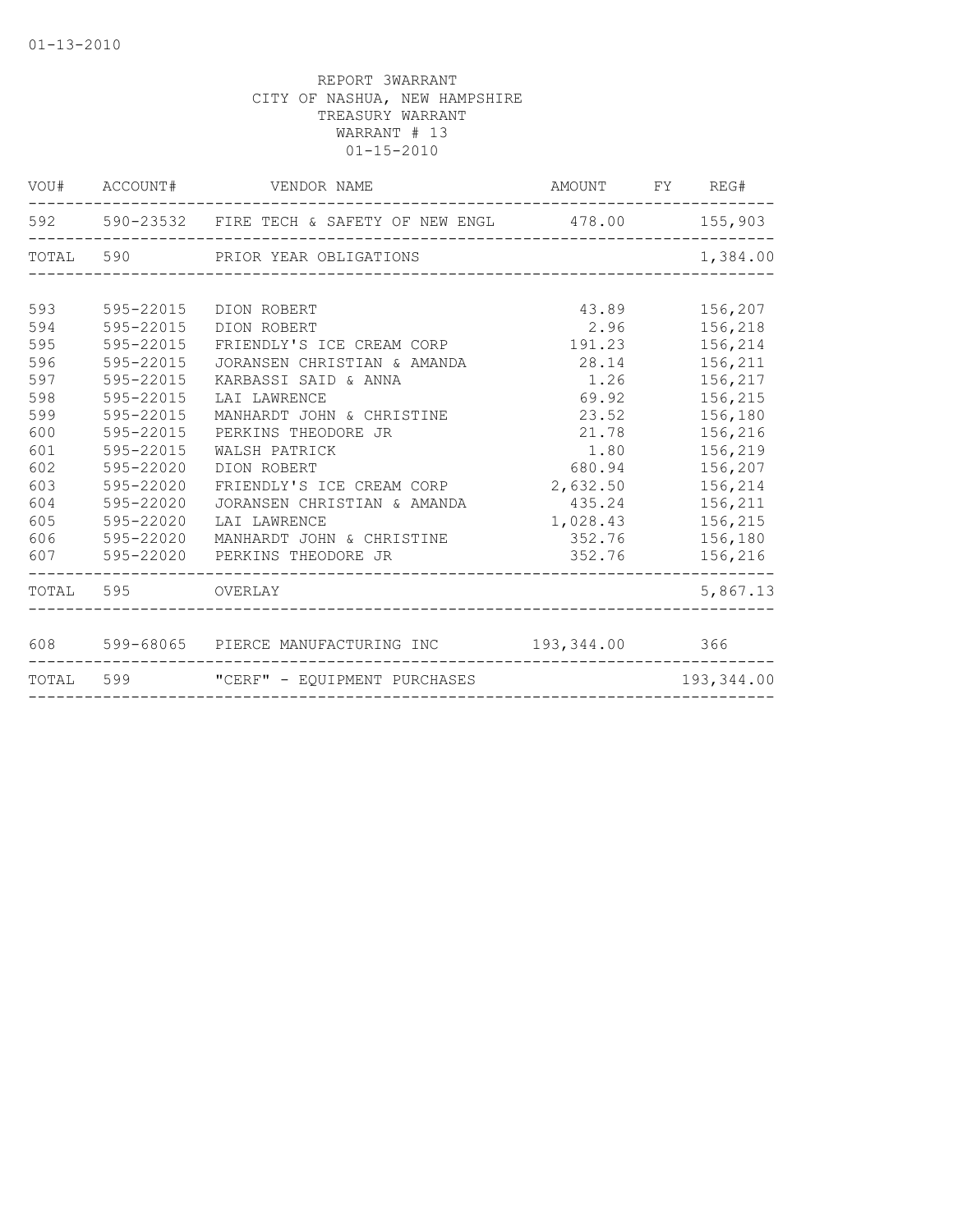|       | VOU# ACCOUNT# | VENDOR NAME | AMOUNT FY REG# |  |
|-------|---------------|-------------|----------------|--|
|       |               |             |                |  |
| TOTAL |               |             |                |  |
|       |               |             |                |  |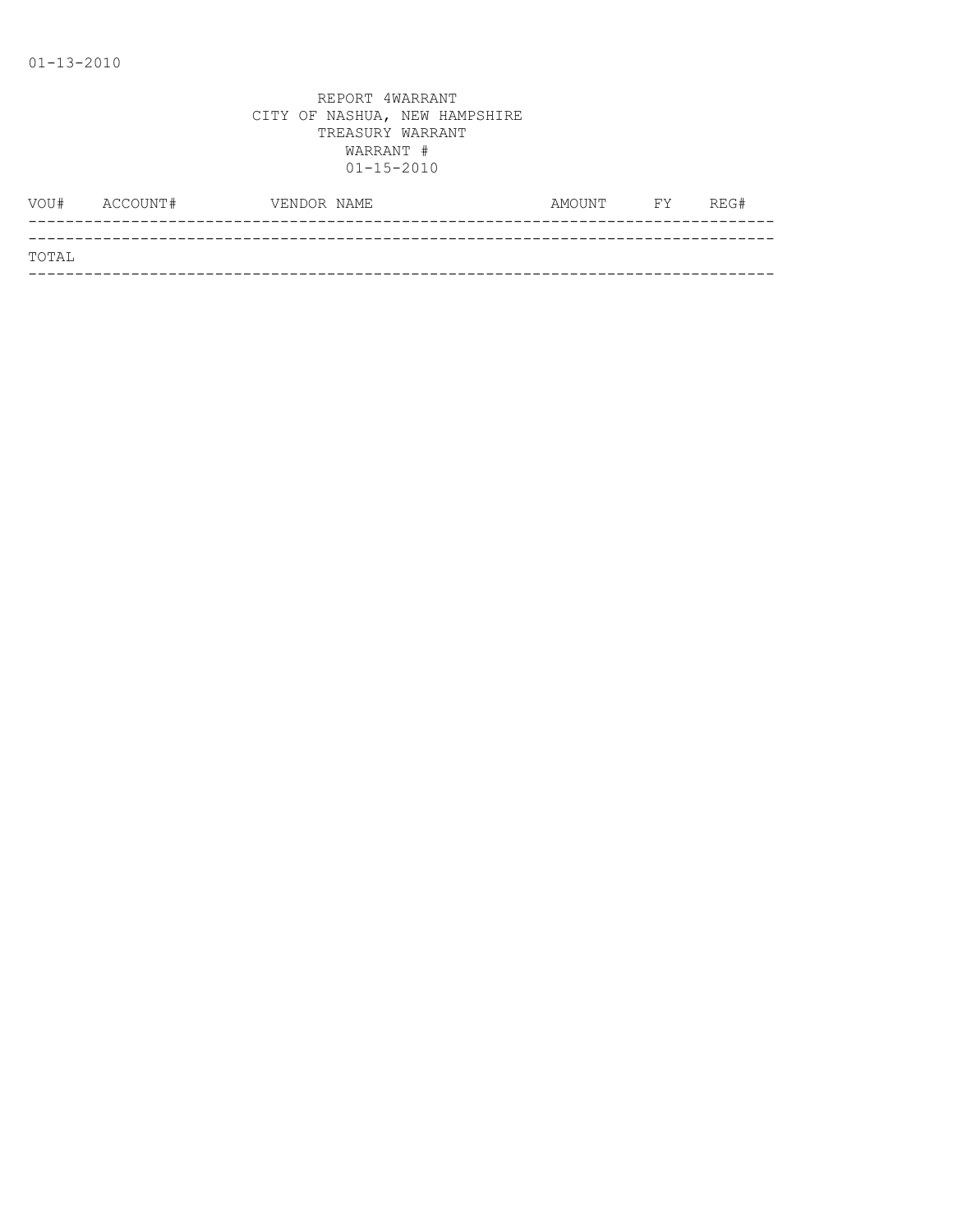| VOU#                     |                                                  | ACCOUNT# PROGRAM VENDOR NAME                                                                                                             |                                                  | AMOUNT FY REG#                                      |
|--------------------------|--------------------------------------------------|------------------------------------------------------------------------------------------------------------------------------------------|--------------------------------------------------|-----------------------------------------------------|
| 609<br>610<br>611<br>612 | 722-53140<br>722-56050<br>722-91075<br>722-91075 | 3735 CAREER CONNECTIONS<br>3735 CROWNE PLAZA NASHUA<br>3735 BEAULIEU DOREEN<br>3735 EVANS ROSEMARIE<br>613 722-91075 3735 VALAITIS SUSAN | 420.00<br>22,022.81<br>78.90<br>231.50<br>156.00 | 156,387<br>156,384<br>156,306<br>156,307<br>156,308 |
| TOTAL                    |                                                  | 722 CPF-INFORMATION TECHNOLOGY                                                                                                           | 22,909.21                                        |                                                     |
|                          |                                                  | 614 791-59100 3788 PHOTOVAC INC                                                                                                          | 15,766.79 156,249                                |                                                     |
|                          |                                                  | TOTAL 791 CPF-SOLID WASTE DISPOSAL                                                                                                       | 15,766.79                                        |                                                     |
| 615<br>616               |                                                  | 792-53030 - 3791 SEA CONSULTANTS<br>792-53181 3794 C S S I                                                                               | 46, 196.83 155, 855<br>44,500.00                 | 156,210                                             |
| TOTAL                    |                                                  | 792                   CPF-WASTEWATER USER FUND                                                                                           | 90,696.83                                        |                                                     |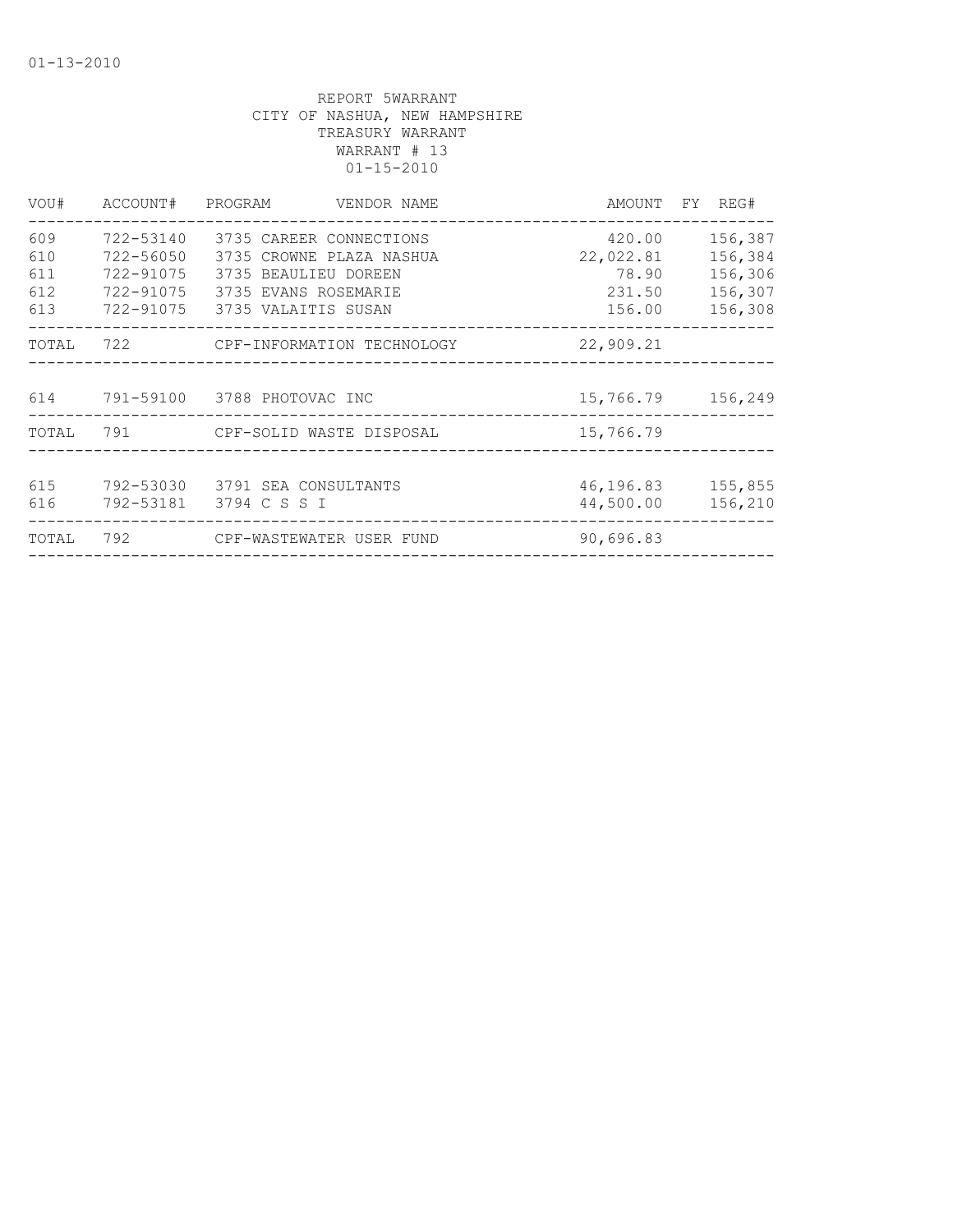| VOU#  | ACCOUNT#         | VENDOR NAME                    | AMOUNT     | FY | REG#       |
|-------|------------------|--------------------------------|------------|----|------------|
| 617   | 801-31005        | FAIRPOINT COMMUNICATIONS       | 28.48      |    | 156,365    |
| 618   | 801-31050        | NEXTEL COMMUNICATIONS          | 98.67      |    | 156,316    |
| 619   | 801-33005        | PENNICHUCK WATER               | 244.45     |    | 156,322    |
| 620   | 801-34015        | ENERGYNORTH PROPANE            | 1,078.03   |    | 156,320    |
| 621   | 801-45060        | FERGUSON WATERWORKS            | 944.49     |    | 156,187    |
| 622   | 801-46030        | ROCKY BRANDS RETAIL LLC        | 82.00      |    | 155,928    |
| 623   | 801-48005        | SHATTUCK MALONE OIL CO         | 7,537.12   |    | 156,309    |
| 623   | 801-48005        | SHATTUCK MALONE OIL CO         | 8,667.68   |    | 156,309    |
| 623   | 801-48005        | SHATTUCK MALONE OIL CO         | 2,638.00   |    | 156,309    |
| 624   | 801-53030        | SANBORN HEAD & ASSOCIATES INC  | 6,859.62   |    | 156,369    |
| 625   | 801-53075        | USDA APHIS                     | 5,441.67   |    | 156,324    |
| 626   | 801-53080        | ECS, INC                       | 225.00     |    | 155,931    |
| 627   | 801-53082        | ACTION KING SERVICES           | 125.00     |    | 155,761    |
| 628   | 801-53130        | ENDYNE INC                     | 11,364.50  |    | 155,837    |
| 629   | 801-59100        | CRT PROCESSING LLC             | 6,639.42   |    | 156,117    |
| 630   | 801-59100        | ROUTHIER & SONS INC            | 1,305.90   |    | 155,817    |
| 631   | 801-59100        | SAFETY-KLEEN SYSTEMS INC       | 909.00     |    | 155,713    |
| 632   | 801-59105        | BILL'S WORLD CLASS CLEANING IN | 780.00     |    | 156,128    |
| 633   | 801-59178        | NEXTEL COMMUNICATIONS          | 646.41     |    | 156,316    |
| 634   | 801-59245        | D & R TOWING INC               | 70.00      |    | 156,135    |
| 635   | 801-64045        | COMCAST                        | 68.48      |    | 156,336    |
| 636   | 801-77020        | CN WOOD CO INC                 | 113.96     |    | 156,050    |
| 637   | 801-77020        | MCDEVITT TRUCKS INC            | 109.67     |    | 156,321    |
| 638   | 801-77020        | NEW HAMPSHIRE PETERBILT INC    | 53.44      |    | 156,347    |
| 639   | 801-78065        | MAYNARD & LESIEUR INCORPORATED | 987.50     |    | 156,147    |
| 640   | 801-78100        | FREIGHTLINER OF NH INC         | 209.45     |    | 155,909    |
| 641   | 801-78100        | LIBERTY INTN'L TRUCKS OF NH LL | 240.39     |    | 156,143    |
| 642   | 801-78100        | NAPA AUTO PARTS                | 29.53      |    | 155,895    |
| 643   | 801-78100        | NEW G.H. BERLIN OIL COMPANY    | 420.68     |    | 155,833    |
| 643   | 801-78100        | NEW G.H. BERLIN OIL COMPANY    | 483.78     |    | 155,833    |
| 643   | 801-78100        | NEW G.H. BERLIN OIL COMPANY    | 147.24     |    | 155,833    |
| 644   | 801-78100        | POWERPLAN                      | 2,080.73   |    | 155,923    |
| 645   | 801-78100        | SANEL AUTO PARTS CO            | 69.42      |    | 155,812    |
| 645   | 801-78100        | SANEL AUTO PARTS CO            | 62.10      |    | 155,812    |
| 646   | 801-78100        | SOUTHWORTH-MILTON INC          | 1,906.68   |    | 155,695    |
| 647   | 801-85060        | TREASURER STATE OF NH          | 159,629.49 |    | 357        |
| 647   | 801-85065        | TREASURER STATE OF NH          | 67, 218.32 |    | 357        |
| 647   | 801-85070        | TREASURER STATE OF NH          | 24,977.73  |    | 357        |
| 648   |                  | 801-91005 CONVERSE KERRY       | 146.63     |    | 155,674    |
| TOTAL | 801              | SOLID WASTE DISPOSAL           |            |    | 314,640.66 |
|       |                  |                                |            |    |            |
| 649   | $802 - 215 - 00$ | ANDERSON FRANK                 | 29.54      |    | 156,183    |
| 650   | $802 - 215 - 00$ | BROWNE CHRISTINE GEFFERS       | 28.32      |    | 156,198    |
| 651   | $802 - 215 - 00$ | BRUCE CHARLES                  | 125.84     |    | 156,191    |
| 652   | $802 - 215 - 00$ | CATES WILLIAM                  | 26.79      |    | 156,184    |
| 653   | $802 - 215 - 00$ | CHARPENTIER MICHAEL            | 204.03     |    | 156,202    |
|       |                  |                                |            |    |            |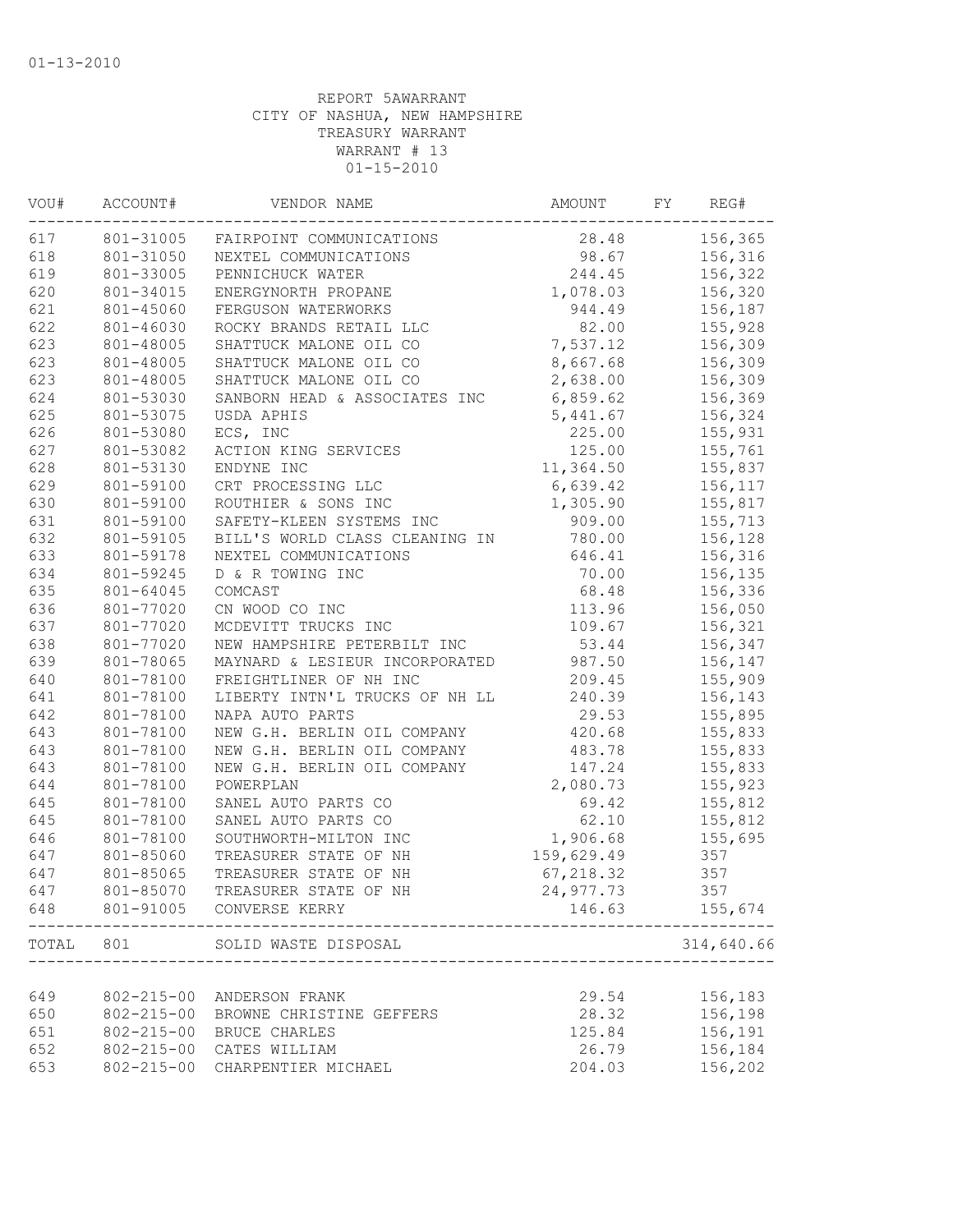| VOU# | ACCOUNT#         | VENDOR NAME                    | AMOUNT    | FY | REG#    |
|------|------------------|--------------------------------|-----------|----|---------|
| 654  |                  | 802-215-00 CITIZENS BANK       | 25.88     |    | 156,179 |
| 655  | $802 - 215 - 00$ | GOLDTHWAITE JENS               | 21.13     |    | 156,186 |
| 656  | $802 - 215 - 00$ | HEINEN ERIK                    | 31.98     |    | 156,196 |
| 657  | $802 - 215 - 00$ | JABBOUR LISA                   | 53.07     |    | 156,194 |
| 658  | $802 - 215 - 00$ | JOHANSON JEFF                  | 34.39     |    | 156,193 |
| 659  | $802 - 215 - 00$ | LEE SAM HYUN                   | 47.14     |    | 156,189 |
| 660  | $802 - 215 - 00$ | MATSEAS SCOTT                  | 52.72     |    | 156,197 |
| 661  | $802 - 215 - 00$ | PARADISE RITA                  | 35.64     |    | 156,181 |
| 662  | $802 - 215 - 00$ | PORPIGLIA ANDREW               | 49.06     |    | 156,201 |
| 663  | $802 - 215 - 00$ | RUSSELL DAVID                  | 60.73     |    | 156,178 |
| 664  | $802 - 215 - 00$ | SILVA SUSAN                    | 41.74     |    | 156,199 |
| 665  | $802 - 215 - 00$ | VOVERIS RONALD                 | 39.53     |    | 156,182 |
| 666  | $802 - 215 - 00$ | WEST LINDA                     | 64.12     |    | 156,192 |
| 667  | $802 - 26$       | WYRWICZ JULIA                  | 22.22     |    | 156,188 |
| 668  | 802-31005        | BAYRING COMMUNICATIONS         | 60.42     |    | 156,362 |
| 669  | 802-31005        | FAIRPOINT COMMUNICATIONS       | 62.90     |    | 156,365 |
| 670  | 802-31005        | NEXTEL COMMUNICATIONS          | 269.73    |    | 156,316 |
| 670  | 802-31005        | NEXTEL COMMUNICATIONS          | 92.96     |    | 156,316 |
| 671  | 802-32005        | PSNH                           | 463.03    |    | 156,378 |
| 672  | 802-32005        | PUBLIC SERVICE OF NH           | 52,969.95 |    | 156,381 |
| 673  | 802-33005        | PENNICHUCK WATER               | 66.32     |    | 156,322 |
| 674  | 802-34015        | METROMEDIA ENERGY INC          | 12,219.92 |    | 156,360 |
| 675  | 802-41015        | STAPLES BUSINESS ADVANTAGE     | 1,087.15  |    | 155,942 |
| 676  | 802-42010        | CENTRAL PAPER PRODUCTS CO      | 255.38    |    | 155,933 |
| 677  | 802-42010        | OMEGA INDUSTRIAL SUPPLY INC    | 782.06    |    | 155,857 |
| 678  | 802-45103        | JCI JONES CHEMICALS INC        | 3,384.74  |    | 156,213 |
| 679  | 802-46045        | UNIFIRST CORPORATION           | 213.61    |    | 155,910 |
| 679  | 802-46045        | UNIFIRST CORPORATION           | 986.58    |    | 155,910 |
| 680  | $802 - 467$      | HILLSBOROUGH COUNTY TREASURER  | 58.64     |    | 156,157 |
| 681  | 802-49075        | M & M ELECTRICAL SUPPLY CO INC | 154.37    |    | 156,130 |
| 682  | 802-59105        | GREENLEAF WILLIAM              | 510.00    |    | 155,854 |
| 683  | 802-59225        | RESOURCE MANAGEMENT INC        | 21,099.31 |    | 155,682 |
| 684  | 802-59275        | PENNICHUCK                     | 7,990.89  |    | 156,366 |
| 685  | 802-59320        | BEST FORD/BEST CYCLE           | 282.42    |    |         |
|      | 802-59320        |                                |           |    | 155,694 |
| 686  |                  | NAPA AUTO PARTS<br>GRAINGER    | 60.17     |    | 155,895 |
| 687  | 802-64192        |                                | 539.04    |    | 155,756 |
| 688  | 802-64192        | HOME DEPOT CREDIT SERVICES     | 540.65    |    | 156,319 |
| 689  | 802-64192        | M & M ELECTRICAL SUPPLY CO INC | 29.65     |    | 156,130 |
| 690  | 802-64192        | PINE MOTOR PARTS               | 29.98     |    | 156,149 |
| 691  | 802-64192        | UNITED SUPPLY COMPANY INC      | 122.96    |    | 156,160 |
| 692  | 802-77050        | M & B MACHINING AND WELDING    | 1,010.00  |    | 156,144 |
| 693  | 802-77050        | MCMASTER-CARR SUPPLY CO        | 194.12    |    | 155,798 |
| 694  | 802-77065        | FASTENAL COMPANY               | 498.73    |    | 155,856 |
| 695  | 802-77065        | MCMASTER-CARR SUPPLY CO        | 545.14    |    | 155,798 |
| 696  | 802-77066        | LAKESIDE EQUIPMENT CORPORATION | 8,526.00  |    | 155,914 |
| 697  | 802-77069        | BEARINGS SPECIALTY CO INC      | 9.58      |    | 155,915 |
| 698  | 802-77069        | EASTERN BEARINGS INC           | 547.35    |    | 155,777 |
| 699  | 802-77069        | GRAINGER                       | 154.62    |    | 155,756 |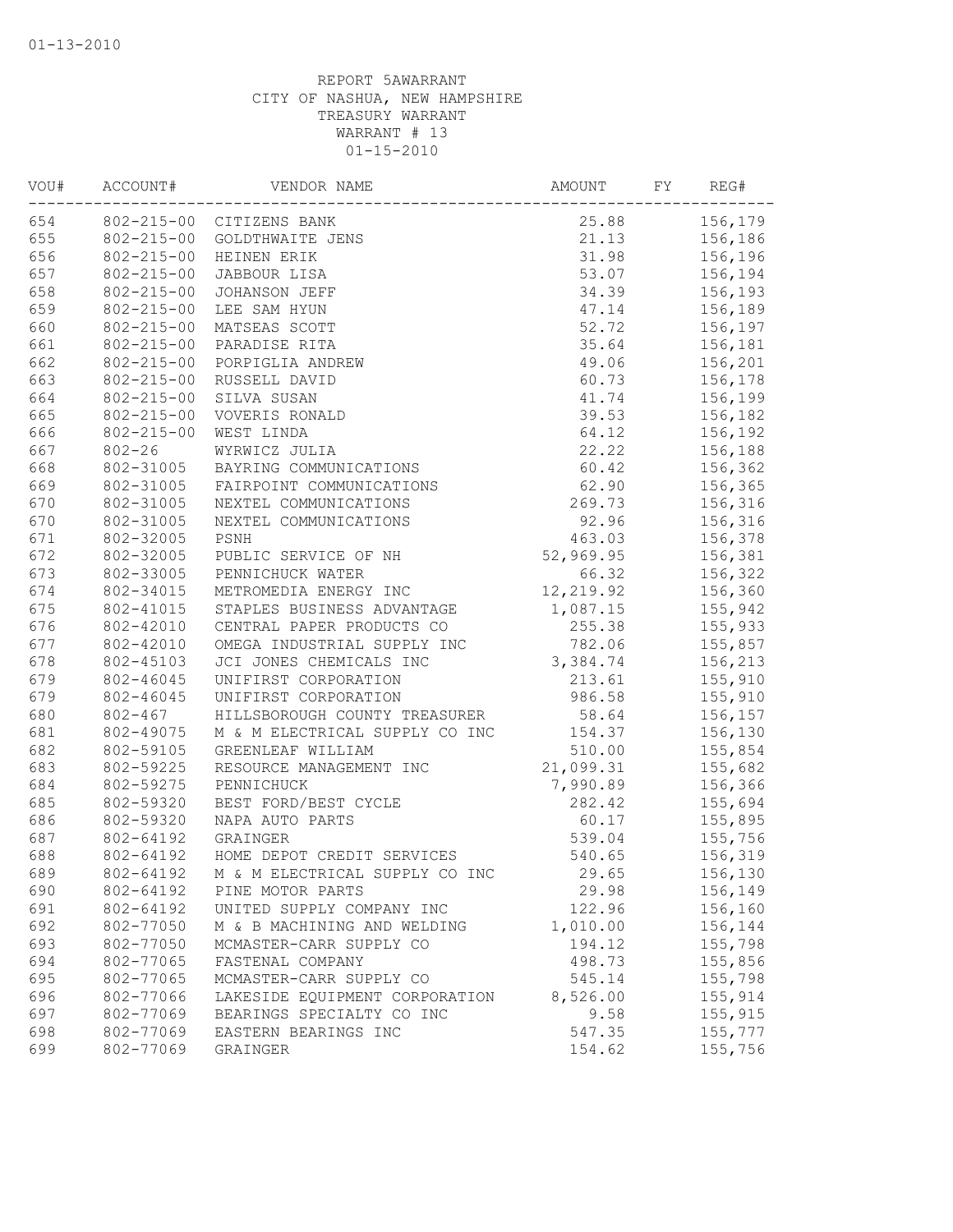| VOU#                                   | ACCOUNT#                                                                   | VENDOR NAME                                                                                                                                                    | AMOUNT                                                 | FY | REG#                                                           |
|----------------------------------------|----------------------------------------------------------------------------|----------------------------------------------------------------------------------------------------------------------------------------------------------------|--------------------------------------------------------|----|----------------------------------------------------------------|
| 700<br>701<br>702<br>703<br>704<br>705 | 802-77069<br>802-77069<br>802-77071<br>802-77072<br>802-77072<br>802-77072 | LEMELIN ENVIRONMENTAL SERVICES<br>M & M ELECTRICAL SUPPLY CO INC<br>FASTENAL COMPANY<br>HIGHLAND POWER<br>MCMASTER-CARR SUPPLY CO<br>UNITED SUPPLY COMPANY INC | 564.00<br>231.75<br>746.90<br>618.30<br>201.66<br>3.16 |    | 156,122<br>156,130<br>155,856<br>155,929<br>155,798<br>156,160 |
| 706<br>706<br>TOTAL                    | 802-94005<br>802-94005<br>802                                              | NEWEA<br>NEWEA<br>SEWERAGE DISPOSAL SYSTEM                                                                                                                     | 430.00<br>175.00                                       |    | 156,386<br>156,386<br>119,783.01                               |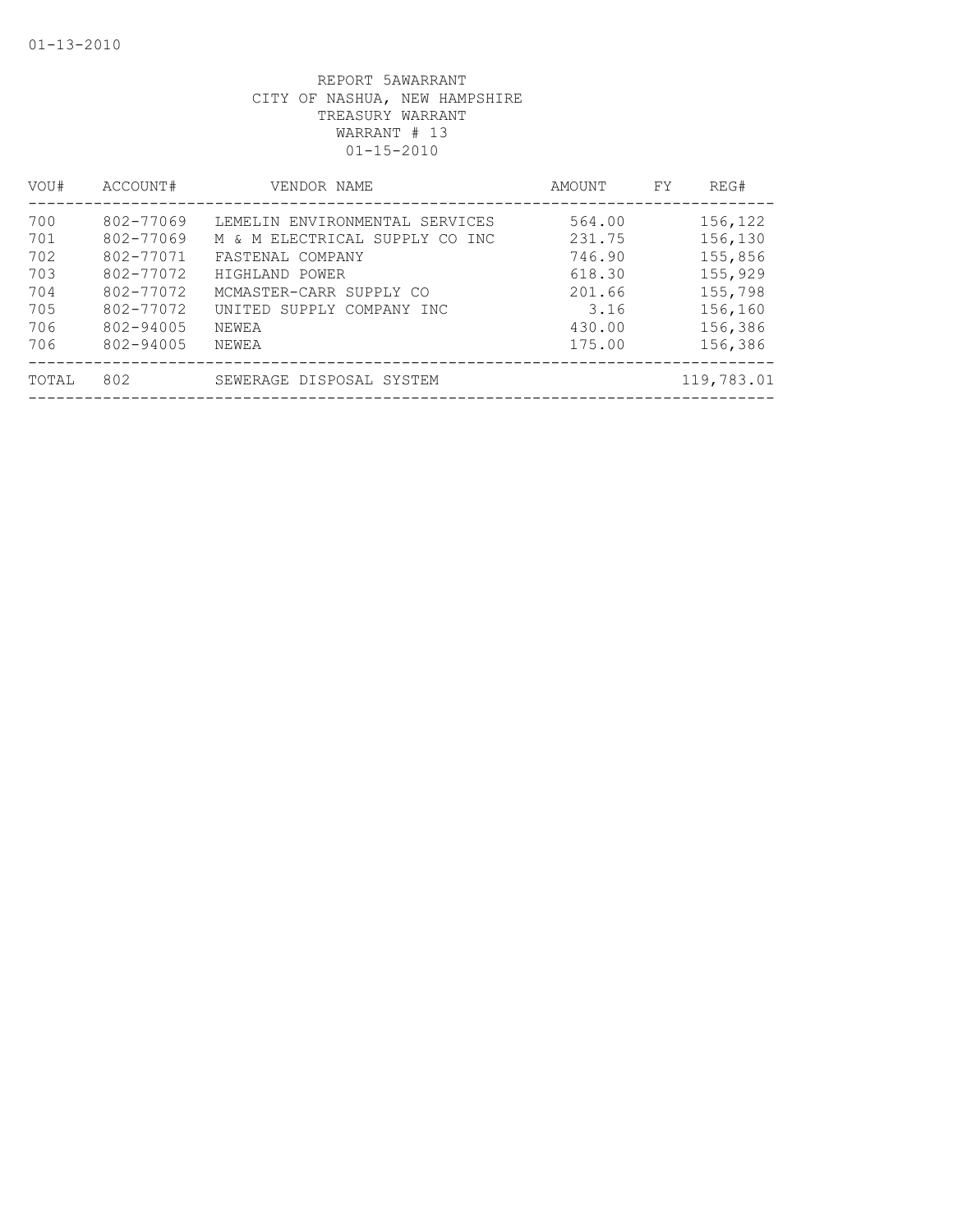| VOU#                                          | ACCOUNT#                                                                                        | VENDOR NAME                                                                                                                                                      | AMOUNT FY REG#                                                     |                                                                           |
|-----------------------------------------------|-------------------------------------------------------------------------------------------------|------------------------------------------------------------------------------------------------------------------------------------------------------------------|--------------------------------------------------------------------|---------------------------------------------------------------------------|
| 708                                           |                                                                                                 | 707 952-05058 TEAGUE DANIEL<br>952-05058 UNITED SITE SERVICES NORTHEAST                                                                                          | 675.00<br>55.00                                                    | 156,370<br>156,367                                                        |
| TOTAL                                         |                                                                                                 | 952 PARK & RECREATION TRUST FUND                                                                                                                                 |                                                                    | 730.00                                                                    |
|                                               |                                                                                                 | 709  953-05058  TMDE CALIBRATION LABS INC  2,940.35  156,121                                                                                                     |                                                                    |                                                                           |
| TOTAL                                         |                                                                                                 | 953 STREET TRUST FUND                                                                                                                                            | _____________________________                                      | 2,940.35                                                                  |
| 710                                           |                                                                                                 | 961-45185 HARDY DORIC INC                                                                                                                                        |                                                                    | 585.00 155,819                                                            |
| TOTAL 961                                     |                                                                                                 | EDGEWOOD CEMETERY TRUST FUND                                                                                                                                     |                                                                    | 585.00                                                                    |
|                                               |                                                                                                 | 710 963-45185 HARDY DORIC INC                                                                                                                                    |                                                                    | 585.00 155,819                                                            |
|                                               |                                                                                                 | TOTAL 963 WOODLAWN CEMETERY TRUST FUND                                                                                                                           |                                                                    | 585.00                                                                    |
| 711<br>712<br>713<br>713<br>713<br>714<br>715 | 975-31040<br>975-34015<br>$975 - 45050$<br>$975 - 45050$<br>975-45050<br>975-45050<br>975-45085 | BAYRING COMMUNICATIONS<br>METROMEDIA ENERGY INC<br>BAKER & TAYLOR<br>BAKER & TAYLOR<br>BAKER & TAYLOR<br>INGRAM LIBRARY SERVICES<br>BAKER & TAYLOR ENTERTAINMENT | 25.00<br>86.40<br>817.45<br>620.41<br>772.50<br>1,184.76<br>140.46 | 156,362<br>156,360<br>155,738<br>155,739<br>155,739<br>155,932<br>155,732 |
| TOTAL                                         | 975                                                                                             | LIBRARY TRUST FUND                                                                                                                                               |                                                                    | 3,646.98                                                                  |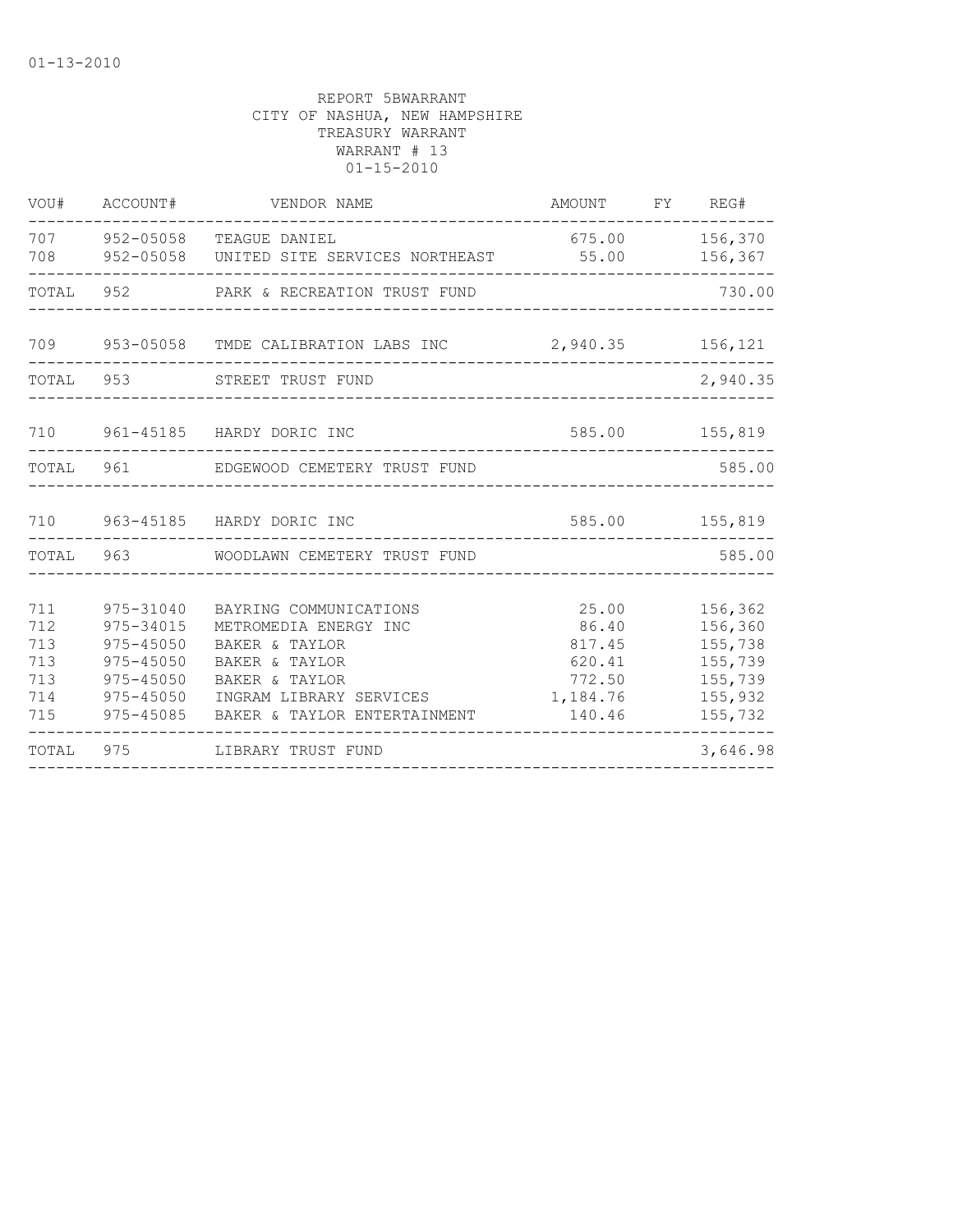|           | ACCOUNT# PAYROLL WEEK ENDING |  | AMOUNT |
|-----------|------------------------------|--|--------|
|           |                              |  |        |
| TOTAL 951 |                              |  |        |
|           |                              |  |        |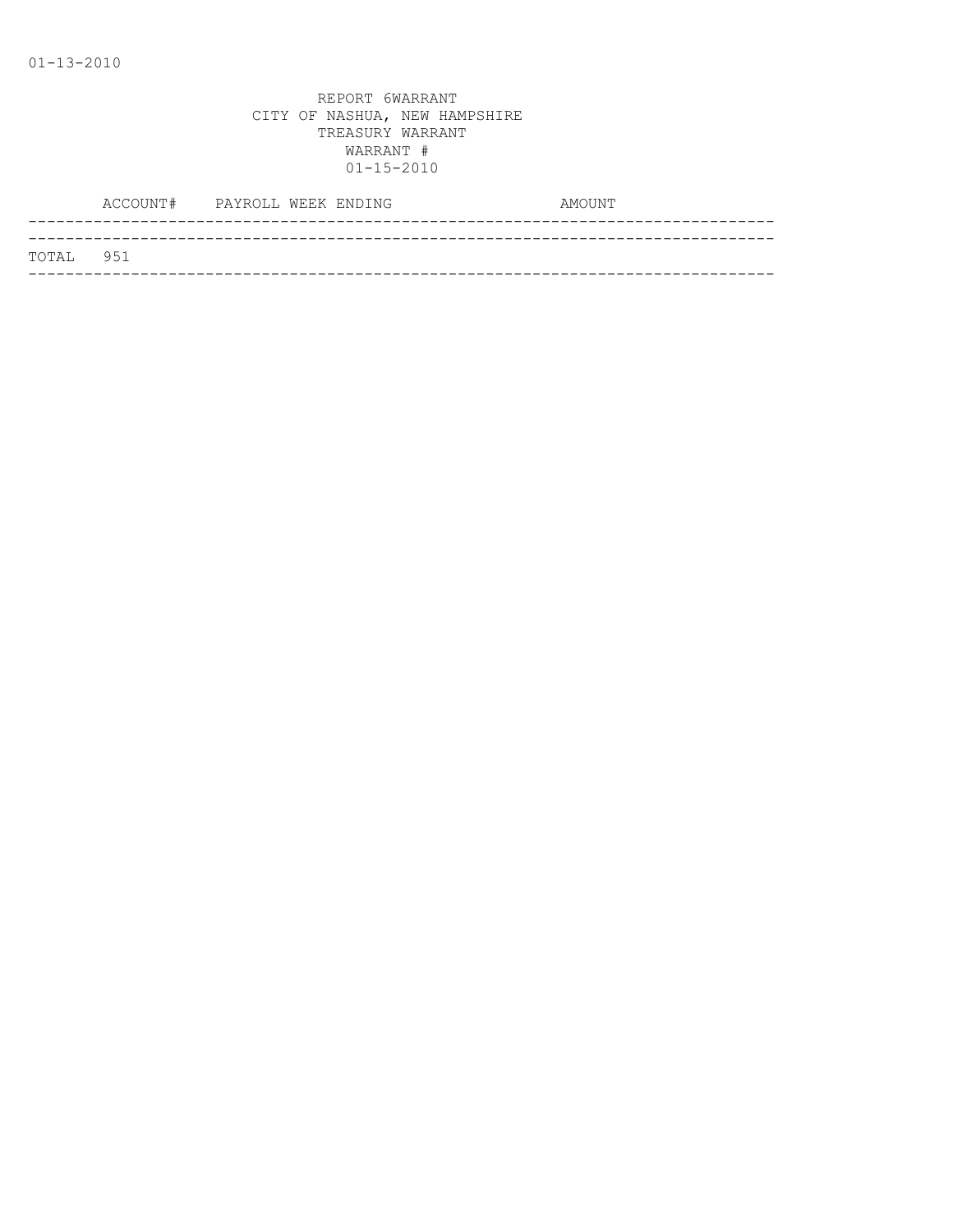| 305-11125  02-JAN-2010<br>929.81<br>305-11125  09-JAN-2010<br>929.81<br>1,044.25<br>305-11239  02-JAN-2010<br>305-11239 09-JAN-2010<br>1,044.26<br>SRF - CIVIC & COMM ACTIVITIES<br>TOTAL 305<br>3,948.13<br>TIVITIES<br>-------------------------------<br>308-11130<br>02-JAN-2010<br>833.85<br>308-11130 09-JAN-2010<br>833.86<br>308-11418  02-JAN-2010<br>477.91<br>308-11418<br>09-JAN-2010<br>477.92<br>308-11441<br>02-JAN-2010<br>1,404.70<br>1,404.69<br>308-11441<br>09-JAN-2010<br>308-11446<br>02-JAN-2010<br>838.08<br>308-11446<br>09-JAN-2010<br>838.07<br>308-11540<br>02-JAN-2010<br>1,047.51<br>09-JAN-2010<br>308-11540<br>1,047.51<br>308-11578<br>02-JAN-2010<br>964.36<br>308-11578<br>09-JAN-2010<br>964.37<br>308-11589<br>$02 - JAN - 2010$<br>939.83<br>308-11589<br>09-JAN-2010<br>992.04<br>4,760.50<br>308-11608<br>$02 - JAN - 2010$<br>952.10<br>308-11608<br>09-JAN-2010<br>3,150.67<br>308-83051<br>02-JAN-2010<br>308-83051<br>09-JAN-2010<br>2,159.98<br>308-83052<br>$02 - JAN - 2010$<br>1,822.65<br>1,822.65<br>308-83052 09-JAN-2010<br>4,590.33<br>308-83102  02-JAN-2010<br>308-83102  09-JAN-2010<br>3,454.69<br>35,778.27<br>TOTAL 308<br>SRF - INSURANCE<br>627.00<br>3097-11162 02-JAN-2010<br>3097-11162 09-JAN-2010<br>627.00<br>3097-11408<br>02-JAN-2010<br>384.95<br>3097-11408 09-JAN-2010<br>399.28<br>3097-12112<br>$09 - JAN - 2010$<br>612.53<br>3097-19138<br>$09 - JAN - 2010$<br>3,011.20<br>12,807.66<br>3097-19139<br>09-JAN-2010<br>8,972.97<br>3097-19140<br>09-JAN-2010<br>$09 - JAN - 2010$<br>23, 243.84<br>3097-19540<br>09-JAN-2010<br>3097-19544<br>708.90<br>3097-19545<br>$02 - JAN - 2010$<br>94.05<br>3097-19545<br>$09 - JAN - 2010$<br>2,082.19 |  | ACCOUNT# PAYROLL WEEK ENDING | AMOUNT |  |
|----------------------------------------------------------------------------------------------------------------------------------------------------------------------------------------------------------------------------------------------------------------------------------------------------------------------------------------------------------------------------------------------------------------------------------------------------------------------------------------------------------------------------------------------------------------------------------------------------------------------------------------------------------------------------------------------------------------------------------------------------------------------------------------------------------------------------------------------------------------------------------------------------------------------------------------------------------------------------------------------------------------------------------------------------------------------------------------------------------------------------------------------------------------------------------------------------------------------------------------------------------------------------------------------------------------------------------------------------------------------------------------------------------------------------------------------------------------------------------------------------------------------------------------------------------------------------------------------------------------------------------------------------------------------------------------------------------------------------|--|------------------------------|--------|--|
|                                                                                                                                                                                                                                                                                                                                                                                                                                                                                                                                                                                                                                                                                                                                                                                                                                                                                                                                                                                                                                                                                                                                                                                                                                                                                                                                                                                                                                                                                                                                                                                                                                                                                                                            |  |                              |        |  |
|                                                                                                                                                                                                                                                                                                                                                                                                                                                                                                                                                                                                                                                                                                                                                                                                                                                                                                                                                                                                                                                                                                                                                                                                                                                                                                                                                                                                                                                                                                                                                                                                                                                                                                                            |  |                              |        |  |
|                                                                                                                                                                                                                                                                                                                                                                                                                                                                                                                                                                                                                                                                                                                                                                                                                                                                                                                                                                                                                                                                                                                                                                                                                                                                                                                                                                                                                                                                                                                                                                                                                                                                                                                            |  |                              |        |  |
|                                                                                                                                                                                                                                                                                                                                                                                                                                                                                                                                                                                                                                                                                                                                                                                                                                                                                                                                                                                                                                                                                                                                                                                                                                                                                                                                                                                                                                                                                                                                                                                                                                                                                                                            |  |                              |        |  |
|                                                                                                                                                                                                                                                                                                                                                                                                                                                                                                                                                                                                                                                                                                                                                                                                                                                                                                                                                                                                                                                                                                                                                                                                                                                                                                                                                                                                                                                                                                                                                                                                                                                                                                                            |  |                              |        |  |
|                                                                                                                                                                                                                                                                                                                                                                                                                                                                                                                                                                                                                                                                                                                                                                                                                                                                                                                                                                                                                                                                                                                                                                                                                                                                                                                                                                                                                                                                                                                                                                                                                                                                                                                            |  |                              |        |  |
|                                                                                                                                                                                                                                                                                                                                                                                                                                                                                                                                                                                                                                                                                                                                                                                                                                                                                                                                                                                                                                                                                                                                                                                                                                                                                                                                                                                                                                                                                                                                                                                                                                                                                                                            |  |                              |        |  |
|                                                                                                                                                                                                                                                                                                                                                                                                                                                                                                                                                                                                                                                                                                                                                                                                                                                                                                                                                                                                                                                                                                                                                                                                                                                                                                                                                                                                                                                                                                                                                                                                                                                                                                                            |  |                              |        |  |
|                                                                                                                                                                                                                                                                                                                                                                                                                                                                                                                                                                                                                                                                                                                                                                                                                                                                                                                                                                                                                                                                                                                                                                                                                                                                                                                                                                                                                                                                                                                                                                                                                                                                                                                            |  |                              |        |  |
|                                                                                                                                                                                                                                                                                                                                                                                                                                                                                                                                                                                                                                                                                                                                                                                                                                                                                                                                                                                                                                                                                                                                                                                                                                                                                                                                                                                                                                                                                                                                                                                                                                                                                                                            |  |                              |        |  |
|                                                                                                                                                                                                                                                                                                                                                                                                                                                                                                                                                                                                                                                                                                                                                                                                                                                                                                                                                                                                                                                                                                                                                                                                                                                                                                                                                                                                                                                                                                                                                                                                                                                                                                                            |  |                              |        |  |
|                                                                                                                                                                                                                                                                                                                                                                                                                                                                                                                                                                                                                                                                                                                                                                                                                                                                                                                                                                                                                                                                                                                                                                                                                                                                                                                                                                                                                                                                                                                                                                                                                                                                                                                            |  |                              |        |  |
|                                                                                                                                                                                                                                                                                                                                                                                                                                                                                                                                                                                                                                                                                                                                                                                                                                                                                                                                                                                                                                                                                                                                                                                                                                                                                                                                                                                                                                                                                                                                                                                                                                                                                                                            |  |                              |        |  |
|                                                                                                                                                                                                                                                                                                                                                                                                                                                                                                                                                                                                                                                                                                                                                                                                                                                                                                                                                                                                                                                                                                                                                                                                                                                                                                                                                                                                                                                                                                                                                                                                                                                                                                                            |  |                              |        |  |
|                                                                                                                                                                                                                                                                                                                                                                                                                                                                                                                                                                                                                                                                                                                                                                                                                                                                                                                                                                                                                                                                                                                                                                                                                                                                                                                                                                                                                                                                                                                                                                                                                                                                                                                            |  |                              |        |  |
|                                                                                                                                                                                                                                                                                                                                                                                                                                                                                                                                                                                                                                                                                                                                                                                                                                                                                                                                                                                                                                                                                                                                                                                                                                                                                                                                                                                                                                                                                                                                                                                                                                                                                                                            |  |                              |        |  |
|                                                                                                                                                                                                                                                                                                                                                                                                                                                                                                                                                                                                                                                                                                                                                                                                                                                                                                                                                                                                                                                                                                                                                                                                                                                                                                                                                                                                                                                                                                                                                                                                                                                                                                                            |  |                              |        |  |
|                                                                                                                                                                                                                                                                                                                                                                                                                                                                                                                                                                                                                                                                                                                                                                                                                                                                                                                                                                                                                                                                                                                                                                                                                                                                                                                                                                                                                                                                                                                                                                                                                                                                                                                            |  |                              |        |  |
|                                                                                                                                                                                                                                                                                                                                                                                                                                                                                                                                                                                                                                                                                                                                                                                                                                                                                                                                                                                                                                                                                                                                                                                                                                                                                                                                                                                                                                                                                                                                                                                                                                                                                                                            |  |                              |        |  |
|                                                                                                                                                                                                                                                                                                                                                                                                                                                                                                                                                                                                                                                                                                                                                                                                                                                                                                                                                                                                                                                                                                                                                                                                                                                                                                                                                                                                                                                                                                                                                                                                                                                                                                                            |  |                              |        |  |
|                                                                                                                                                                                                                                                                                                                                                                                                                                                                                                                                                                                                                                                                                                                                                                                                                                                                                                                                                                                                                                                                                                                                                                                                                                                                                                                                                                                                                                                                                                                                                                                                                                                                                                                            |  |                              |        |  |
|                                                                                                                                                                                                                                                                                                                                                                                                                                                                                                                                                                                                                                                                                                                                                                                                                                                                                                                                                                                                                                                                                                                                                                                                                                                                                                                                                                                                                                                                                                                                                                                                                                                                                                                            |  |                              |        |  |
|                                                                                                                                                                                                                                                                                                                                                                                                                                                                                                                                                                                                                                                                                                                                                                                                                                                                                                                                                                                                                                                                                                                                                                                                                                                                                                                                                                                                                                                                                                                                                                                                                                                                                                                            |  |                              |        |  |
|                                                                                                                                                                                                                                                                                                                                                                                                                                                                                                                                                                                                                                                                                                                                                                                                                                                                                                                                                                                                                                                                                                                                                                                                                                                                                                                                                                                                                                                                                                                                                                                                                                                                                                                            |  |                              |        |  |
|                                                                                                                                                                                                                                                                                                                                                                                                                                                                                                                                                                                                                                                                                                                                                                                                                                                                                                                                                                                                                                                                                                                                                                                                                                                                                                                                                                                                                                                                                                                                                                                                                                                                                                                            |  |                              |        |  |
|                                                                                                                                                                                                                                                                                                                                                                                                                                                                                                                                                                                                                                                                                                                                                                                                                                                                                                                                                                                                                                                                                                                                                                                                                                                                                                                                                                                                                                                                                                                                                                                                                                                                                                                            |  |                              |        |  |
|                                                                                                                                                                                                                                                                                                                                                                                                                                                                                                                                                                                                                                                                                                                                                                                                                                                                                                                                                                                                                                                                                                                                                                                                                                                                                                                                                                                                                                                                                                                                                                                                                                                                                                                            |  |                              |        |  |
|                                                                                                                                                                                                                                                                                                                                                                                                                                                                                                                                                                                                                                                                                                                                                                                                                                                                                                                                                                                                                                                                                                                                                                                                                                                                                                                                                                                                                                                                                                                                                                                                                                                                                                                            |  |                              |        |  |
|                                                                                                                                                                                                                                                                                                                                                                                                                                                                                                                                                                                                                                                                                                                                                                                                                                                                                                                                                                                                                                                                                                                                                                                                                                                                                                                                                                                                                                                                                                                                                                                                                                                                                                                            |  |                              |        |  |
|                                                                                                                                                                                                                                                                                                                                                                                                                                                                                                                                                                                                                                                                                                                                                                                                                                                                                                                                                                                                                                                                                                                                                                                                                                                                                                                                                                                                                                                                                                                                                                                                                                                                                                                            |  |                              |        |  |
|                                                                                                                                                                                                                                                                                                                                                                                                                                                                                                                                                                                                                                                                                                                                                                                                                                                                                                                                                                                                                                                                                                                                                                                                                                                                                                                                                                                                                                                                                                                                                                                                                                                                                                                            |  |                              |        |  |
|                                                                                                                                                                                                                                                                                                                                                                                                                                                                                                                                                                                                                                                                                                                                                                                                                                                                                                                                                                                                                                                                                                                                                                                                                                                                                                                                                                                                                                                                                                                                                                                                                                                                                                                            |  |                              |        |  |
|                                                                                                                                                                                                                                                                                                                                                                                                                                                                                                                                                                                                                                                                                                                                                                                                                                                                                                                                                                                                                                                                                                                                                                                                                                                                                                                                                                                                                                                                                                                                                                                                                                                                                                                            |  |                              |        |  |
|                                                                                                                                                                                                                                                                                                                                                                                                                                                                                                                                                                                                                                                                                                                                                                                                                                                                                                                                                                                                                                                                                                                                                                                                                                                                                                                                                                                                                                                                                                                                                                                                                                                                                                                            |  |                              |        |  |
|                                                                                                                                                                                                                                                                                                                                                                                                                                                                                                                                                                                                                                                                                                                                                                                                                                                                                                                                                                                                                                                                                                                                                                                                                                                                                                                                                                                                                                                                                                                                                                                                                                                                                                                            |  |                              |        |  |
|                                                                                                                                                                                                                                                                                                                                                                                                                                                                                                                                                                                                                                                                                                                                                                                                                                                                                                                                                                                                                                                                                                                                                                                                                                                                                                                                                                                                                                                                                                                                                                                                                                                                                                                            |  |                              |        |  |
|                                                                                                                                                                                                                                                                                                                                                                                                                                                                                                                                                                                                                                                                                                                                                                                                                                                                                                                                                                                                                                                                                                                                                                                                                                                                                                                                                                                                                                                                                                                                                                                                                                                                                                                            |  |                              |        |  |
|                                                                                                                                                                                                                                                                                                                                                                                                                                                                                                                                                                                                                                                                                                                                                                                                                                                                                                                                                                                                                                                                                                                                                                                                                                                                                                                                                                                                                                                                                                                                                                                                                                                                                                                            |  |                              |        |  |
|                                                                                                                                                                                                                                                                                                                                                                                                                                                                                                                                                                                                                                                                                                                                                                                                                                                                                                                                                                                                                                                                                                                                                                                                                                                                                                                                                                                                                                                                                                                                                                                                                                                                                                                            |  |                              |        |  |
|                                                                                                                                                                                                                                                                                                                                                                                                                                                                                                                                                                                                                                                                                                                                                                                                                                                                                                                                                                                                                                                                                                                                                                                                                                                                                                                                                                                                                                                                                                                                                                                                                                                                                                                            |  |                              |        |  |
|                                                                                                                                                                                                                                                                                                                                                                                                                                                                                                                                                                                                                                                                                                                                                                                                                                                                                                                                                                                                                                                                                                                                                                                                                                                                                                                                                                                                                                                                                                                                                                                                                                                                                                                            |  |                              |        |  |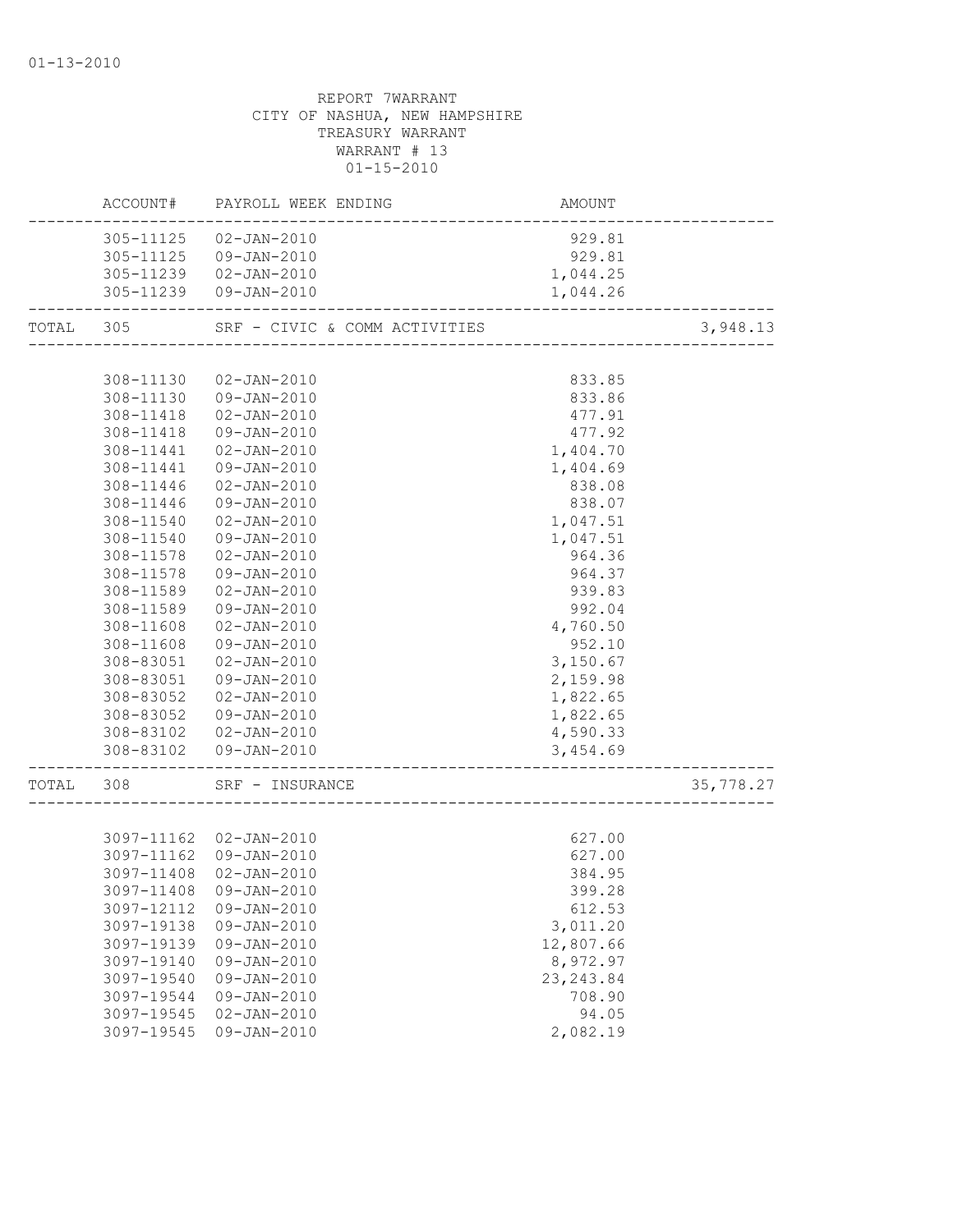|           | ACCOUNT#                                                                                                                                                              | PAYROLL WEEK ENDING                                                                                                                                                                                                                                                                                     | AMOUNT                                                                                                                                                     |           |
|-----------|-----------------------------------------------------------------------------------------------------------------------------------------------------------------------|---------------------------------------------------------------------------------------------------------------------------------------------------------------------------------------------------------------------------------------------------------------------------------------------------------|------------------------------------------------------------------------------------------------------------------------------------------------------------|-----------|
| TOTAL 309 |                                                                                                                                                                       | SRF - FOOD SERVICES<br>____________________________                                                                                                                                                                                                                                                     |                                                                                                                                                            | 53,571.57 |
|           |                                                                                                                                                                       | 3098-13004 09-JAN-2010                                                                                                                                                                                                                                                                                  | 595.65                                                                                                                                                     |           |
| TOTAL 309 |                                                                                                                                                                       | FRESH FRUIT & VEGETABLE GRANT                                                                                                                                                                                                                                                                           |                                                                                                                                                            | 595.65    |
|           |                                                                                                                                                                       | 3117-12006 02-JAN-2010<br>3117-12006 09-JAN-2010                                                                                                                                                                                                                                                        | 150.00<br>1,850.00                                                                                                                                         |           |
|           | TOTAL 311                                                                                                                                                             | DRIVER'S EDUCATION<br>-----------------                                                                                                                                                                                                                                                                 |                                                                                                                                                            | 2,000.00  |
|           | 312-11165<br>312-11165<br>312-11167<br>312-11167<br>312-11191<br>312-11191<br>312-11445<br>312-11445<br>312-11547<br>312-11547<br>312-12052<br>312-12116<br>312-12116 | $02 - JAN - 2010$<br>09-JAN-2010<br>$02 - JAN - 2010$<br>09-JAN-2010<br>$02 - JAN - 2010$<br>09-JAN-2010<br>$02 - JAN - 2010$<br>$09 - JAN - 2010$<br>$02 - JAN - 2010$<br>$09 - JAN - 2010$<br>$02 - JAN - 2010$<br>$02 - JAN - 2010$<br>09-JAN-2010<br>312-13004 02-JAN-2010<br>312-13004 09-JAN-2010 | 739.69<br>739.70<br>282.70<br>282.69<br>807.84<br>807.83<br>142.46<br>264.26<br>2,170.10<br>2,170.11<br>547.62<br>614.87<br>614.87<br>1,043.51<br>2,716.01 |           |
| TOTAL     | 312                                                                                                                                                                   | SRF - FINANCIAL SERVICES                                                                                                                                                                                                                                                                                |                                                                                                                                                            | 13,944.26 |
|           |                                                                                                                                                                       | 3122-12006 09-JAN-2010                                                                                                                                                                                                                                                                                  | 200.00<br>_________________________                                                                                                                        |           |
| TOTAL 312 |                                                                                                                                                                       | ADULT ED/CONTINUING ED                                                                                                                                                                                                                                                                                  |                                                                                                                                                            | 200.00    |
|           |                                                                                                                                                                       | 3230-11870 09-JAN-2010<br>3230-12006 09-JAN-2010                                                                                                                                                                                                                                                        | 350.00<br>450.00                                                                                                                                           |           |
| TOTAL     | 323                                                                                                                                                                   | ADULT BASIC ED HS ALTERNATIVE<br>_____________________                                                                                                                                                                                                                                                  |                                                                                                                                                            | 800.00    |

3245-11860 09-JAN-2010 1,373.08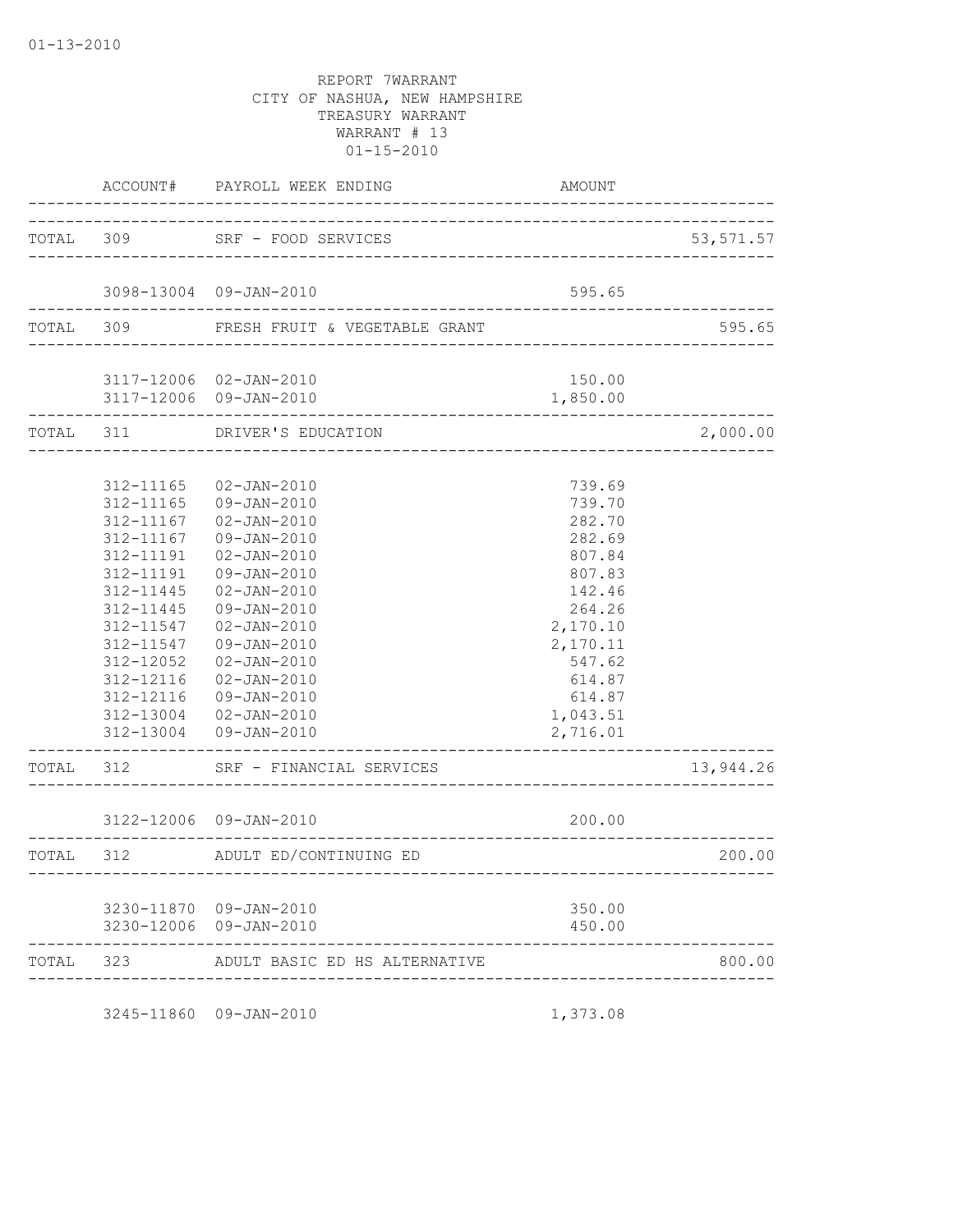|           |           | ACCOUNT# PAYROLL WEEK ENDING AMO    | AMOUNT                                            |           |
|-----------|-----------|-------------------------------------|---------------------------------------------------|-----------|
|           |           | TOTAL 324 YOUTH SAFE HAVEN-PAL      |                                                   | 1,373.08  |
|           |           |                                     |                                                   |           |
|           |           | 3260-11726 09-JAN-2010              | 1,915.12                                          |           |
|           |           | TOTAL 326 NH ALTERNATE ASSESS COACH |                                                   | 1,915.12  |
|           |           |                                     |                                                   |           |
|           |           | 331-11250 02-JAN-2010               | 699.95                                            |           |
|           |           | 331-11250 09-JAN-2010               | 699.94                                            |           |
|           |           | 331-11558  02-JAN-2010              | 2,129.72                                          |           |
|           |           | 331-11558 09-JAN-2010               | 1,208.52                                          |           |
|           | 331-12115 | 02-JAN-2010                         | 570.25                                            |           |
|           | 331-12115 | 09-JAN-2010                         | 570.25                                            |           |
|           | 331-13005 | 09-JAN-2010                         | 371.15                                            |           |
|           | 331-13038 | 02-JAN-2010                         | 134.91                                            |           |
|           | 331-13038 | 09-JAN-2010                         | 414.69                                            |           |
|           | 331-13044 | 02-JAN-2010                         | 2,358.67                                          |           |
|           | 331-13044 | 09-JAN-2010                         | 3,384.19                                          |           |
|           |           | 331-13048 09-JAN-2010               | 471.80                                            |           |
|           |           | 331-15002  02-JAN-2010              | 241.70                                            |           |
|           |           | 331-18036 02-JAN-2010               | 3,823.39                                          |           |
|           |           | 331-18036 09-JAN-2010               | 2,489.26<br>------------------------------------- |           |
| TOTAL 331 |           | SRF - POLICE DEPARTMENT             |                                                   | 19,568.39 |
|           |           |                                     |                                                   |           |
|           |           | 341-11107  02-JAN-2010              | 380.86                                            |           |
|           |           | 341-11107 09-JAN-2010               | 380.86                                            |           |
|           |           | 341-11235 02-JAN-2010               | 1,167.80                                          |           |
|           | 341-11235 | 09-JAN-2010                         | 1,167.80                                          |           |
|           | 341-11484 | 02-JAN-2010                         | 1,280.00                                          |           |
|           | 341-11484 | 09-JAN-2010                         | 720.00                                            |           |
|           | 341-11563 | 02-JAN-2010                         | 966.24                                            |           |
|           | 341-11563 | 09-JAN-2010                         | 966.24                                            |           |
|           | 341-12037 | 02-JAN-2010                         | 107.27                                            |           |
|           |           | 341-12037 09-JAN-2010               | 107.27                                            |           |
|           |           | 341-12101  02-JAN-2010              | 171.67                                            |           |
|           |           | 341-12101  09-JAN-2010              | 171.67                                            |           |
| TOTAL     | 341       | SRF - COMMUNITY SERVICES            |                                                   | 7,587.68  |
|           |           |                                     |                                                   |           |
|           | 342-11499 | 02-JAN-2010                         | 1,064.00                                          |           |
|           |           | 342-11499  09-JAN-2010              | 1,064.00                                          |           |
|           | 342-11584 | 02-JAN-2010                         | 1,643.93                                          |           |
|           | 342-11584 | 09-JAN-2010                         | 1,643.92                                          |           |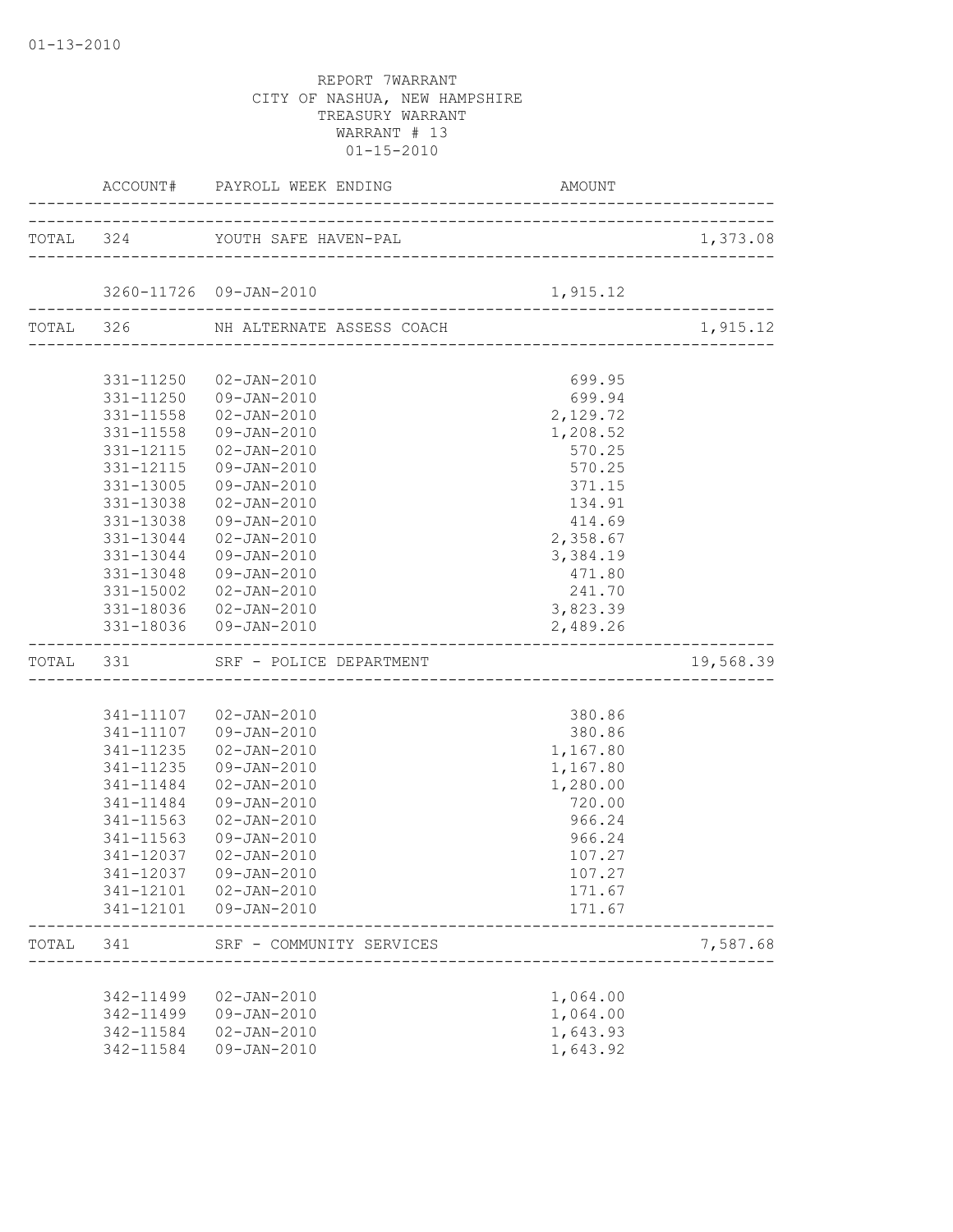|           | ACCOUNT#                 | PAYROLL WEEK ENDING                                                                       | AMOUNT                                     |           |
|-----------|--------------------------|-------------------------------------------------------------------------------------------|--------------------------------------------|-----------|
|           |                          | 342-12000 02-JAN-2010<br>342-12000 09-JAN-2010                                            | 654.03<br>654.03                           |           |
| TOTAL     |                          | 342 SRF - COMMUNITY HEALTH                                                                |                                            | 6,723.91  |
|           |                          | 3440-12078 09-JAN-2010                                                                    | 2,450.00                                   |           |
|           | TOTAL 344                | AFTER SCHOOL PROGRAM                                                                      |                                            | 2,450.00  |
|           |                          | 3450-11162 09-JAN-2010<br>3450-11860 09-JAN-2010<br>3450-12006 09-JAN-2010                | 657.75<br>8,066.87<br>6,461.86             |           |
| TOTAL 345 |                          | 21 ST CENTURY ELEM.AFTER SCHL                                                             |                                            | 15,186.48 |
|           |                          | 3460-11860 09-JAN-2010<br>3460-12006 09-JAN-2010                                          | 3,195.87<br>2,333.04                       |           |
| TOTAL     |                          | 346 21 ST CENTURY AFTER SCH MIDDLE                                                        |                                            | 5,528.91  |
|           | 3468-19230               | 3468-11162 09-JAN-2010<br>3468-11870 09-JAN-2010<br>3468-18088 09-JAN-2010<br>09-JAN-2010 | 627.00<br>4,461.44<br>$-62.50$<br>3,025.00 |           |
| TOTAL     | 346                      | SMALLER LEARNING COMMUNITY                                                                |                                            | 8,050.94  |
|           |                          | 3500-11726 09-JAN-2010<br>3500-12201 09-JAN-2010                                          | 26,516.60<br>434.00                        |           |
| TOTAL     | 350                      | TITLE IIA HQT<br>____________________________                                             |                                            | 26,950.60 |
|           | 352-59055                | 02-JAN-2010<br>352-59055 09-JAN-2010                                                      | 410.15<br>410.15                           |           |
| TOTAL     | 352                      | SRF - PARKS AND RECREATION                                                                |                                            | 820.30    |
|           | 3530-12006<br>3530-13032 | 3530-11870 09-JAN-2010<br>09-JAN-2010<br>09-JAN-2010                                      | 300.00<br>1,985.37<br>35.68                |           |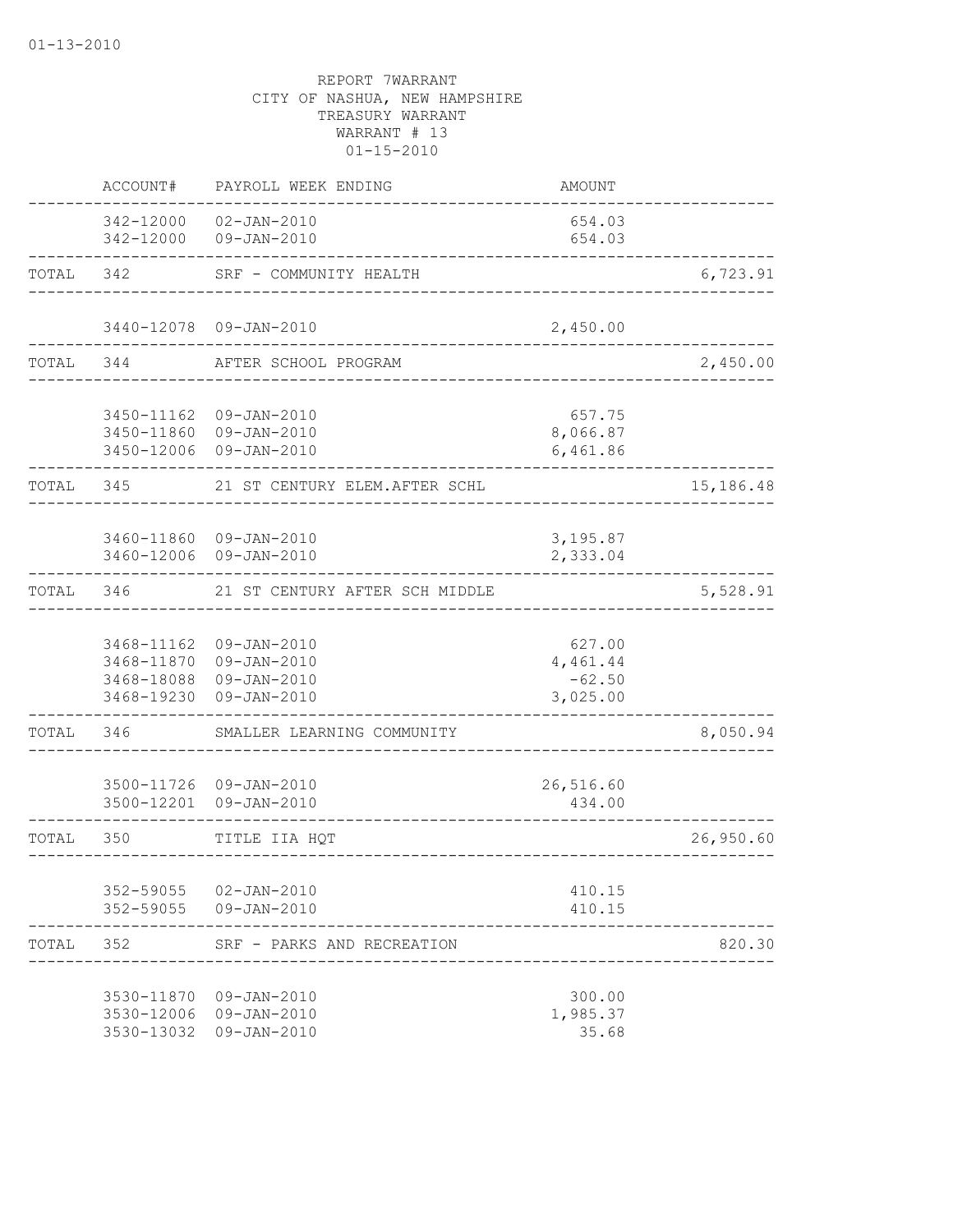|                        | 3600-11515 09-JAN-2010           | 3,372.50 |          |
|------------------------|----------------------------------|----------|----------|
|                        | 3600-13133 09-JAN-2010           | 225.00   |          |
|                        |                                  |          | 3,597.50 |
|                        |                                  |          |          |
|                        | 374-01126 02-JAN-2010            | 936.79   |          |
|                        | 374-01126 09-JAN-2010            | 936.79   |          |
| 374-01210              | $02 - JAN - 2010$                | 1,830.26 |          |
| 374-01210              | 09-JAN-2010                      | 1,830.26 |          |
| 374-0703P              | 02-JAN-2010                      | 219.16   |          |
| 374-0703P              | 09-JAN-2010                      | 219.16   |          |
| 374-0704P              | $02 - JAN - 2010$                | 219.16   |          |
| 374-0704P              | 09-JAN-2010                      | 219.16   |          |
| 374-0705P              | 02-JAN-2010                      | 339.41   |          |
| 374-0705P              | 09-JAN-2010                      | 339.40   |          |
| 374-07235              | 02-JAN-2010                      | 541.65   |          |
| 374-07235              | 09-JAN-2010                      | 541.64   |          |
| 374-0734P              | 02-JAN-2010                      | 1,655.58 |          |
| 374-0734P              | 09-JAN-2010                      | 1,708.85 |          |
| 374-0734R              | 02-JAN-2010                      | 120.25   |          |
| 374-0734R              | 09-JAN-2010                      | 120.24   |          |
| 374-09003              | 02-JAN-2010                      | 537.15   |          |
| 374-09003              | 09-JAN-2010                      | 537.16   |          |
| 374-11131              | 02-JAN-2010                      | 515.96   |          |
| 374-11131              | 09-JAN-2010                      | 483.72   |          |
| 374-11149              | 02-JAN-2010                      | 943.09   |          |
| 374-11149              | 09-JAN-2010                      | 1,886.16 |          |
| 374-11168              | 02-JAN-2010                      | 952.10   |          |
| 374-11168              | 09-JAN-2010                      | 952.10   |          |
| 374-11653              | $02 - JAN - 2010$                | 240.49   |          |
| 374-11653              | 09-JAN-2010                      | 240.49   |          |
| 374-11676              | $02 - JAN - 2010$                | 902.76   |          |
|                        | 374-11676 09-JAN-2010            | 902.76   |          |
| 374-11677              | $02 - JAN - 2010$                |          |          |
|                        |                                  | 609.20   |          |
| 374-11677              | 09-JAN-2010<br>$02 - JAN - 2010$ | 761.50   |          |
| 374-11679              |                                  | 902.42   |          |
| 374-11679<br>374-11680 | 09-JAN-2010                      | 902.42   |          |
|                        | $02 - JAN - 2010$                | 651.41   |          |
| 374-11680              | 09-JAN-2010                      | 977.12   |          |
| 374-11682              | $02 - JAN - 2010$                | 476.96   |          |
| 374-11682              | 09-JAN-2010                      | 476.96   |          |
| 374-11683              | $02 - JAN - 2010$                | 1,711.98 |          |
| 374-11683              | 09-JAN-2010                      | 1,711.98 |          |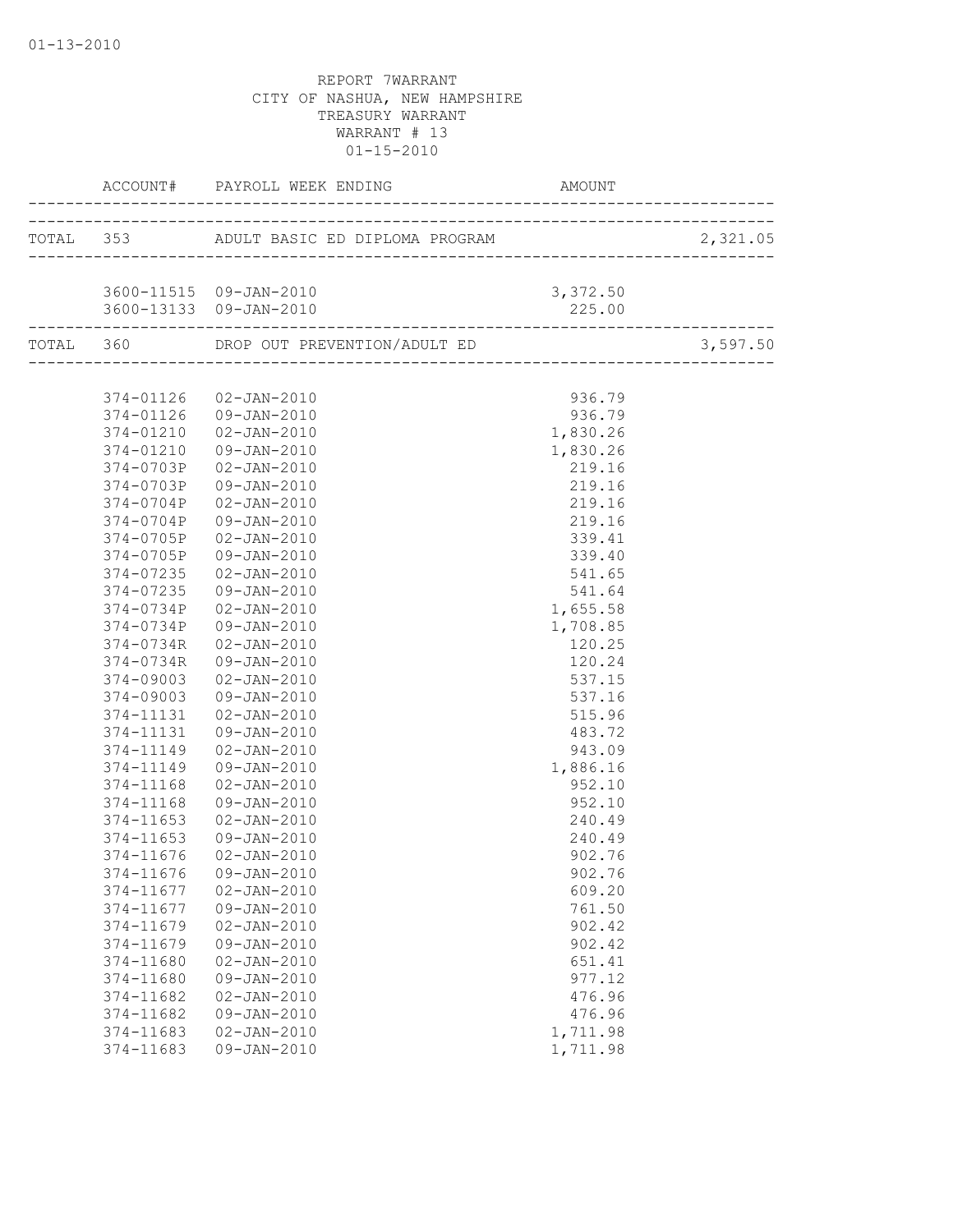|       | ACCOUNT#                            | PAYROLL WEEK ENDING                                         | <b>AMOUNT</b>              |            |
|-------|-------------------------------------|-------------------------------------------------------------|----------------------------|------------|
|       | 374-11688<br>374-11688<br>374-12188 | $02 - JAN - 2010$<br>$09 - JAN - 2010$<br>$02 - JAN - 2010$ | 604.92<br>604.92<br>318.24 |            |
|       | 374-12188                           | $09 - JAN - 2010$                                           | 148.02                     |            |
|       | 374-13004                           | $02 - JAN - 2010$                                           | 291.67                     |            |
|       | 374-13004                           | 09-JAN-2010                                                 | 246.47                     |            |
| TOTAL | 374                                 | SRF - URBAN PROGRAMS                                        |                            | 32,267.89  |
|       |                                     |                                                             |                            |            |
|       | 3750-11726<br>3750-12111            | 09-JAN-2010<br>09-JAN-2010                                  | 6,643.39<br>1,906.50       |            |
|       |                                     | 3750-12198 09-JAN-2010                                      | 12,087.67                  |            |
|       |                                     | 3750-13133 09-JAN-2010                                      | 1,850.00                   |            |
|       |                                     | 3750-19000 09-JAN-2010                                      | 1,750.00                   |            |
| TOTAL | 375                                 | TITLE ARRA GRANT                                            |                            | 24, 237.56 |
|       |                                     |                                                             |                            |            |
|       |                                     | 3760-11726 09-JAN-2010                                      | 8,135.93                   |            |
|       | 3760-11870                          | 3760-11802 09-JAN-2010<br>09-JAN-2010                       | 2,011.53<br>2,843.02       |            |
|       | 3760-12111                          | 09-JAN-2010                                                 | 6,090.31                   |            |
|       | 3760-12126                          | 09-JAN-2010                                                 | 598.33                     |            |
|       |                                     | 3760-12198 09-JAN-2010                                      | 53,029.55                  |            |
|       |                                     | 3760-12201 09-JAN-2010<br>3760-13133 09-JAN-2010            | 48.98<br>737.50            |            |
|       |                                     | 3760-19000 09-JAN-2010                                      | 5,170.23                   |            |
| TOTAL | 376                                 | TITLE I                                                     |                            | 78,665.38  |
|       |                                     |                                                             |                            |            |
|       |                                     | 3770-13133  02-JAN-2010                                     | 362.50                     |            |
| TOTAL | 377                                 | TITLE III ENHANCE ENG. LANGUAGE                             |                            | 362.50     |
|       |                                     |                                                             |                            |            |
|       |                                     | 3900-11726 09-JAN-2010<br>3900-12111 09-JAN-2010            | 2,356.85<br>418.16         |            |
|       |                                     | 3900-19000 09-JAN-2010                                      | 1,400.00                   |            |
| TOTAL | 390                                 | VOC ED SECONDARY PERKINS                                    |                            | 4,175.01   |
|       |                                     | ___________________                                         |                            |            |

3927-13133 09-JAN-2010 412.50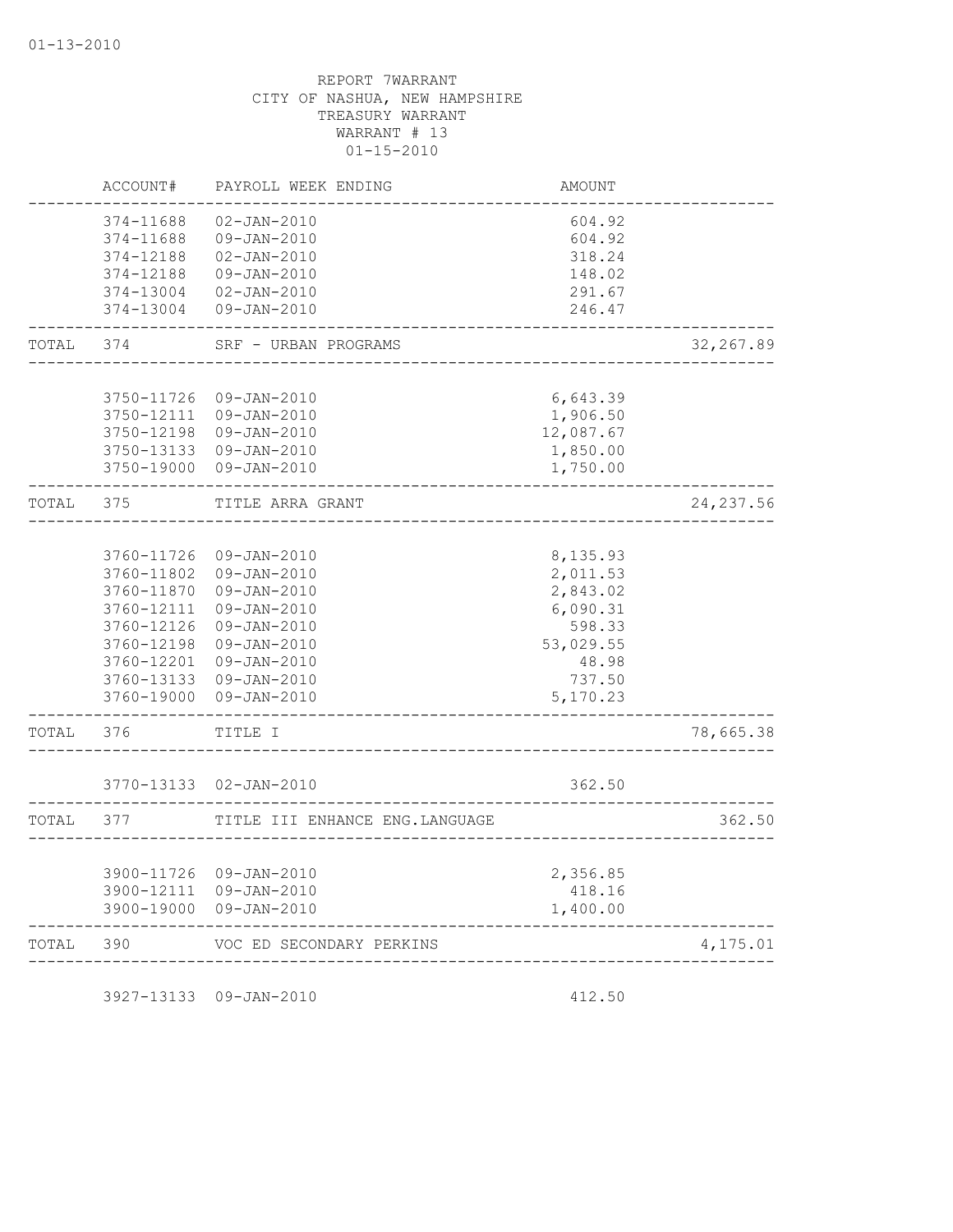|                    | ACCOUNT# PAYROLL WEEK ENDING<br>------------------------------             | AMOUNT                                 |              |
|--------------------|----------------------------------------------------------------------------|----------------------------------------|--------------|
|                    | TOTAL 392 CULINARY ARTS                                                    |                                        | 412.50       |
|                    | 3937-19000 09-JAN-2010                                                     | 825.20                                 |              |
| TOTAL 393 DAY CARE |                                                                            |                                        | 825.20       |
|                    | 3940-11726 09-JAN-2010<br>3940-11803 09-JAN-2010<br>3940-12111 09-JAN-2010 | 4,062.57<br>3,191.79<br>15,041.10      |              |
|                    | TOTAL 394 ARRA IDEA SPECIAL ED                                             |                                        | 22, 295.46   |
|                    | 3950-11726 09-JAN-2010<br>3950-11805 09-JAN-2010<br>3950-12201 09-JAN-2010 | 303, 481.07<br>$-15, 557.76$<br>372.00 |              |
|                    | TOTAL 395 IDEA B SPECIAL EDUCATION                                         |                                        | 288, 295. 31 |
|                    | 3960-11726 09-JAN-2010                                                     | 2,279.03                               |              |
|                    | TOTAL 396 SPECIAL EDUCATION PRE-SCHOOL                                     |                                        | 2,279.03     |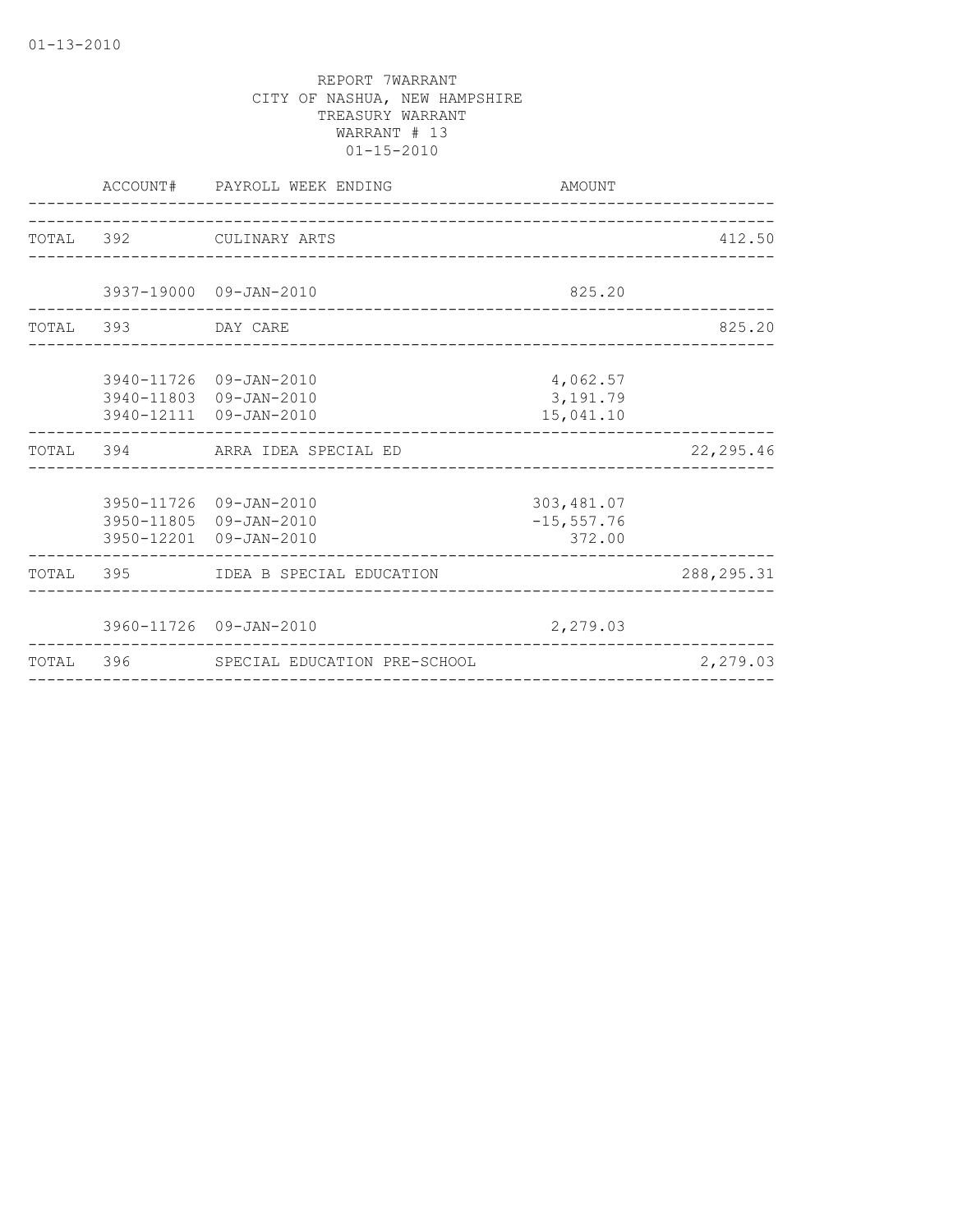|       | ACCOUNT#      | PAYROLL WEEK ENDING            | AMOUNT   |            |
|-------|---------------|--------------------------------|----------|------------|
|       | 501-11033     | $02 - JAN - 2010$              | 798.30   |            |
|       | 501-11033     | 09-JAN-2010                    | 798.30   |            |
|       | 501-11445     | $02 - JAN - 2010$              | 569.83   |            |
|       | 501-11445     | $09 - JAN - 2010$              | 1,057.02 |            |
|       | 501-11463     | $02 - JAN - 2010$              | 798.30   |            |
|       | $501 - 11463$ | 09-JAN-2010                    | 798.30   |            |
|       | 501-11470     | $02 - JAN - 2010$              | 827.74   |            |
|       | 501-11470     | 09-JAN-2010                    | 827.74   |            |
|       | 501-11471     | $02 - JAN - 2010$              | 1,990.00 |            |
|       | 501-11471     | 09-JAN-2010                    | 1,990.00 |            |
|       | 501-11611     | $02 - JAN - 2010$              | 546.80   |            |
|       | 501-11611     | 09-JAN-2010                    | 546.80   |            |
| TOTAL | 501           | MAYOR'S OFFICE                 |          | 11,549.13  |
|       |               |                                |          |            |
|       | 502-11113     | $02 - JAN - 2010$              | 1,571.35 |            |
|       | $502 - 11113$ | 09-JAN-2010                    | 1,571.36 |            |
|       | $502 - 11195$ | $02 - JAN - 2010$              | 1,999.69 |            |
|       | 502-11195     | 09-JAN-2010                    | 1,999.68 |            |
|       | 502-11219     | $02 - JAN - 2010$              | 1,819.34 |            |
|       | 502-11219     | 09-JAN-2010                    | 1,819.33 |            |
|       | 502-11518     | $02 - JAN - 2010$              | 1,716.88 |            |
|       | 502-11518     | 09-JAN-2010                    | 1,716.88 |            |
| TOTAL | 502           | LEGAL DEPARTMENT               |          | 14, 214.51 |
|       |               |                                |          |            |
|       | 503-11071     | $02 - JAN - 2010$              | 1,240.65 |            |
|       | 503-11071     | 09-JAN-2010                    | 1,240.67 |            |
|       | 503-12092     | $02 - JAN - 2010$              | 505.04   |            |
|       | 503-12092     | 09-JAN-2010                    | 505.03   |            |
| TOTAL | 503           | BOARD OF ALDERMEN              |          | 3,491.39   |
|       |               |                                |          |            |
|       | 511-11247     | 02-JAN-2010                    | 666.36   |            |
|       |               | 511-11247 09-JAN-2010          | 666.37   |            |
|       | 511-11248     | $02 - JAN - 2010$              | 1,351.05 |            |
|       | 511-11248     | 09-JAN-2010                    | 1,351.04 |            |
| TOTAL | 511           | CITI-STAT (FORMERLY ADMIN SVS) |          | 4,034.82   |
|       |               |                                |          |            |
|       | 512-11005     | $02 - JAN - 2010$              | 902.41   |            |
|       | 512-11005     | $09 - JAN - 2010$              | 902.42   |            |
|       | 512-11050     | $02 - JAN - 2010$              | 721.04   |            |
|       | 512-11050     | 09-JAN-2010                    | 721.04   |            |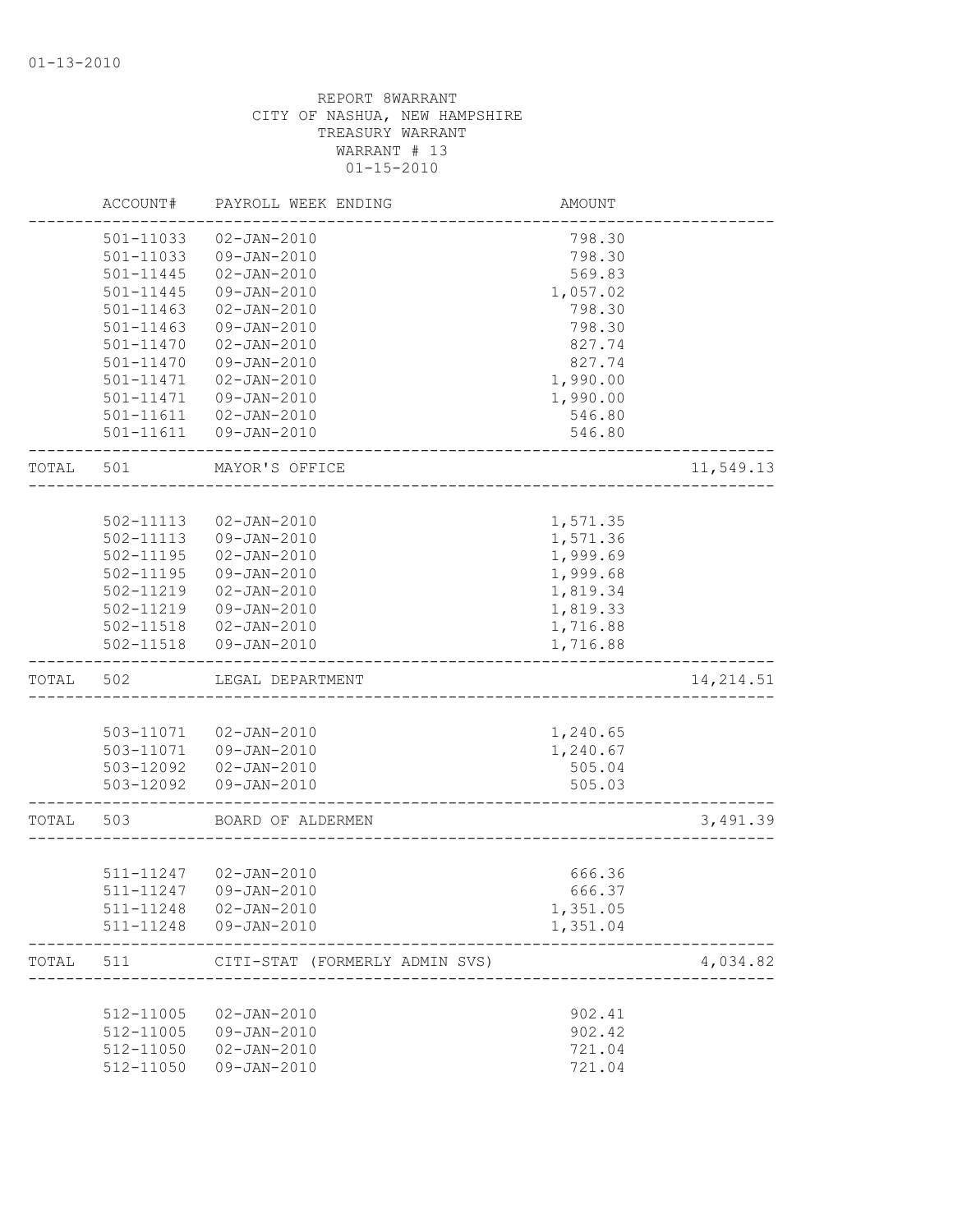|       | ACCOUNT#  | PAYROLL WEEK ENDING    | <b>AMOUNT</b>         |           |
|-------|-----------|------------------------|-----------------------|-----------|
|       | 512-11064 | $02 - JAN - 2010$      | 983.29                |           |
|       | 512-11064 | 09-JAN-2010            | 983.28                |           |
|       | 512-11073 | $02 - JAN - 2010$      | 1,585.81              |           |
|       | 512-11073 | $09 - JAN - 2010$      | 1,585.81              |           |
|       | 512-11134 | $02 - JAN - 2010$      | 773.25                |           |
|       | 512-11134 | 09-JAN-2010            | 773.25                |           |
|       | 512-11165 | $02 - JAN - 2010$      | 1,370.54              |           |
|       | 512-11165 | 09-JAN-2010            | 1,370.55              |           |
|       | 512-11167 | $02 - JAN - 2010$      | 282.69                |           |
|       | 512-11167 | $09 - JAN - 2010$      | 282.69                |           |
|       | 512-11173 | $02 - JAN - 2010$      | 1,404.70              |           |
|       | 512-11173 | 09-JAN-2010            | 1,404.69              |           |
|       | 512-11177 | $02 - JAN - 2010$      | 1,941.85              |           |
|       | 512-11177 | 09-JAN-2010            | 1,941.86              |           |
|       | 512-11222 | $02 - JAN - 2010$      | 985.73                |           |
|       | 512-11222 | 09-JAN-2010            | 985.72                |           |
|       | 512-11224 | $02 - JAN - 2010$      | 981.20                |           |
|       | 512-11224 | $09 - JAN - 2010$      | 981.19                |           |
|       | 512-11232 | $02 - JAN - 2010$      | 1,035.99              |           |
|       | 512-11232 | $09 - JAN - 2010$      | 1,035.98              |           |
|       | 512-11265 | $02 - JAN - 2010$      | 858.44                |           |
|       | 512-11265 | 09-JAN-2010            | 858.44                |           |
|       | 512-11431 | $02 - JAN - 2010$      | 1,252.76              |           |
|       | 512-11431 | $09 - JAN - 2010$      |                       |           |
|       |           |                        | 2,505.52              |           |
|       | 512-11531 | $02 - JAN - 2010$      | 1,761.99              |           |
|       | 512-11531 | 09-JAN-2010            | 1,761.98              |           |
|       | 512-11684 | $02 - JAN - 2010$      | 852.14                |           |
|       | 512-11684 | 09-JAN-2010            | 852.14                |           |
|       | 512-11714 | $02 - JAN - 2010$      | 929.81                |           |
|       | 512-11714 | 09-JAN-2010            | 929.81                |           |
|       | 512-11740 | $02 - JAN - 2010$      | 1,622.11              |           |
|       | 512-11740 | 09-JAN-2010            | 1,622.11              |           |
|       | 512-12033 | $02 - JAN - 2010$      | 598.30                |           |
|       | 512-12033 | $09 - JAN - 2010$      | 598.30                |           |
|       | 512-12052 | $02 - JAN - 2010$      | 573.20                |           |
|       | 512-12052 | $09 - JAN - 2010$      | 563.46                |           |
|       | 512-12056 | $02 - JAN - 2010$      | 353.36                |           |
|       | 512-12056 | $09 - JAN - 2010$      | 374.58                |           |
|       | 512-12749 | 02-JAN-2010            | 607.36                |           |
|       | 512-12749 | 09-JAN-2010            | 607.37                |           |
|       | 512-13004 | 02-JAN-2010            | 205.57                |           |
|       | 512-13004 | 09-JAN-2010            | 70.44                 |           |
| TOTAL | 512       | FINANCIAL SERVICES     | --------------------- | 46,296.17 |
|       |           |                        |                       |           |
|       |           | 513-11117  02-JAN-2010 | 1,579.19              |           |
|       |           | 513-11117  09-JAN-2010 | 1,579.18              |           |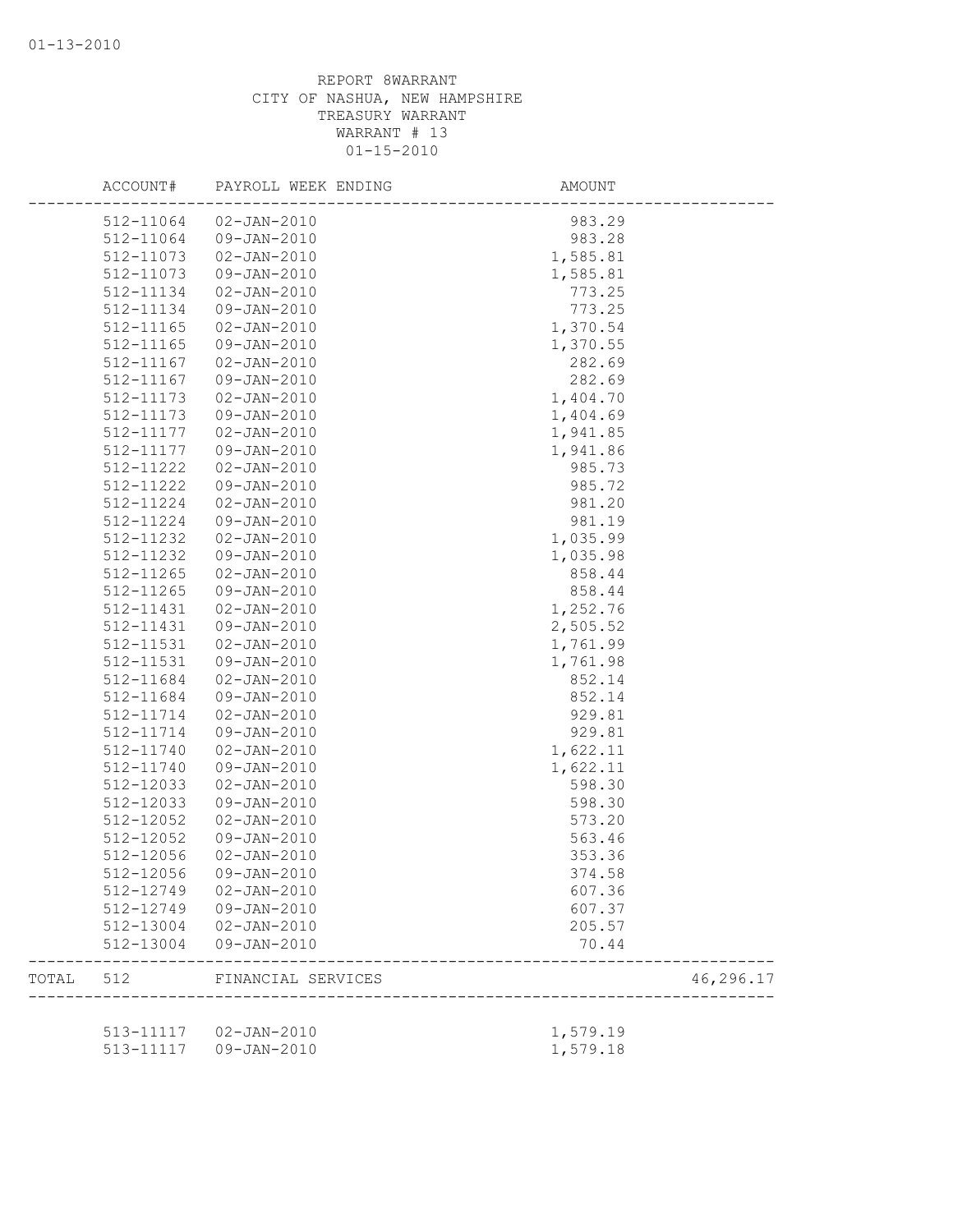|           | ACCOUNT#  | PAYROLL WEEK ENDING                           | AMOUNT      |             |
|-----------|-----------|-----------------------------------------------|-------------|-------------|
|           | 513-11171 | $02 - JAN - 2010$                             | 1,882.92    |             |
|           | 513-11171 | 09-JAN-2010                                   | 2,634.50    |             |
|           | 513-11213 | 02-JAN-2010                                   | 1,255.86    |             |
|           | 513-11213 | 09-JAN-2010                                   | 1,255.87    |             |
|           | 513-11223 | 02-JAN-2010                                   | 755.86      |             |
|           | 513-11223 | 09-JAN-2010                                   | 755.86      |             |
|           | 513-12085 | 09-JAN-2010                                   | 480.00      |             |
| TOTAL 513 |           | CITY CLERK'S OFFICE<br>---------------------- |             | 12, 179.24  |
|           |           |                                               |             |             |
|           |           | 514-11608 02-JAN-2010                         | $-3,808.40$ |             |
|           |           | 514-11608 09-JAN-2010                         |             |             |
| TOTAL 514 |           | INSURANCE-PROPERTY & CASUALTY                 |             | $-3,808.40$ |
|           |           |                                               |             |             |
|           | 515-11031 | 02-JAN-2010                                   | 1,075.15    |             |
|           | 515-11031 | 09-JAN-2010                                   | 1,075.15    |             |
|           | 515-11350 | $02 - JAN - 2010$                             | 929.81      |             |
|           | 515-11350 | 09-JAN-2010                                   | 929.82      |             |
|           | 515-11446 | 02-JAN-2010                                   | 279.36      |             |
|           | 515-11446 | 09-JAN-2010                                   | 279.36      |             |
|           | 515-11447 | $02 - JAN - 2010$                             | 1,670.35    |             |
|           | 515-11447 | 09-JAN-2010                                   | 1,670.34    |             |
|           | 515-12001 | 02-JAN-2010                                   | 592.26      |             |
|           |           | 515-12001  09-JAN-2010                        | 592.27      |             |
| TOTAL     | 515       | HUMAN RESOURCES                               |             | 9,093.87    |
|           |           |                                               |             |             |
|           | 516-11147 | 02-JAN-2010                                   | 620.14      |             |
|           | 516-11147 | 09-JAN-2010                                   | 620.14      |             |
|           | 516-11148 | $02 - JAN - 2010$                             | 961.95      |             |
|           | 516-11148 | 09-JAN-2010                                   | 961.94      |             |
|           | 516-11459 | $02 - JAN - 2010$                             | 1,240.66    |             |
|           | 516-11459 | 09-JAN-2010                                   | 1,240.67    |             |
|           | 516-11573 | $02 - JAN - 2010$                             | 917.01      |             |
|           | 516-11573 | 09-JAN-2010                                   | 917.02      |             |
| TOTAL     | 516       | PURCHASING DEPARTMENT                         |             | 7,479.53    |
|           |           |                                               |             |             |
|           | 517-11198 | $02 - JAN - 2010$                             | 1,102.37    |             |
|           | 517-11198 | 09-JAN-2010                                   | 1,102.39    |             |
|           | 517-11266 | $02 - JAN - 2010$                             | 626.09      |             |
|           | 517-11266 | 09-JAN-2010                                   | 626.08      |             |
|           | 517-11420 | $02 - JAN - 2010$                             | 722.90      |             |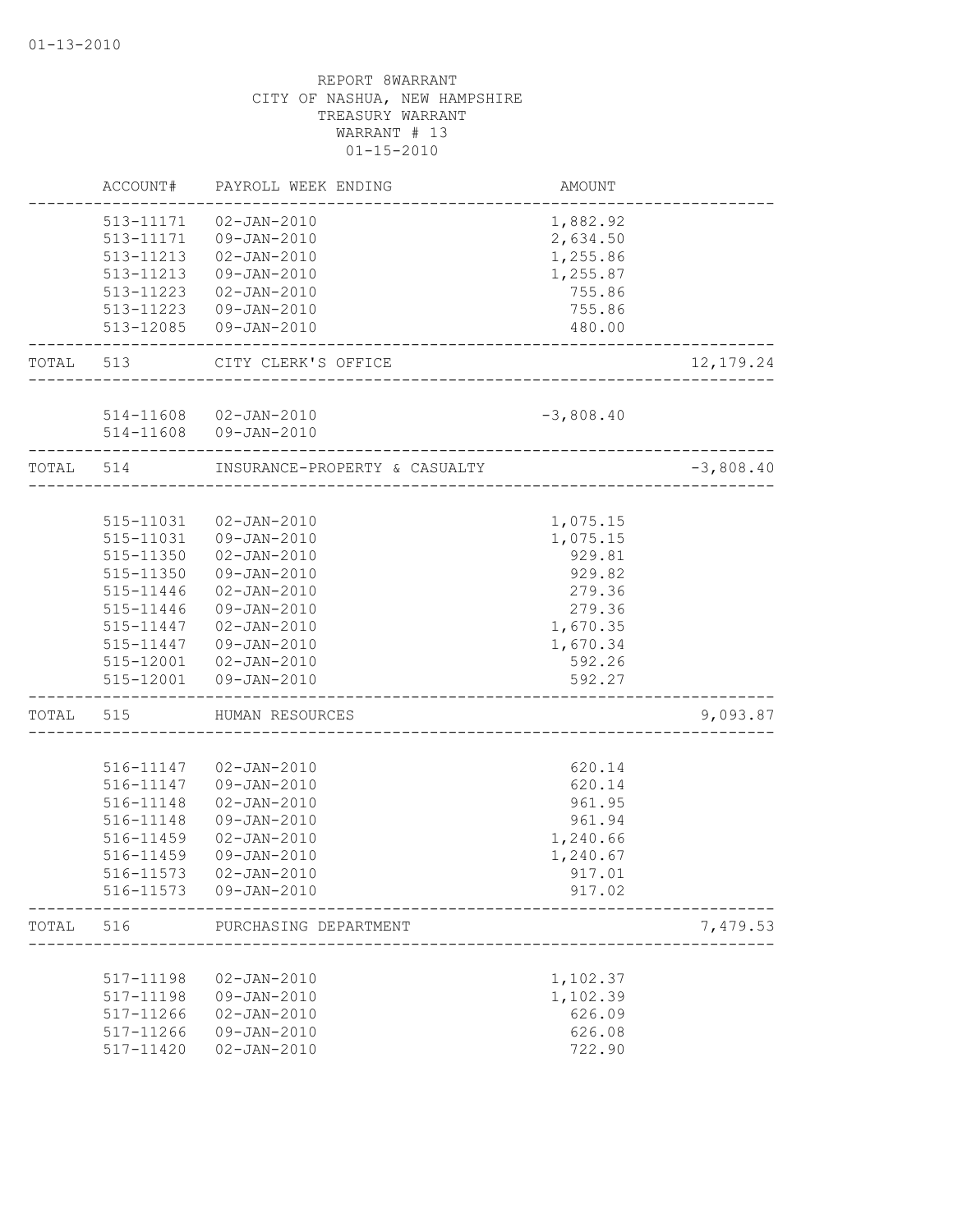|           |           | ACCOUNT# PAYROLL WEEK ENDING                          | AMOUNT   |           |
|-----------|-----------|-------------------------------------------------------|----------|-----------|
|           |           | 517-11420 09-JAN-2010                                 | 722.90   |           |
|           | 517-12063 | 02-JAN-2010                                           | 290.49   |           |
|           |           | 517-12063 09-JAN-2010                                 | 290.48   |           |
|           |           | 517-13020 02-JAN-2010                                 | 328.81   |           |
|           |           | 517-13020 09-JAN-2010                                 | 204.05   |           |
| TOTAL 517 |           | BUILDING MAINT - CITY ADMIN                           |          | 6,016.56  |
|           |           |                                                       |          |           |
|           | 519-11014 | 02-JAN-2010                                           | 1,095.79 |           |
|           |           | 519-11014  09-JAN-2010                                | 1,095.79 |           |
|           | 519-11016 | 02-JAN-2010                                           | 961.95   |           |
|           | 519-11016 | 09-JAN-2010                                           | 961.94   |           |
|           | 519-11017 | $02 - JAN - 2010$                                     | 803.70   |           |
|           | 519-11017 | 09-JAN-2010                                           | 803.69   |           |
|           | 519-11115 | $02 - JAN - 2010$                                     | 1,929.25 |           |
|           | 519-11115 | 09-JAN-2010                                           | 1,929.25 |           |
|           | 519-11146 | $02 - JAN - 2010$                                     | 837.26   |           |
|           | 519-11146 | $09 - JAN - 2010$                                     | 837.27   |           |
|           | 519-11153 | $02 - JAN - 2010$                                     | 604.91   |           |
|           | 519-11153 | 09-JAN-2010                                           | 604.92   |           |
|           | 519-11154 | $02 - JAN - 2010$                                     | 634.65   |           |
|           | 519-11154 | 09-JAN-2010                                           | 634.65   |           |
|           | 519-11205 | 02-JAN-2010                                           | 796.04   |           |
|           | 519-11205 | 09-JAN-2010                                           | 796.04   |           |
|           |           | 519-11241  02-JAN-2010                                | 1,367.59 |           |
|           |           | 519-11241  09-JAN-2010                                | 1,367.59 |           |
| TOTAL 519 |           | ASSESSORS                                             |          | 18,062.28 |
|           |           |                                                       |          |           |
|           |           | 520-12077  02-JAN-2010                                | 266.11   |           |
|           |           | 520-12077  09-JAN-2010<br>___________________________ | 266.12   |           |
| TOTAL 520 |           | HUNT BUILDING                                         |          | 532.23    |
|           |           |                                                       |          |           |
|           |           | 522-11127   02-JAN-2010                               | 1,674.49 |           |
|           | 522-11127 | 09-JAN-2010                                           | 1,674.48 |           |
|           | 522-11128 | $02 - JAN - 2010$                                     | 1,124.40 |           |
|           | 522-11128 | 09-JAN-2010                                           | 1,124.40 |           |
|           | 522-11286 | $02 - JAN - 2010$                                     | 591.61   |           |
|           | 522-11286 | 09-JAN-2010                                           | 591.62   |           |
|           | 522-11356 | $02 - JAN - 2010$                                     | 952.10   |           |
|           | 522-11356 | 09-JAN-2010                                           | 952.10   |           |
|           | 522-11429 | $02 - JAN - 2010$                                     | 1,819.34 |           |
|           | 522-11429 | 09-JAN-2010                                           | 1,819.33 |           |
|           | 522-11641 | $02 - JAN - 2010$                                     | 1,375.55 |           |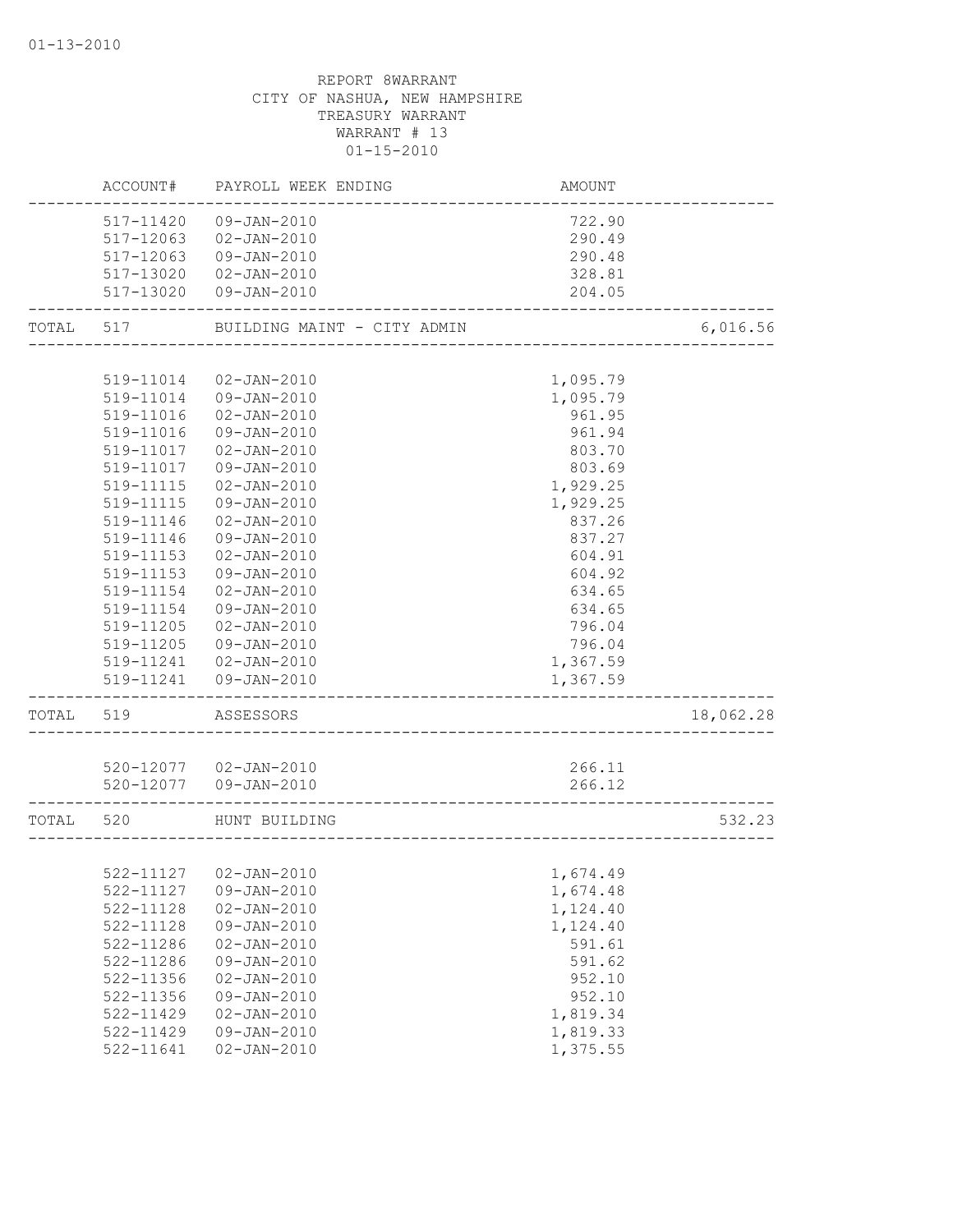|           | ACCOUNT#      | PAYROLL WEEK ENDING    | AMOUNT   |           |
|-----------|---------------|------------------------|----------|-----------|
|           | 522-11641     | 09-JAN-2010            | 1,375.56 |           |
|           | $522 - 11652$ | 02-JAN-2010            | 1,446.40 |           |
|           | 522-11652     | 09-JAN-2010            | 1,446.40 |           |
|           | 522-11721     | $02 - JAN - 2010$      | 1,518.76 |           |
|           | 522-11721     | $09 - JAN - 2010$      | 1,518.76 |           |
|           | 522-11724     | $02 - JAN - 2010$      | 1,331.46 |           |
|           | 522-11724     | 09-JAN-2010            | 1,331.47 |           |
|           | $522 - 11725$ | $02 - JAN - 2010$      | 974.61   |           |
|           | $522 - 11725$ | 09-JAN-2010            | 974.62   |           |
|           | 522-11729     | 02-JAN-2010            | 2,177.09 |           |
|           |               | 522-11729 09-JAN-2010  | 2,177.09 |           |
|           |               | 522-13004 02-JAN-2010  | 115.04   |           |
| TOTAL 522 |               | INFORMATION TECHNOLOGY |          | 30,086.68 |
|           |               |                        |          |           |
|           |               | 523-11332  02-JAN-2010 | 981.51   |           |
|           |               | 523-11332  09-JAN-2010 | 981.52   |           |
| TOTAL     | 523           | GIS                    |          | 1,963.03  |
|           |               |                        |          |           |
|           | 531-11065     | 02-JAN-2010            | 1,110.43 |           |
|           | 531-11065     | 09-JAN-2010            | 1,110.43 |           |
|           | $531 - 11085$ | $02 - JAN - 2010$      | 899.54   |           |
|           | 531-11085     | 09-JAN-2010            | 899.54   |           |
|           | 531-11114     | 02-JAN-2010            | 2,297.83 |           |
|           | 531-11114     | 09-JAN-2010            | 2,297.83 |           |
|           | 531-11129     | $02 - JAN - 2010$      | 1,931.19 |           |
|           | 531-11129     | 09-JAN-2010            | 1,931.19 |           |
|           | 531-11164     | $02 - JAN - 2010$      | 1,149.90 |           |
|           | 531-11164     | 09-JAN-2010            | 1,149.90 |           |
|           | 531-11166     | $02 - JAN - 2010$      | 2,515.44 |           |
|           | 531-11166     | 09-JAN-2010            | 2,515.44 |           |
|           | 531-11170     | $02 - JAN - 2010$      | 1,474.43 |           |
|           | 531-11170     | 09-JAN-2010            | 1,474.43 |           |
|           | 531-11201     | $02 - JAN - 2010$      | 1,338.90 |           |
|           | 531-11201     | $09 - JAN - 2010$      | 1,338.91 |           |
|           | 531-11203     | $02 - JAN - 2010$      | 659.66   |           |
|           | 531-11203     | $09 - JAN - 2010$      | 659.67   |           |
|           | 531-11242     | $02 - JAN - 2010$      | 1,119.60 |           |
|           | 531-11242     | 09-JAN-2010            | 1,119.60 |           |
|           | 531-11245     | $02 - JAN - 2010$      | 621.25   |           |
|           | 531-11245     | 09-JAN-2010            | 621.26   |           |
|           | 531-11257     | $02 - JAN - 2010$      | 2,673.80 |           |
|           | 531-11257     | $09 - JAN - 2010$      | 2,673.80 |           |
|           | 531-11398     | $02 - JAN - 2010$      | 624.40   |           |
|           | 531-11398     | 09-JAN-2010            | 624.40   |           |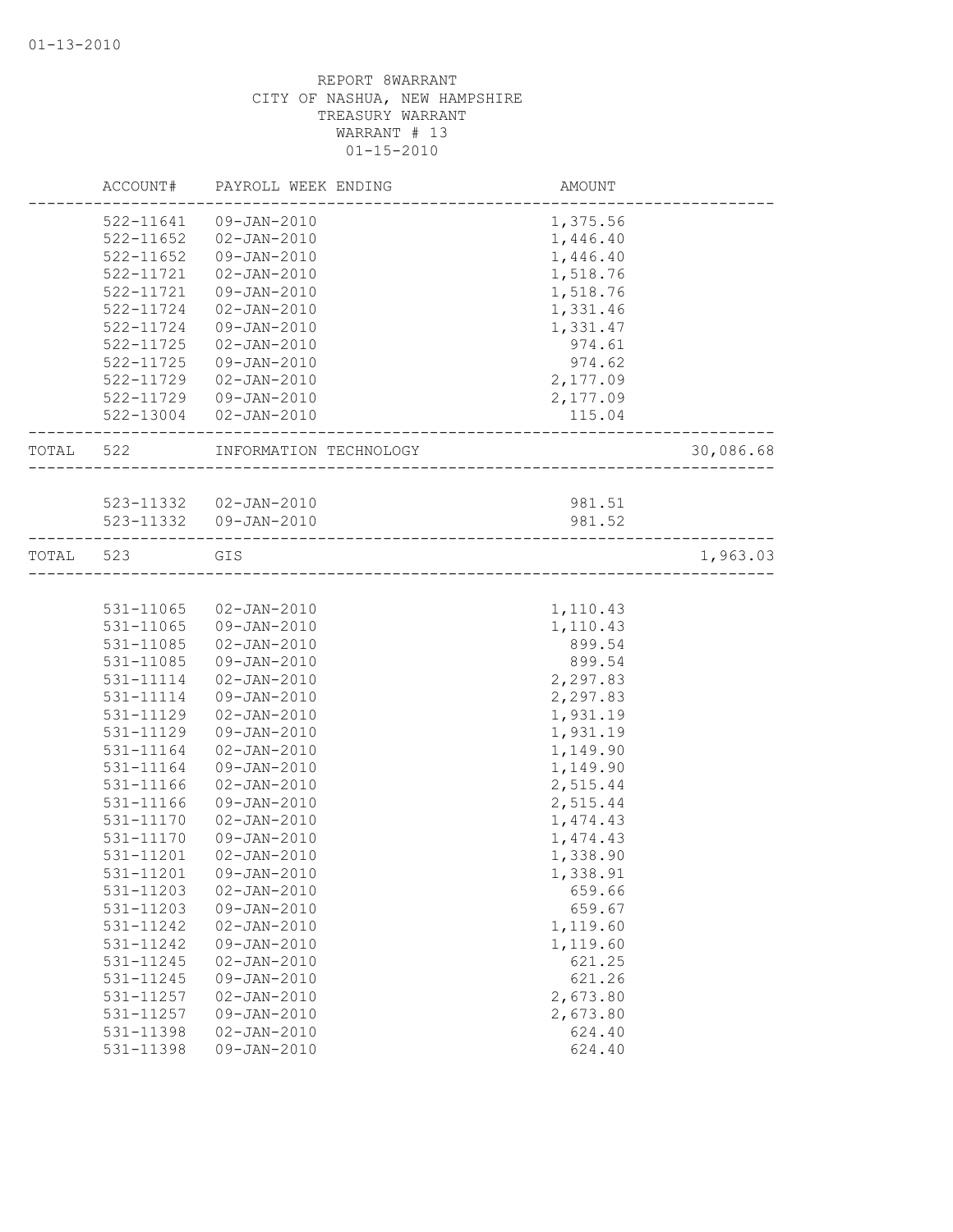| ACCOUNT#               | PAYROLL WEEK ENDING        | AMOUNT               |
|------------------------|----------------------------|----------------------|
|                        |                            |                      |
| 531-11477<br>531-11477 | 02-JAN-2010<br>09-JAN-2010 | 1,337.73<br>1,337.73 |
| 531-11487              | $02 - JAN - 2010$          | 1,366.20             |
| 531-11487              | 09-JAN-2010                | 1,366.19             |
|                        |                            |                      |
| 531-11495              | $02 - JAN - 2010$          | 1,011.98             |
| 531-11495              | 09-JAN-2010                | 1,011.98             |
| 531-11498              | $02 - JAN - 2010$          | 856.76               |
| 531-11498              | 09-JAN-2010                | 856.76               |
| 531-11516              | $02 - JAN - 2010$          | 854.65               |
| 531-11516              | 09-JAN-2010                | 854.66               |
| 531-11534              | $02 - JAN - 2010$          | 1,460.11             |
| 531-11534              | $09 - JAN - 2010$          | 1,460.11             |
| 531-11535              | $02 - JAN - 2010$          | 13,054.60            |
| 531-11535              | $09 - JAN - 2010$          | 13,054.58            |
| 531-11537              | $02 - JAN - 2010$          | 14, 132. 15          |
| 531-11537              | 09-JAN-2010                | 14,132.09            |
| 531-11538              | $02 - JAN - 2010$          | 899.54               |
| 531-11538              | 09-JAN-2010                | 899.54               |
| 531-11539              | $02 - JAN - 2010$          | 1,533.61             |
| 531-11539              | 09-JAN-2010                | 1,533.61             |
| 531-11544              | $02 - JAN - 2010$          | 4,164.50             |
| 531-11544              | 09-JAN-2010                | 4,164.50             |
| 531-11549              | $02 - JAN - 2010$          | 8,042.99             |
| 531-11549              | 09-JAN-2010                | 8,042.99             |
| 531-11550              | $02 - JAN - 2010$          | 1,867.98             |
| 531-11550              | 09-JAN-2010                | 1,867.98             |
| $531 - 11552$          | $02 - JAN - 2010$          | 36, 384.24           |
| 531-11552              | $09 - JAN - 2010$          | 23,667.53            |
| 531-11555              | $02 - JAN - 2010$          | 43,186.30            |
| 531-11555              | $09 - JAN - 2010$          | 26,086.15            |
| 531-11558              | $02 - JAN - 2010$          | 130,080.02           |
| 531-11558              | $09 - JAN - 2010$          | 73, 113.23           |
| 531-11561              | $02 - JAN - 2010$          | 27, 112.10           |
| 531-11561              | 09-JAN-2010                | 15,029.34            |
| 531-11567              | $02 - JAN - 2010$          | 33,674.57            |
| 531-11567              | 09-JAN-2010                | 33, 353.39           |
| 531-11569              | $02 - JAN - 2010$          | 1,184.40             |
| 531-11569              | 09-JAN-2010                | 1,184.40             |
| 531-11618              | $02 - JAN - 2010$          | 2,829.75             |
| 531-11618              | 09-JAN-2010                | 2,829.75             |
| 531-11622              | $02 - JAN - 2010$          | 2,977.00             |
| 531-11622              | 09-JAN-2010                | 2,977.01             |
| 531-11636              | $02 - JAN - 2010$          | 988.60               |
| 531-11636              | $09 - JAN - 2010$          | 988.60               |
| 531-11664              | $02 - JAN - 2010$          | 1,142.61             |
| 531-11664              | $09 - JAN - 2010$          | 1,142.62             |
| 531-11665              | $02 - JAN - 2010$          | 782.01               |
| 531-11665              | 09-JAN-2010                | 782.02               |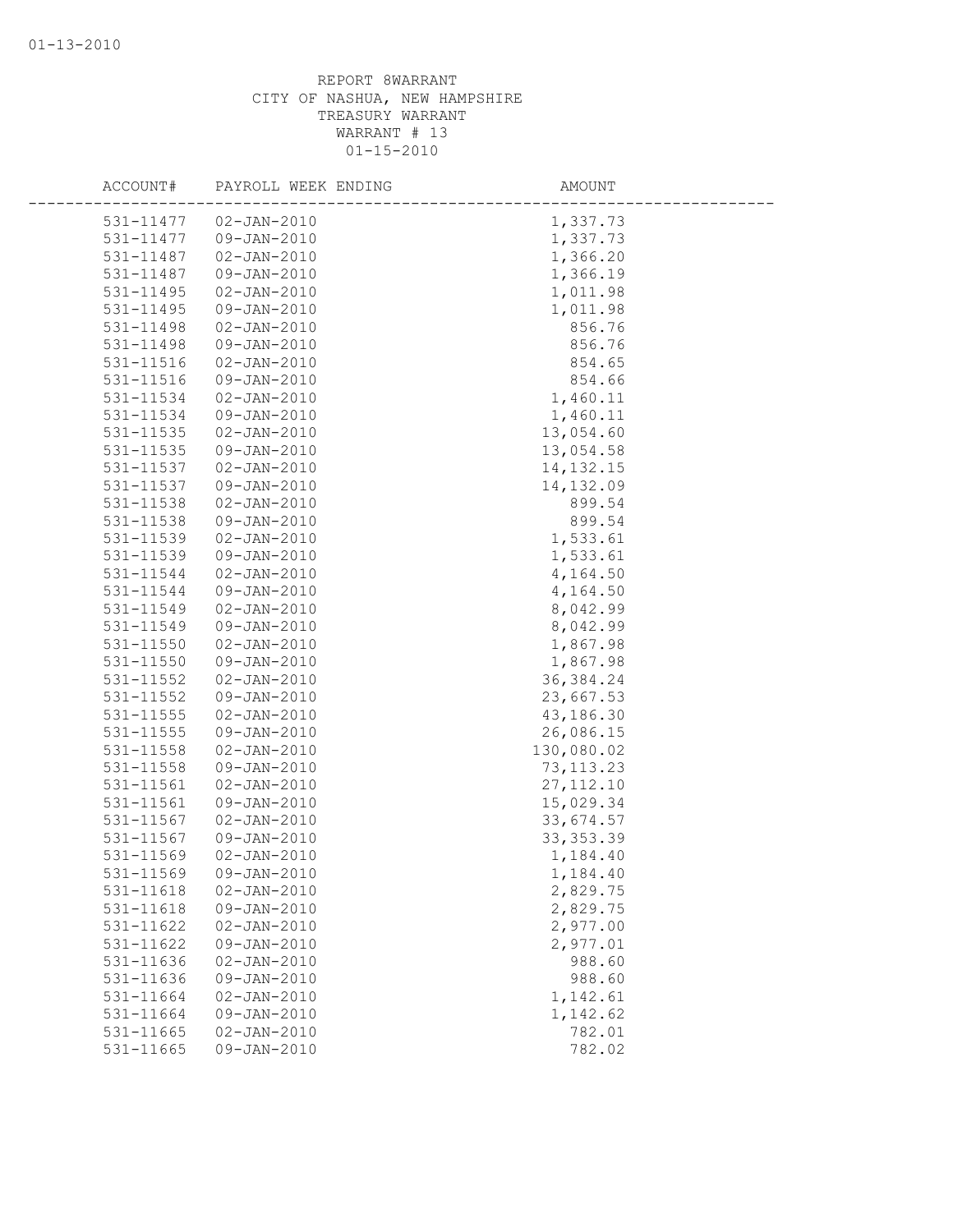|       | ACCOUNT#  | PAYROLL WEEK ENDING   | AMOUNT    |            |
|-------|-----------|-----------------------|-----------|------------|
|       | 531-11719 | $02 - JAN - 2010$     | 926.11    |            |
|       | 531-11719 | 09-JAN-2010           | 926.12    |            |
|       | 531-11732 | $02 - JAN - 2010$     | 6,490.60  |            |
|       | 531-11732 | 09-JAN-2010           | 6,490.60  |            |
|       | 531-12020 | $02 - JAN - 2010$     | 951.68    |            |
|       | 531-12020 | 09-JAN-2010           | 951.68    |            |
|       | 531-12042 | $02 - JAN - 2010$     | 2,322.97  |            |
|       | 531-12042 | 09-JAN-2010           | 1,651.21  |            |
|       | 531-12066 | $02 - JAN - 2010$     | 684.12    |            |
|       | 531-12066 | 09-JAN-2010           | 684.11    |            |
|       | 531-12068 | $02 - JAN - 2010$     | 1,220.74  |            |
|       | 531-12068 | $09 - JAN - 2010$     | 752.56    |            |
|       | 531-12071 | $02 - JAN - 2010$     | 356.08    |            |
|       | 531-12071 | $09 - JAN - 2010$     | 161.85    |            |
|       | 531-12119 | $02 - JAN - 2010$     | 1,130.25  |            |
|       | 531-12119 | 09-JAN-2010           | 1,130.25  |            |
|       | 531-13004 | $02 - JAN - 2010$     | 3,200.09  |            |
|       | 531-13004 | $09 - JAN - 2010$     | 2,606.97  |            |
|       | 531-13038 | $02 - JAN - 2010$     | 316.03    |            |
|       | 531-13038 | 09-JAN-2010           | 1,055.15  |            |
|       | 531-13040 | $02 - JAN - 2010$     | 2,664.58  |            |
|       | 531-13040 | 09-JAN-2010           | 3,340.04  |            |
|       | 531-13044 | $02 - JAN - 2010$     | 1,221.84  |            |
|       | 531-13044 | 09-JAN-2010           | 1,116.82  |            |
|       | 531-13047 | $02 - JAN - 2010$     | 21,662.02 |            |
|       | 531-13047 | 09-JAN-2010           | 16,066.42 |            |
|       | 531-13048 | $02 - JAN - 2010$     | 3,180.00  |            |
|       | 531-13048 | 09-JAN-2010           | 1,999.12  |            |
|       | 531-15002 | $02 - JAN - 2010$     | 46,265.52 |            |
|       | 531-17003 | $09 - JAN - 2010$     | 2,800.00  |            |
|       | 531-17004 | 09-JAN-2010           | 1,500.00  |            |
|       | 531-17006 | 09-JAN-2010           | 400.00    |            |
| TOTAL | 531       | POLICE DEPARTMENT     |           | 735,719.46 |
|       |           |                       |           |            |
|       | 532-11024 | $02 - JAN - 2010$     | 2,060.40  |            |
|       |           | 532-11024 09-JAN-2010 | 2,060.39  |            |
|       | 532-11036 | $02 - JAN - 2010$     | 1,405.11  |            |
|       | 532-11036 | 09-JAN-2010           | 2,341.85  |            |
|       | 532-11063 | $02 - JAN - 2010$     | 1,343.44  |            |
|       | 532-11063 | 09-JAN-2010           | 1,343.44  |            |
|       | 532-11066 | $02 - JAN - 2010$     | 1,439.92  |            |
|       | 532-11066 | 09-JAN-2010           | 1,439.92  |            |
|       | 532-11069 | $02 - JAN - 2010$     | 2,700.56  |            |
|       | 532-11069 | 09-JAN-2010           | 2,700.58  |            |
|       | 532-11111 | $02 - JAN - 2010$     | 1,637.82  |            |
|       | 532-11111 | 09-JAN-2010           | 2,729.70  |            |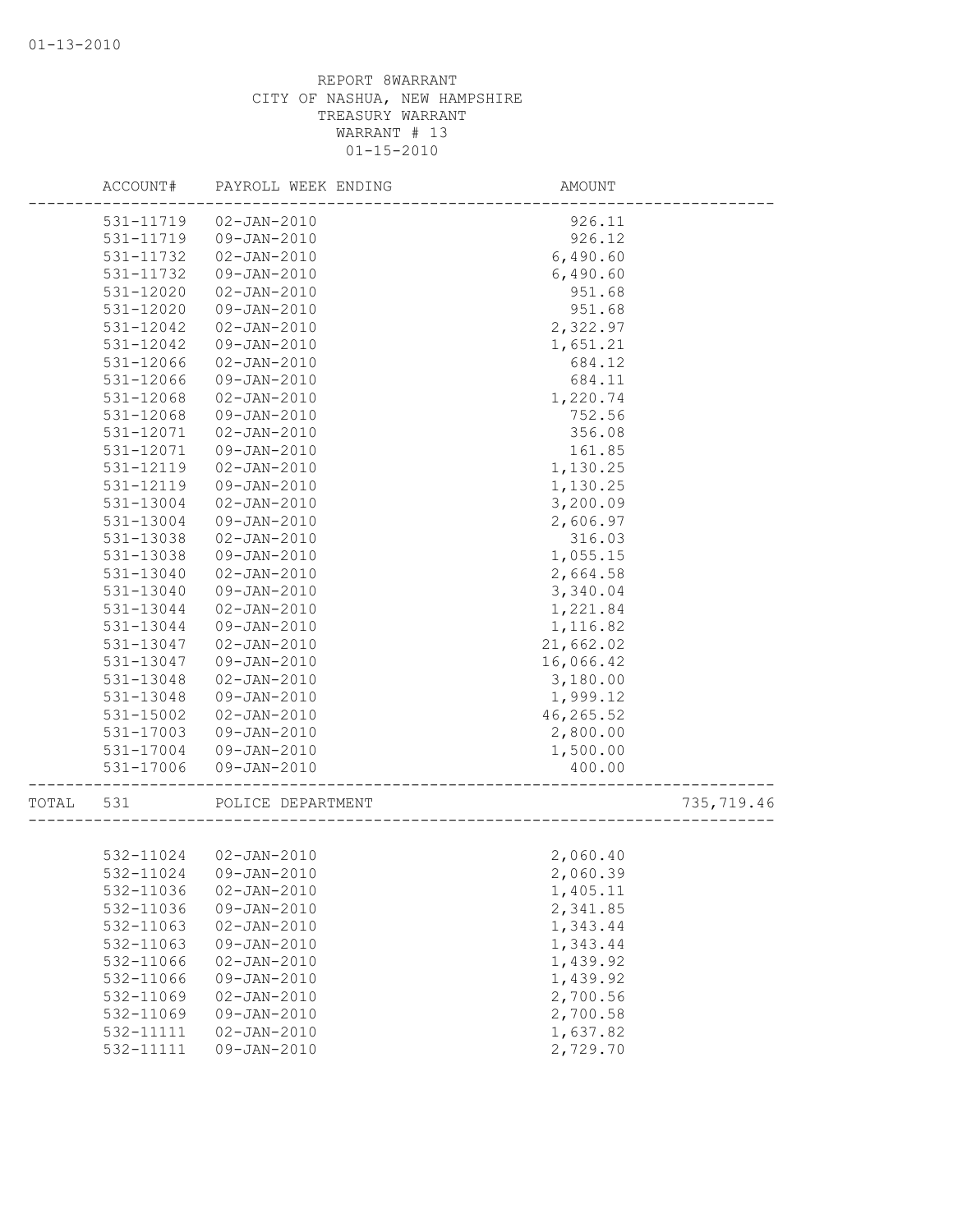| ACCOUNT#  | PAYROLL WEEK ENDING | AMOUNT      |  |
|-----------|---------------------|-------------|--|
| 532-11207 | 02-JAN-2010         | 6,697.95    |  |
| 532-11207 | 09-JAN-2010         | 6,697.95    |  |
| 532-11281 | $02 - JAN - 2010$   | 981.65      |  |
| 532-11281 | 09-JAN-2010         | 981.65      |  |
| 532-11285 | $02 - JAN - 2010$   | 8,222.77    |  |
| 532-11285 | 09-JAN-2010         | 8,222.79    |  |
| 532-11291 | $02 - JAN - 2010$   | 6,428.65    |  |
| 532-11291 | 09-JAN-2010         | 6,106.06    |  |
| 532-11298 | $02 - JAN - 2010$   | 954.62      |  |
| 532-11298 | 09-JAN-2010         | 1,066.93    |  |
| 532-11300 | $02 - JAN - 2010$   | 36,878.93   |  |
| 532-11300 | 09-JAN-2010         | 36,878.89   |  |
| 532-11303 | $02 - JAN - 2010$   | 1,203.00    |  |
| 532-11303 | 09-JAN-2010         | 1,203.00    |  |
| 532-11305 | $02 - JAN - 2010$   | 4,800.07    |  |
| 532-11305 | 09-JAN-2010         | 4,800.06    |  |
| 532-11309 | $02 - JAN - 2010$   | 108, 327.35 |  |
| 532-11309 | 09-JAN-2010         | 108, 327.36 |  |
| 532-11660 | $02 - JAN - 2010$   | 1,513.38    |  |
| 532-11660 | 09-JAN-2010         | 1,513.38    |  |
| 532-11663 | $02 - JAN - 2010$   | 1,483.56    |  |
| 532-11663 | 09-JAN-2010         | 1,483.58    |  |
| 532-11666 | $02 - JAN - 2010$   | 1,498.40    |  |
| 532-11666 | 09-JAN-2010         | 1,498.40    |  |
| 532-11669 | $02 - JAN - 2010$   | 1,498.40    |  |
| 532-11669 | 09-JAN-2010         | 1,498.40    |  |
| 532-12070 | $02 - JAN - 2010$   | 25, 284. 28 |  |
| 532-12070 | 09-JAN-2010         | 18,665.51   |  |
| 532-13003 | $02 - JAN - 2010$   | 239.67      |  |
| 532-13003 | 09-JAN-2010         | 431.18      |  |
| 532-13004 | $02 - JAN - 2010$   | 353.47      |  |
| 532-13004 | 09-JAN-2010         | 356.95      |  |
| 532-13018 | $02 - JAN - 2010$   | 956.27      |  |
| 532-13018 | 09-JAN-2010         | 2,206.05    |  |
| 532-13024 | $02 - JAN - 2010$   | 220.99      |  |
| 532-13024 | 09-JAN-2010         | 262.73      |  |
| 532-13050 | $02 - JAN - 2010$   | 8,429.49    |  |
| 532-13050 | $09 - JAN - 2010$   | 6,449.96    |  |
| 532-15002 | $02 - JAN - 2010$   | 48,259.90   |  |
| 532-15002 | 09-JAN-2010         | $-1,014.31$ |  |
| 532-18039 | 09-JAN-2010         | 1,875.00    |  |
| 532-19231 | $02 - JAN - 2010$   | 1,410.41    |  |
| 532-19231 | 09-JAN-2010         | 1,410.41    |  |
| 532-19232 | $02 - JAN - 2010$   | 2,055.28    |  |
| 532-19232 | 09-JAN-2010         | 2,055.28    |  |
| 532-19233 | $02 - JAN - 2010$   | 3,081.14    |  |
| 532-19233 | 09-JAN-2010         | 3,081.14    |  |
| 532-19234 | $02 - JAN - 2010$   | 1,933.43    |  |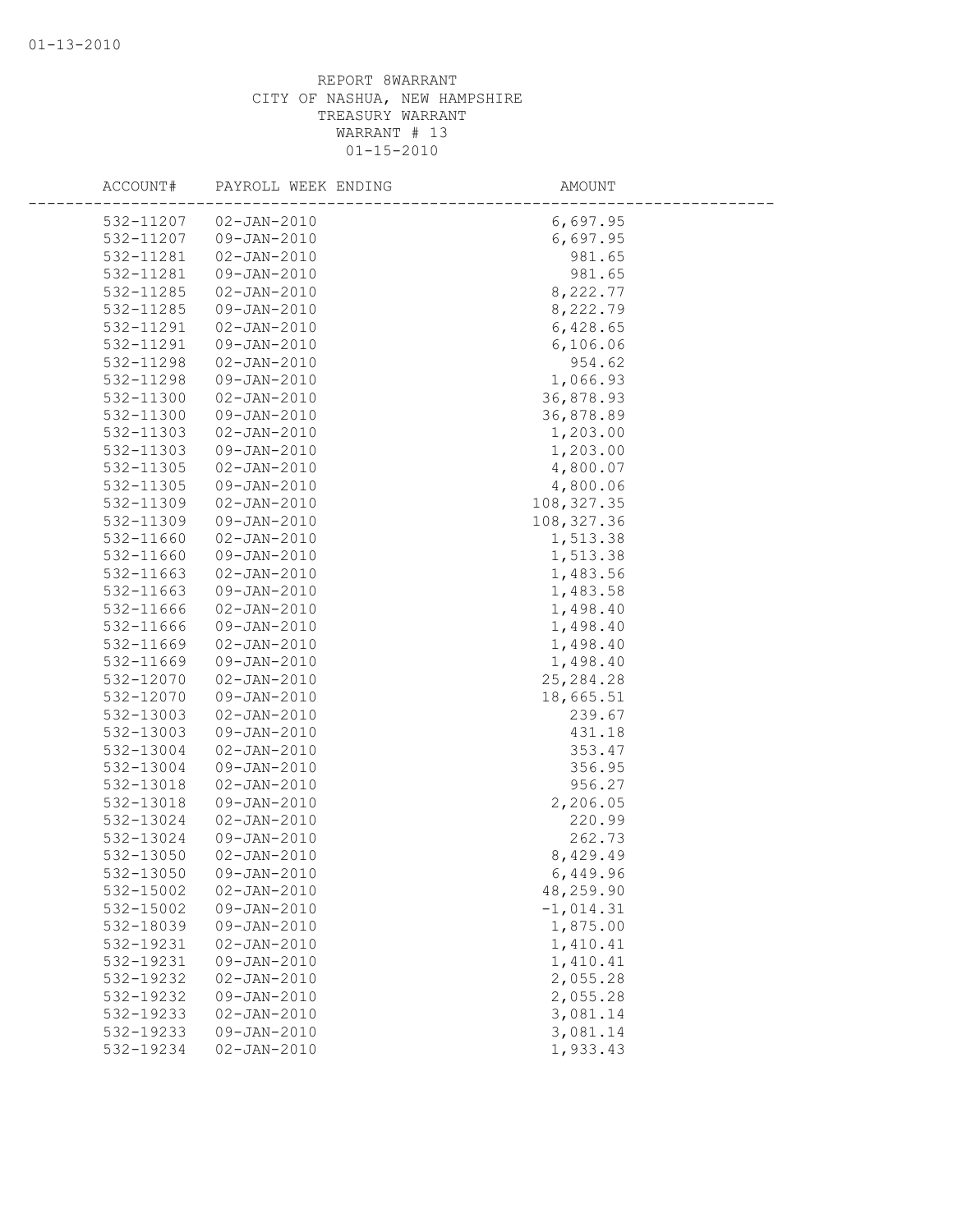|           |           | ACCOUNT# PAYROLL WEEK ENDING                              | AMOUNT           |            |
|-----------|-----------|-----------------------------------------------------------|------------------|------------|
|           |           | 532-19234 09-JAN-2010<br>________________________________ | 1,933.43         |            |
|           | TOTAL 532 | FIRE DEPARTMENT                                           |                  | 513,907.97 |
|           |           |                                                           |                  |            |
|           |           | 535-19230 02-JAN-2010<br>535-19230 09-JAN-2010            | 192.30<br>192.30 |            |
|           |           | TOTAL 535 EMERGENCY MANAGEMENT                            |                  | 384.60     |
|           |           |                                                           |                  |            |
|           |           | 536-11200 02-JAN-2010                                     | 1,414.24         |            |
|           |           | 536-11200 09-JAN-2010                                     | 1,414.23         |            |
|           |           | 536-12137  02-JAN-2010                                    | 1,200.12         |            |
|           |           | 536-12137  09-JAN-2010                                    | 1,200.12         |            |
| TOTAL 536 |           | CITYWIDE COMMUNICATIONS                                   |                  | 5,228.71   |
|           |           |                                                           |                  |            |
|           | 541-11048 | 02-JAN-2010                                               | 68.90            |            |
|           |           | 541-11048 09-JAN-2010                                     | 68.90            |            |
|           |           | 541-11104 02-JAN-2010                                     | 1,014.25         |            |
|           | 541-11104 | 09-JAN-2010                                               | 1,014.26         |            |
|           |           | 541-11107  02-JAN-2010                                    | 253.90           |            |
|           | 541-11107 | 09-JAN-2010                                               | 253.91           |            |
|           | 541-11240 | $02 - JAN - 2010$                                         | 1,503.01         |            |
|           | 541-11240 | 09-JAN-2010                                               | 1,503.02         |            |
|           |           | 541-12038  02-JAN-2010                                    | 451.38           |            |
|           |           | 541-12038 09-JAN-2010                                     | 2,800.84         |            |
| TOTAL 541 |           | COMMUNITY SERVICES DIVISION                               |                  | 8,932.37   |
|           |           |                                                           |                  |            |
|           |           | 542-11024 02-JAN-2010                                     | 634.76           |            |
|           | 542-11024 | 09-JAN-2010                                               | 634.77           |            |
|           | 542-11426 | $02 - JAN - 2010$                                         | 1,364.20         |            |
|           | 542-11426 | 09-JAN-2010                                               | 1,364.20         |            |
|           |           | 542-11584 02-JAN-2010                                     | 2,573.52         |            |
|           |           | 542-11584 09-JAN-2010                                     | 2,573.53         |            |
|           |           | 542-12582  02-JAN-2010                                    | 606.04           |            |
|           |           | 542-12582  09-JAN-2010                                    | 606.03           |            |
|           | TOTAL 542 | COMMUNITY HEALTH                                          |                  | 10,357.05  |
|           |           |                                                           |                  |            |
|           |           | 543-11380  02-JAN-2010                                    | 952.96           |            |
|           |           | 543-11380 09-JAN-2010                                     | 952.96           |            |
|           | 543-11438 | 02-JAN-2010                                               | 1,286.71         |            |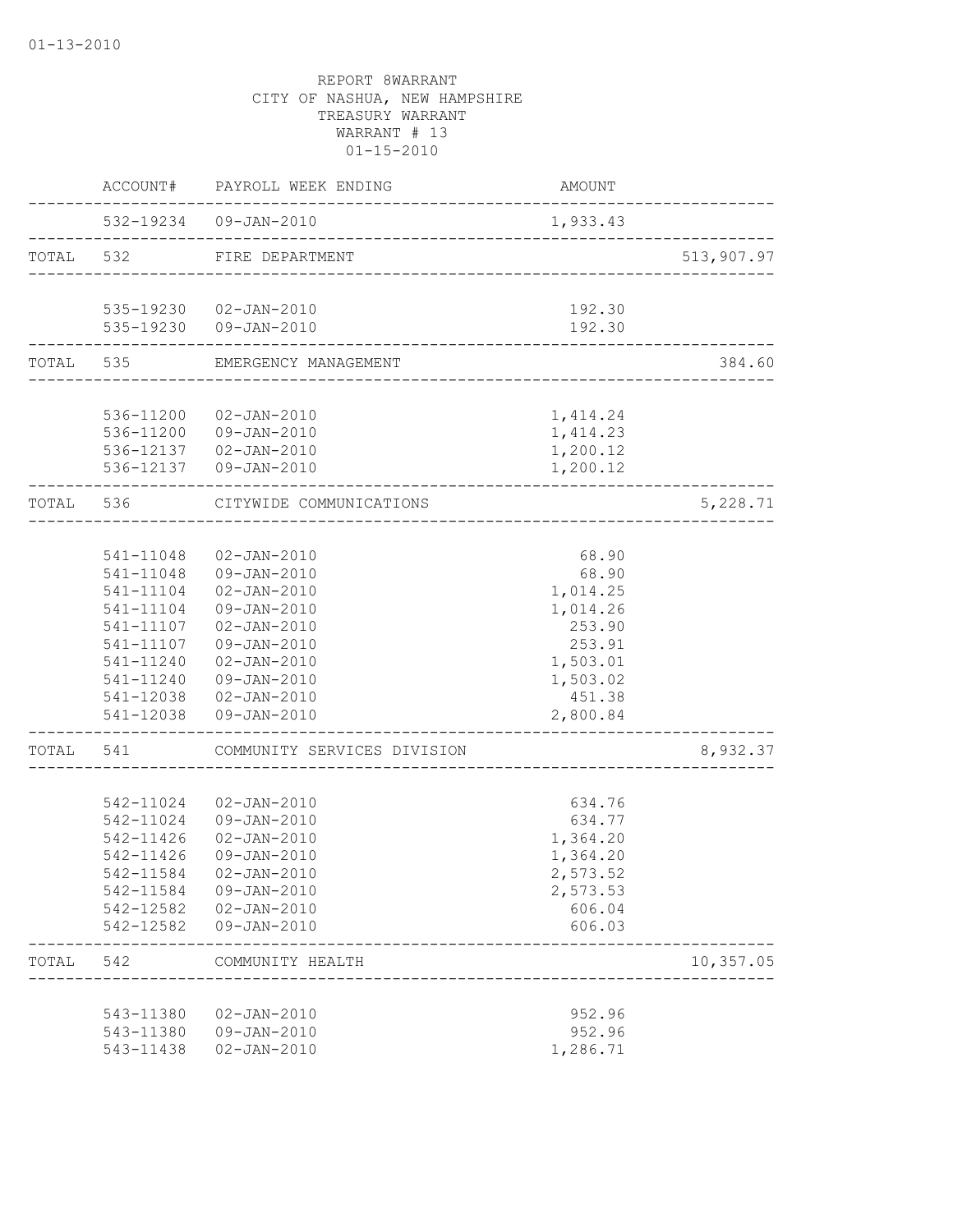|           | ACCOUNT#      | PAYROLL WEEK ENDING        | AMOUNT   |           |
|-----------|---------------|----------------------------|----------|-----------|
|           | 543-11438     | 09-JAN-2010                | 1,286.72 |           |
|           | 543-11602     | 02-JAN-2010                | 883.76   |           |
|           | 543-11602     | 09-JAN-2010                | 883.76   |           |
|           | 543-11604     | 02-JAN-2010                | 1,528.62 |           |
|           | 543-11604     | 09-JAN-2010                | 1,528.64 |           |
|           | 543-11605     | 02-JAN-2010                | 956.86   |           |
|           | 543-11605     | 09-JAN-2010                | 956.86   |           |
| TOTAL 543 |               | ENVIRONMENTAL HEALTH DEPT. |          | 11,217.85 |
|           |               |                            |          |           |
|           | 544-11008     | 02-JAN-2010                | 744.55   |           |
|           | 544-11008     | 09-JAN-2010                | 744.55   |           |
|           | 544-11099     | $02 - JAN - 2010$          | 2,108.81 |           |
|           | 544-11099     | 09-JAN-2010                | 2,108.82 |           |
|           | 544-11112     | $02 - JAN - 2010$          | 852.14   |           |
|           | 544-11112     | 09-JAN-2010                | 852.14   |           |
|           | 544-11367     | $02 - JAN - 2010$          | 833.85   |           |
|           | 544-11367     | 09-JAN-2010                | 833.86   |           |
|           | 544-11777     | 02-JAN-2010                | 1,289.91 |           |
|           | 544-11777     | 09-JAN-2010                | 1,289.91 |           |
|           |               | 544-12101  02-JAN-2010     | 515.07   |           |
|           | 544-12101     | 09-JAN-2010                | 515.08   |           |
| TOTAL     | 544           | WELFARE ADMINISTRATION     |          | 12,688.69 |
|           |               |                            |          |           |
|           | 551-11024     | 09-JAN-2010                | 637.15   |           |
|           | 551-11028     | $02 - JAN - 2010$          | 544.44   |           |
|           | 551-11028     | 09-JAN-2010                | 544.44   |           |
|           | 551-11057     | $02 - JAN - 2010$          | 899.04   |           |
|           | 551-11057     | 09-JAN-2010                | 899.04   |           |
|           | 551-11094     | $02 - JAN - 2010$          | 306.26   |           |
|           | 551-11094     | 09-JAN-2010                | 306.26   |           |
|           | 551-11097     | $02 - JAN - 2010$          | 1,076.10 |           |
|           | 551-11097     | $09 - JAN - 2010$          | 1,076.07 |           |
|           | 551-11211     | $02 - JAN - 2010$          | 613.89   |           |
|           | 551-11211     | $09 - JAN - 2010$          | 613.89   |           |
|           | 551-11212     | $02 - JAN - 2010$          | 1,450.00 |           |
|           | 551-11212     | $09 - JAN - 2010$          | 1,450.00 |           |
|           | 551-11249     | $02 - JAN - 2010$          | 1,320.00 |           |
|           | 551-11249     | $09 - JAN - 2010$          | 1,320.01 |           |
|           | 551-11273     | $02 - JAN - 2010$          | 1,687.49 |           |
|           |               |                            |          |           |
|           | 551-11273     | 09-JAN-2010                | 1,687.50 |           |
|           | 551-11435     | $02 - JAN - 2010$          | 909.67   |           |
|           | 551-11435     | 09-JAN-2010                | 909.67   |           |
|           | $551 - 11462$ | $02 - JAN - 2010$          | 1,034.29 |           |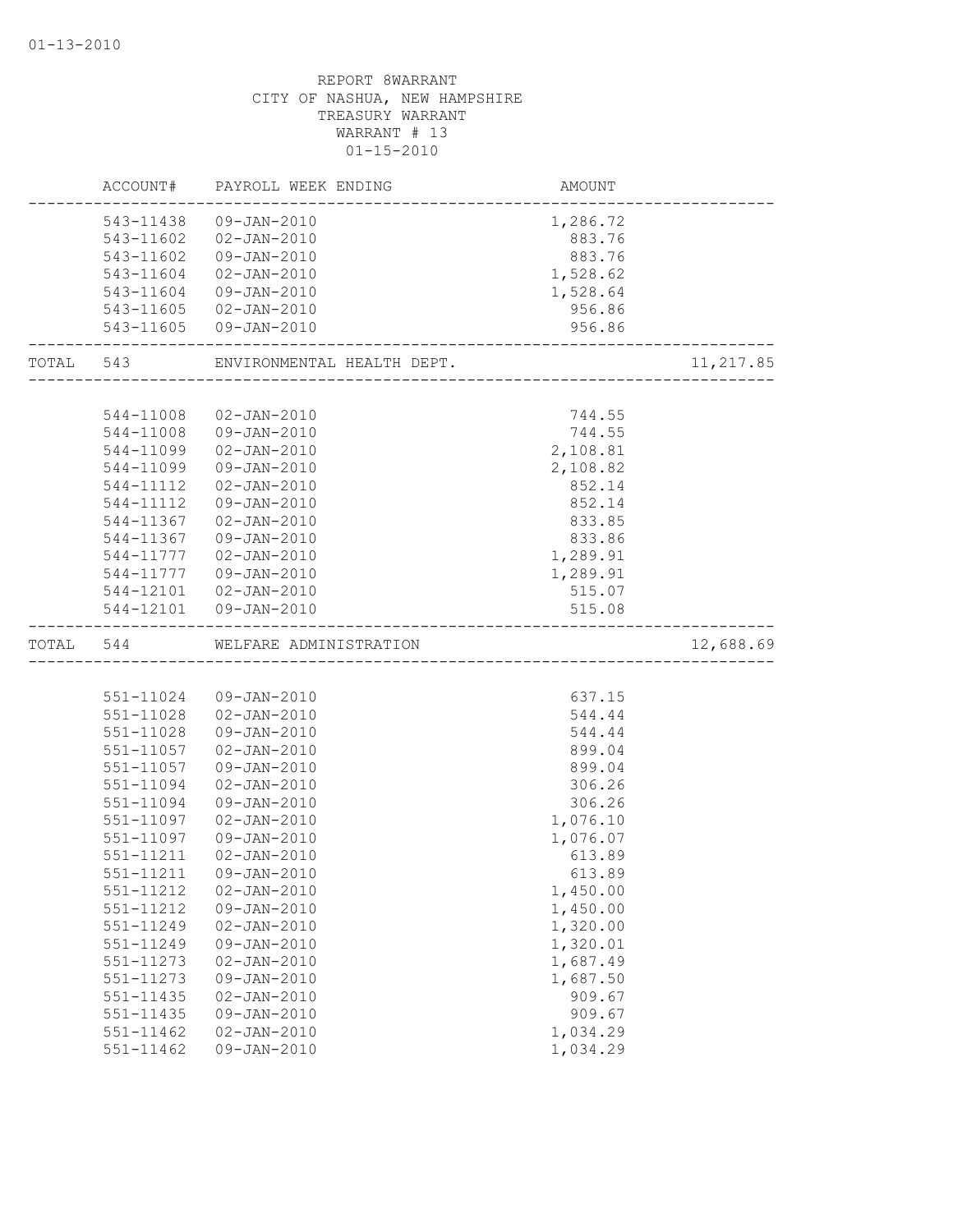|       |           | 551-11638 02-JAN-2010  | 1,177.19 |           |
|-------|-----------|------------------------|----------|-----------|
|       |           | 551-11638 09-JAN-2010  | 1,177.18 |           |
|       |           | 551-13004 09-JAN-2010  | 50.57    |           |
|       |           |                        |          | 22,724.44 |
|       |           |                        |          |           |
|       |           | 552-11024 02-JAN-2010  | 669.50   |           |
|       |           | 552-11024 09-JAN-2010  | 669.50   |           |
|       |           | 552-11077 02-JAN-2010  | 1,293.11 |           |
|       |           | 552-11077  09-JAN-2010 | 1,293.11 |           |
|       |           | 552-11087  02-JAN-2010 | 858.40   |           |
|       |           | 552-11087  09-JAN-2010 | 858.40   |           |
|       | 552-11143 | 02-JAN-2010            | 858.40   |           |
|       | 552-11143 | 09-JAN-2010            | 858.40   |           |
|       | 552-11324 | 02-JAN-2010            | 4,137.17 |           |
|       | 552-11324 | 09-JAN-2010            | 4,137.17 |           |
|       | 552-11339 | 02-JAN-2010            | 2,944.00 |           |
|       | 552-11339 | 09-JAN-2010            | 2,944.00 |           |
|       | 552-11342 | $02 - JAN - 2010$      | 772.80   |           |
|       | 552-11342 | 09-JAN-2010            | 772.80   |           |
|       | 552-11343 | 02-JAN-2010            | 2,590.80 |           |
|       | 552-11343 | 09-JAN-2010            | 2,590.80 |           |
|       | 552-11407 | 02-JAN-2010            | 5,347.20 |           |
|       | 552-11407 | 09-JAN-2010            | 5,347.20 |           |
|       | 552-11492 | 02-JAN-2010            | 817.60   |           |
|       | 552-11492 | 09-JAN-2010            | 817.60   |           |
|       | 552-11562 | $02 - JAN - 2010$      | 410.15   |           |
|       | 552-11562 | 09-JAN-2010            | 410.16   |           |
|       | 552-11580 | 02-JAN-2010            | 985.56   |           |
|       | 552-11580 | 09-JAN-2010            | 985.56   |           |
|       | 552-11672 | 02-JAN-2010            | 1,446.40 |           |
|       | 552-11672 | 09-JAN-2010            | 1,446.40 |           |
|       | 552-11750 | 02-JAN-2010            | 785.60   |           |
|       | 552-11750 | 09-JAN-2010            | 790.96   |           |
|       | 552-13004 | 02-JAN-2010            | 417.30   |           |
|       | 552-13004 | 09-JAN-2010            | 271.50   |           |
|       |           | 552-13009 02-JAN-2010  | 365.38   |           |
|       | 552-13009 | 09-JAN-2010            | 1,879.69 |           |
|       |           | 552-13067 02-JAN-2010  | 971.47   |           |
|       |           | 552-13067 09-JAN-2010  | 1,637.88 |           |
|       |           | 552-17002 09-JAN-2010  | 1,000.00 |           |
| TOTAL | 552       | PARKS AND RECREATION   |          | 54,381.97 |
|       |           |                        |          |           |
|       |           | 553-11024  02-JAN-2010 | 301.27   |           |
|       |           | 553-11024 09-JAN-2010  | 334.75   |           |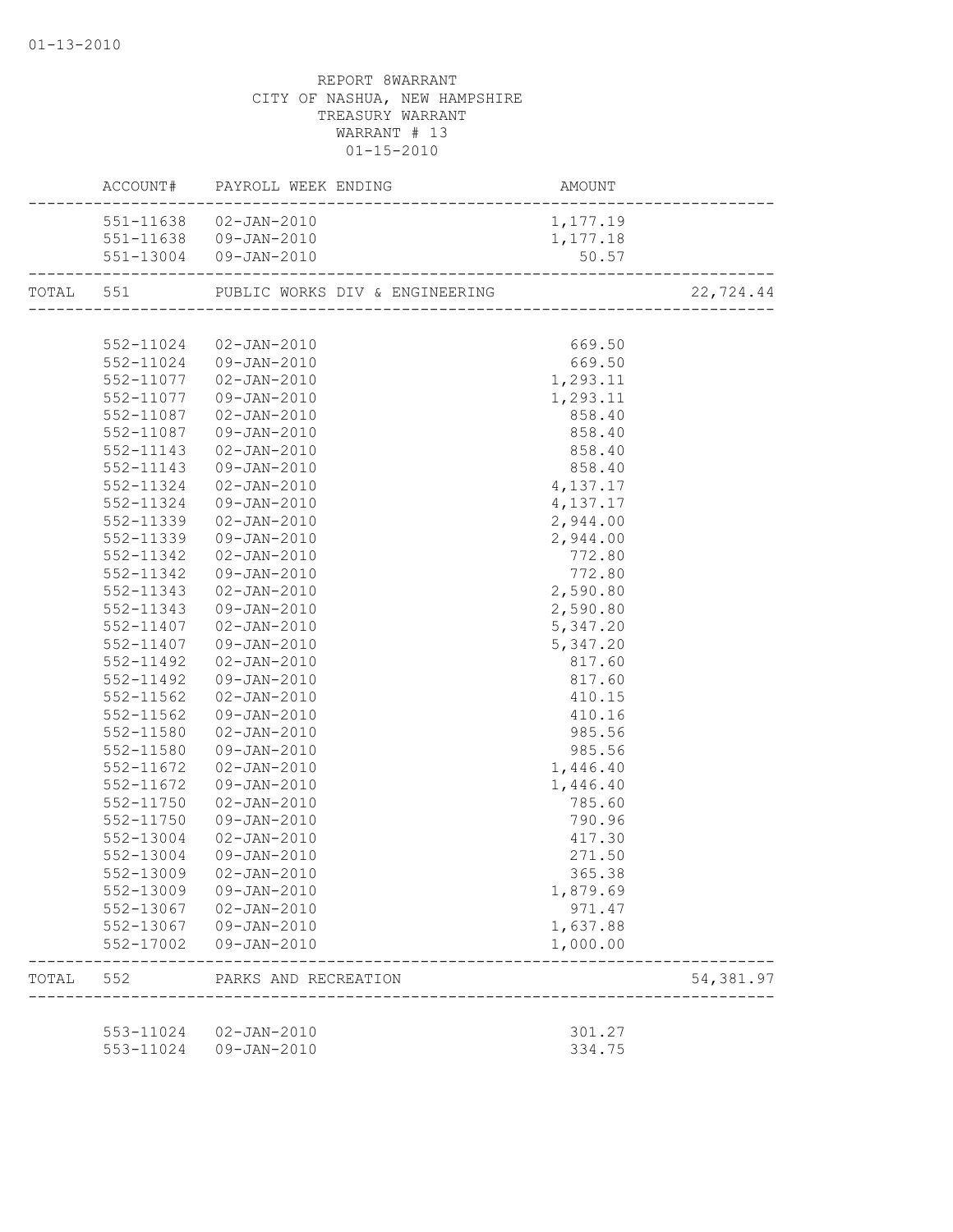|       | ACCOUNT#  | PAYROLL WEEK ENDING   | AMOUNT    |            |
|-------|-----------|-----------------------|-----------|------------|
|       | 553-11078 | $02 - JAN - 2010$     | 1,529.24  |            |
|       | 553-11078 | 09-JAN-2010           | 1,529.24  |            |
|       | 553-11098 | $02 - JAN - 2010$     | 1,014.00  |            |
|       | 553-11098 | $09 - JAN - 2010$     | 1,014.00  |            |
|       | 553-11169 | $02 - JAN - 2010$     | 1,046.24  |            |
|       | 553-11169 | 09-JAN-2010           | 1,046.23  |            |
|       | 553-11192 | $02 - JAN - 2010$     | 957.92    |            |
|       | 553-11192 | 09-JAN-2010           | 957.92    |            |
|       | 553-11279 | $02 - JAN - 2010$     | 6,068.80  |            |
|       | 553-11279 | $09 - JAN - 2010$     | 5,517.76  |            |
|       | 553-11327 | $02 - JAN - 2010$     | 3,102.88  |            |
|       | 553-11327 | 09-JAN-2010           | 3,653.91  |            |
|       | 553-11375 | $02 - JAN - 2010$     | 1,635.52  |            |
|       | 553-11375 | 09-JAN-2010           | 1,475.12  |            |
|       | 553-11465 | $02 - JAN - 2010$     | 3,106.88  |            |
|       | 553-11465 | 09-JAN-2010           | 3,270.40  |            |
|       | 553-11474 | $02 - JAN - 2010$     | 3,729.20  |            |
|       | 553-11474 | 09-JAN-2010           | 3,729.20  |            |
|       | 553-11475 | $02 - JAN - 2010$     | 2,834.40  |            |
|       | 553-11475 | 09-JAN-2010           | 2,834.41  |            |
|       | 553-11630 | $02 - JAN - 2010$     | 1,575.20  |            |
|       | 553-11630 | 09-JAN-2010           | 1,575.20  |            |
|       | 553-11631 | $02 - JAN - 2010$     | 799.60    |            |
|       | 553-11631 | $09 - JAN - 2010$     | 799.60    |            |
|       | 553-11648 | $02 - JAN - 2010$     | 840.30    |            |
|       | 553-11648 | 09-JAN-2010           | 840.31    |            |
|       | 553-11678 | $02 - JAN - 2010$     | 1,442.84  |            |
|       | 553-11678 | 09-JAN-2010           | 1,442.84  |            |
|       | 553-11759 | $02 - JAN - 2010$     | 15,749.52 |            |
|       | 553-11759 | 09-JAN-2010           | 15,747.36 |            |
|       | 553-11771 | $02 - JAN - 2010$     | 1,851.20  |            |
|       | 553-11771 | $09 - JAN - 2010$     | 1,851.20  |            |
|       | 553-13004 | $02 - JAN - 2010$     | 520.93    |            |
|       | 553-13004 | 09-JAN-2010           | 495.04    |            |
|       | 553-13009 | $02 - JAN - 2010$     | 76,387.13 |            |
|       | 553-13009 | $09 - JAN - 2010$     | 46,782.60 |            |
|       | 553-13901 | $02 - JAN - 2010$     | 9,851.06  |            |
|       | 553-13901 | $09 - JAN - 2010$     | 10,854.98 |            |
|       | 553-17002 | $02 - JAN - 2010$     | 500.00    |            |
|       | 553-17008 | $02 - JAN - 2010$     | 900.00    |            |
|       | 553-17010 | 02-JAN-2010           | 1,100.00  |            |
|       | 553-17010 | 09-JAN-2010           | 1,100.00  |            |
| TOTAL | 553       | STREET DEPARTMENT     |           | 243,696.20 |
|       |           |                       |           |            |
|       |           | 555-11024 02-JAN-2010 | 301.28    |            |
|       | 555-11024 | 09-JAN-2010           | 334.75    |            |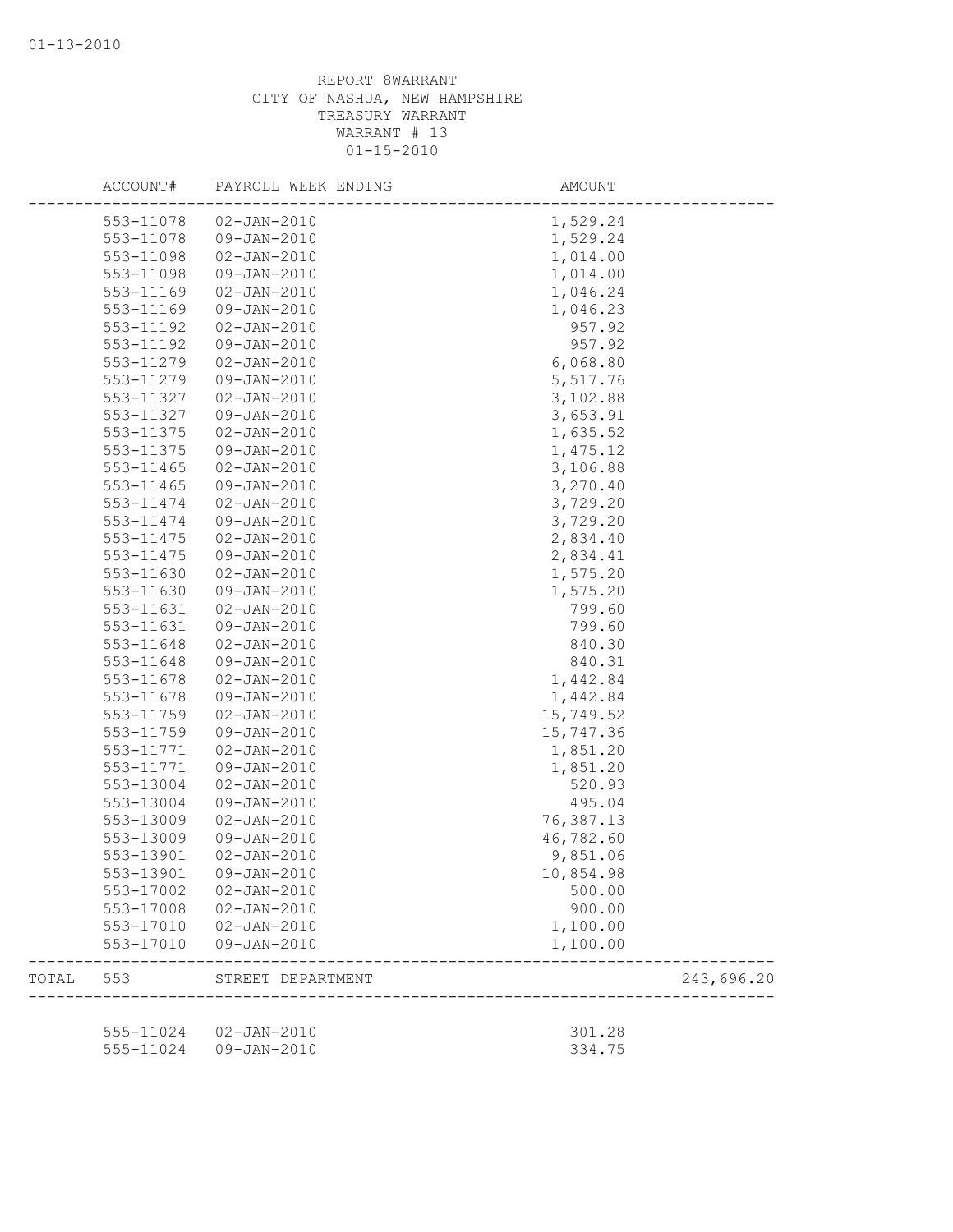|       | ACCOUNT#      | PAYROLL WEEK ENDING                                  | AMOUNT   |           |
|-------|---------------|------------------------------------------------------|----------|-----------|
|       | 555-11058     | $02 - JAN - 2010$                                    | 985.56   |           |
|       | 555-11058     | 09-JAN-2010                                          | 985.56   |           |
|       | 555-11461     | $02 - JAN - 2010$                                    | 1,489.36 |           |
|       | 555-11461     | $09 - JAN - 2010$                                    | 1,489.36 |           |
|       | 555-11505     | $02 - JAN - 2010$                                    | 1,184.60 |           |
|       | 555-11505     | 09-JAN-2010                                          | 1,184.60 |           |
|       | 555-11639     | $02 - JAN - 2010$                                    | 817.60   |           |
|       | 555-11639     | $09 - JAN - 2010$                                    | 817.60   |           |
|       | 555-11640     | $02 - JAN - 2010$                                    | 761.60   |           |
|       | 555-11640     | $09 - JAN - 2010$                                    | 761.60   |           |
|       | 555-11738     | $02 - JAN - 2010$                                    | 1,941.61 |           |
|       | 555-11738     | 09-JAN-2010                                          | 1,941.60 |           |
|       | 555-11745     | $02 - JAN - 2010$                                    | 810.80   |           |
|       | 555-11745     | $09 - JAN - 2010$                                    | 810.80   |           |
|       | 555-11746     | $02 - JAN - 2010$                                    | 1,139.75 |           |
|       | 555-11746     | $09 - JAN - 2010$                                    | 1,139.75 |           |
|       | 555-13004     | $02 - JAN - 2010$                                    | 109.22   |           |
|       | 555-13004     | 09-JAN-2010                                          | 218.43   |           |
|       | 555-13068     | $02 - JAN - 2010$                                    | 254.84   |           |
|       | 555-13068     | 09-JAN-2010                                          | 254.84   |           |
| TOTAL | 555           | TRAFFIC DEPARTMENT                                   |          | 19,735.11 |
|       |               |                                                      |          |           |
|       |               | 557-11161 02-JAN-2010                                | 1,236.16 |           |
|       |               | 557-11161 09-JAN-2010                                | 1,236.16 |           |
|       |               | 557-13004 02-JAN-2010                                | 428.79   |           |
|       | 557-13004     | 09-JAN-2010                                          | 521.51   |           |
| TOTAL | 557           | PARKING LOTS                                         |          | 3,422.62  |
|       |               |                                                      |          |           |
|       | 561-11345     | 02-JAN-2010                                          | 1,204.95 |           |
|       | 561-11345     | 09-JAN-2010                                          | 1,204.95 |           |
|       | 561-11651     | $02 - JAN - 2010$                                    | 860.39   |           |
|       | 561-11651     | 09-JAN-2010                                          | 860.38   |           |
|       | $561 - 11658$ | $02 - JAN - 2010$                                    | 1,044.70 |           |
|       | 561-11658     | $09 - JAN - 2010$<br>------------------------------- | 1,044.70 |           |
| TOTAL | 561           | EDGEWOOD CEMETERY                                    |          | 6,220.07  |
|       |               |                                                      |          |           |
|       | 563-11345     | $02 - JAN - 2010$                                    | 1,159.60 |           |
|       | 563-11345     | $09 - JAN - 2010$                                    | 1,159.58 |           |
|       | 563-11651     | $02 - JAN - 2010$                                    | 766.04   |           |
|       | 563-11651     | 09-JAN-2010                                          | 766.04   |           |
|       | 563-11657     | $02 - JAN - 2010$                                    | 957.29   |           |
|       | 563-11657     | 09-JAN-2010                                          | 957.28   |           |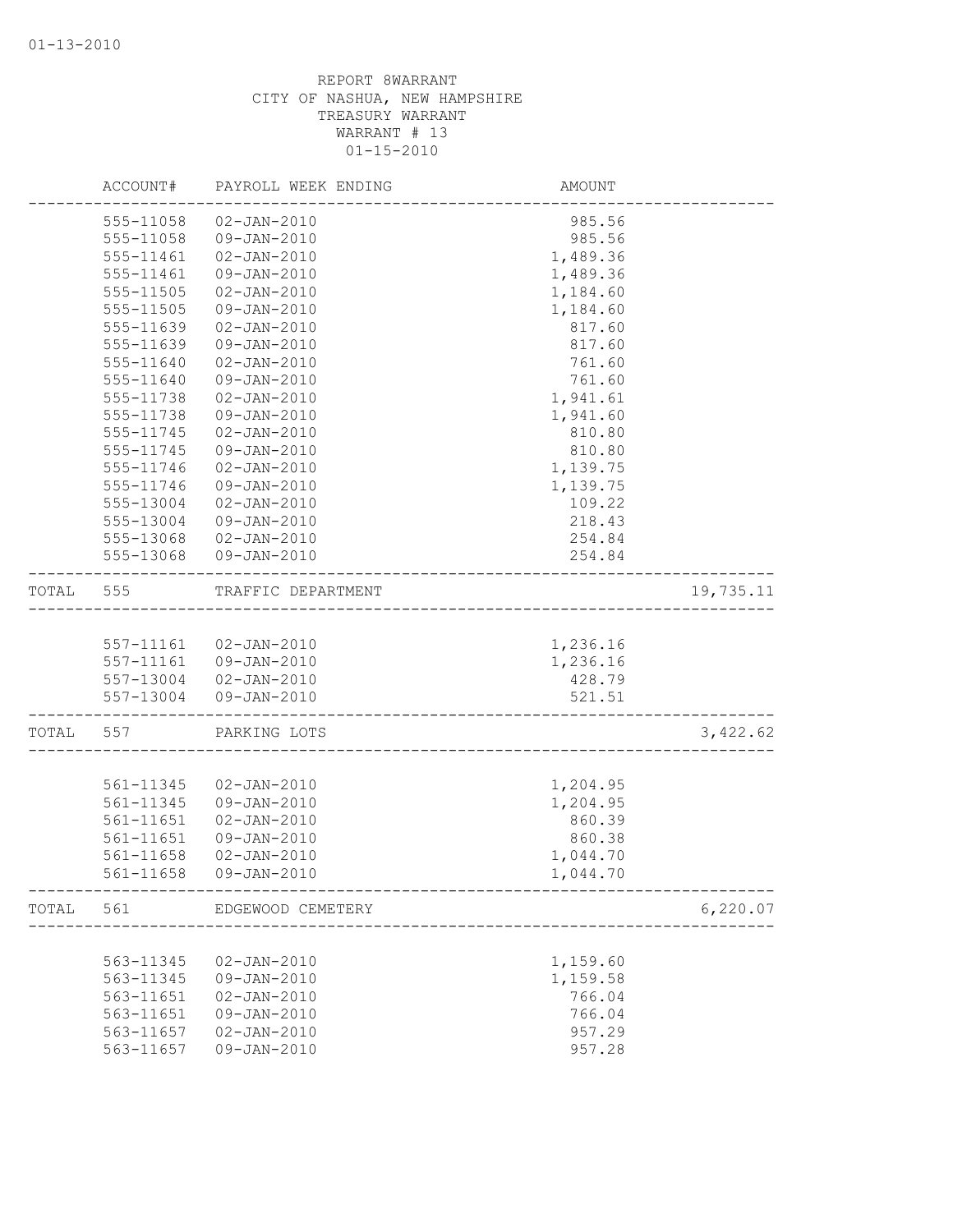|           | ACCOUNT#               | PAYROLL WEEK ENDING              | AMOUNT                 |           |
|-----------|------------------------|----------------------------------|------------------------|-----------|
| TOTAL 563 |                        | WOODLAWN CEMETERY                | ______________________ | 5,765.83  |
|           | 571-11174              | 02-JAN-2010                      | 280.00                 |           |
|           | 571-11174              | 09-JAN-2010                      | 598.00                 |           |
|           | 571-11237              | $02 - JAN - 2010$                | 1,999.69               |           |
|           | 571-11237              | 09-JAN-2010                      | 1,999.68               |           |
|           |                        | 571-12045 02-JAN-2010            | 312.71                 |           |
|           |                        | 571-12045 09-JAN-2010            | 316.62                 |           |
| TOTAL     | 571                    | COMMUNITY DEVELOPMENT            |                        | 5,506.70  |
|           |                        |                                  |                        |           |
|           | 572-11024              | $02 - JAN - 2010$                | 653.11                 |           |
|           | 572-11024              | 09-JAN-2010                      | 653.12                 |           |
|           | 572-11215              | $02 - JAN - 2010$                | 3,635.96               |           |
|           | 572-11215              | 09-JAN-2010                      | 3,635.97               |           |
|           | 572-11238              | $02 - JAN - 2010$                | 861.65                 |           |
|           | 572-11238              | 09-JAN-2010                      | 861.65                 |           |
|           | 572-11450              | $02 - JAN - 2010$                | 1,720.01               |           |
|           | 572-11450              | 09-JAN-2010                      | 1,720.00               |           |
|           | 572-11522<br>572-11522 | $02 - JAN - 2010$                | 837.26                 |           |
|           | 572-11525              | 09-JAN-2010<br>$02 - JAN - 2010$ | 837.27<br>1,032.64     |           |
|           | 572-11525              | 09-JAN-2010                      | 1,032.64               |           |
|           |                        | 572-58005 02-JAN-2010            | 100.00                 |           |
|           | 572-98046              | $09 - JAN - 2010$                | 100.00                 |           |
| TOTAL     | 572                    | PLANNING DEPARTMENT              |                        | 17,681.28 |
|           |                        |                                  |                        |           |
|           | 573-11444              | $02 - JAN - 2010$                | 1,618.06               |           |
|           | 573-11444              | 09-JAN-2010                      | 1,618.06               |           |
|           | 573-12029              | $02 - JAN - 2010$                | 355.51                 |           |
|           | 573-12029              | 09-JAN-2010                      | 355.51                 |           |
| TOTAL     | 573                    | ECONOMIC DEVELOPMENT             |                        | 3,947.14  |
|           |                        |                                  |                        |           |
|           | 575-11032              | $02 - JAN - 2010$                | 717.24                 |           |
|           | 575-11032              | $09 - JAN - 2010$                | 717.23                 |           |
|           | 575-11042              | $02 - JAN - 2010$                | 1,616.98               |           |
|           | 575-11042              | $09 - JAN - 2010$                | 1,616.98               |           |
|           | 575-11062              | $02 - JAN - 2010$                | 627.75                 |           |
|           | 575-11062              | $09 - JAN - 2010$                | 627.75                 |           |
|           | 575-11189              | $02 - JAN - 2010$                | 1,102.41               |           |
|           | 575-11189              | $09 - JAN - 2010$                | 1,102.42               |           |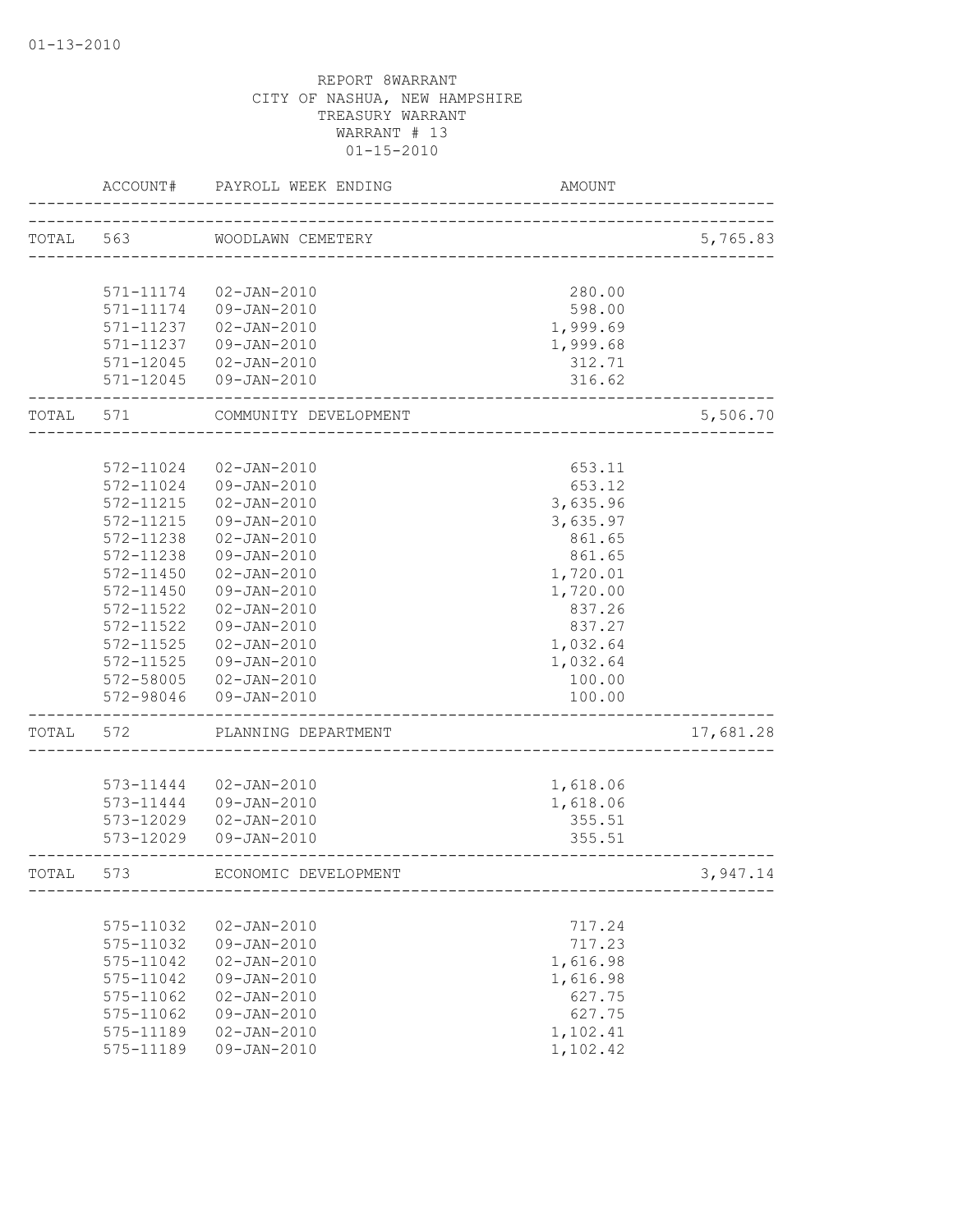|       | ACCOUNT#               | PAYROLL WEEK ENDING              | AMOUNT           |            |
|-------|------------------------|----------------------------------|------------------|------------|
|       | 575-11365              | $02 - JAN - 2010$                | 562.69           |            |
|       | 575-11365              | 09-JAN-2010                      | 562.88           |            |
|       | 575-11387              | $02 - JAN - 2010$                | 6,854.40         |            |
|       | 575-11387              | $09 - JAN - 2010$                | 6,854.44         |            |
|       | 575-11393              | $02 - JAN - 2010$                | 3,648.25         |            |
|       | 575-11393              | 09-JAN-2010                      | 3,648.25         |            |
|       | 575-11400              | $02 - JAN - 2010$                | 8,201.41         |            |
|       | 575-11400              | $09 - JAN - 2010$                | 8,201.43         |            |
|       | 575-11401              | $02 - JAN - 2010$                | 3,999.46         |            |
|       | 575-11401              | 09-JAN-2010                      | 3,999.44         |            |
|       | 575-11403              | $02 - JAN - 2010$                | 4,102.68         |            |
|       | 575-11404              | $02 - JAN - 2010$                | 779.93           |            |
|       | 575-11404              | 09-JAN-2010                      | 779.93           |            |
|       | 575-12073              | $02 - JAN - 2010$                | 382.25           |            |
|       | 575-12073              | 09-JAN-2010                      | 458.70           |            |
|       | 575-12090              | $02 - JAN - 2010$                | 1,186.37         |            |
|       | 575-12090              | $09 - JAN - 2010$                | 2,189.49         |            |
|       | 575-12114              | $02 - JAN - 2010$                | 1,274.64         |            |
|       | 575-12114              | $09 - JAN - 2010$                | 1,545.16         |            |
|       | 575-13004              | $02 - JAN - 2010$                | 79.63            |            |
|       | 575-13004              | 09-JAN-2010                      | 146.24           |            |
|       | 575-13035              | $02 - JAN - 2010$                | 648.27           |            |
|       | 575-13035              | 09-JAN-2010                      | 976.79           |            |
| TOTAL | 575                    | PUBLIC LIBRARIES                 |                  | 69, 211.49 |
|       |                        |                                  |                  |            |
|       | 576-11221              | 02-JAN-2010                      | 1,281.91         |            |
|       | 576-11221              | 09-JAN-2010                      | 1,281.92         |            |
|       | 576-11315              | $02 - JAN - 2010$                | 1,329.77         |            |
|       | 576-11315              | 09-JAN-2010                      | 1,329.79         |            |
|       | 576-11361              | $02 - JAN - 2010$                | 4,005.15         |            |
|       | 576-11361              | 09-JAN-2010                      | 4,005.15         |            |
|       | 576-11362              | $02 - JAN - 2010$                | 1,087.24         |            |
|       | 576-11362              | $09 - JAN - 2010$                | 1,087.23         |            |
| TOTAL | 576                    | BUILDING DEPARTMENT              |                  | 15,408.16  |
|       |                        |                                  |                  |            |
|       | 577-11067              | 02-JAN-2010                      | 1,181.69         |            |
|       | 577-11067              | 09-JAN-2010                      | 1,181.68         |            |
|       | 577-11183<br>577-11183 | $02 - JAN - 2010$<br>09-JAN-2010 | 974.61<br>974.62 |            |
| TOTAL | 577                    | CODE ENFORCEMENT                 |                  | 4,312.60   |
|       |                        |                                  |                  |            |
|       | 581-11012              | 09-JAN-2010                      | 4,305.54         |            |
|       |                        |                                  |                  |            |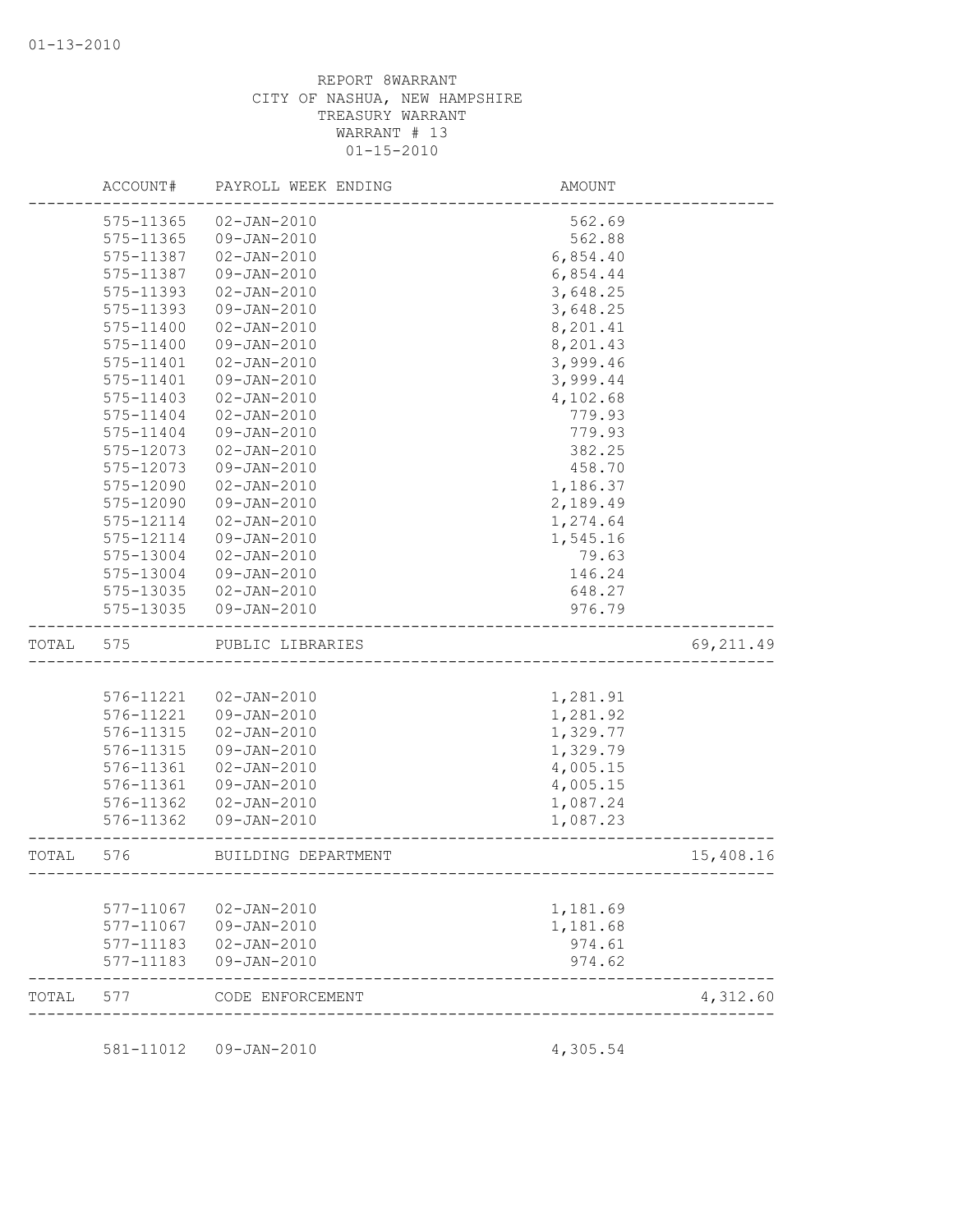| ACCOUNT#  | PAYROLL WEEK ENDING | AMOUNT       |
|-----------|---------------------|--------------|
| 581-11075 | 09-JAN-2010         | 4,312.64     |
| 581-11081 | 09-JAN-2010         | 2,550.00     |
| 581-11162 | $02 - JAN - 2010$   | 17,430.79    |
| 581-11162 | 09-JAN-2010         | 52,483.50    |
| 581-11204 | $02 - JAN - 2010$   | 11,921.60    |
| 581-11204 | 09-JAN-2010         | 11,971.60    |
| 581-11348 | 09-JAN-2010         | 85,884.87    |
| 581-11366 | $02 - JAN - 2010$   | 55, 922.67   |
| 581-11366 | 09-JAN-2010         | 56, 347.57   |
| 581-11396 | 09-JAN-2010         | 39,980.67    |
| 581-11402 | $09 - JAN - 2010$   | 4,051.44     |
| 581-11408 | $02 - JAN - 2010$   | 17,773.20    |
| 581-11408 | 09-JAN-2010         | 17,624.66    |
| 581-11486 | 09-JAN-2010         | 44,065.70    |
| 581-11515 | 09-JAN-2010         | 2,910.48     |
| 581-11570 | 09-JAN-2010         | 61,660.51    |
| 581-11572 | 09-JAN-2010         | 61,089.43    |
| 581-11579 | 09-JAN-2010         | 39,079.20    |
| 581-11628 | $02 - JAN - 2010$   | 271.84       |
| 581-11628 | 09-JAN-2010         | 1,359.20     |
| 581-11675 | 09-JAN-2010         | 5,343.75     |
| 581-11709 | 09-JAN-2010         | 2,957.13     |
| 581-11711 | 09-JAN-2010         | 2,705.80     |
| 581-11726 | $09 - JAN - 2010$   | 1,408,057.23 |
| 581-11800 | 09-JAN-2010         | 45, 362.24   |
| 581-11801 | 09-JAN-2010         | 13,046.84    |
| 581-11802 | 09-JAN-2010         | 13,220.00    |
| 581-11803 | 09-JAN-2010         | 16,007.86    |
| 581-11805 | 09-JAN-2010         | 38,457.66    |
| 581-11812 | $09 - JAN - 2010$   | 2,609.96     |
| 581-11816 | 09-JAN-2010         | 3,799.07     |
| 581-11830 | $09 - JAN - 2010$   | 3,989.67     |
| 581-11850 | 09-JAN-2010         | 2,798.59     |
| 581-11860 | 09-JAN-2010         | 6,920.45     |
| 581-12021 | 09-JAN-2010         | 2,002.19     |
| 581-12060 | 09-JAN-2010         | 3,037.59     |
| 581-12078 | $09 - JAN - 2010$   | 1,700.00     |
| 581-12081 | 09-JAN-2010         | 2,401.05     |
| 581-12084 | 09-JAN-2010         | 1,550.00     |
| 581-12111 | 09-JAN-2010         | 136,749.79   |
| 581-12112 | 09-JAN-2010         | 10,990.05    |
| 581-12126 | $02 - JAN - 2010$   | 1,526.29     |
| 581-12126 | 09-JAN-2010         | 7,726.55     |
| 581-12135 | $02 - JAN - 2010$   | 55.68        |
| 581-12135 | 09-JAN-2010         | 5,692.71     |
| 581-12136 | $09 - JAN - 2010$   | 465.51       |
| 581-12138 | $02 - JAN - 2010$   | 383.36       |
| 581-12138 | 09-JAN-2010         | 1,347.75     |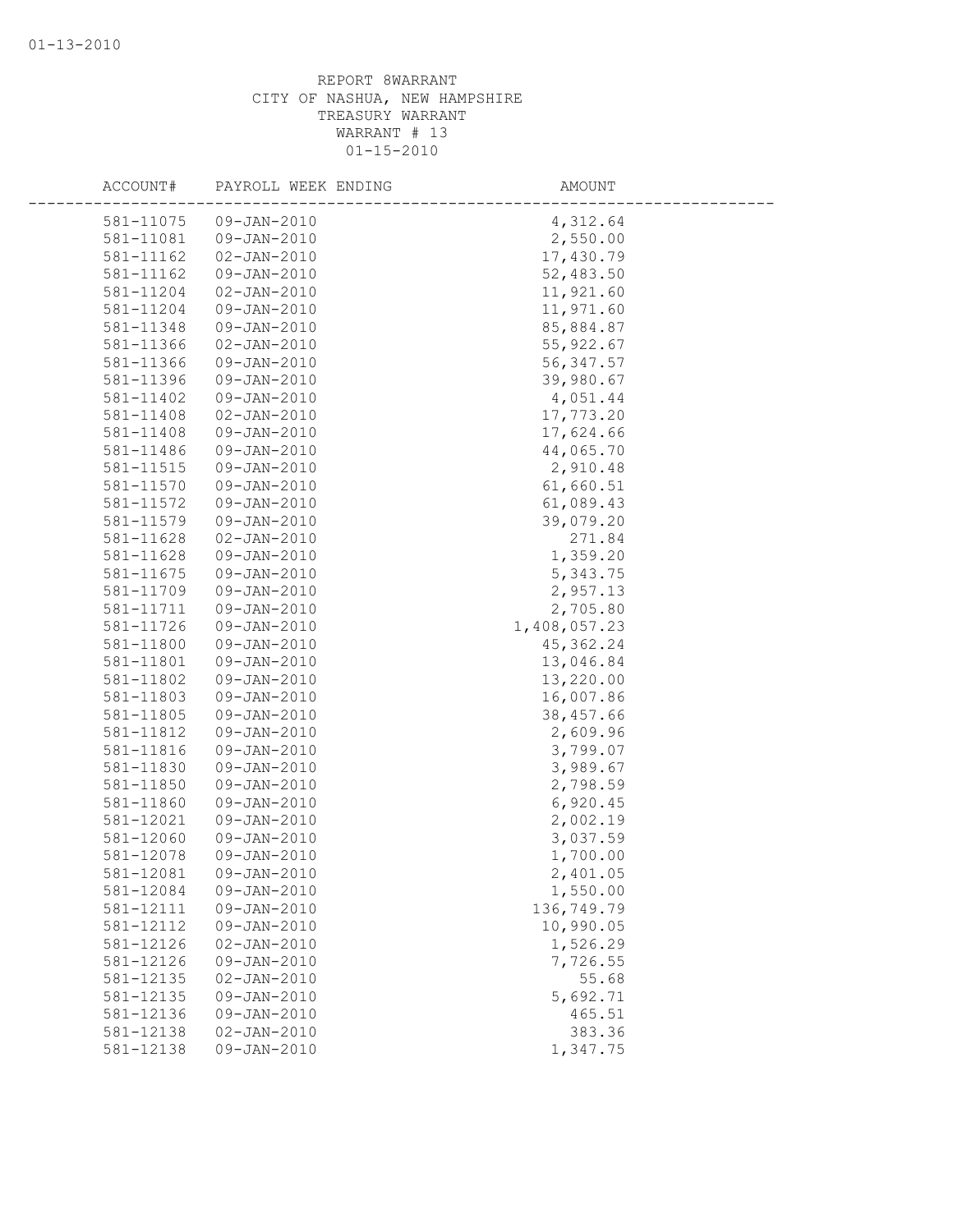|       | ACCOUNT#  | PAYROLL WEEK ENDING | AMOUNT      |              |
|-------|-----------|---------------------|-------------|--------------|
|       | 581-12141 | 09-JAN-2010         | 550.00      |              |
|       | 581-12198 | 09-JAN-2010         | 27,872.34   |              |
|       | 581-12200 | $02 - JAN - 2010$   | 1,223.78    |              |
|       | 581-12200 | 09-JAN-2010         | 1,594.38    |              |
|       | 581-12201 | $02 - JAN - 2010$   |             |              |
|       | 581-12201 | 09-JAN-2010         | 24, 244. 23 |              |
|       | 581-13004 | 09-JAN-2010         | 910.00      |              |
|       | 581-13021 | $02 - JAN - 2010$   | 524.60      |              |
|       | 581-13021 | 09-JAN-2010         | 2,904.23    |              |
|       | 581-13032 | $02 - JAN - 2010$   | 32.74       |              |
|       | 581-13120 | $02 - JAN - 2010$   | 903.38      |              |
|       | 581-13120 | 09-JAN-2010         | 4,356.80    |              |
|       | 581-13133 | 09-JAN-2010         | 856.25      |              |
|       | 581-13137 | 09-JAN-2010         | 560.00      |              |
|       | 581-19000 | 09-JAN-2010         | 7,708.59    |              |
|       | 581-19230 | 09-JAN-2010         | 75.00       |              |
|       | 581-19240 | 09-JAN-2010         | 287.70      |              |
| TOTAL | 581       | SCHOOL DEPARTMENT   |             | 2,408,505.90 |
|       |           |                     |             |              |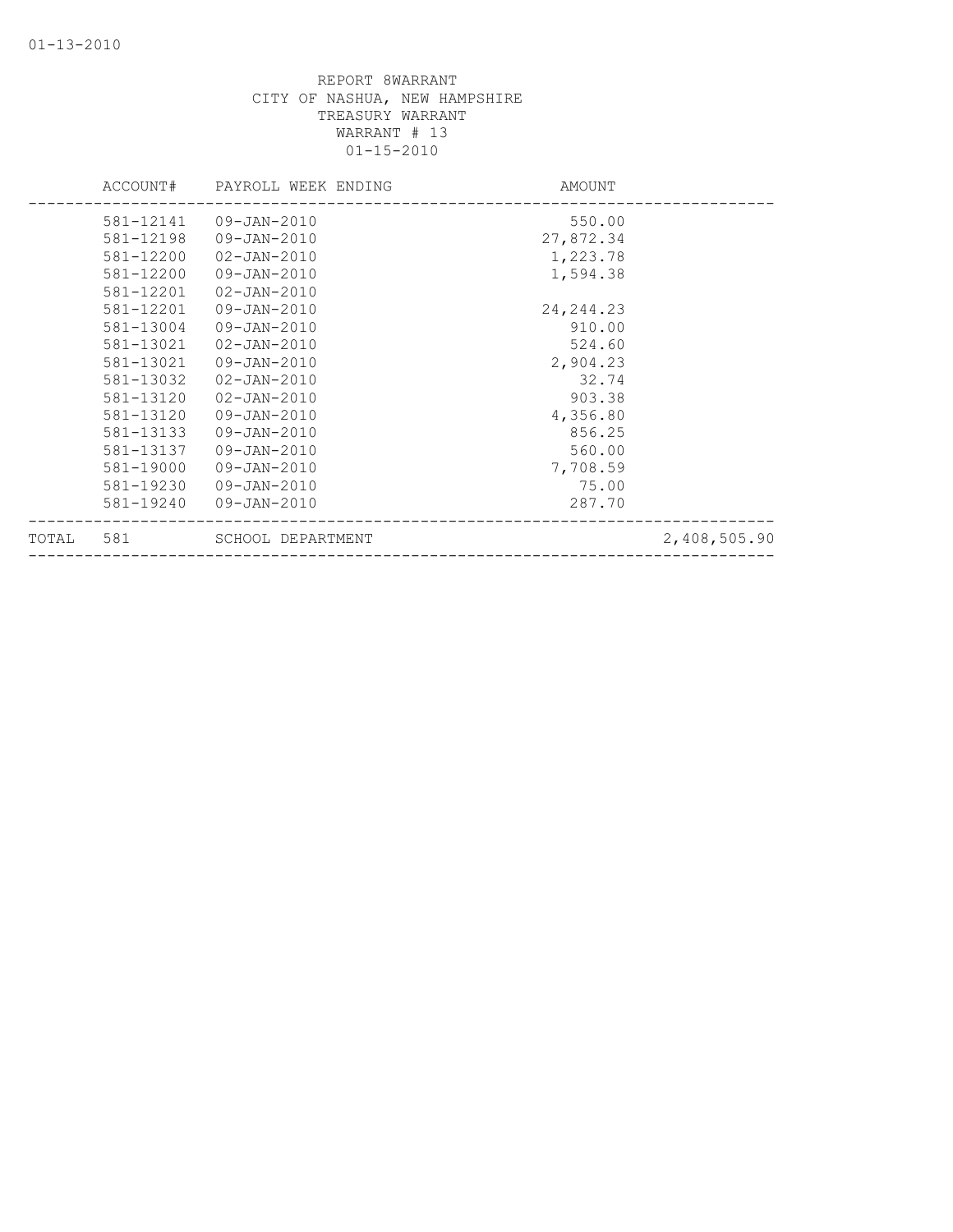|           | ACCOUNT# PAYROLL WEEK ENDING |  | AMOUNT |
|-----------|------------------------------|--|--------|
|           |                              |  |        |
| TOTAL 951 |                              |  |        |
|           |                              |  |        |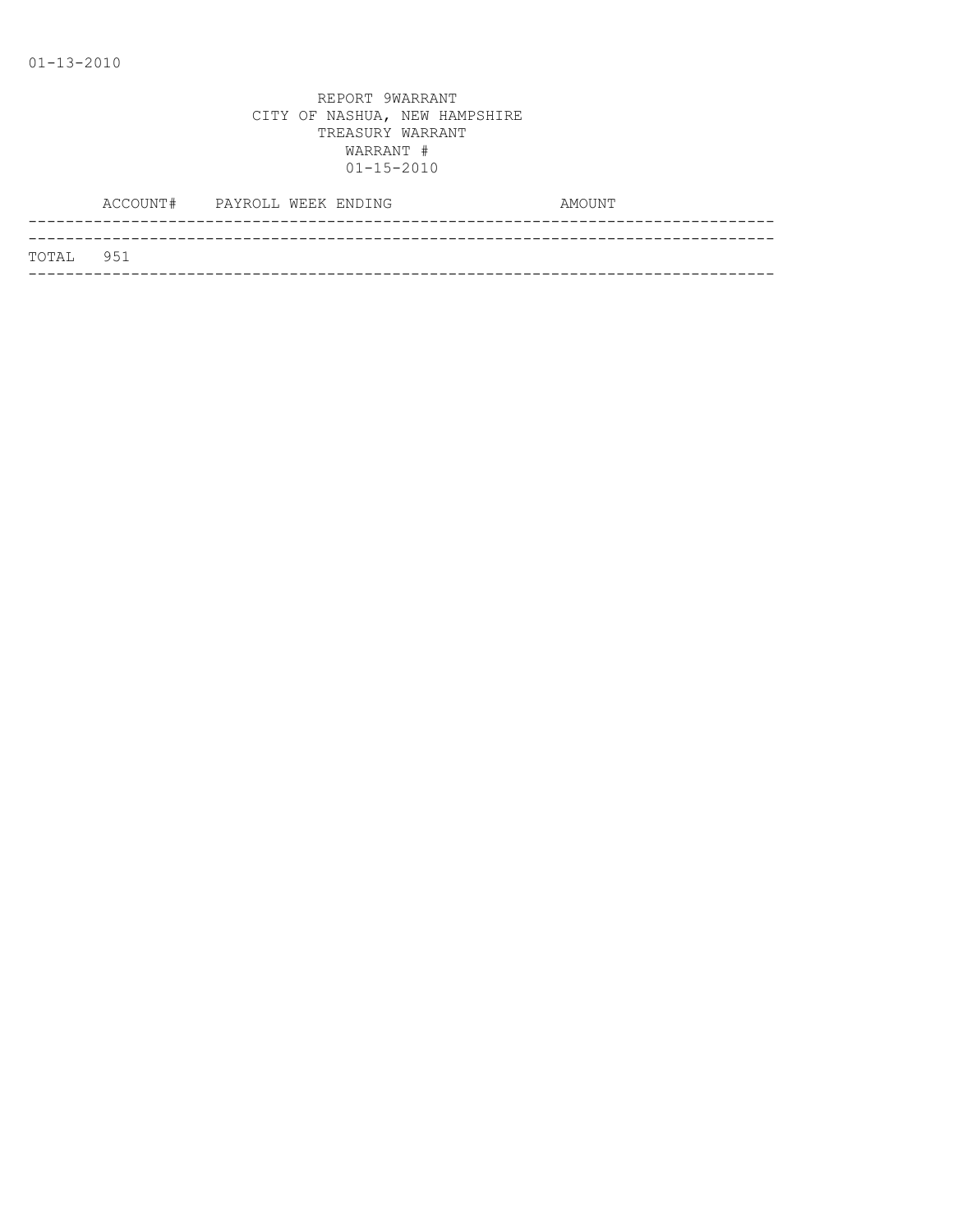| ACCOUNT#  | PAYROLL WEEK ENDING | AMOUNT   |
|-----------|---------------------|----------|
| 801-11008 | $02 - JAN - 2010$   | 592.14   |
| 801-11008 | 09-JAN-2010         | 1,184.27 |
| 801-11024 | 09-JAN-2010         | 637.15   |
| 801-11028 | $02 - JAN - 2010$   | 60.49    |
| 801-11028 | 09-JAN-2010         | 60.49    |
| 801-11064 | $02 - JAN - 2010$   | 140.47   |
| 801-11064 | 09-JAN-2010         | 140.47   |
| 801-11094 | $02 - JAN - 2010$   | 102.09   |
| 801-11094 | $09 - JAN - 2010$   | 102.09   |
| 801-11190 | $02 - JAN - 2010$   | 409.48   |
| 801-11190 | 09-JAN-2010         | 409.48   |
| 801-11193 | $02 - JAN - 2010$   | 1,000.83 |
| 801-11193 | 09-JAN-2010         | 1,000.83 |
| 801-11211 | $02 - JAN - 2010$   | 68.21    |
| 801-11211 | 09-JAN-2010         | 68.21    |
| 801-11222 | $02 - JAN - 2010$   | 211.23   |
| 801-11222 | 09-JAN-2010         | 211.23   |
| 801-11249 | $02 - JAN - 2010$   | 188.57   |
| 801-11249 | 09-JAN-2010         | 188.57   |
| 801-11271 | $02 - JAN - 2010$   | 1,150.51 |
| 801-11271 | 09-JAN-2010         | 1,150.53 |
| 801-11276 | $02 - JAN - 2010$   | 4,562.08 |
| 801-11276 | 09-JAN-2010         | 4,390.00 |
| 801-11435 | $02 - JAN - 2010$   | 272.90   |
| 801-11435 | 09-JAN-2010         | 272.90   |
| 801-11595 | $02 - JAN - 2010$   | 5,524.32 |
| 801-11595 | $02 - JAN - 2010$   | 4,062.00 |
| 801-11595 | 09-JAN-2010         | 5,696.00 |
| 801-11595 | 09-JAN-2010         | 4,062.00 |
| 801-11596 | $02 - JAN - 2010$   | 3,433.60 |
| 801-11596 | 09-JAN-2010         | 3,433.60 |
| 801-11598 | $02 - JAN - 2010$   | 850.40   |
| 801-11598 | 09-JAN-2010         | 850.40   |
| 801-11599 | $02 - JAN - 2010$   | 1,088.52 |
| 801-11599 | $02 - JAN - 2010$   | 1,088.52 |
| 801-11599 | 09-JAN-2010         | 1,088.52 |
| 801-11599 | 09-JAN-2010         | 1,088.52 |
| 801-11606 | $02 - JAN - 2010$   | 1,006.07 |
| 801-11606 | 09-JAN-2010         | 708.23   |
| 801-11647 | $02 - JAN - 2010$   | 1,401.24 |
| 801-11647 | 09-JAN-2010         | 1,401.23 |
| 801-13004 | $02 - JAN - 2010$   | 766.30   |
| 801-13004 | $02 - JAN - 2010$   | 294.43   |
| 801-13004 | $02 - JAN - 2010$   | 248.91   |
| 801-13004 | 09-JAN-2010         | 2,373.21 |
| 801-13004 | 09-JAN-2010         | 2,684.28 |
| 801-13004 | 09-JAN-2010         | 106.67   |
| 801-13004 | 09-JAN-2010         | 1,437.21 |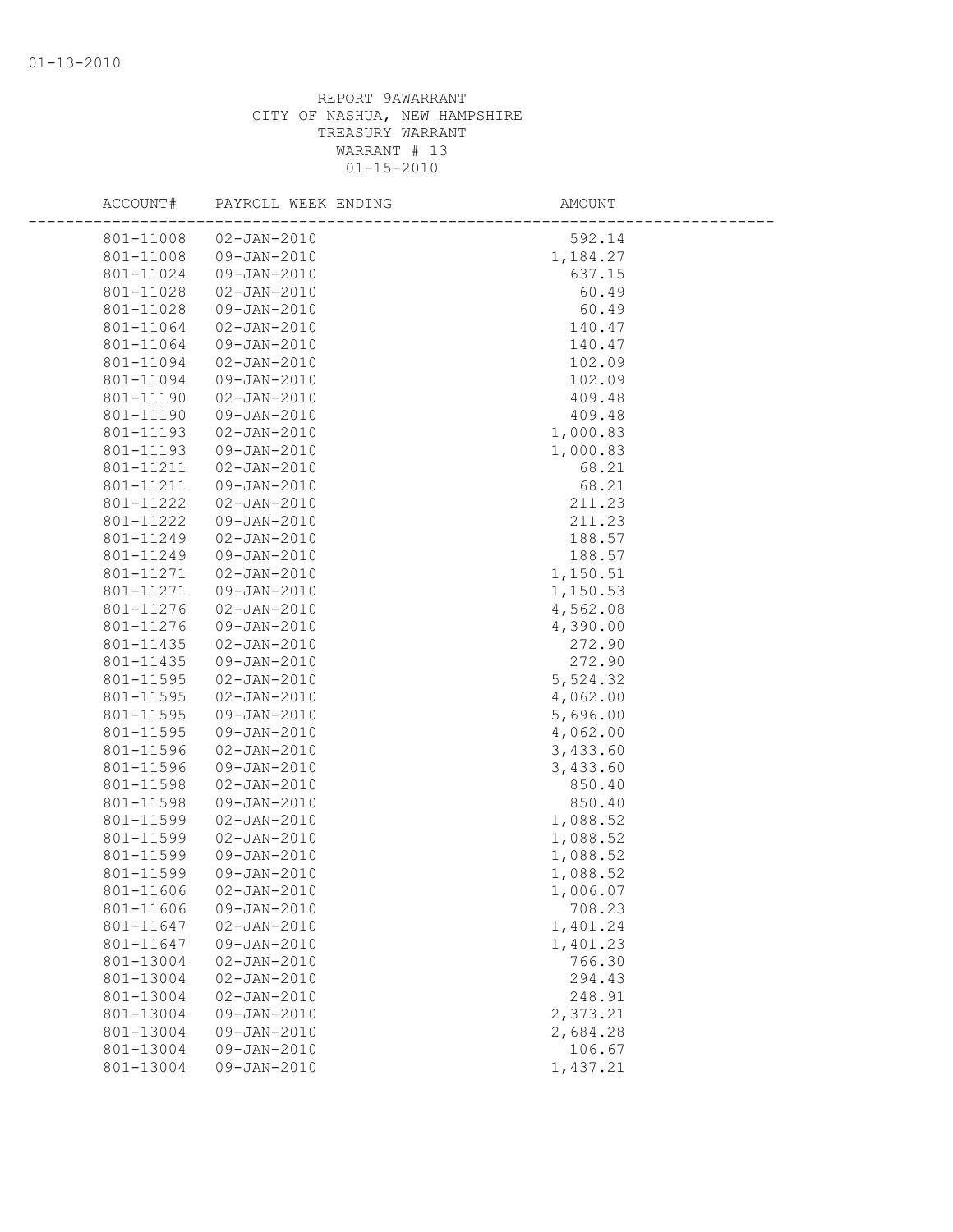|           | 801-46045  02-JAN-2010         | 162.48   |            |
|-----------|--------------------------------|----------|------------|
|           | TOTAL 801 SOLID WASTE DISPOSAL |          | 63, 431.88 |
|           |                                |          |            |
|           | 802-11024  02-JAN-2010         | 151.52   |            |
|           | 802-11024 02-JAN-2010          | 606.08   |            |
| 802-11024 | $09 - JAN - 2010$              | 151.52   |            |
| 802-11024 | $09 - JAN - 2010$              | 606.08   |            |
| 802-11028 | $02 - JAN - 2010$              | 411.35   |            |
| 802-11028 | 02-JAN-2010                    | 193.58   |            |
| 802-11028 | 09-JAN-2010                    | 411.35   |            |
| 802-11028 | 09-JAN-2010                    | 193.58   |            |
| 802-11064 | 02-JAN-2010                    | 140.47   |            |
| 802-11064 | 02-JAN-2010                    | 140.47   |            |
| 802-11064 | 09-JAN-2010                    | 140.47   |            |
| 802-11064 | 09-JAN-2010                    | 140.47   |            |
| 802-11091 | 02-JAN-2010                    | 1,106.96 |            |
| 802-11091 | 09-JAN-2010                    | 1,106.97 |            |
| 802-11092 | 02-JAN-2010                    | 796.32   |            |
| 802-11092 | 09-JAN-2010                    | 801.68   |            |
| 802-11094 | 02-JAN-2010                    | 306.24   |            |
| 802-11094 | 02-JAN-2010                    | 306.26   |            |
| 802-11094 | 09-JAN-2010                    | 306.24   |            |
| 802-11094 | 09-JAN-2010                    | 306.26   |            |
| 802-11096 | 02-JAN-2010                    | 937.21   |            |
| 802-11096 | 09-JAN-2010                    | 937.21   |            |
| 802-11102 | 02-JAN-2010                    | 1,088.23 |            |
| 802-11102 | 09-JAN-2010                    | 906.86   |            |
| 802-11105 | 02-JAN-2010                    | 1,012.39 |            |
| 802-11105 | 09-JAN-2010                    | 1,048.55 |            |
| 802-11124 | 02-JAN-2010                    | 739.10   |            |
| 802-11124 | 09-JAN-2010                    | 739.10   |            |
| 802-11155 | 02-JAN-2010                    | 1,028.40 |            |
| 802-11155 | 09-JAN-2010                    | 1,028.39 |            |
| 802-11157 | 02-JAN-2010                    | 2,575.20 |            |
| 802-11157 | 09-JAN-2010                    | 2,587.76 |            |
| 802-11158 | 02-JAN-2010                    | 1,842.40 |            |
| 802-11158 | 09-JAN-2010                    | 1,842.40 |            |
| 802-11190 | $02 - JAN - 2010$              | 409.48   |            |
| 802-11190 | 09-JAN-2010                    | 409.48   |            |
| 802-11211 | $02 - JAN - 2010$              | 272.84   |            |
| 802-11211 | $02 - JAN - 2010$              | 409.26   |            |
| 802-11211 | 09-JAN-2010                    | 272.84   |            |
| 802-11211 | 09-JAN-2010                    | 409.26   |            |
| 802-11222 | $02 - JAN - 2010$              | 211.23   |            |
| 802-11222 | 09-JAN-2010                    | 211.23   |            |
| 802-11249 | $02 - JAN - 2010$              | 188.57   |            |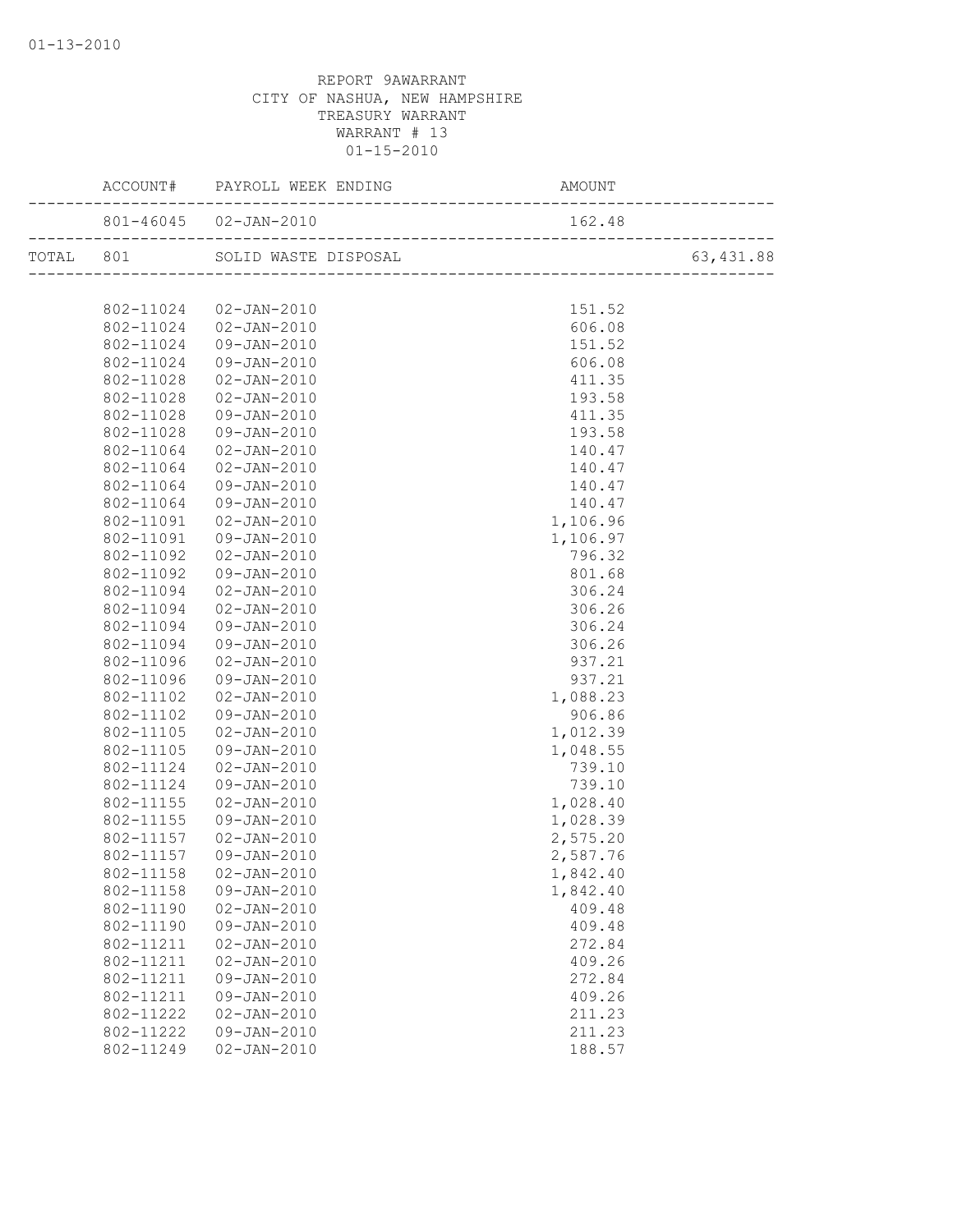|       | ACCOUNT#  | PAYROLL WEEK ENDING      | AMOUNT     |           |
|-------|-----------|--------------------------|------------|-----------|
|       | 802-11249 | $02 - JAN - 2010$        | 188.57     |           |
|       | 802-11249 | 09-JAN-2010              | 188.57     |           |
|       | 802-11249 | 09-JAN-2010              | 188.57     |           |
|       | 802-11260 | $02 - JAN - 2010$        | 1,945.60   |           |
|       | 802-11260 | 09-JAN-2010              | 1,945.60   |           |
|       | 802-11270 | $02 - JAN - 2010$        | 1,087.24   |           |
|       | 802-11270 | 09-JAN-2010              | 1,087.24   |           |
|       | 802-11330 | 09-JAN-2010              | 1,352.74   |           |
|       | 802-11333 | $02 - JAN - 2010$        | 1,067.16   |           |
|       | 802-11333 | 09-JAN-2010              | 1,067.17   |           |
|       | 802-11435 | $02 - JAN - 2010$        | 454.84     |           |
|       | 802-11435 | $02 - JAN - 2010$        | 181.93     |           |
|       | 802-11435 | 09-JAN-2010              | 454.83     |           |
|       | 802-11435 | 09-JAN-2010              | 181.93     |           |
|       | 802-11480 | $02 - JAN - 2010$        | 2,800.80   |           |
|       | 802-11480 | 09-JAN-2010              | 3,674.17   |           |
|       | 802-11507 | $02 - JAN - 2010$        | 820.80     |           |
|       | 802-11507 | 09-JAN-2010              | 769.50     |           |
|       | 802-11513 | $02 - JAN - 2010$        | 6,595.91   |           |
|       | 802-11513 | $09 - JAN - 2010$        | 6, 565.60  |           |
|       | 802-11514 | $02 - JAN - 2010$        | 1,954.41   |           |
|       | 802-11514 | 09-JAN-2010              | 1,954.40   |           |
|       | 802-11681 | $02 - JAN - 2010$        | 305.96     |           |
|       | 802-11681 | $02 - JAN - 2010$        | 1,223.86   |           |
|       | 802-11681 | 09-JAN-2010              | 305.96     |           |
|       | 802-11681 | 09-JAN-2010              | 1,223.86   |           |
|       | 802-11693 | $02 - JAN - 2010$        | 1,201.20   |           |
|       | 802-11693 | 09-JAN-2010              | 1,201.21   |           |
|       | 802-11764 | $02 - JAN - 2010$        | 1,184.60   |           |
|       | 802-11764 | 09-JAN-2010              | 1,184.60   |           |
|       | 802-12154 | $02 - JAN - 2010$        | 352.00     |           |
|       | 802-12203 | $02 - JAN - 2010$        | 384.00     |           |
|       | 802-12203 | 09-JAN-2010              | 480.00     |           |
|       | 802-13004 | $02 - JAN - 2010$        | 366.90     |           |
|       | 802-13004 | $02 - JAN - 2010$        | 2,581.61   |           |
|       | 802-13004 | 09-JAN-2010              | 269.24     |           |
|       | 802-13004 | $09 - JAN - 2010$        | 1,496.08   |           |
| TOTAL | 802       | SEWERAGE DISPOSAL SYSTEM |            | 79,719.92 |
|       |           |                          |            |           |
|       | 951-01510 | $02 - JAN - 2010$        | 100.00     |           |
|       | 951-05056 | $02 - JAN - 2010$        | 30, 237.10 |           |
|       | 951-05056 | 09-JAN-2010              | 30,722.84  |           |
| TOTAL | 951       | PWD & ENG TRUST FUND     |            | 61,059.94 |
|       |           |                          |            |           |